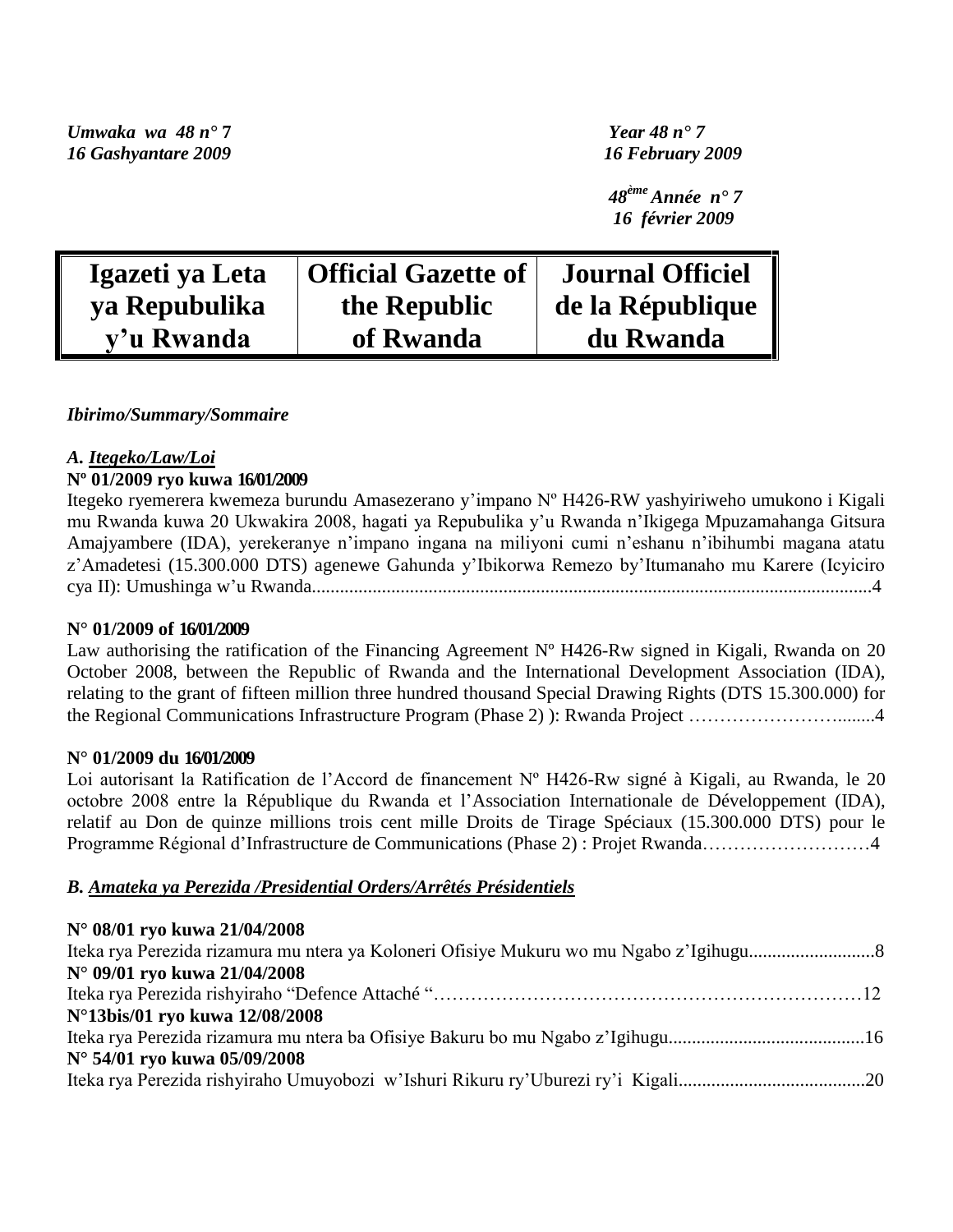### **N <sup>o</sup>01/01 ryo kuwa 16/01/2009**

Iteka rya Perezida ryemeza burundu Amasezerano y"impano Nº H426-RW yashyiriweho umukono i Kigali mu Rwanda kuwa 20 Ukwakira 2008, hagati ya Repubulika y"u Rwanda n"Ikigega Mpuzamahanga Gitsura Amajyambere (IDA), yerekeranye n"impano ingana na miliyoni cumi n"eshanu n"ibihumbi magana atatu z"Amadetesi (15.300.000 DTS) agenewe Gahunda y"Ibikorwa Remezo by"Itumanaho mu Karere (Icyiciro cya II): Umushinga w"u Rwanda...................................................................................................................................24

### **Nº 08/01 of 21/04/2008**

| Presidential Order promoting a Senior Officer of Rwanda Defence Forces to the rank of Colonel8 |  |
|------------------------------------------------------------------------------------------------|--|
| N° 09/01 of 21/04/2008                                                                         |  |
|                                                                                                |  |
| N°13bis/01 of 12/08/2008                                                                       |  |
|                                                                                                |  |
| $N^{\circ}$ 54/01 of 05/09/2008                                                                |  |
|                                                                                                |  |
| N° 01/01 of 16/01/2009                                                                         |  |

Presidential Order on the ratification of the Financing Agreement  $N^0$  H426-RW signed in Kigali, Rwanda on 20 October 2008, between the Republic of Rwanda and the International Development Association (IDA), relating to the grant of fifteen million three hundred thousand Special Drawing Rights (SDR 15,300,000) for the Regional Communications Infrastructure Program (Phase 2): Rwanda Project…………………………24

#### **Nº 08/01 du 21/04/2008**

| Arrêté Présidentiel portant promotion d'un Officier Supérieur des Forces Rwandaises de Défense au grade  |
|----------------------------------------------------------------------------------------------------------|
|                                                                                                          |
| $N^{\circ}$ 09/01 du 21/04/2008                                                                          |
|                                                                                                          |
| N°13bis/01 du 12/08/2008                                                                                 |
| Arrêté Présidentiel portant promotion des Officiers Supérieurs des Forces Rwandaises de Défense16        |
| $N^{\circ}$ 54/01 du 05/09/2008                                                                          |
| Arrêté Présidentiel portant nomination du Recteur de l'Institut Supérieur Pédagogique de Kigali20        |
| Nº 01/01 du 16/01/2009                                                                                   |
| Arrêté Présidentiel portant ratification de l'Accord de financement N° H426-RW signé à Kigali au Rwanda, |
| le 20 octobre 2008 entre la République du Rwanda et l'Association Internationale de Développement (IDA), |
| relatif au don de quinze millions trois cent mille Droits de Tirage Spéciaux (15.300.000 DTS) pour le    |
| Programme Régional d'Infrastructure de Communications (Phase 2) : Projet Rwanda24                        |

### *C. Amateka ya Minisitiri w'Intebe/Prime Minister's Orders/ Arrêtés du Premier Ministre*

| N°11/03 ryo kuwa 21/04/2008                                                           |  |
|---------------------------------------------------------------------------------------|--|
|                                                                                       |  |
| N° 12/03 ryo kuwa 21/04/2008                                                          |  |
|                                                                                       |  |
| N°13/03 ryo kuwa21/04/2008                                                            |  |
|                                                                                       |  |
| N°22bis/03 ryo kuwa 22/07/2008                                                        |  |
|                                                                                       |  |
| N°23bis/03 ryo kuwa 22/07/2008                                                        |  |
| Iteka rya Minisitiri w'Intebe rishyiraho Umucamanza mu Rukiko Rukuru rwa Gisirikare49 |  |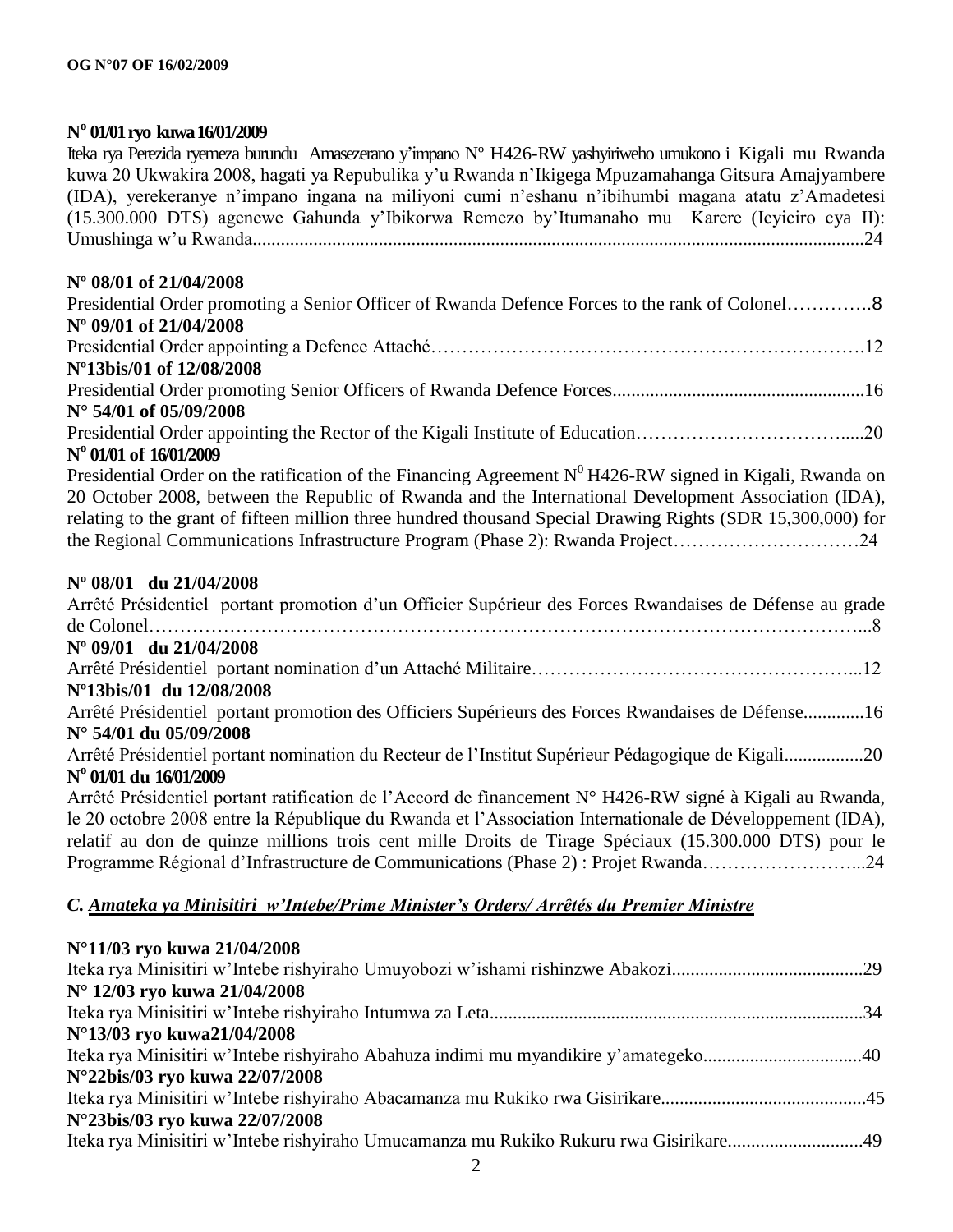### **N°28/03 ryo kuwa 23/10/2008**

| Iteka rya Minisitiri w'Intebe rivana mu mutungo rusange wa Leta ubutaka, umutungo wimukanwa<br>n'utimukanwa wakoreshwaga na Engineering Regiment, uruganda rw'amatafari rwa Kinyinya, ikaragiro rya                 |
|---------------------------------------------------------------------------------------------------------------------------------------------------------------------------------------------------------------------|
| N°11/03 of 21/04/2008                                                                                                                                                                                               |
| N°12/03 of 21/04/2008                                                                                                                                                                                               |
| N°13/03 of 21/04/2008                                                                                                                                                                                               |
| N°22bis/03 of 22/07/2008                                                                                                                                                                                            |
| N° 23bis/03 of 22/07/2008                                                                                                                                                                                           |
| N°28/03 of 23/10/2008                                                                                                                                                                                               |
| Prime Minister's Order transferring from State public property immovable and movable assets used by                                                                                                                 |
| Engineering Regiment, Kinyinya brick factory, Nyabisindu dairy factory, Gatsinsino farm and Songa dairy                                                                                                             |
| N° 11/03 du 21/04/2008                                                                                                                                                                                              |
| Arrêté du Premier Ministre portant nomination du Directeur d'Unité des Ressources Humaines29<br>N°12/03 du 21/04/2008                                                                                               |
| Arrêté Du Premier Ministre portant nomination des Mandataires Principaux de l'Etat34<br>N°13/03 du 21/04/2008                                                                                                       |
| Arrêté du Premier Ministre portant nomination des Coordinateurs de traductions de textes de lois40<br>N°22bis/03 du 22/07/2008                                                                                      |
| N°23bis/03 du 22/07/2008                                                                                                                                                                                            |
| Nº 28/03 du 23/10/2008                                                                                                                                                                                              |
| Arrêté du Premier Ministre portant désaffectation du domaine public de l'Etat des biens meubles et<br>immeubles utilisés par le Régiment de génie militaire, la briqueterie Kinyinya, la laiterie de Nyabisindu, la |
|                                                                                                                                                                                                                     |
| B. Sosiyete z'ubucuruzi/ Trading Companies/Sociétés Commerciales                                                                                                                                                    |

#### *C. Amakoperative / Cooperatives /Coopératives*

- Icyemezo N° RCA/246/2009 cyo kuwa 15/01/2009 giha ubuzimagatozi Koperative **"HANIKA"**……..98

- Icyemezo N° RCA/106/2009 cyo kuwa 15/01/2009 giha ubuzimagatozi Koperative **"UKWEZI"**……99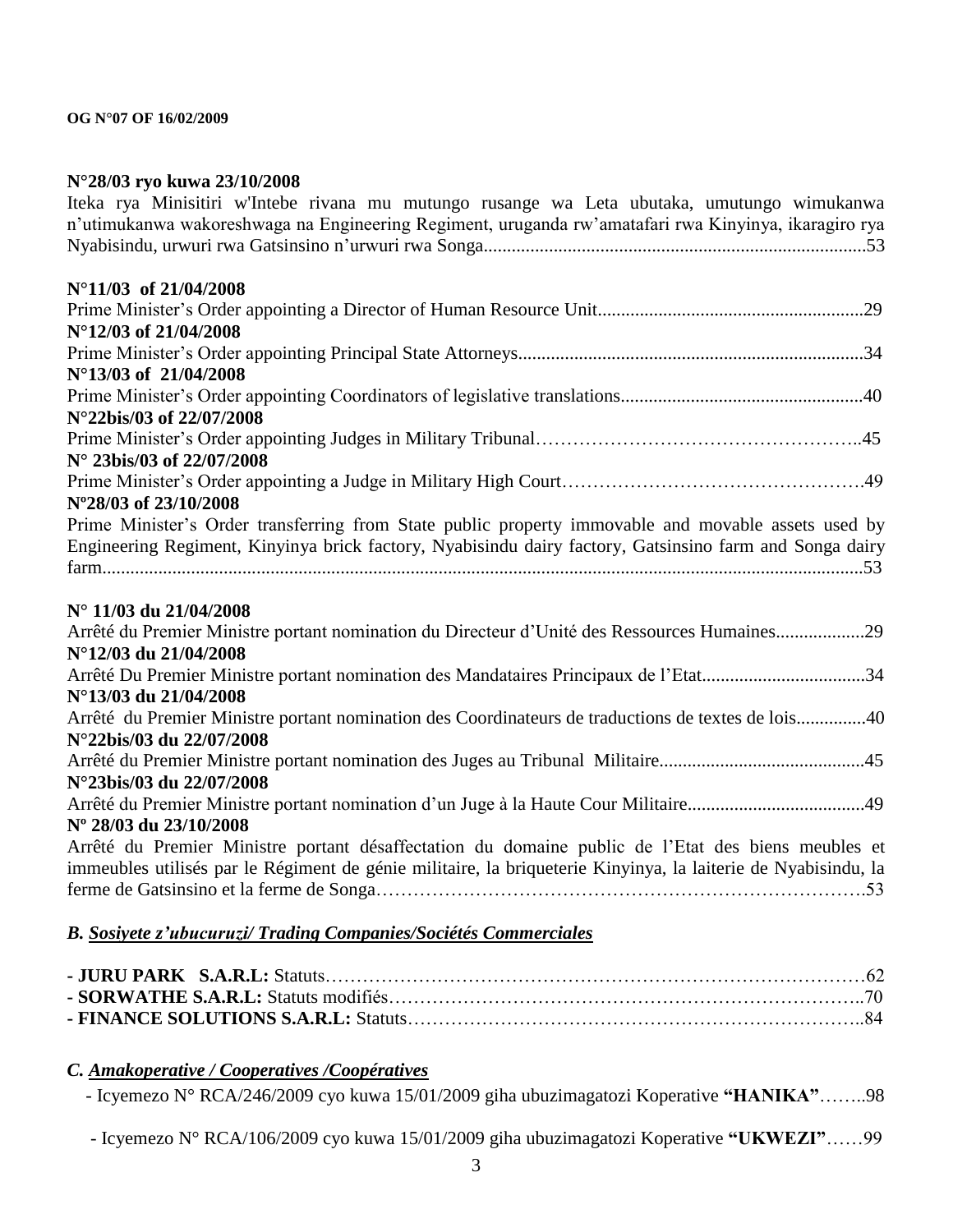**ITEGEKO Nº 01/2009 RYO KUWA 16/01/2009 RYEMERERA KWEMEZA BURUNDU AMASEZERANO Y"IMPANO Nº H426-RW YASHYIRIWEHO UMUKONO I KIGALI MU RWANDA KUWA 20 UKWAKIRA 2008, HAGATI YA REPUBULIKA Y"U RWANDA N"IKIGEGA MPUZAMAHANGA GITSURA AMAJYAMBERE (IDA), YEREKERANYE N"IMPANO INGANA NA MILIYONI CUMI N"ESHANU N"IBIHUMBI MAGANA ATATU Z"AMADETESI (15.300.000 DTS) AGENEWE GAHUNDA Y"IBIKORWA REMEZO BY"ITUMANAHO MU KARERE (ICYICIRO CYA II): UMUSHINGA W"U RWANDA**

**LAW N° 01/2009 OF 16/01/2009 AUTHORISING THE RATIFICATION OF THE FINANCING AGREEMENT Nº H426- RW SIGNED IN KIGALI, RWANDA ON 20 OCTOBER 2008, BETWEEN THE REPUBLIC OF RWANDA AND THE INTERNATIONAL DEVELOPMENT ASSOCIATION (IDA), RELATING TO THE GRANT OF FIFTEEN MILLION THREE HUNDRED THOUSAND SPECIAL DRAWING RIGHTS (DTS 15.300.000) FOR THE REGIONAL COMMUNICATIONS INFRASTRUCTURE PROGRAM (PHASE 2): RWANDA PROJECT**

**LOI N° 01/2009 DU 16/01/2009 AUTORISANT LA RATIFICATION DE L"ACCORD DE FINANCEMENT Nº H426-RW SIGNE A KIGALI, AU RWANDA LE 20 OCTOBRE 2008 ENTRE LA REPUBLIQUE DU RWANDA ET L"ASSOCIATION INTERNATIONALE DE DEVELOPPEMENT (IDA), RELATIF AU DON DE QUINZE MILLIONS TROIS CENT MILLE DROITS DE TIRAGE SPECIAUX (15.300.000 DTS) POUR LE PROGRAMME REGIONAL D"INFRASTRUCTURE DE COMMUNICATIONS (PHASE 2) : PROJET RWANDA**

#### **ISHAKIRO**

- **Ingingo ya mbere: Uruhushya rwo kwemeza burundu**
- **Ingingo ya 2: Itegurwa n"isuzumwa ry"iri tegeko**
- **Ingingo ya 3: Igihe itegeko ritangira gukurikizwa**

#### **TABLE OF CONTENTS**

- **Article One: Authorisation for ratification**
- **Article 2 : Drafting and consideration of this Law**
- **Article 3: Commencement**

#### **TABLE DES MATIERES**

**Article premier: Autorisation de ratification**

**Article 2: Initiation et examen de la présente loi**

**Article 3: Entrée en vigueur**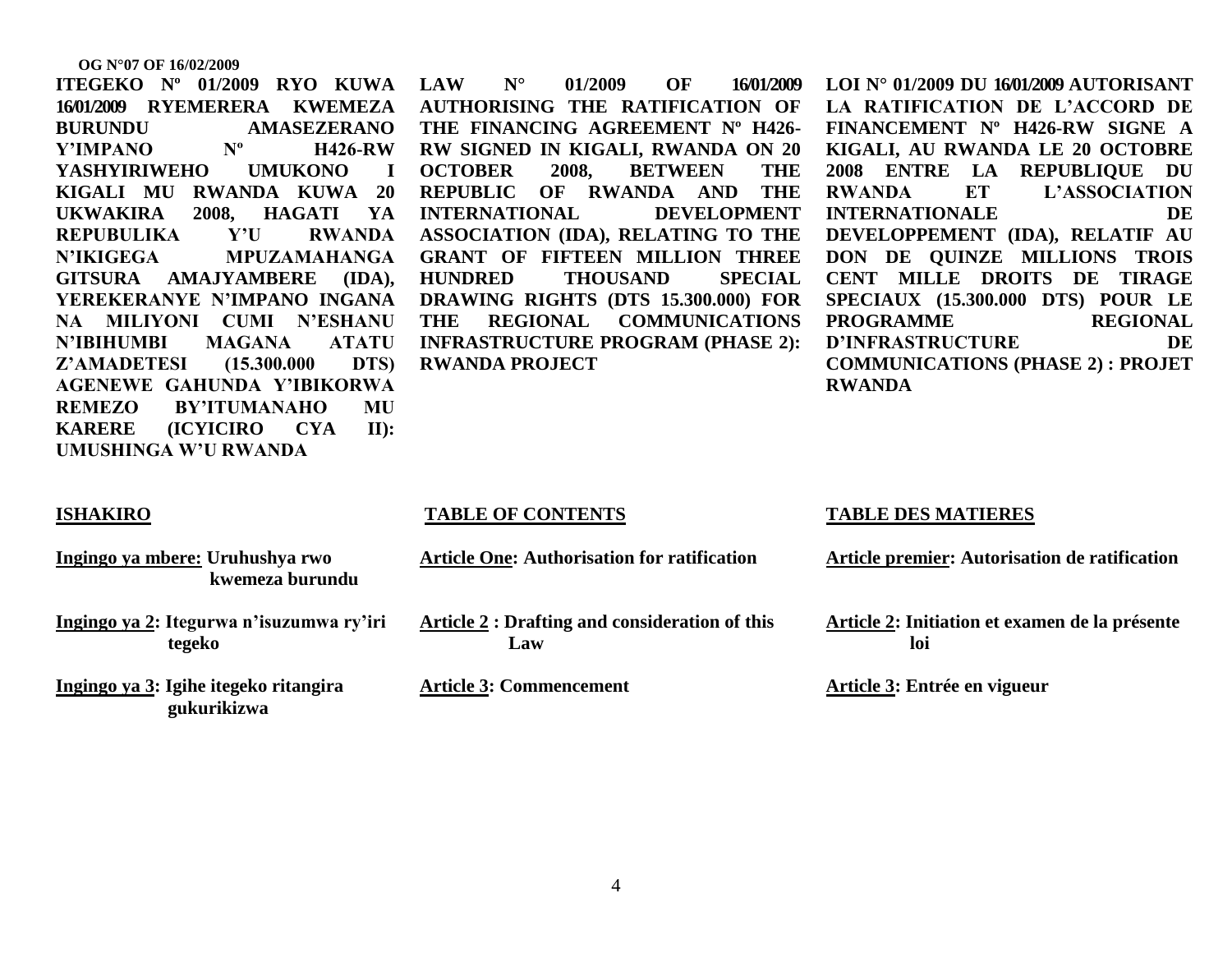**ITEGEKO Nº 01/2009 RYO KUWA 16/01/2009 RYEMERERA KWEMEZA BURUNDU AMASEZERANO Y"IMPANO Nº H426-RW YASHYIRIWEHO UMUKONO I KIGALI MU RWANDA KU WA 20 UKWAKIRA 2008, HAGATI YA REPUBULIKA Y"U RWANDA N"IKIGEGA MPUZAMAHANGA GITSURA AMAJYAMBERE (IDA), YEREKERANYE N"IMPANO INGANA NA MILIYONI CUMI N"ESHANU N"IBIHUMBI MAGANA ATATU Z"AMADETESI (15.300.000 DTS) AGENEWE GAHUNDA Y"IBIKORWA REMEZO BY"ITUMANAHO MU KARERE (ICYICIRO CYA II): UMUSHINGA W"U RWANDA**

**LAW N° 01/2009 OF 16/01/2009 AUTHORISING THE RATIFICATION OF THE FINANCING AGREEMENT Nº H426- RW SIGNED IN KIGALI, RWANDA ON 20 OCTOBER 2008, BETWEEN THE REPUBLIC OF RWANDA AND THE INTERNATIONAL DEVELOPMENT ASSOCIATION (IDA), RELATING TO THE GRANT OF FIFTEEN MILLION THREE HUNDRED THOUSAND SPECIAL DRAWING RIGHTS (DTS 15.300.000) FOR THE REGIONAL COMMUNICATIONS INFRASTRUCTURE PROGRAM (PHASE 2): RWANDA PROJECT**

#### **OG N°07 OF 16/02/2009**

**LOI N° 01/2009 DU 16/01/2009 AUTORISANT LA RATIFICATION DE L"ACCORD DE FINANCEMENT Nº H426- RW SIGNE A KIGALI, AU RWANDA LE 20 OCTOBRE 2008 ENTRE LA REPUBLIQUE DU RWANDA ET L"ASSOCIATION INTERNATIONALE DE DEVELOPPEMENT (IDA), RELATIF AU DON DE QUINZE MILLIONS TROIS CENT MILLE DROITS DE TIRAGE SPECIAUX (15.300.000 DTS) POUR LE PROGRAMME REGIONAL D"INFRASTRUCTURE DE COMMUNICATIONS (PHASE 2) : PROJET RWANDA**

#### **Twebwe, KAGAME Paul,**

Perezida wa Repubulika;

**INTEKO ISHINGA AMATEGEKO YEMEJE, NONE NATWE DUHAMIJE, DUTANGAJE ITEGEKO RITEYE RITYA KANDI DUTEGETSE KO RYANDIKWA MU IGAZETI YA LETA YA REPUBULIKA Y"U RWANDA**

#### **INTEKO ISHINGA AMATEGEKO:**

Umutwe w"Abadepite, mu nama yawo yo ku wa 24 Ukuboza 2008;

**We, KAGAME Paul,** President of the Republic;

**THE PARLIAMENT HAS ADOPTED AND WE SANCTION, PROMULGATE THE FOLLOWING LAW AND ORDER IT BE PUBLISHED IN THE OFFICIAL GAZETTE OF THE REPUBLIC OF RWANDA**

#### **THE PARLIAMENT:**

The Chamber of Deputies, in its session of December  $24<sup>th</sup>$ , 2008;

**Nous, KAGAME Paul,** Président de la République;

**LE PARLEMENT A ADOPTE, ET NOUS SANCTIONNONS, PROMULGUONS LA LOI DONT LA TENEUR SUIT ET ORDONNONS QU"ELLE SOIT PUBLIEE AU JOURNAL OFFICIEL DE LA REPUBLIQUE DU RWANDA**

#### **LE PARLEMENT:**

La Chambre des Députés en sa séance du 24 décembre 2008;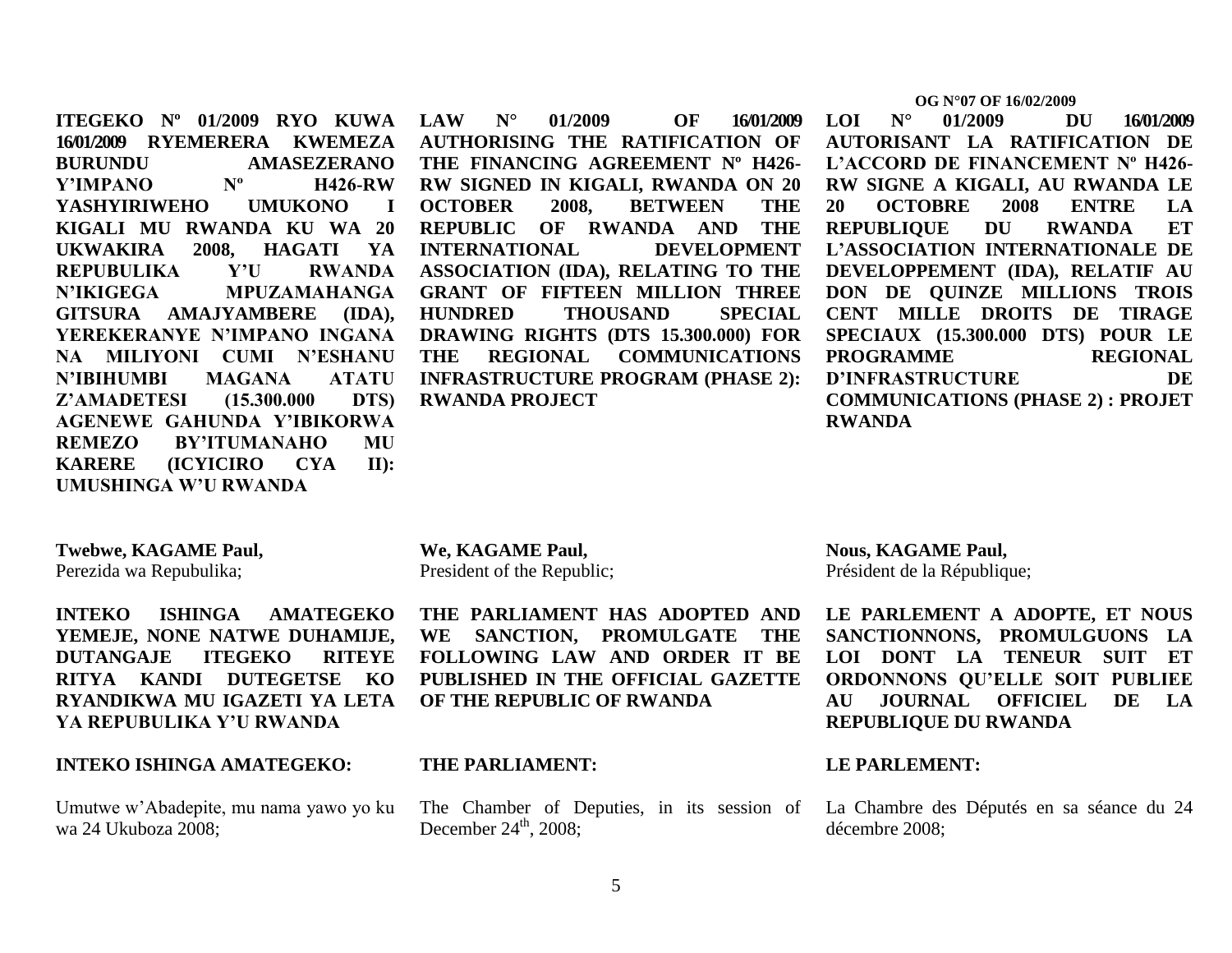Umutwe wa Sena, mu nama yawo yo kuwa 8 Mutarama 2009;

Ishingiye ku Itegeko Nshinga rya Repubulika y"u Rwanda ryo kuwa 04 Kamena 2003, nk"uko ryavuguruwe kugeza ubu, cyane cyane ingingo zaryo, iya 62, iya 66, iya 67, iya 88, iya 89, iya 90, iya 92, iya 93, iya 94, iya 95, iya 108, iya 189, iya 190 n"iya 201;

Imaze gusuzuma Amasezerano y"impano nº H426-RW yashyiriweho umukono i Kigali mu Rwanda kuwa 20 Ukwakira 2008, hagati ya Repubulika y"u Rwanda n"Ikigega Mpuzamahanga Gitsura Amajyambere (IDA), yerekeranye n"impano ingana na miliyoni cumi n"eshanu n"ibihumbi magana atatu z"amadetesi (15.300.000 DTS) agenewe gahunda y"ibikorwa remezo by"itumanaho mu karere (icyiciro II): Umushinga w'u Rwanda;

#### **YEMEJE:**

#### **Ingingo ya mbere: Uruhushya rwo kwemeza burundu**

Amasezerano y"impano nº H426-RW yashyiriweho umukono i Kigali mu Rwanda ku wa 20 Ukwakira 2008, hagati ya Repubulika y"u Rwanda n"Ikigega Mpuzamahanga Gitsura Amajyambere (IDA), yerekeranye n"impano ingana na miliyoni cumi n"eshanu n"ibihumbi magana atatu z"amadetesi (15.300.000 DTS) agenewe gahunda y"ibikorwa remezo by"itumanaho mu karere (icyiciro II):

The Senate, in its session of January  $8<sup>th</sup>$  2009;

Pursuant to the Constitution of the Republic of Rwanda of June  $4<sup>th</sup>$ , 2003, as amended to date, especially in its articles 62, 66, 67, 88, 89, 90, 92, 93, 94, 95, 108, 189, 190 and 201;

Le Sénat, en sa séance du 8 janvier 2009;

Vu la Constitution de la République du Rwanda du 04 juin 2003, telle que révisée à ce jour, spécialement en ses articles 62, 66, 67, 88, 89, 90, 92, 93, 94, 95, 108, 189, 190 et 201;

After consideration of the financing agreement nº H426-RW signed in Kigali, Rwanda on 20 October 2008, between the Republic of Rwanda and the International Development Association (IDA), relating to the grant of fifteen million three hundred thousand Special Drawing Rights (DTS 15.3000.000) for the Regional Communications Infrastructure Program (phase 2): Rwanda Project;

#### **ADOPTS:**

#### **Article One: Authorisation for ratification**

The financing agreement nº H426-RW signed in Kigali, Rwanda on 20 October 2008, between the Republic of Rwanda and the International Development Association (IDA), relating to the grant of fifteen million three hundred thousand Special Drawing Rights (SDR 15.3000.000) for the Regional Communications Infrastructure Program (phase 2): Rwanda Project, is hereby authorised for ratification.

H426-RW signé à Kigali, au Rwanda le 20 Octobre 2008 entre la République du Rwanda et l"Association Internationale de Développement (IDA), relatif au don de quinze millions trois cent mille Droits de Tirage Spéciaux (15.300.000 DTS) pour le programme régional d"infrastructure de communications (phase 2) : projet Rwanda;

Après examen de l"Accord de financement nº

#### **ADOPTE:**

#### **Article premier: Autorisation de ratification**

L"Accord de financement nº H426-RW signé à Kigali, au Rwanda le 20 octobre 2008 entre la République du Rwanda et l"Association Internationale de Développement (IDA), relatif au don de quinze millions trois cent mille Droits de Tirage Spéciaux (15.300.000 DTS) pour le programme régional d"infrastructure de communications (phase 2) : projet Rwanda, est autorisé à être ratifié.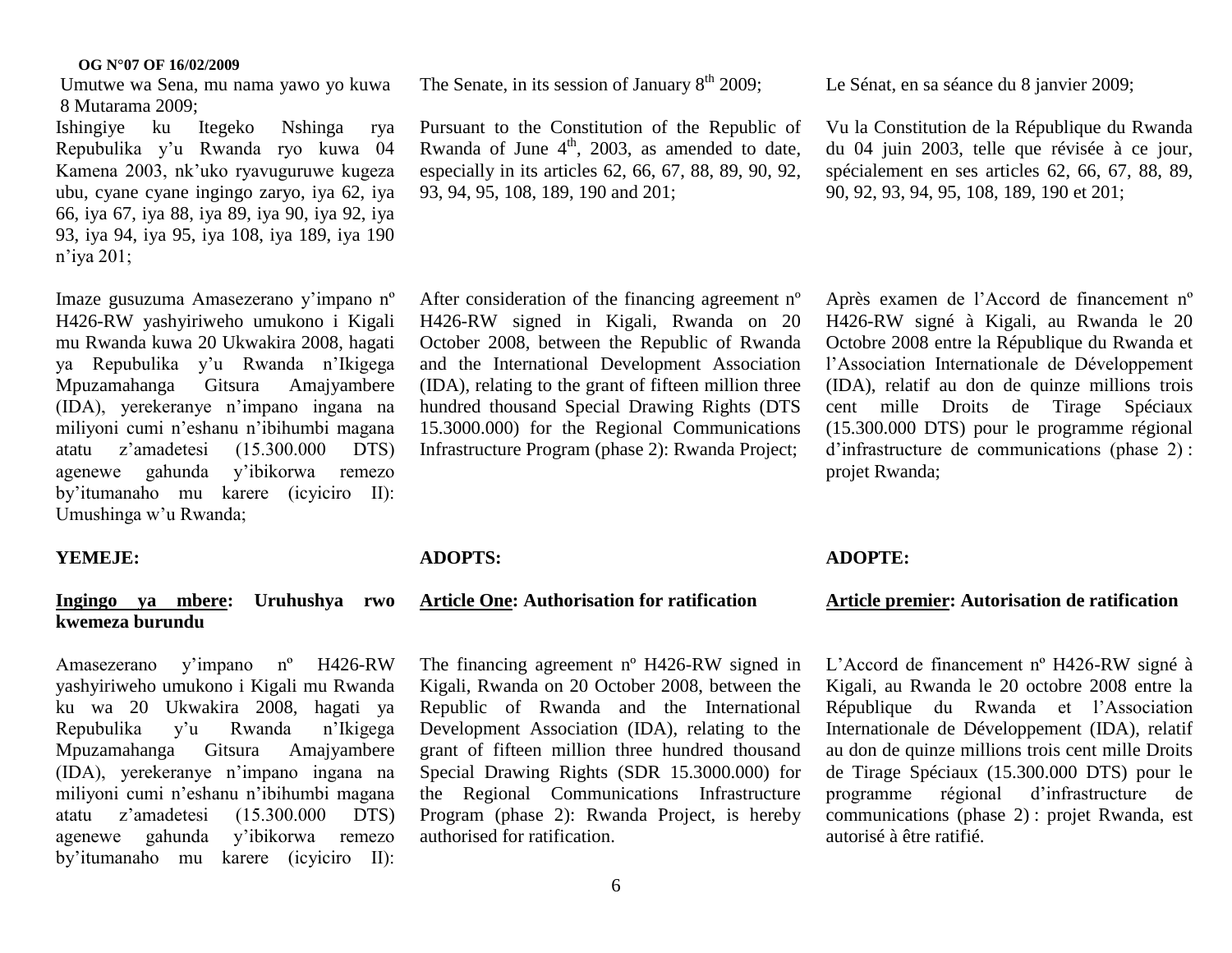Umushinga w"u Rwanda, yemerewe kwemezwa burundu. **Ingingo ya 2: Itegurwa n"isuzumwa ry"iri tegeko**  Iri tegeko ryateguwe mu rurimi rw"Icyongereza risuzumwa kandi ritorwa mu rurimi rw"Ikinyarwanda. **Ingingo ya 3: Igihe itegeko ritangira gukurikizwa** Iri tegeko ritangira gukurikizwa ku munsi ritangarijweho mu Igazeti ya Leta ya Repubulika y"u Rwanda. Kigali, kuwa **16/01/2009** Perezida wa Repubulika **KAGAME Paul (sé)** Minisitiri w"Intebe **MAKUZA Bernard (sé) Bibonywe kandi bishyizweho Ikirango cya Repubulika:** Minisitiri w"Ubutabera/Intumwa Nkuru ya Leta **KARUGARAMA Tharcisse (sé) Article 2 : Drafting and Consideration of this Law** This Law was prepared in English, considered and adopted in Kinyarwanda. **Article 3 : Commencement** This Law comes into force on the date of its publication in the Official Gazette of the Republic of Rwanda. Kigali, on **16/01/2009** The President of the Republic **KAGAME Paul** (sé) The Prime Minister **MAKUZA Bernard**  $(sé)$ **Seen and sealed with the Seal of the Republic:** The Minister of Justice /Attorney General  **KARUGARAMA Tharcisse**  $(sé)$ **Article 2: Initiation et examen de la présente loi** La présente loi a été initiée en Anglais et a été examinée et adoptée en Kinyarwanda. **Article 3: Entrée en vigueur de la loi** La présente loi entre en vigueur le jour de sa publication au Journal Officiel de la République du Rwanda. Kigali, le **16/01/2009** Le Président de la République **KAGAME Paul**  $(s<sub>é</sub>)$ Le Premier Ministre **MAKUZA Bernard**  $(sé)$ **Vu et scellé du Sceau de la République :** Le Ministre de la Justice /Garde des sceaux **KARUGARAMA Tharcisse (sé)**

 **OG N°07 OF 16/02/2009**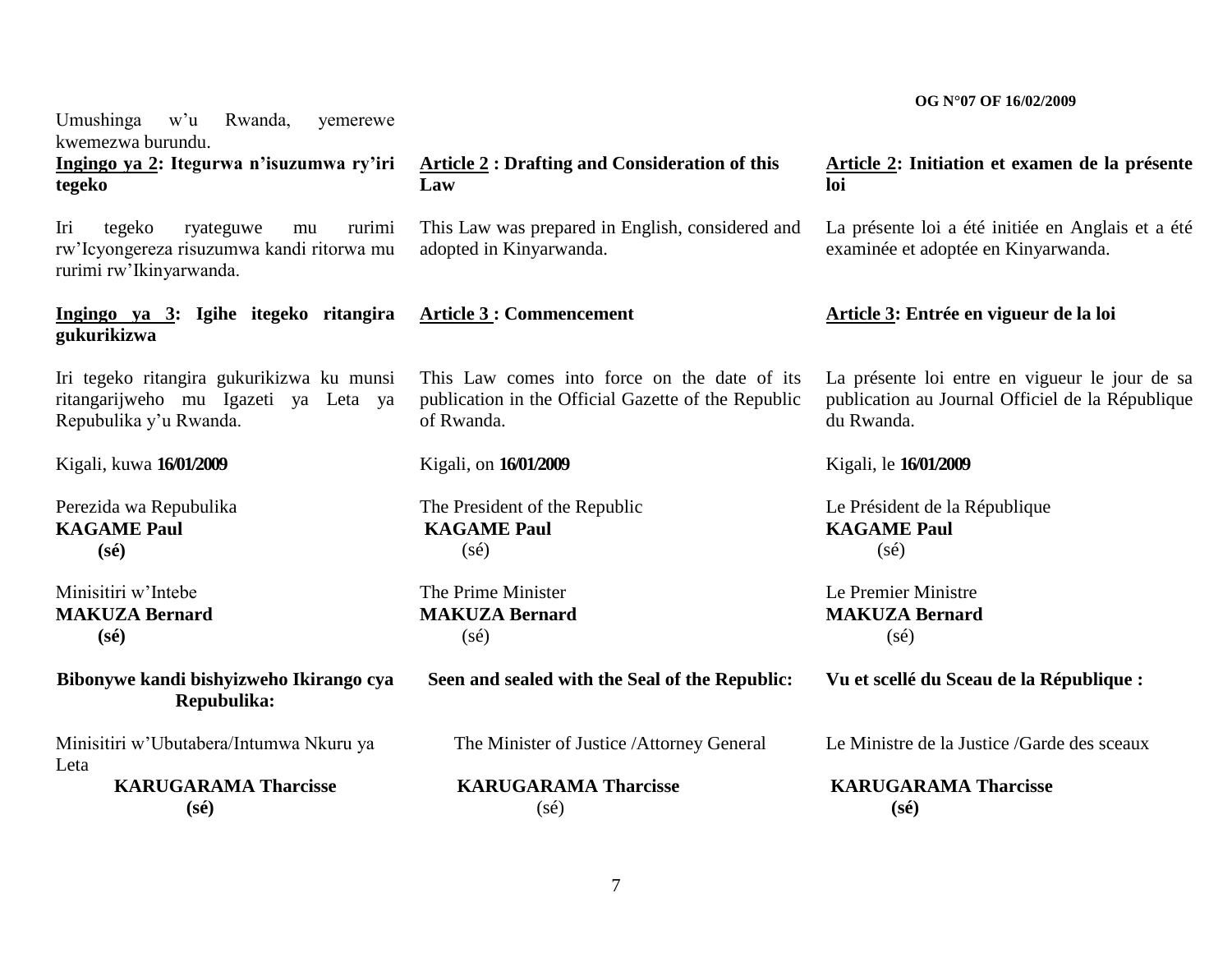**ITEKA RYA PEREZIDA N° 08/01 RYO PRESIDENTIAL ORDER N° 08/01 OF ARRETE PRESIDENTIEL N° 08/01 DU KUWA 21/04/2008 RIZAMURA MU 21/04/2008 PROMOTING A SENIOR NTERA YA KOLONERI OFISIYE OFFICER OF RWANDA DEFENCE D"UN OFFICIER SUPERIEUR DES MUKURU WO MU NGABO Z"IGIHUGU FORCES TO THE RANK OF COLONEL FORCES RWANDAISES DE DEFENSE 21/04/2008 PORTANT PROMOTION AU GRADE DE COLONEL**

#### **ISHAKIRO TABLE OF CONTENTS TABLE DES MATIERES**

| Ingingo<br><b>Ofisive</b><br>va mbere:<br>uzamuwe mu ntera   | Mukuru Article One: A Senior Officer promoted                          | Article premier : Officier Supérieur promu                           |
|--------------------------------------------------------------|------------------------------------------------------------------------|----------------------------------------------------------------------|
| Ingingo ya 2 : Abashinzwe gushyira mu<br>bikorwa iri Teka    | Article 2: Authorities responsible for<br>implementation of this Order | Article 2 : Autorités<br>chargées<br>de<br>l'exécution de cet Arrêté |
| Ingingo ya 3: Ivanwaho ry'ingingo<br>zinyuranyije n'iri Teka | of<br>Article 3:<br><b>Repealing</b><br>provisions                     | inconsistent Article 3 : Disposition abrogatoire                     |
| Ingingo ya 4 : Igihe cyo gukurikizwa                         | <b>Article 4: Commencement</b>                                         | Article 4 : Entrée en vigueur                                        |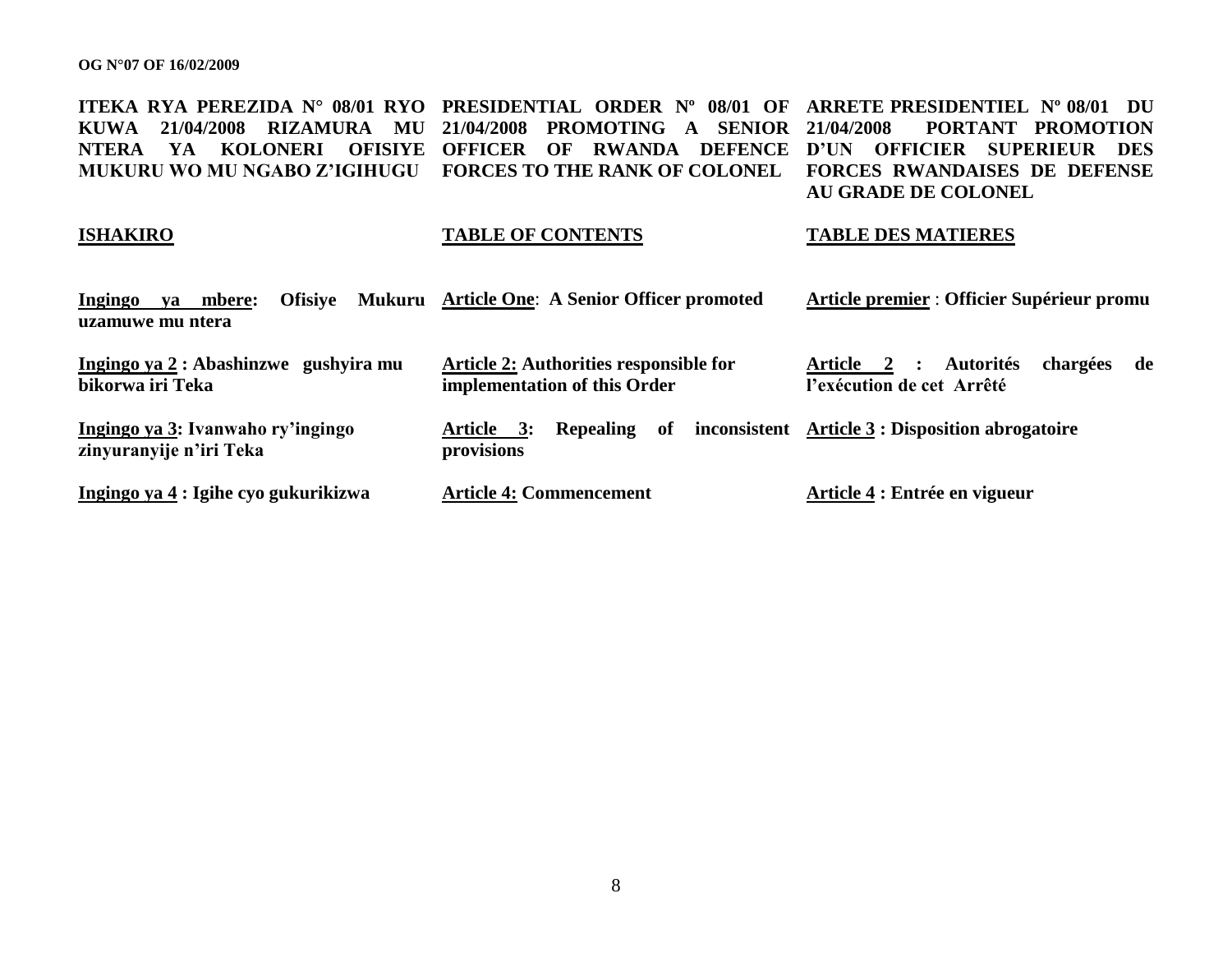**ITEKA RYA PEREZIDA N° 08/01 RYO PRESIDENTIAL ORDER Nº 08/01 OF KUWA 21/04/2008 RIZAMURA MU 21/04/2008 PROMOTING A SENIOR NTERA YA KOLONERI MUKURU BO MU NGABO Z"IGIHUGU**

**Twebwe, KAGAME Paul, Perezida wa Repubulika,**

**FORCES TO THE RANK COLONEL**

**We, KAGAME Paul, President of the Republic,**

Dushingiye ku Itegeko Nshinga Repubulika y"u Rwanda ryo ku wa 4 Kamena of Rwanda of 04 June 2003, as amended to 2003, nk"uko ryavuguruwe kugeza ubu, cyane cyane mu ngingo zaryo, iya 112, iya 113 ,5º, 121- 2º and 201; 121-2º n"iya 201;

Dushingiye ku Iteka rya Perezida nº 37/01 ryo kuwa 18/12/2003 rihindura kandi ryuzuza Iteka rya Perezida n° 72/01 ryo ku wa 08/07/2002 rishyiraho Amategeko Rusange y"Abasirikare, cyane cyane mu ngingo yaryo ya 2;

Bisabwe na Minisitiri w"Ingabo;

Inama y'Abaminisitiri yateranye tariki ya 16/04/2008 imaze kubisuzuma no kubyemeza;

#### **TWATEGETSE KANDI DUTEGETSE:**

#### **Ingingo ya mbere : Ofisiye Mukuru uzamuwe mu ntera**

Major Ferdinand SAFARI azamuwe ku ntera ya Colonel.

Pursuant to the Constitution of the Republic date, especially in Articles , 112, 113, 5º,

> Pursuant to the Presidential Order nº 37/01 of 18/12/2003 modifying and complementing the Presidential Order nº 72/01 of 08/07/2002 establishing the Army General Statutes, especially in Article 2;

On proposal by the Minister of Defence;

After consideration and approval by the Cabinet, in its session of 16/04/2008;

#### **HAVE ORDERED AND HEREBY ORDER:**

#### **Article One: A Senior Officer promoted**

Major Ferdinand SAFARI is promoted to the rank of Colonel.

**OFFICER OF RWANDA DEFENCE OFFICIER SUPERIEUR DES FORCES ARRETE PRESIDENTIEL Nº 08/01 DU 21/04/2008 PORTANT PROMOTION D"UN RWANDAISES DE DEFENSE AU GRADE DE COLONEL**

> **Nous, KAGAME Paul, Président de la République,**

Vu la Constitution de la République du Rwanda du 04 juin 2003, telle que révisée à ce jour, spécialement en ses articles, 112, 113, 5º, 121- 2º et 201 ;

Vu l"Arrêté Présidentiel nº 37/01 du 18/12/2003 modifiant et complétant l"Arrêté Présidentiel nº 72/01 du 08/07/2002 portant Statut Général des Militaires, spécialement en son article 2 ;

Sur proposition du Ministre de la Défense ;

Après examen et adoption par le Conseil des Ministres en sa séance du 16/04/2008;

**AVONS ARRETE ET ARRETONS :**

#### **Article premier : Officier Supérieur promu**

Major Ferdinand SAFARI est promu au grade de Colonel.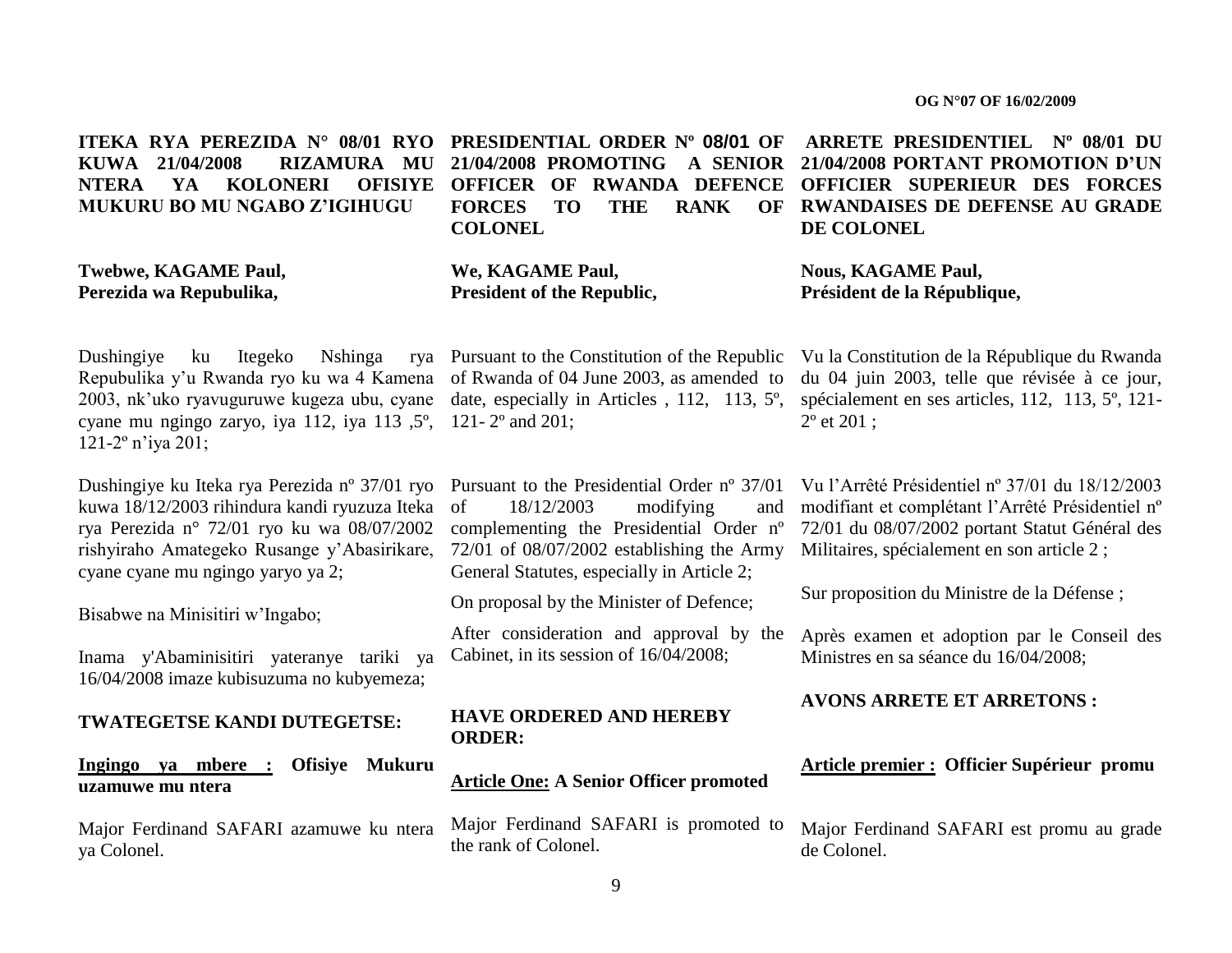| Ingingo ya 2 : Inzego zishinzwe<br>gushyira mu bikorwa iri Teka                                                                                                         | Article2: Authorities responsible for the Article 2 : Autoritées<br>implementation of this Order                                                              | chargées<br>de<br>l'exécution de cet Arrêté                                                                                                                     |
|-------------------------------------------------------------------------------------------------------------------------------------------------------------------------|---------------------------------------------------------------------------------------------------------------------------------------------------------------|-----------------------------------------------------------------------------------------------------------------------------------------------------------------|
| Minisitiri w'Intebe na Minisitiri w'Ingabo<br>basabwe kubahiriza iri teka.                                                                                              | The Prime Minister and the Minister of Le Premier Ministre et le Ministre de la<br>Defence<br>responsible<br>for<br>are<br>implementation of this Order.      | the Défense sont chargés de l'exécution du présent<br>Arrêté.                                                                                                   |
| Ingingo ya 3: Ivanwaho ry'ingingo<br>zinyuranyije n'iri Teka                                                                                                            | <b>Article :3</b> Repealing of inconsistent <b>Article 3 : Disposition abrogatoire</b><br>provisions                                                          |                                                                                                                                                                 |
| Ingingo zose z'Amateka abanziriza iri kandi<br>zinyuranye na ryo zivanyweho.                                                                                            | are hereby repealed.                                                                                                                                          | All prior provisions contrary to this Order Toutes les dispositions antérieures contraires au<br>présent Arrêté sont abrogées.                                  |
| Ingingo ya 4 : Igihe iteka ritangira<br>gukurizwa                                                                                                                       | <b>Article 4: Commencement</b>                                                                                                                                | Article 4 : Entrée en vigueur                                                                                                                                   |
| Teka ritangira<br>gukurikizwa<br>Iri<br>umunsi<br>Igazeti ya<br>ritangarijweho<br>mu<br>Leta ya<br>Repubulika y'u Rwanda. Agaciro karyo gahera<br>tariki ya 16/04/2008. | This Order shall come into force on the date<br>of its publication in the Official Gazette of<br>the Republic of Rwanda. It takes effect as of<br>16/04/2008. | Le présent Arrêté entre en vigueur le jour de sa<br>publication au Journal Officiel de la République<br>du Rwanda.Il sort ses effets à partir du<br>16/04/2008. |
| Kigali, kuwa 21/04/2008                                                                                                                                                 | Kigali, on 21/04/2008                                                                                                                                         | Kigali, le 21/04/2008                                                                                                                                           |
| Perezida wa Repubulika<br><b>KAGAME Paul</b><br>$(s\acute{e})$                                                                                                          | The President of the Republic<br><b>KAGAME Paul</b><br>$(s\acute{e})$                                                                                         | Le Président de la République<br><b>KAGAME Paul</b><br>$(s\acute{e})$                                                                                           |
| Minisitiri w'Intebe<br><b>MAKUZA Bernard</b><br>$(s\acute{e})$                                                                                                          | The Prime Minister<br><b>MAKUZA Bernard</b><br>$(s\acute{e})$                                                                                                 | Le Premier Ministre<br><b>MAKUZA Bernard</b><br>$(s\acute{e})$                                                                                                  |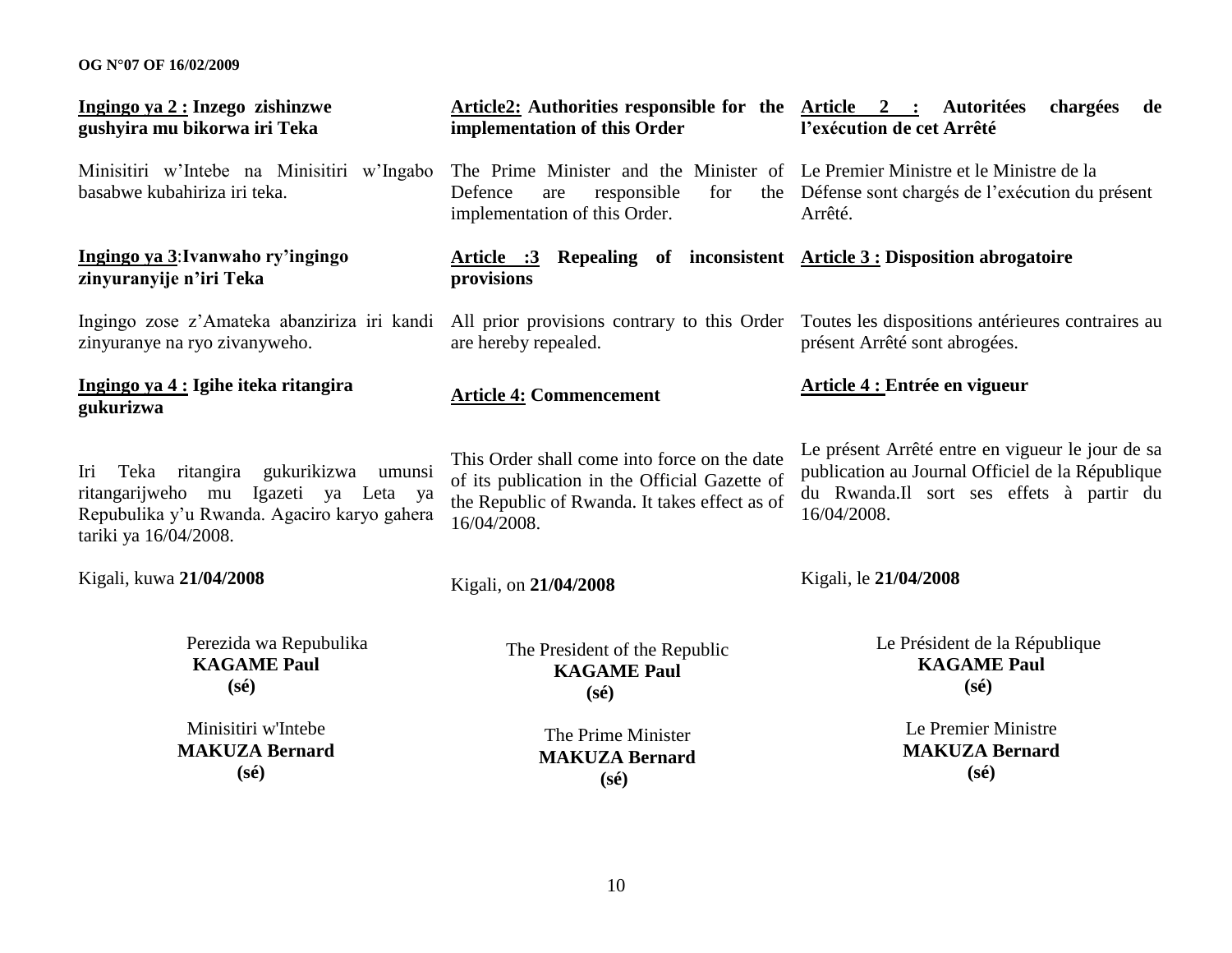Minisitiri w'Ingabo  **General GATSINZI Marcel (sé)**

**Bibonywe kandi bishyizweho Ikirango cya Repubulika** :

Minisitiri w'Ubutabera / Intumwa Nkuru ya Leta **KARUGARAMA Tharcisse (sé)**

The Minister of Defence **General GATSINZI Marcel (sé)**

**Seen and sealed with the Seal of the Republic**:

Minister of Justice /Attorney General

**KARUGARAMA Tharcisse (sé)**

Le Ministre de la Défense **Général GATSINZI Marcel (sé)**

**Vu et scellé du Sceau de la République :**

Le Ministre de la Justice / Garde des Sceaux

**KARUGARAMA Tharcisse (sé)**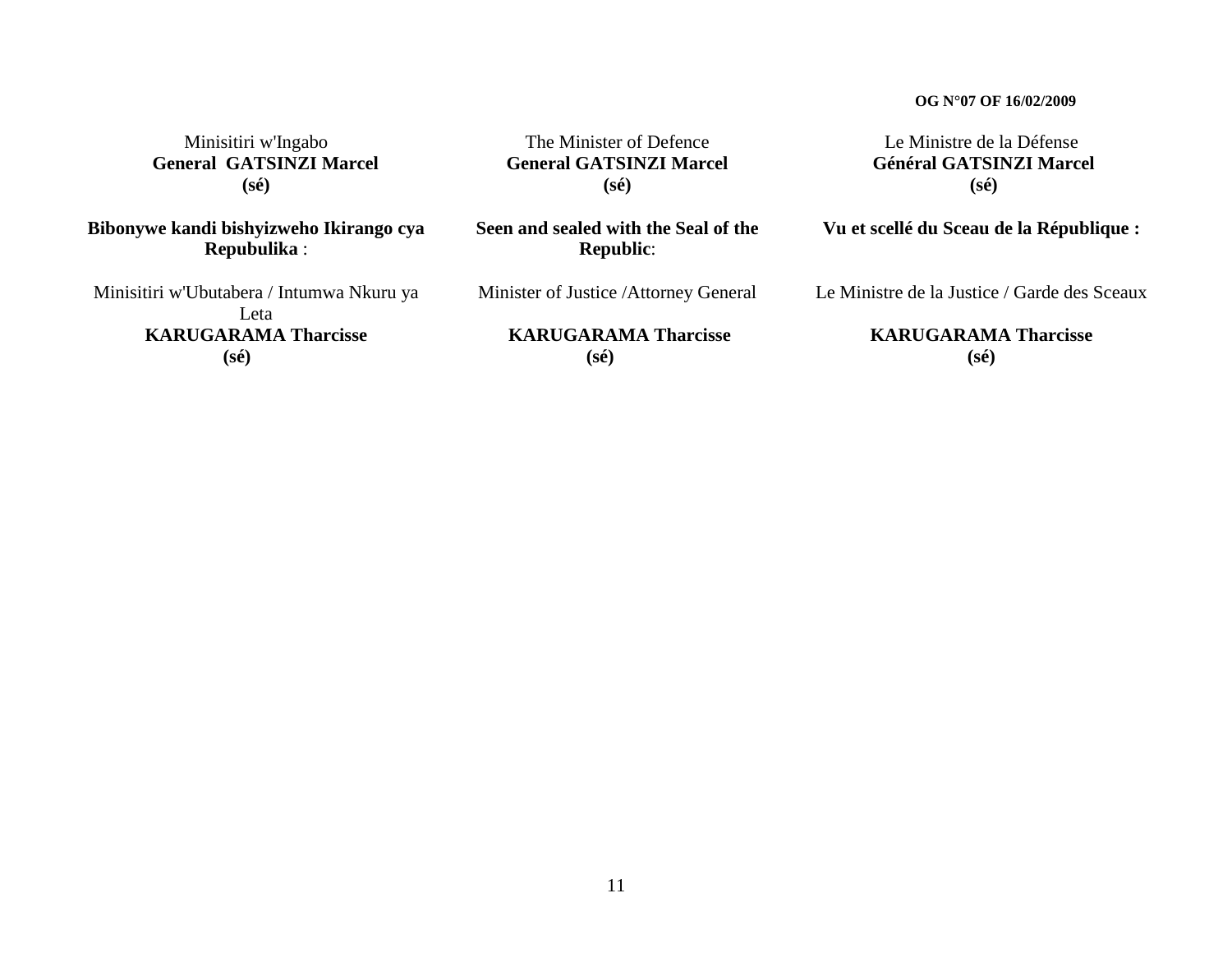| <b>ITEKA RYA PEREZIDA N°</b><br>09/01<br><b>RYO</b><br><b>RISHYIRAHO</b><br><b>KUWA</b><br>21/04/2008<br>"DEFENCE ATTACHE" | PRESIDENTIAL ORDER Nº 09/01 OF<br>21/04/2008 APPOINTING A DEFENCE<br><b>ATTACHE</b>    | ARRETE PRESIDENTIEL Nº 09/01 DU<br>PORTANT NOMINATION<br>21/04/2008<br><b>D'UN ATTACHE MILITAIRE</b> |
|----------------------------------------------------------------------------------------------------------------------------|----------------------------------------------------------------------------------------|------------------------------------------------------------------------------------------------------|
| <b>ISHAKIRO</b>                                                                                                            | <b>TABLE OF CONTENTS</b>                                                               | <b>TABLE DES MATIERES</b>                                                                            |
| Ingingo ya mbere: Ishyirwaho rya "Defence<br>Attaché"                                                                      | Appointment<br>Article<br>One:<br>of<br>the "Defence Attaché"                          | Article premier : Nomination d'un<br><b>Attaché Militaire</b>                                        |
| Ingingo ya 2 : Abashinzwe kubahiriza iri<br>teka                                                                           | Article 2: Authorities responsible for the<br>implementation of this Order             | Article 2 : Autorités chargées de l'exécution<br>de cet Arrêté                                       |
| Ingingo ya 3: Ivanwaho ry'ingingo<br>zinyuranyije n'iri teka                                                               | Article 3: Repealing of inconsistent Article 3 : Disposition abrogatoire<br>provisions |                                                                                                      |
| Ingingo ya 4 : Igihe iteka ritangira<br>gukurikizwa                                                                        | <b>Article 4: Commencement</b>                                                         | Article 4 : Entrée en vigueur                                                                        |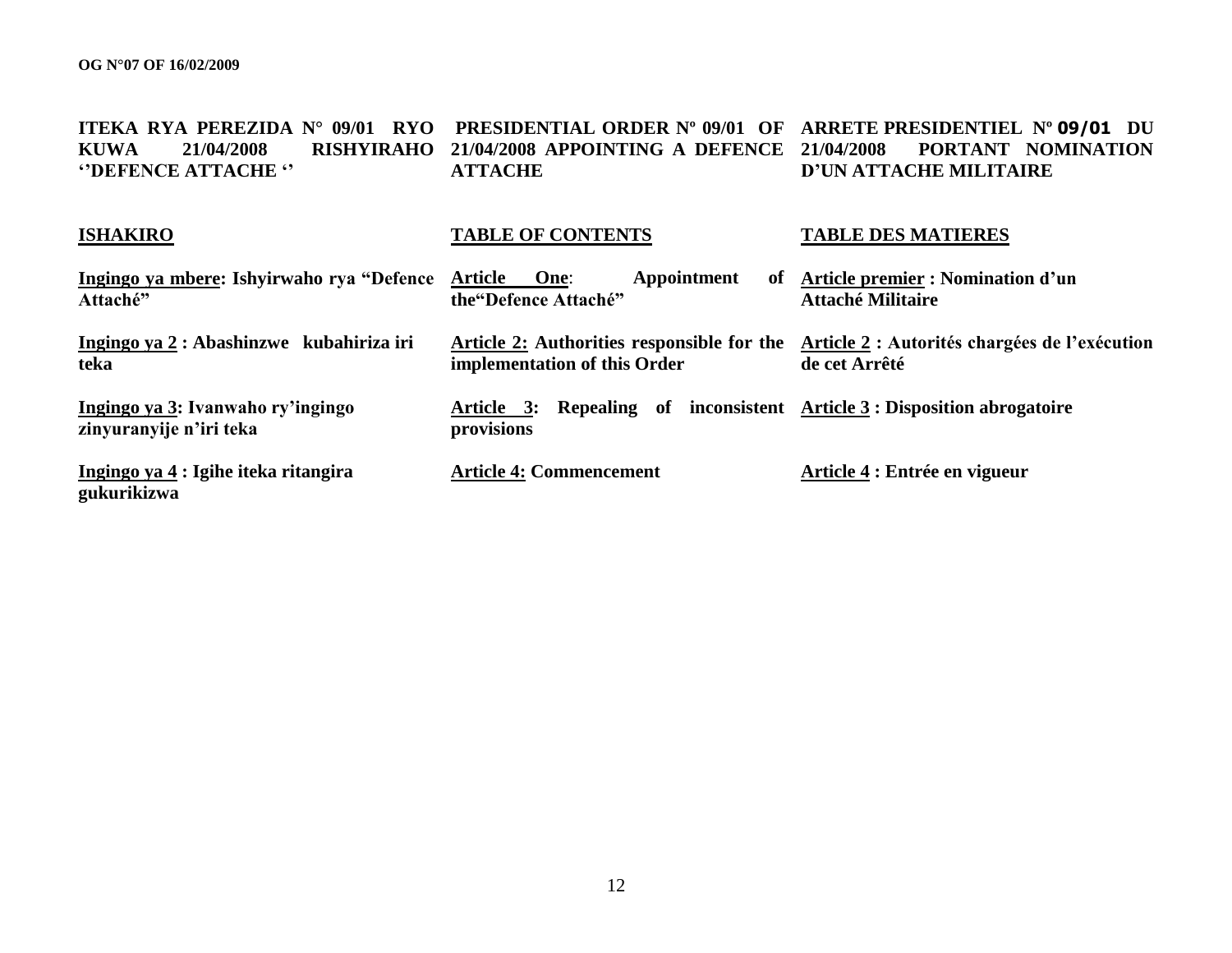#### **ITEKA RYA PEREZIDA N° 09/01 RYO PRESIDENTIAL ORDER Nº 09/01 OF KUWA 21/04/2008 RISHYIRAHO 21/04/2008 APPOINTING A DEFENCE "DEFENCE ATTACHE""**

#### **Twebwe, KAGAME Paul, Perezida wa Repubulika,**

Dushingiye ku Itegeko Nshinga Repubulika y'u Rwanda ryo ku wa 4 Kamena of Rwanda of 04 June 2003, as amended to 2003, nk"uko ryavuguruwe kugeza ubu, cyane cyane mu ngingo zaryo, iya 112, iya 113 ,5º, 121- 2º and 201; 121-2º n"iya 201;

Dushingiye ku Iteka rya Perezida nº 37/01 ryo Pursuant to the Presidential Order nº 37/01 kuwa 18/12/2003 rihindura kandi ryuzuza Iteka rya Perezida n° 72/01 ryo ku wa 08/07/2002 rishyiraho Amategeko Rusange y"Abasirikare, 72/01 of 08/07/2002 establishing the Army cyane cyane mu ngingo yaryo ya 3;

Bisabwe na Minisitiri w"Ingabo;

Inama y'Abaminisitiri yateranye 16/04/2008 imaze kubisuzuma no kubyemeza; After consideration and approval by the

#### **TWATEGETSE KANDI DUTEGETSE:**

**Ingingo ya mbere**: **Ishyirwaho rya "Defence Attaché"**

Attaché**"** muri Leta Zunze Ubumwe za Amerika.

# **ATTACHE**

#### **We, KAGAME Paul, President of the Republic,**

Pursuant to the Constitution of the Republic date, especially in Articles , 112, 113, 5º,

General Statutes, especially in Article 3;

Cabinet, in its session of 16 /04/2008;

Upon proposal by the Minister of Defence;

#### **ARRETE PRESIDENTIEL Nº 09/01 DU 21/04/2008 PORTANT NOMINATION D"UN ATTACHE MILITAIRE**

#### **Nous, KAGAME Paul, Président de la République,**

Vu la Constitution de la République du Rwanda du 04 juin 2003, telle que révisée à ce jour, spécialement en ses articles, 112, 113, 5º, 121- 2º et 201 ;

 $18/12/2003$  modifying and complementing the Presidential Order nº 72/01 du 08/07/2002 portant Statut Général des Vu l"Arrêté Présidentiel nº 37/01 du 18/12/2003 modifiant et complétant l"Arrêté Présidentiel nº Militaires, spécialement en son article 3 ;

Sur proposition du Ministre de la Défense;

Après examen et adoption par le Conseil des Ministres en sa séance du 16/04/2008;

#### **HAVE ORDERED AND ORDER: AVONS ARRETE ET ARRETONS :**

#### **Article One: Appointment of the"Defence Article premier : Nomination d"un Attaché" Attaché Militaire**

Colonel Ferdinand SAFARI agizwe**"**Defence Colonel Ferdinand SAFARI is appointed as Colonel Ferdinand SAFARI F est nommé "Defence Attaché" to the United State of Attaché Militaire aux Etats Unis d"Amérique.America.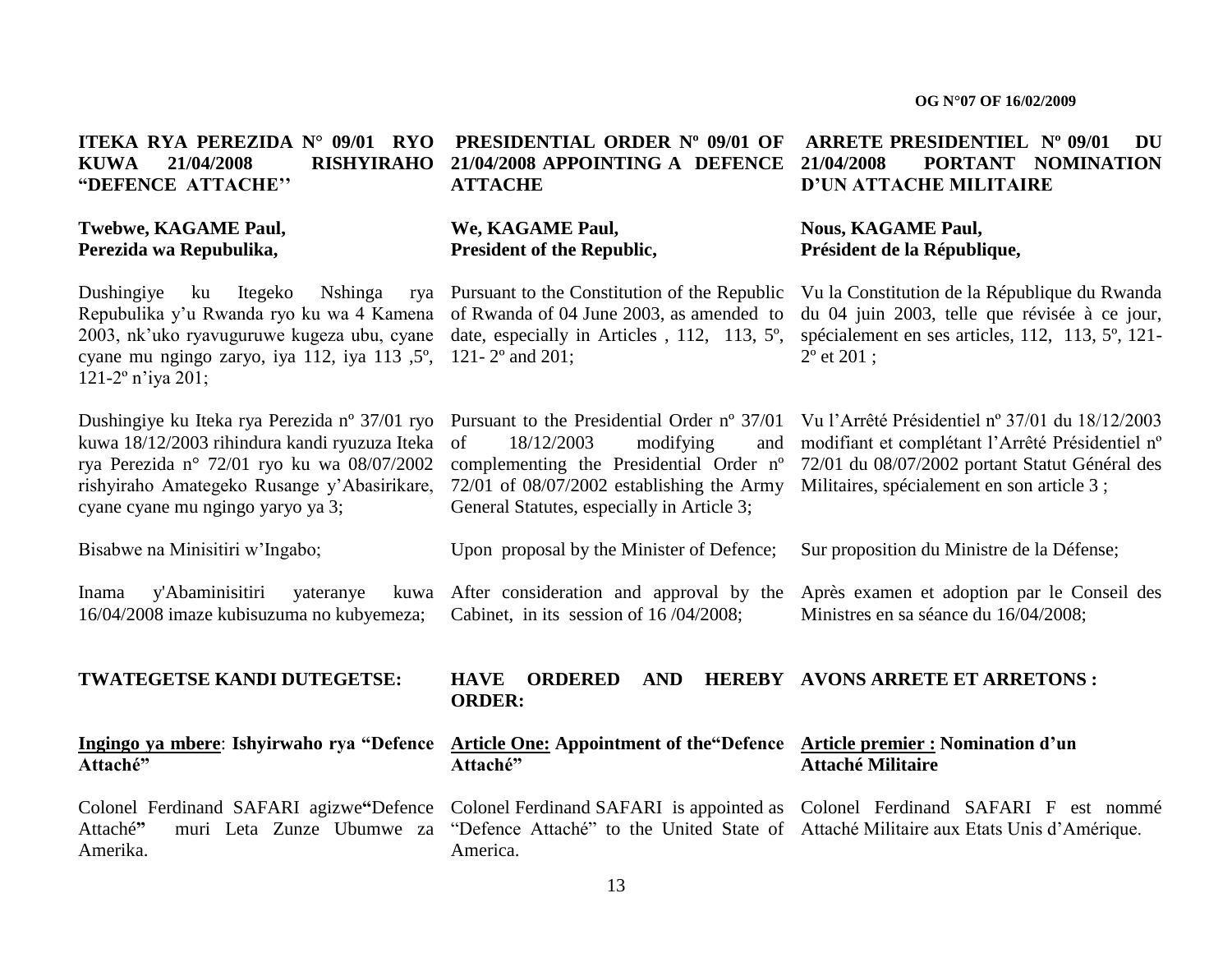| Ingingo ya 2 : Abashinzwe kubahiriza iri<br>teka                                                                                                                                    | implementation of this Order                                                                                       | Article 2: Authorities responsible for the Article 2: Autorités chargées de l'exécution<br>du présent arrêté                                                                                                                  |
|-------------------------------------------------------------------------------------------------------------------------------------------------------------------------------------|--------------------------------------------------------------------------------------------------------------------|-------------------------------------------------------------------------------------------------------------------------------------------------------------------------------------------------------------------------------|
| Minisitiri w'Intebe, Minisitiri w'Ingabo na<br>Minisitiri<br>w'Ububanyi<br>n'Amahanga<br>n'Ubutwererane basabwe kubahiriza iri teka.                                                | Defence and the Minister of Foreign Affairs<br>and Cooperation are responsible for the<br>implemention this Order. | The Prime Minisiter, the Minister of Le Premier Ministre, le Ministre de la Défense<br>et le Ministre des Affaires Etrangères et de la<br>Coopération sont chargés de l'exécution du<br>présent arrêté.                       |
| Ingingo ya 3 : Ivanwaho ry'ingingo<br>zinyuranyije n'iri Teka                                                                                                                       | <b>Article 3: Repealing of inconsistent</b><br>provisions                                                          | <b>Article 3: Disposition abrogatoire</b>                                                                                                                                                                                     |
| Ingingo zose z'amateka yabanjirije iri kandi All prior provisions contrary to this Order Toutes<br>zinyuranye na ryo zivanyweho.                                                    | are hereby repealed.                                                                                               | dispositions<br>réglementaires<br>les<br>antérieures contraires au présent arrêté sont<br>abrogées.                                                                                                                           |
| Ingingo ya 4:<br>gukurikizwa                                                                                                                                                        | Igihe iteka ritangira Article 4: Commencement                                                                      | Article 4 : Entrée en vigueur                                                                                                                                                                                                 |
| Teka ritangira<br>Iri<br>Igazeti ya Leta ya<br>ritangarijweho mu<br>Repubulika y'u Rwanda.Agaciro karyo gahera the Republic of Rwanda.It takes effect as of<br>tariki ya 16/04/2008 | of its publication in the Official Gazette of<br>16/04/2008                                                        | gukurikizwa umunsi This Order shall come into force on the date Le présent arrêté entre en vigueur le jour de sa<br>publication au Journal Officiel de la République<br>du Rwanda.Il sort ses effets à partir<br>du16/04/2008 |
| Kigali, kuwa 21/04/2008                                                                                                                                                             | Kigali, on 21/04/2008                                                                                              | Kigali, le 21/04/2008                                                                                                                                                                                                         |
| Perezida wa Repubulika<br><b>KAGAME Paul</b><br>$(s\acute{e})$                                                                                                                      | The President of the Republic<br><b>KAGAME Paul</b><br>$(s\acute{e})$                                              | Le Président de la République<br><b>KAGAME Paul</b><br>$(s\acute{e})$                                                                                                                                                         |
| Minisitiri w'Intebe<br><b>MAKUZA Bernard</b><br>$(s\acute{e})$                                                                                                                      | The Prime Minister<br><b>MAKUZA Bernard</b><br>$(s\acute{e})$                                                      | Le Premier Ministre<br><b>MAKUZA Bernard</b><br>$(s\acute{e})$                                                                                                                                                                |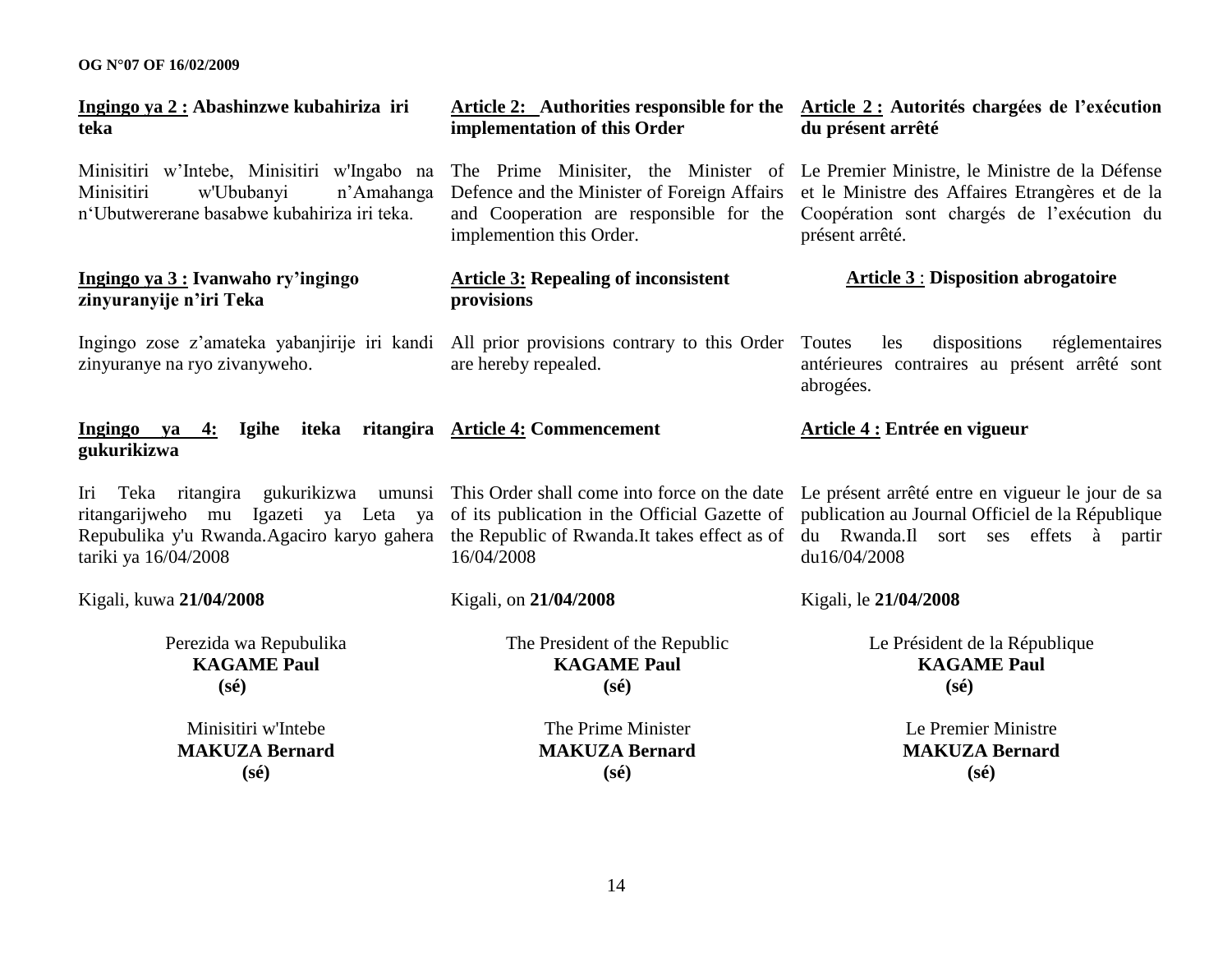Minisitiri w'Ingabo **GATSINZI Marcel General (sé)** Minisitiri w"Ububanyi n"Amahanga n"Ubutwererane **MUSEMINARI Rosemary (sé)**

**Bibonywe kandi bishyizweho Ikirango cya Repubulika** :

Minisitiri w'Ubutabera / Intumwa Nkuru ya Leta **KARUGARAMA Tharcisse (sé)**

The Minister of Defence **GATSINZI Marcel General (sé)** The Minister of Foreign Affairs and Cooperation **MUSEMINARI Rosemary (sé)**

**Seen and sealed with the Seal of the Republic**:

The Minister of Justice /Attorney General

#### **KARUGARAMA Tharcisse (sé)**

 **OG N°07 OF 16/02/2009** Le Ministre de la Défense **GATSINZI Marcel Général (sé)** Le Ministre des Affaires Etrangères et de la Coopération **MUSEMINARI Rosemary (sé)**

**Vu et scellé du Sceau de la République :**

Le Ministre de la Justice / Garde des Sceaux **KARUGARAMA Tharcisse (sé)**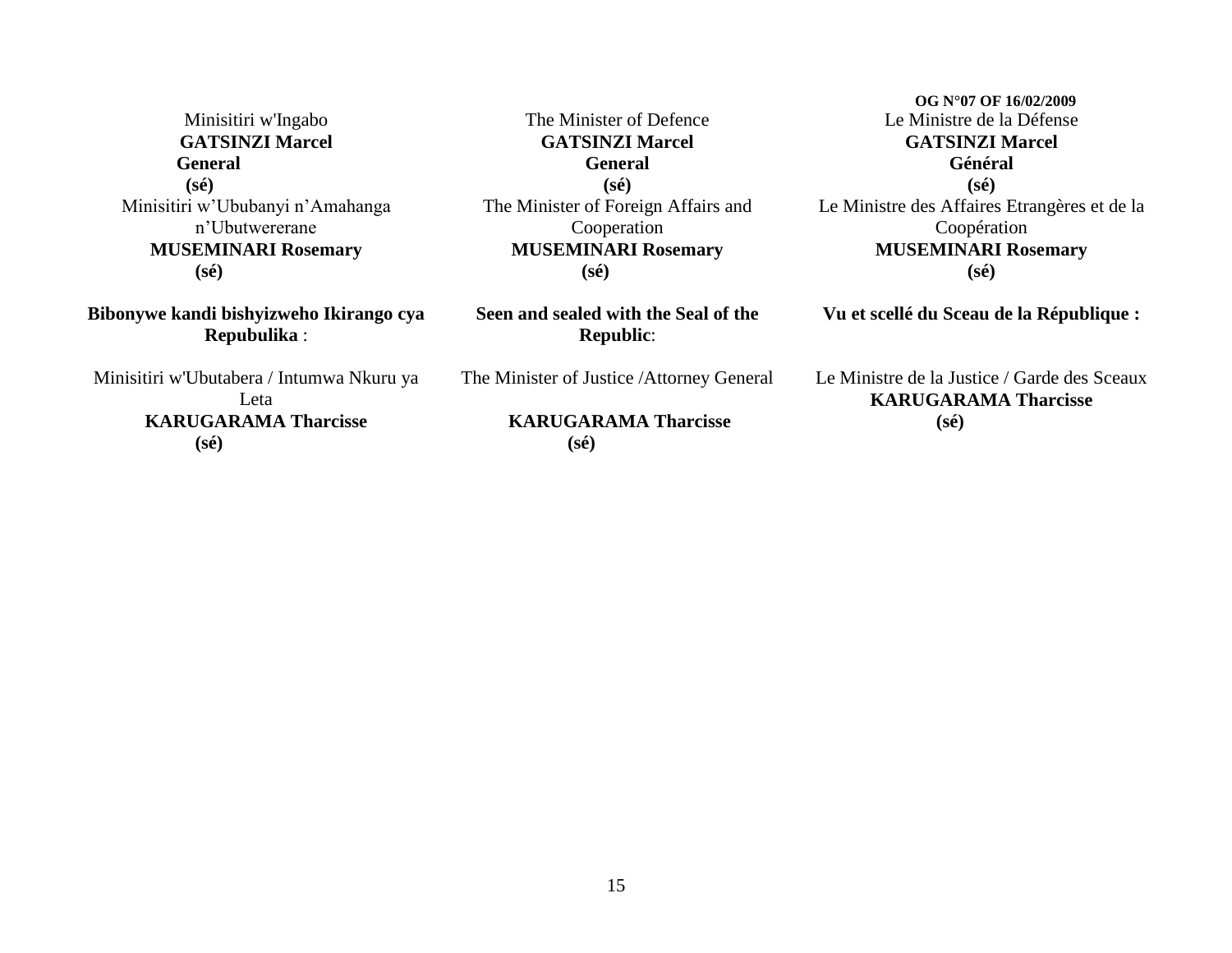| <b>ITEKA RYA PEREZIDA N°13bis/01 RYO</b><br>RIZAMURA<br>MU<br><b>KUWA</b><br>12/08/2008<br>NTERA BA OFISIYE BAKURU BO MU<br><b>NGABO Z'IGIHUGU</b> | PRESIDENTIAL ORDER Nº13bis/01 OF<br>12/08/2008<br><b>PROMOTING</b><br><b>OFFICERS</b><br>RWANDA DEFENCE<br>$\Omega$<br><b>FORCES</b> | <b>ARRETE PRESIDENTIEL</b><br>$No13$ his/01<br>SENIOR DU 12/08/2008 PORTANT PROMOTION<br>DES OFFICIERS SUPERIEURS DES<br><b>FORCES RWANDAISES DE DEFENSE</b> |
|----------------------------------------------------------------------------------------------------------------------------------------------------|--------------------------------------------------------------------------------------------------------------------------------------|--------------------------------------------------------------------------------------------------------------------------------------------------------------|
| <b>ISHAKIRO</b>                                                                                                                                    | <b>TABLE OF CONTENTS</b>                                                                                                             | <b>TABLE DES MATIERES</b>                                                                                                                                    |
| Ingingo ya mbere: Ba Ofisiye Bakuru Article One: Senior Officers promoted<br>bazamuwe mu ntera                                                     |                                                                                                                                      | <b>Article premier : Officiers Supérieurs</b><br>promus                                                                                                      |
| Ingingo ya $2:$ Abashinzwe gushyira mu<br>bikorwa iri teka                                                                                         | Article 2: Authorities responsible for the<br>implementation of this Order                                                           | <b>Autorités</b><br>chargées<br>Article 2 :<br>de<br>l'exécution du présent arrêté                                                                           |
| Ingingo ya 3: Ivanwaho ry'ingingo<br>zinyuranyije n'iri teka                                                                                       | Article 3:<br><b>Repealing</b><br>of<br>provisions                                                                                   | inconsistent Article 3 : Disposition abrogatoire                                                                                                             |

**Ingingo ya 4 : Igihe iteka ritangira gukurikizwa**

**Article 4: Commencement**

**Article 4 : Entrée en vigueur**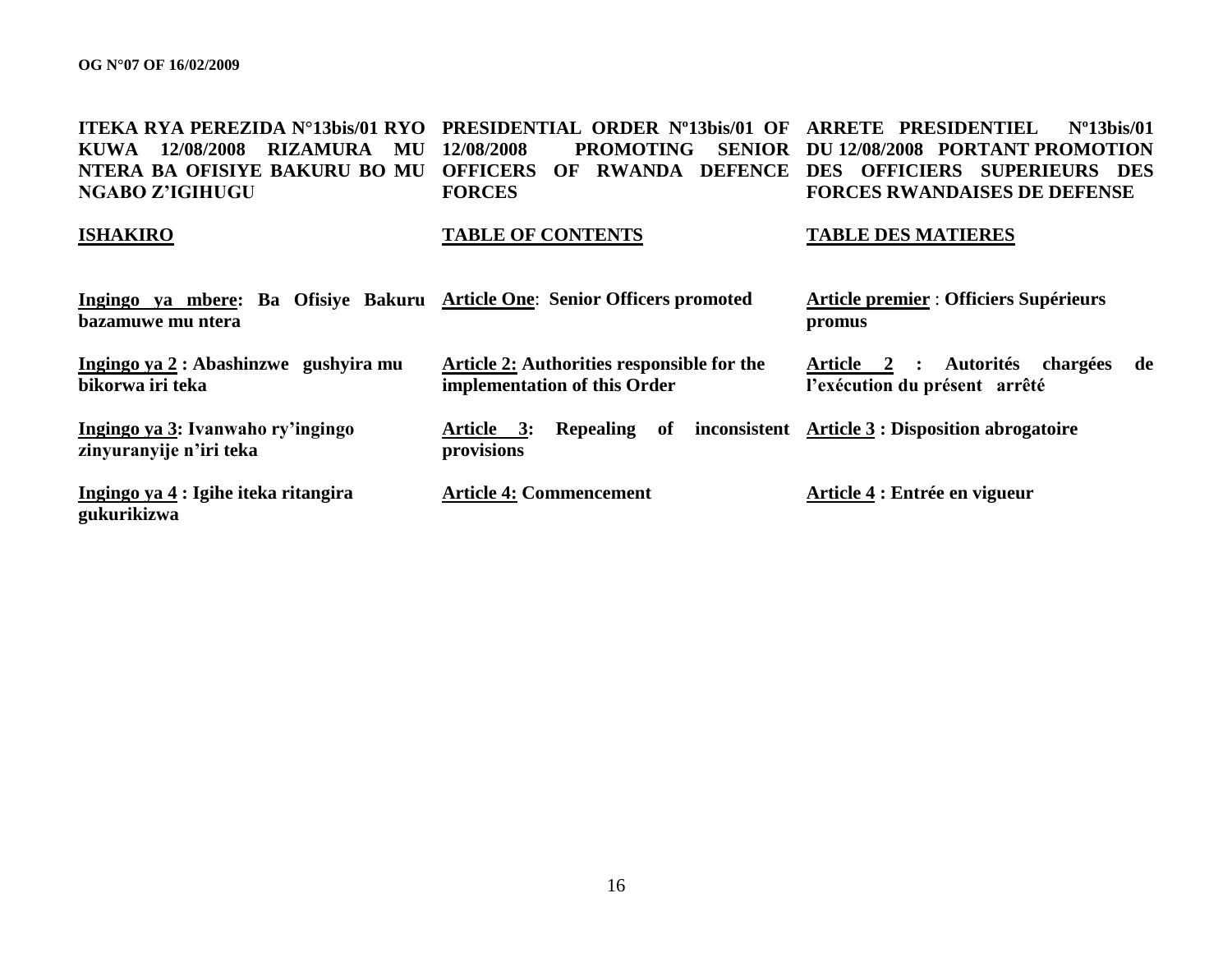#### **ITEKA RYA PEREZIDA N°13bis/01 RYO KUWA 12/08/2008 RIZAMURA MU NTERA BA OFISIYE BAKURU BO MU NGABO Z"IGIHUGU**

#### **Twebwe, KAGAME Paul, Perezida wa Repubulika,**

Dushingiye ku Itegeko Nshinga rya Pursuant to the Constitution of the Republic Repubulika y"u Rwanda ryo ku wa 4 ubu, cyane cyane mu ngingo zaryo, iya 112, 121- 2º and 201; iya 113 ,5º, 121-2º n"iya 201;

Dushingiye ku Iteka rya Perezida nº 37/01 ryo kuwa 18/12/2003 rihindura kandi ryuzuza Iteka rya Perezida n° 72/01 ryo ku wa 08/07/2002 rishyiraho Amategeko Rusange y"Abasirikare, cyane cyane mu ngingo yaryo ya 2;

Bisabwe na Minisitiri w"Ingabo;

Inama y'Abaminisitiri yateranye tariki ya 20/06/2008 imaze kubisuzuma no kubyemeza;

#### **TWATEGETSE KANDI DUTEGETSE:**

#### **Ingingo ya mbere : Ba Ofisiye Bakuru bazamuwe mu ntera**

Ba Ofisiye Bakuru bakurikira bazamuwe mu ntera kuri ubu buryo:

**PRESIDENTIAL ORDER Nº13bis/01 OF 12/08/2008 PROMOTING FORCES**

#### **We, KAGAME Paul, President of the Republic,**

Kamena 2003, nk'uko ryavuguruwe kugeza date, especially in Articles, 112, 113, 5°, of Rwanda of 04 June 2003, as amended to

> Pursuant to the Presidential Order nº 37/01 of 18/12/2003 modifying and complementing the Presidential Order nº 72/01 of 08/07/2002 establishing the Army General Statutes, especially in Article 2;

On proposal by the Minister of Defence;

After consideration and approval by the Cabinet, in its session of 20/06/2008;

**HAVE ORDERED AND HEREBY ORDER:**

#### **Article One: Senior Officers promoted**

The Senior Officers whose names appear below, are promoted as follows:

#### **OFFICERS OF RWANDA DEFENCE DES OFFICIERS SUPERIEURS DES ARRETE PRESIDENTIEL Nº13bis/01 SENIOR DU<sub>12/08/2008 PORTANT PROMOTION**</sub> **FORCES RWANDAISES DE DEFENSE**

#### **Nous, KAGAME Paul, Président de la République,**

Vu la Constitution de la République du Rwanda du 04 juin 2003, telle que révisée à ce jour, spécialement en ses articles, 112, 113, 5º, 121-2º et 201 ;

Vu l"Arrêté Présidentiel nº 37/01 du 18/12/2003 modifiant et complétant l"Arrêté Présidentiel nº 72/01 du 08/07/2002 portant Statut Général des Militaires, spécialement en son article 2 ;

Sur proposition du Ministre de la Défense ;

Après examen et adoption par le Conseil des Ministres en sa séance du 20/06/2008;

#### **AVONS ARRETE ET ARRETONS :**

#### **Article premier : Officiers Supérieurs promus**

Les Officiers Supérieurs dont les noms sont repris ci-après sont promus de la manière suivante :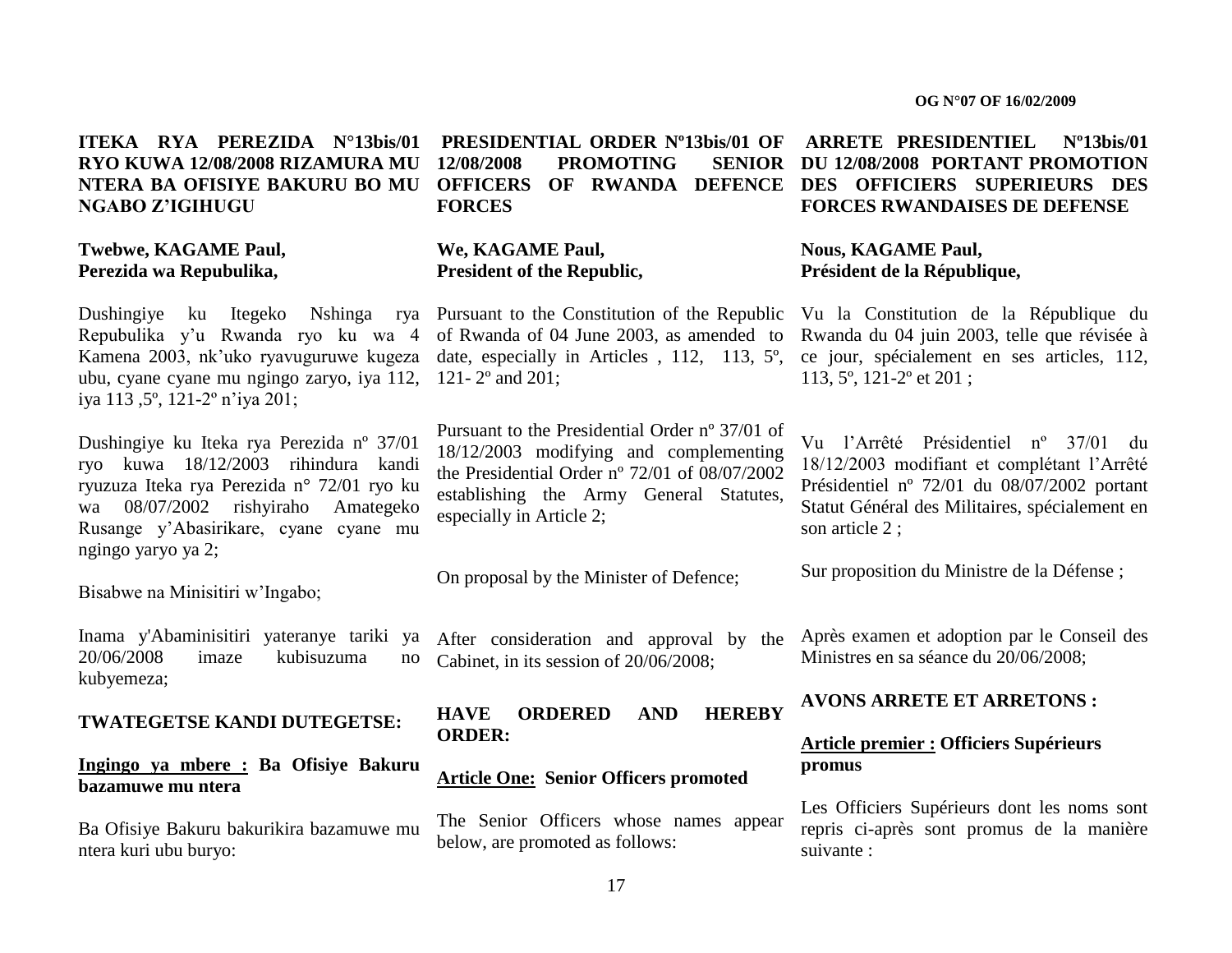Lt. Col MURASIRA Albert: Colonel Maj. GISHAIJA Joseph : Lt. Colonel Maj. HODALI Jonhson : Lt Colonel

#### **Ingingo ya 2 : Inzego zishinzwe gushyira mu bikorwa iri teka**

Minisitiri w"Intebe na Minisitiri w"Ingabo basabwe kubahiriza iri teka.

#### **Ingingo ya 3**:**Ivanwaho ry"ingingo zinyuranyije n"iri teka**

Ingingo zose z"Amateka abanziriza iri kandi zinyuranye na ryo zivanyweho.

#### **Ingingo ya 4 : Igihe iteka ritangira gukurizwa**

Iri Teka ritangira gukurikizwa umunsi ritangarijweho mu Igazeti ya Leta ya Repubulika y"u Rwanda. Agaciro karyo gahera tariki ya 02/06/2008.

Kigali, kuwa **12/08/2008**

Perezida wa Repubulika **KAGAME Paul (sé)**

Minisitiri w'Intebe **MAKUZA Bernard (sé)**

Lt. Col MURASIRA Albert: Colonel Maj. GISHAIJA Joseph : Lt. Colonel Maj. HODALI Jonhson : Lt. Colonel

## **implementation of this Order**

The Prime Minister and the Minister of Defence are responsible for the implementation of this Order.

#### **Article 3: Repealing of inconsistent provisions**

All prior provisions contrary to this Order are hereby repealed.

#### **Article 4: Commencement**

This Order shall come into force on the date of its publication in the Official Gazette of the Republic of Rwanda. It takes effect as of 02/06/2008.

Kigali, on **12/08/2008**

The President of the Republic **KAGAME Paul (sé)**

> The Prime Minister **MAKUZA Bernard (sé)**

Lt. Col MURASIRA Albert: Colonel Maj. GISHAIJA Joseph : Lt. Colonel Maj. HODALI Jonhson : Lt. Colonel

#### **Article2: Authorities responsible for the Article 2 : Autoritées chargées de l"exécution du présent Arrêté**

Le Premier Ministre et le Ministre de la Défense sont chargés de l"exécution du présent arrêté.

#### **Article 3 : Disposition abrogatoire**

Toutes les dispositions antérieures contraires au présent arrêté sont abrogées.

#### **Article 4 : Entrée en vigueur**

Le présent arrêté entre en vigueur le jour de sa publication au Journal Officiel de la République du Rwanda.Il sort ses effets à partir du 02/06/2008.

Kigali, le **12/08/2008**

Le Président de la République **KAGAME Paul (sé)**

> Le Premier Ministre **MAKUZA Bernard (sé)**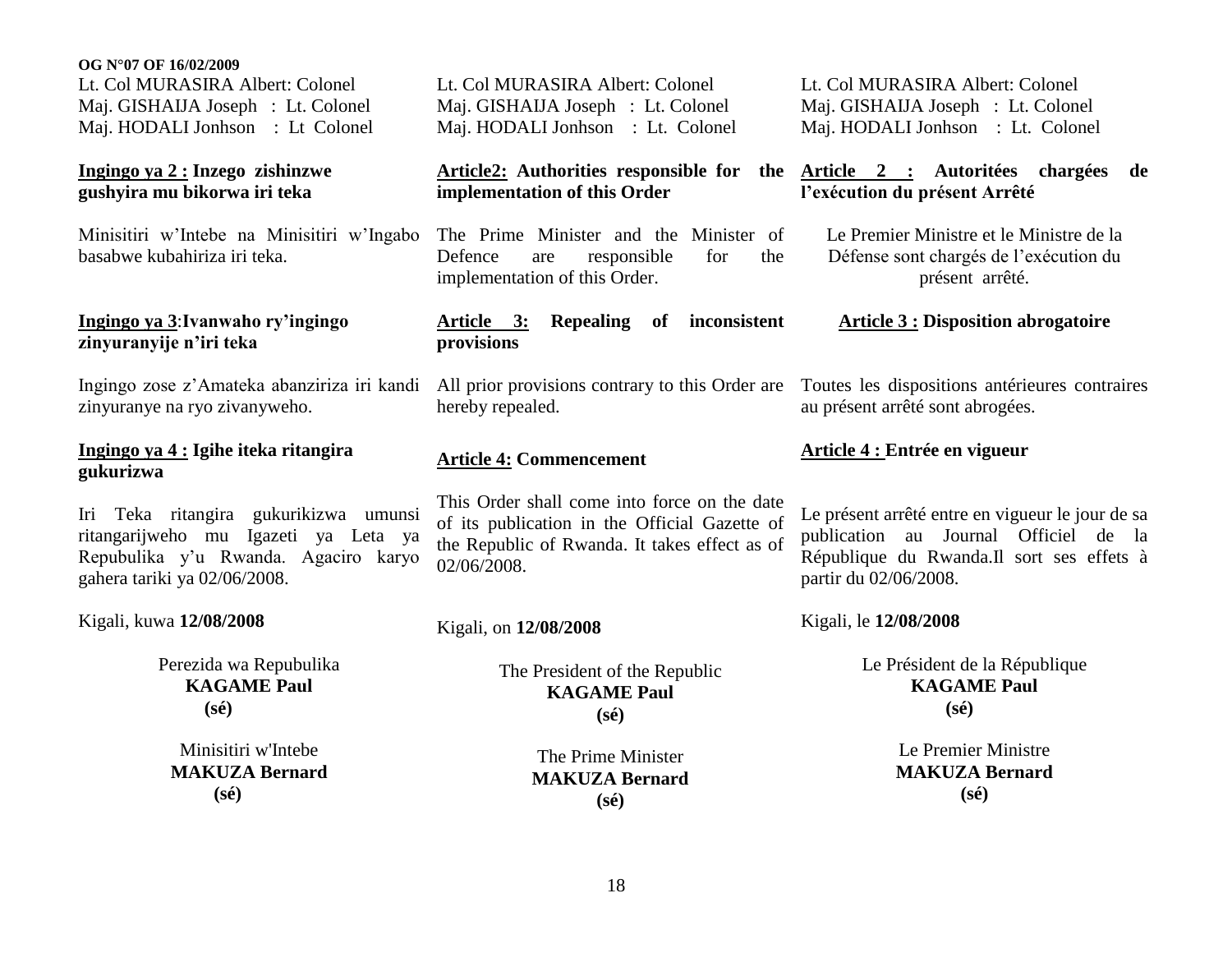Minisitiri w'Ingabo  **General GATSINZI Marcel (sé) Bibonywe kandi bishyizweho Ikirango cya Repubulika** :

Minisitiri w'Ubutabera / Intumwa Nkuru ya Leta **KARUGARAMA Tharcisse (sé)**

The Minister of Defence **General GATSINZI Marcel (sé) Seen and sealed with the Seal of the Republic**:

Minister of Justice /Attorney General

**KARUGARAMA Tharcisse (sé)**

 **OG N°07 OF 16/02/2009** Le Ministre de la Défense **Général GATSINZI Marcel (sé) Vu et scellé du Sceau de la République :**

Le Ministre de la Justice / Garde des Sceaux

#### **KARUGARAMA Tharcisse (sé)**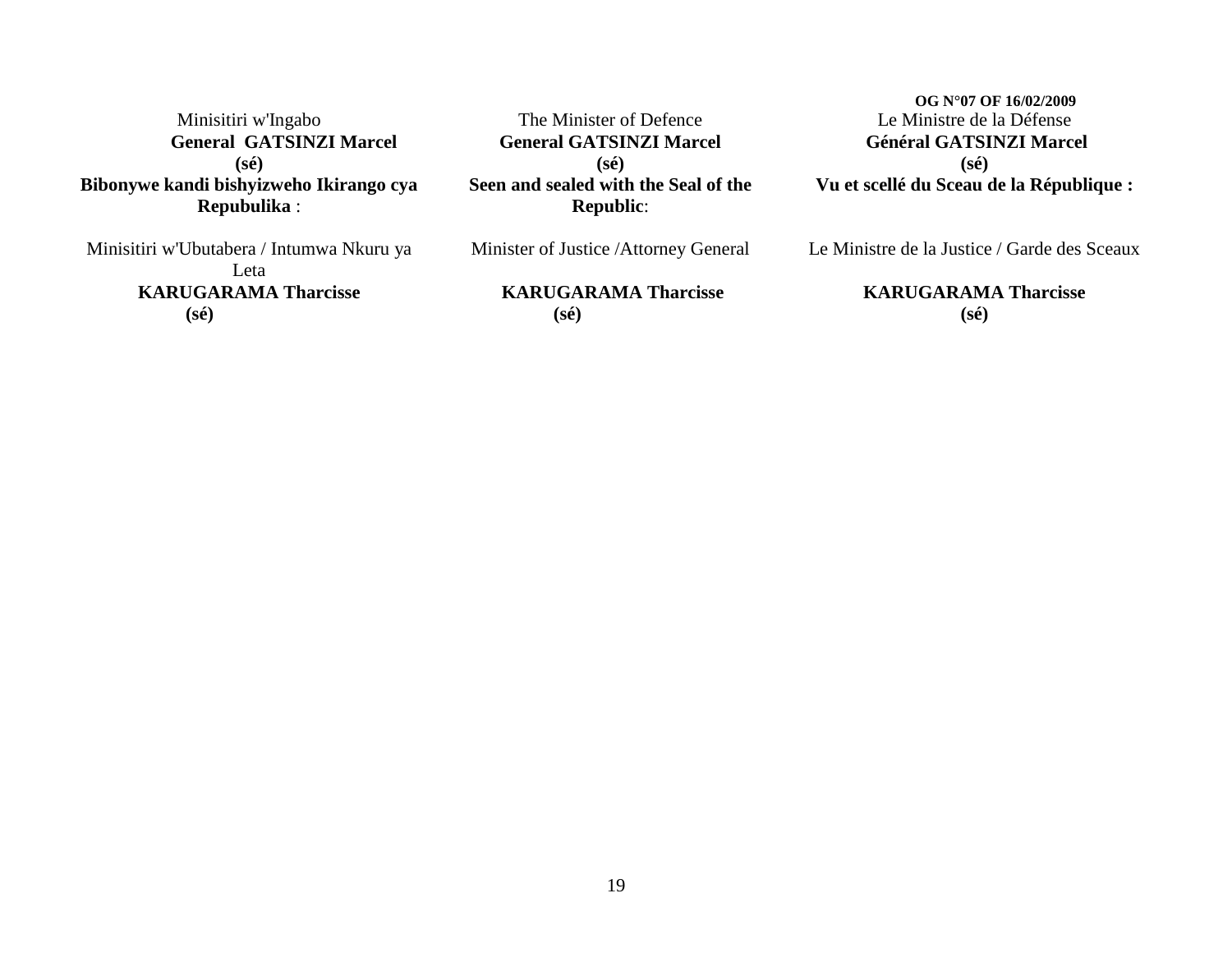**W"ISHURI RIKURU RY"UBUREZI EDUCATION RY"I KIGALI**

**ITEKA RYA PEREZIDA N° 54/01 PRESIDENTIAL ORDER N° 54/01 OF ARRETE PRESIDENTIEL N° 54/01 RYO KUWA 05/09/2008 05/09/2008 APPOINTING THE RECTOR RISHYIRAHO UMUYOBOZI OF THE KIGALI INSTITUTE OF** 

#### **ISHAKIRO TABLES OF CONTENTS TABLE DES MATIERES**

**Ingingo ya mbere**: Ishyirwaho ry"Umuyobozi

**Ingingo ya 2**: Abashinzwe gushyira mu bikorwa iri teka

**Ingingo ya** 3: Kuvanwaho kw"ingingo zinyuranyije n"iri teka

**Ingingo ya 4**: Igihe Iteka ritangira gukurikizwa

**Article 2**: Authorities responsible for implementation of this Order

**Article 3**: Repealing of inconsistent provisions

**Article 4**: Commencement **Article 4**: Entrée en vigueur

**DU 05/09/2008 PORTANT NOMINATION DU RECTEUR DE L"INSTITUT SUPERIEUR PEDAGOGIQUE DE KIGALI**

**Article One**: Nomination of a Rector **Article premier**: Nomination d"un Recteur

> **Article 2**: Autorités chargées de la mise en exécution du présent Arrêté

**Article 3**: Disposition abrogatoire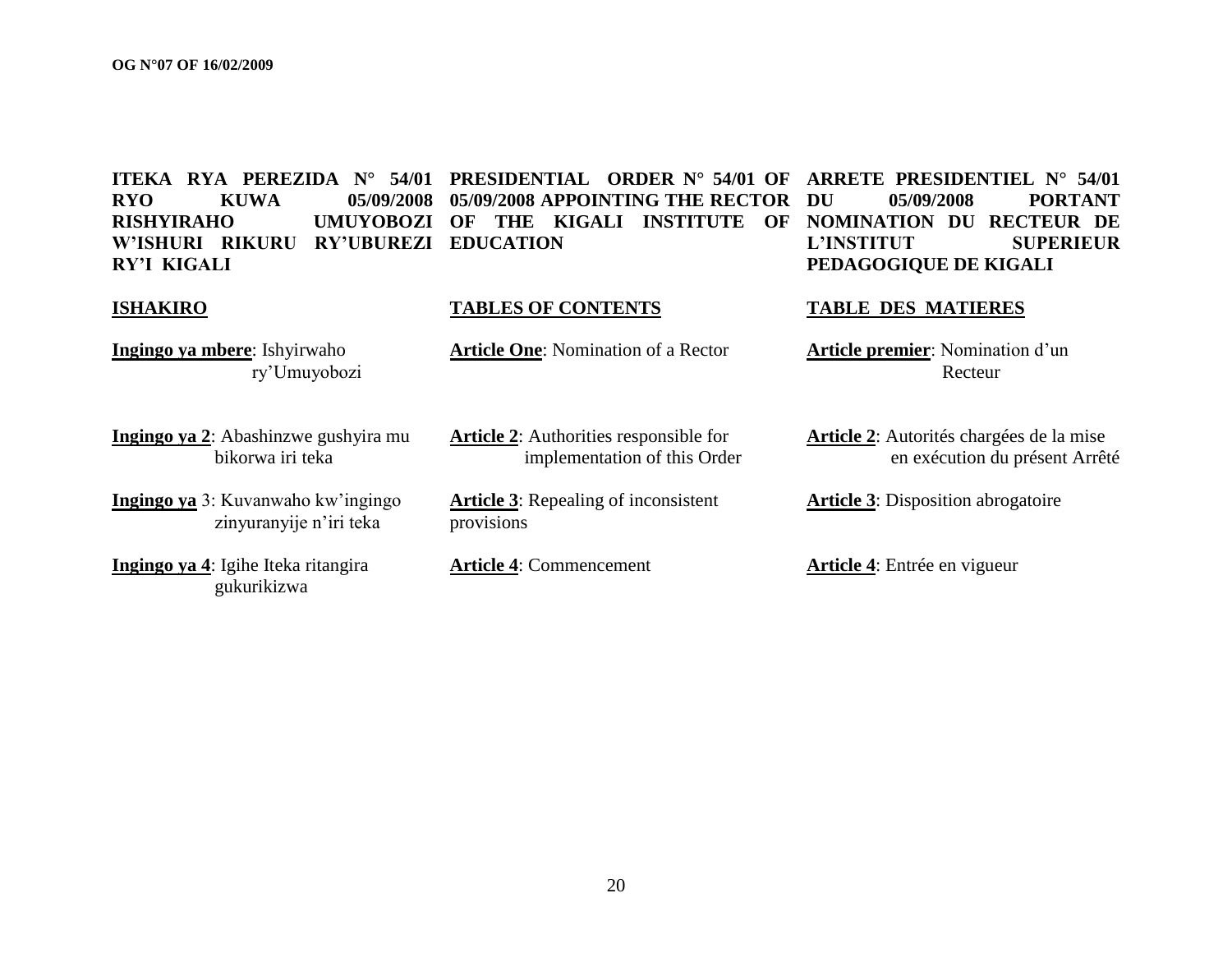**We, KAGAME Paul**, President of the Republic,

**EDUCATION**

Dushingiye ku Itegeko Nshinga rya Pursuant to the Constitution of the Republic Vu la Constitution de la République du of Rwanda of 4 June, 2003, as amended to Rwanda du 04 juin 2003, telle que révisée date, especially in its

> Pursuant to Law n° 22/2002 of 09/07/2002 on General Statutes for Rwanda Public Service, especially in Articles 17, 24 and 35;

Dushingiye ku Itegeko n° 20/2005 ryo Pursuant to Law n° 20/2005 of 20/10/2005 kuwa 20/10/2005 rishyiraho imiterere, governing the organisation and functioning of

Bisabwe na Minisitiri w"Uburezi; On proposal by the Minister of Education; Sur proposition du Ministre de

After consideration and approval by the Cabinet in its session of 23/07/2008;

After approval by the Senate in its plenary

21

 **OG N°07 OF 16/02/2009 ITEKA RYA PEREZIDA N° 54/01 RYO PRESIDENTIAL ORDER N° 54/01 OF ARRETE PRESIDENTIEL N° 54/01 UMUYOBOZI W"ISHURI RIKURU OF THE KIGALI INSTITUTE OF NOMINATION DU RECTEUR DE DU 05/09/2008 PORTANT L"INSTITUT SUPERIEUR PEDAGOGIQUE DE KIGALI**

> **Nous, KAGAME Paul**, Président de la République,

à ce jour, spécialement en ses articles 88,89, 112,113, 121,et 201;

> Vu la Loi n° 22/2002 du 09/07/2002 portant Statut Général de la Fonction Publique Rwandaise, spécialement en ses articles 17, 24 et 35;

> Vu la Loi n° 20/2005 du 20/10/2005 portant organisation et fonctionnement de l"Enseignement Supérieur, spécialement en son article 69;

l"Education;

Après examen et adoption par le Conseil des Ministres en sa séance du 23/07/2008,

Après approbation du Sénat en sa séance

## **KUWA 05/09/2008 RISHYIRAHO 05/09/2008 APPOINTING THE RECTOR RY"UBUREZI RY"I KIGALI**

**Twebwe, KAGAME Paul**

Perezida wa Repubulika,

Repubulika y"u Rwanda ryo kuwa 4 Kamena 2003, nk"uko ryavuguruwe kugeza ubu, cyane cyane mu ngingo zaryo iya 88, 88,89,112,113,121 and 201; iya 89 iya 112 iya 113, iya 121 n"iya 201;

Dushingiye ku Itegeko n° 22/2002 ryo ku wa 09/07/2002 rishyiraho Sitati Rusange igenga Abakozi ba Leta n"inzego z"imirimo ya Leta, cyane cyane mu ngingo zaryo iya 17, iya 24, n"iya 35;

imitunganyirize n'imikorere y'Amashuri Higher Education, especially in Article 69; Makuru, cyane cyane mu ngingo yaryo ya 69;

Inama y"Abaminisitiri yarateranye kuwa 23/07/2008 imaze kubisuzuma no kubyemeza;

Bimaze kwemezwa na Sena mu Nama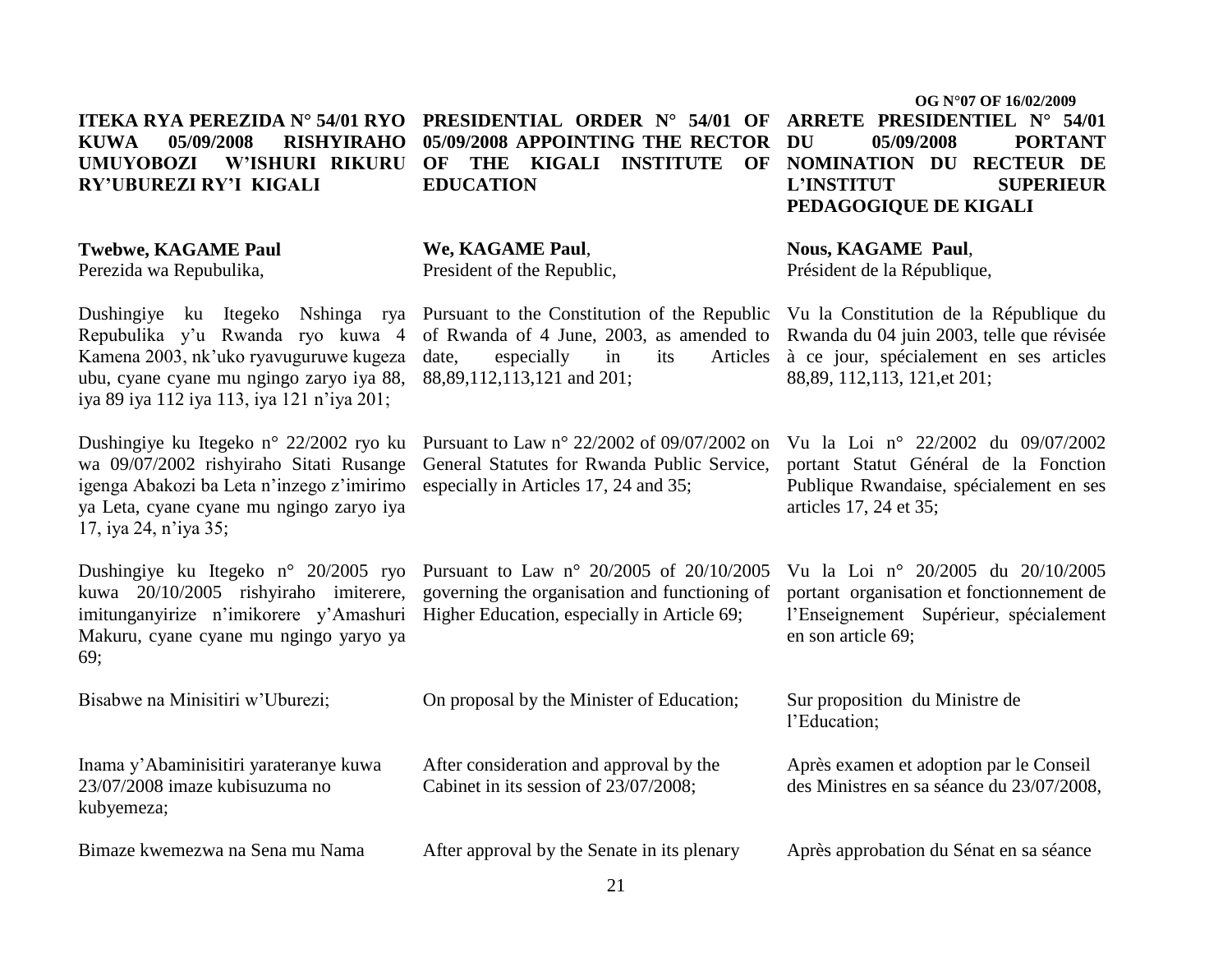**OG N°07 OF 16/02/2009** y"Inteko Rusange yayo yo kuwa 07/08/2008;

#### **TWATEGETSE KANDI DUTEGETSE:**

### **Ingingo ya mbere**: **Ishyirwaho ry"Umuyobozi**

Prof. George Kanari Njoroge agizwe Umuyobozi w"Ishuri Rikuru ry"Uburezi ry"I Kigali.

#### **Ingingo ya 2: Abashinzwe gushyira mu bikorwa iri teka**

Minisitiri w"Intebe, Minisitiri w"Uburezi na Minisitiri w"Abakozi ba Leta n"Umurimo basabwe kubahiriza iri teka.

#### **Ingingo ya 3**: **Kuvanwaho kw"Ingingo zinyuranyije n"iri teka.**

Ingingo zose z"amateka abanziriza iri kandi zinyuranye na ryo zivanyweho.

#### **Ingingo ya 4**: **Igihe Iteka ritangira gukurikizwa**

Iri teka ritangira gukurikizwa umunsi ritangarijweho mu Igazeti ya Leta ya Repubulika y"u Rwanda. Agaciro karyo gahera kuwa 23/07/2008

Kigali, ku wa 05/09/2008

### **HAVE ORDERED AND HEREBY ORDER:**

#### **Article One**: **Nomination of Rector**

Prof. George Kanari Njoroge is appointed Rector of the Kigali Institute of Education.

#### **Article 2: Authorities responsible for implementation**

The Prime Minister, the Minister of Education and the Minister of Public Service and Labour are entrusted with the implementation of this Order.

#### **Article 3**: **Repealing of inconsistent provisions**

All prior provisions contrary to this Order are hereby repealed.

This Order shall come into force on the date of its publication in the Official Gazette of the Republic of Rwanda. It takes effect as for 23/07/2008.

Kigali, on 05/09/2008

meeting of 07/08/2008; plénière du 07/08/2008;

#### **AVONS ARRETE ET ARRETONS :**

### **Article premier**: **Nomination d"un Recteur**

Prof. George Kanari Njoroge est nommé Recteur de l"Institut Supérieur Pédagogique de Kigali.

#### **Article 2: Autorités chargées de l"exécution du présent Arrêté**

Le Premier Ministre, le Ministre de l"Education et le Ministre de la Fonction Publique et du Travail sont chargés de l"exécution du présent Arrêté.

#### **Article 3**: **Disposition abrogatoire**

Toutes les dispositions antérieures contraires au présent Arrêté sont abrogées.

#### **Article 4**: **Commencement Article 4**: **Entrée en vigueur**

Le présent Arrêté entre en vigueur le jour de sa publication au Journal Officiel de la République du Rwanda. Il sort ses effets à partir du 23/07/2008.

Kigali, le 05/09/2008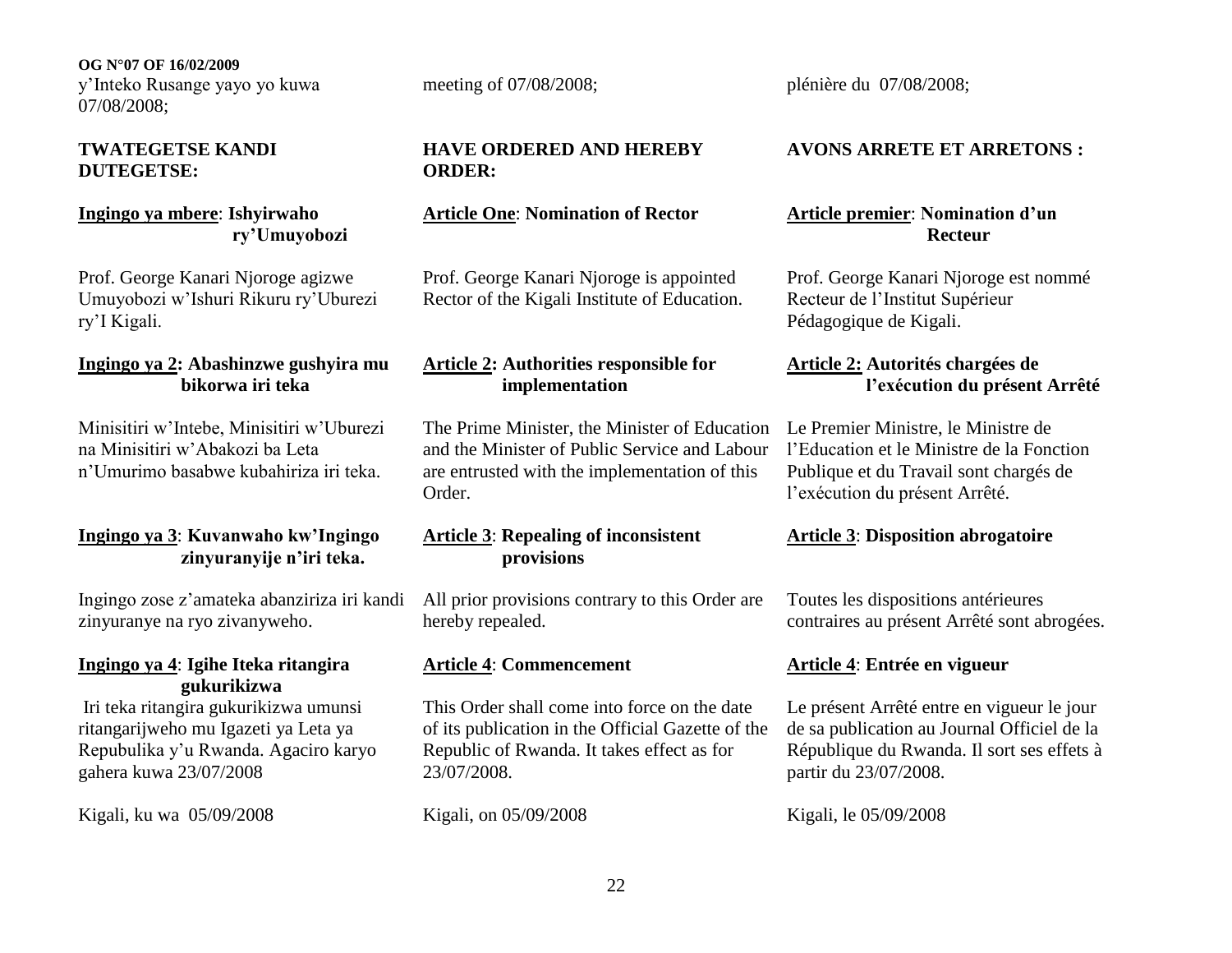| Perezida wa Repubulika<br><b>KAGAME Paul</b><br>$(s\acute{e})$                           | The President of the Republic<br><b>KAGAME Paul</b><br>$(s\acute{e})$                                                               | Le Président de la République<br><b>KAGAME Paul</b><br>$(s\acute{e})$ |
|------------------------------------------------------------------------------------------|-------------------------------------------------------------------------------------------------------------------------------------|-----------------------------------------------------------------------|
| Minisitiri w'Intebe<br><b>MAKUZA Bernard</b><br>$(s\acute{e})$                           | The Prime Minister<br><b>MAKUZA Bernard</b><br>$(s\acute{e})$                                                                       | Le Premier Ministre<br><b>MAKUZA Bernard</b><br>$(s\acute{e})$        |
| Minisitiri w'Uburezi<br>Dr. GAHAKWA Daphrose<br>$(s\acute{e})$                           | The Minister of Education<br>Dr. GAHAKWA Daphrose<br>$(s\acute{e})$                                                                 | Le Ministre de l'Education<br>Dr. GAHAKWA Daphrose<br>$(s\acute{e})$  |
| Minisitiri w'Abakozi ba Leta n'Umurimo                                                   | The Minister of Public Service and Labour                                                                                           | Le Ministre de la Fonction Publique et du<br>Travail                  |
| <b>MUREKEZI Anastase</b><br>(sé)                                                         | <b>MUREKEZI Anastase</b><br>$(s\acute{e})$                                                                                          | <b>MUREKEZI Anastase</b><br>$(s\acute{e})$                            |
| cya Repubulika:                                                                          | Bibonywe kandi bishyizweho Ikirango Seen and sealed with the Seal of the Vuet scellé du Sceau de la République:<br><b>Republic:</b> |                                                                       |
| Minisitiri w'Ubutabera/Intumwa Nkuru ya The Minister of Justice/Attorney General<br>Leta |                                                                                                                                     | Le Ministre de la Justice/Garde des<br>Sceaux                         |
| <b>KARUGARAMA Tharcisse</b>                                                              | <b>KARUGARAMA Tharcisse</b>                                                                                                         | <b>KARUGARAMA Tharcisse</b>                                           |
| $(s\acute{e})$                                                                           | $(s\acute{e})$                                                                                                                      | $(s\acute{e})$                                                        |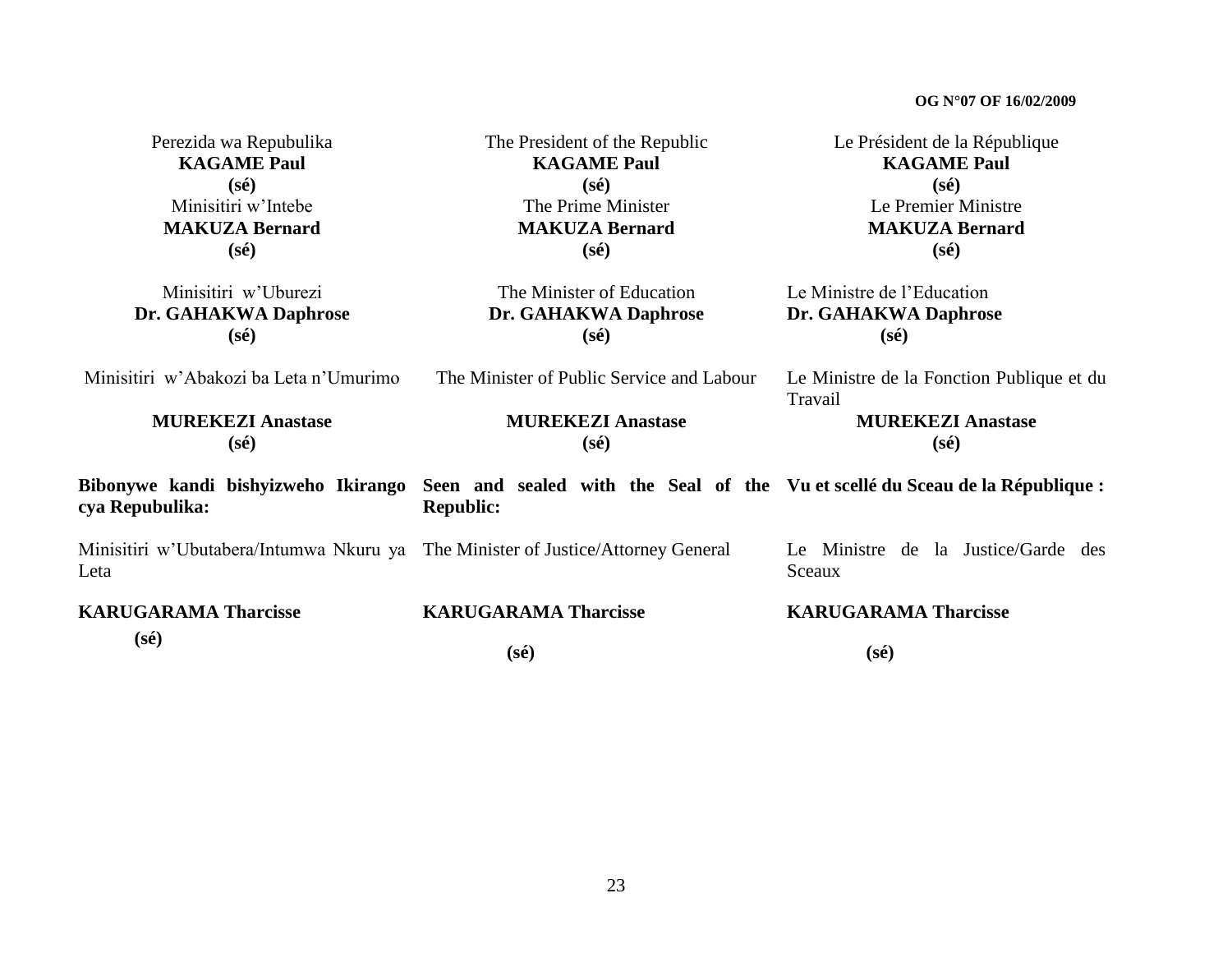**ITEKA RYA PEREZIDA N O 01/01 RYO KUWA PRESIDENTIAL ORDER N<sup>O</sup> 01/01 OF ARRETE PRESIDENTIEL N<sup>O</sup> 01/01 DU 16/01/2009 RYEMEZA BURUNDU 16/01/2009 ON THE RATIFICATION OF 16/01/2009 PORTANT RATIFICATION DE AMASEZERANO Y"IMPANO Nº H426-RW THE FINANCING AGREEMENT N<sup>0</sup> L"ACCORD DE FINANCEMENT N° H426-RW YASHYIRIWEHO UMUKONO I KIGALI H426-RW SIGNED IN KIGALI, SIGNE A KIGALI AU RWANDA LE 20**  MU RWANDA KUWA 20 UKWAKIRA RWANDA ON 20 OCTOBER 2008, OCTOBRE 2008 ENTRE LA REPUBLIQUE **2008, HAGATI YA REPUBULIKA Y"U BETWEEN THE REPUBLIC OF RWANDA N"IKIGEGA RWANDA AND THE MPUZAMAHANGA AMAJYAMBERE YEREKERANYE N"IMPANO INGANA THE GRANT OF FIFTEEN MILLION TIRAGE SPECIAUX (15.300.000 DTS) POUR**  NA MILIYONI CUMI N'ESHANU THREE HUNDRED THOUSAND **N'IBIHUMBI MAGANA Z'AMADETESI** (15.300.000) **AGENEWE GAHUNDA Y"IBIKORWA COMMUNICATIONS REMEZO BY"ITUMANAHO MU INFRASTRUCTURE PROGRAM KARERE (ICYICIRO CYA II): (PHASE 2): RWANDA PROJECT UMUSHINGA W"U RWANDA INTERNATIONAL DEVELOPMENT (IDA), RELATIF AU DON DE QUINZE ASSOCIATION (IDA), RELATING TO MILLIONS TROIS CENT MILLE DROITS DE SPECIAL DRAWING RIGHTS (SDR D"INFRASTRUCTURE DE 15,300,000) FOR THE REGIONAL COMMUNICATIONS (PHASE 2) : PROJET**  RWANDA ET L'ASSOCIATION **INTERNATIONALE DE DEVELOPPEMENT**  THOUSAND LE PROGRAMME REGIONAL **RWANDA**

#### **ISHAKIRO**

#### **TABLE OF CONTENTS**

**TABLE DES MATIERES**

| Ingingo ya mbere: Kwemezwa burundu<br>kw'amasezerano             | <b>Article One: Ratification</b>                                            | <b>Article premier : Ratification</b>                              |
|------------------------------------------------------------------|-----------------------------------------------------------------------------|--------------------------------------------------------------------|
| <u>Ingingo ya 2</u> : Abashinzwe gushyira mu<br>bikorwa iri teka | Article 2 : Authorities responsible for the<br>implementation of this Order | Article 2 : Autorités chargées de l'exécution<br>du présent arrêté |
| Ingingo ya 3 : Igihe iteka ritangira<br>gukurikizwa              | <b>Article 3 : Commencement</b>                                             | Article 3 : Entrée en vigueur                                      |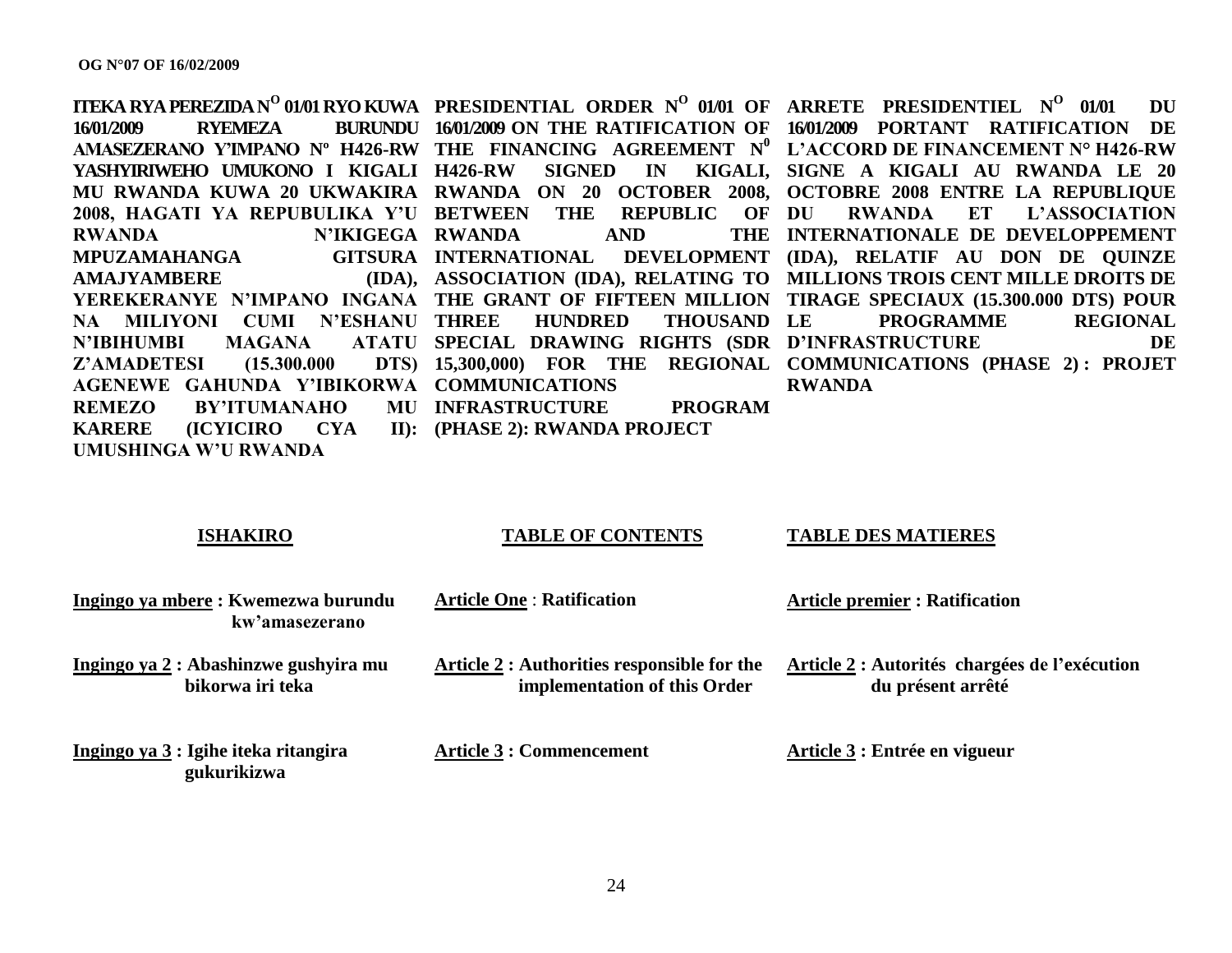$\Pi$ **EKA RYA PEREZIDA N** $^{\text{O}}$  **01/01 RYO KUWA PRESIDENTIAL ORDER N** $^{\text{O}}$  **01/01 OF ARRETE PRESIDENTIEL N** $^{\text{O}}$  **01/01 DU 16/01/2009 RYEMEZA AMASEZERANO Y"IMPANO Nº H426-RW THE FINANCING AGREEMENT N<sup>0</sup> L"ACCORD DE FINANCEMENT N° H426-RW YASHYIRIWEHO UMUKONO I KIGALI 2008, HAGATI YA REPUBULIKA Y"U BETWEEN THE REPUBLIC OF RWANDA N"IKIGEGA RWANDA AND THE MPUZAMAHANGA GITSURA AMAJYAMBERE NA MILIYONI CUMI N"ESHANU N'IBIHUMBI MAGANA Z'AMADETESI** (15.300.000 **AGENEWE GAHUNDA Y"IBIKORWA COMMUNICATIONS REMEZO BY'ITUMANAHO KARERE (ICYICIRO CYA) UMUSHINGA W"U RWANDA INFRASTRUCTURE PROGRAM (PHASE 2): RWANDA PROJECT**

#### **Twebwe, KAGAME Paul,**

Perezida wa Repubulika,

Dushingiye ku Itegeko Nshinga rya Pursuant to the Constitution of the Republic Repubulika y'u Rwanda ryo ku wa 04 of Rwanda of 04 June 2003, as amended to Kamena 2003, nk'uko ryavuguruwe kugeza date, especially in Articles 98 paragraph 3, ubu, cyane cyane mu ngingo zaryo iya 98 112, 113, 121, 189, 190 and 201 ; igika cya 3, iya 112, iya 113, iya 121, iya 189, iya 190 n'iya 201;

Repubulika y'u Rwanda

#### **We, KAGAME Paul,**

President of the Republic,

MU RWANDA KUWA 20 UKWAKIRA RWANDA ON 20 OCTOBER 2008, OCTOBRE 2008 ENTRE LA REPUBLIQUE **YEREKERANYE N"IMPANO INGANA THE GRANT OF FIFTEEN MILLION TIRAGE SPECIAUX (15.300.000 DTS) POUR H426-RW SIGNED IN KIGALI, SIGNE A KIGALI AU RWANDA LE 20 INTERNATIONAL DEVELOPMENT (IDA), RELATIF AU DON DE QUINZE ASSOCIATION (IDA), RELATING TO MILLIONS TROIS CENT MILLE DROITS DE HUNDRED THOUSAND LE SPECIAL DRAWING RIGHTS (SDR D"INFRASTRUCTURE DE 15,300,000) FOR THE REGIONAL COMMUNICATIONS (PHASE 2) : PROJET**  RWANDA ET L'ASSOCIATION **INTERNATIONALE DE DEVELOPPEMENT LE PROGRAMME REGIONAL RWANDA**

**Nous, KAGAME Paul,**

**16/01/2009 ON THE RATIFICATION OF 16/01/2009 PORTANT RATIFICATION DE** 

Président de la République ;

Vu la Constitution de la République du Rwanda du 04 juin 2003, telle que révisée à ce jour, spécialement en ses articles 98 alinéa 3, 112, 113, 121, 189, 190 et 201 ;

Dushingiye ku Itegeko n° 01/2009 ryo kuwa Pursuant to Law n° 01/2009 of January 16, Vu la Loi n° 01/2009 du 16 janvier 2009 portant 16 Mutarama 2009 ryemerera kwemeza 2009 authorising the ratification of the autorisation de ratification de l"accord de burundu amasezerano y'impano nº H426-RW financing agreement nº H426-RW signed in financement nº H426-RW signé à Kigali au yashyiriweho umukono i Kigali mu Rwanda Kigali, Rwanda on 20 October 2008, Rwanda le 20 octobre 2008 entre la République du kuwa 20 Ukwakira 2008 hagati ya between the Republic of Rwanda and the Rwanda et l"Association Internationale de International Development Association Développement (IDA), relatif au don de quinze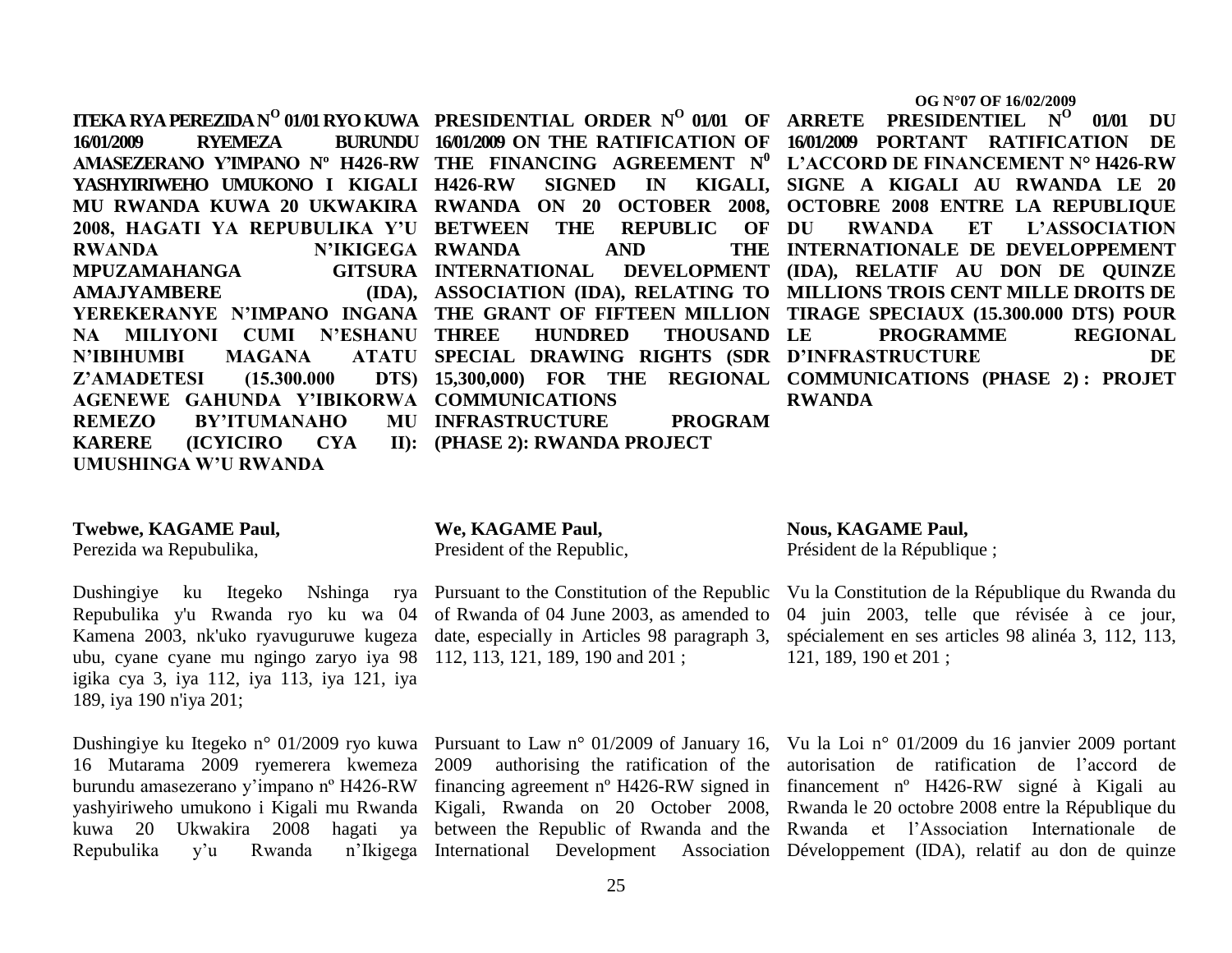Mpuzamahanga Gitsura Amajyambere (IDA), yerekeranye n"impano ingana na miliyoni cumi n"eshanu n"ibihumbi magana atatu z'amadetesi (15.300.000 DTS) agenewe gahunda y"ibikorwa remezo by"itumanaho mu karere (icyiciro cya II): Umushinga w"u Rwanda;

Tumaze kubona amasezerano y'impano nº Considering the financing agreement nº H426-RW yashyiriweho umukono i Kigali H426-RW signed in Kigali, Rwanda on 20 mu Rwanda kuwa 20 Ukwakira 2008 hagati October 2008, between the Republic of ya Repubulika y"u Rwanda n"Ikigega Rwanda and the International Development Mpuzamahanga Gitsura Amajyambere (IDA), Association (IDA), relating to the grant of yerekeranye n"impano ingana na miliyoni fifteen million three hundred thousand cumi n"eshanu n"ibihumbi magana atatu Special Drawing Rights (SDR 15,300,000) z'amadetesi (15.300.000 DTS) agenewe for gahunda y"ibikorwa remezo by"itumanaho Infrastructure Program (phase 2): Rwanda mu karere (icyiciro cya II): Umushinga w"u Project; Rwanda;

n"Igenamigambi ;

Ukwakira 2008 imaze kubisuzuma no Cabinet, in its session of October 31, 2008; kubyemeza ;

**TWATEGETSE KANDI DUTEGETSE :**

#### **Ingingo ya mbere : Kwemezwa burundu kw"amasezerano**

Amasezerano y'impano  $n^{\circ}$ 

three hundred thousand Special Drawing Rights (SDR 15,300,000) for the Regional Communications Infrastructure Program projet Rwanda ; (phase 2): Rwanda Project;

the Regional Communications

Economic Planning ;

(IDA), relating to the grant of fifteen million millions trois cent mille Droits de Tirage Spéciaux (15.300.000 DTS) pour le programme régional d"infrastructure de communications (phase 2) :

> Considérant l"accord de financement nº H426-RW signé à Kigali au Rwanda le 20 octobre 2008 entre la République du Rwanda et l"Association Internationale de Développement (IDA), relatif au don de quinze millions trois cent mille Droits de Tirage Spéciaux (15.300.000 DTS) pour le programme régional d"infrastructure de communications (phase 2) : projet Rwanda;

Tubisabwe na Minisitiri w'Imari On proposal by the Minister of Finance and Sur proposition du Ministre des Finances et de la Planification Economique ;

Inama y'Abaminisitiri yateranye kuwa 31 After consideration and adoption by the Après examen et adoption par le Conseil des Ministres en sa séance du 31 octobre 2008 ;

#### **HAVE ORDERED AND HEREBY AVONS ARRETE ET ARRETONS : ORDER:**

#### **Article One** : **Ratification**

#### **Article premier : Ratification**

yashyiriweho umukono i Kigali mu Rwanda signed in Kigali, Rwanda on 20 October Kigali au Rwanda le 20 octobre 2008 entre la kuwa 20 Ukwakira 2008 hagati ya 2008, between the Republic of Rwanda and République du Rwanda et l"Association Repubulika y'u Rwanda n'Ikigega the International Development Association Internationale de Développement (IDA), relatif au Mpuzamahanga Gitsura Amajyambere (IDA), (IDA), relating to the grant of fifteen million don de quinze millions trois cent mille Droits de The financing agreement nº H426-RW L"accord de financement nº H426-RW signé à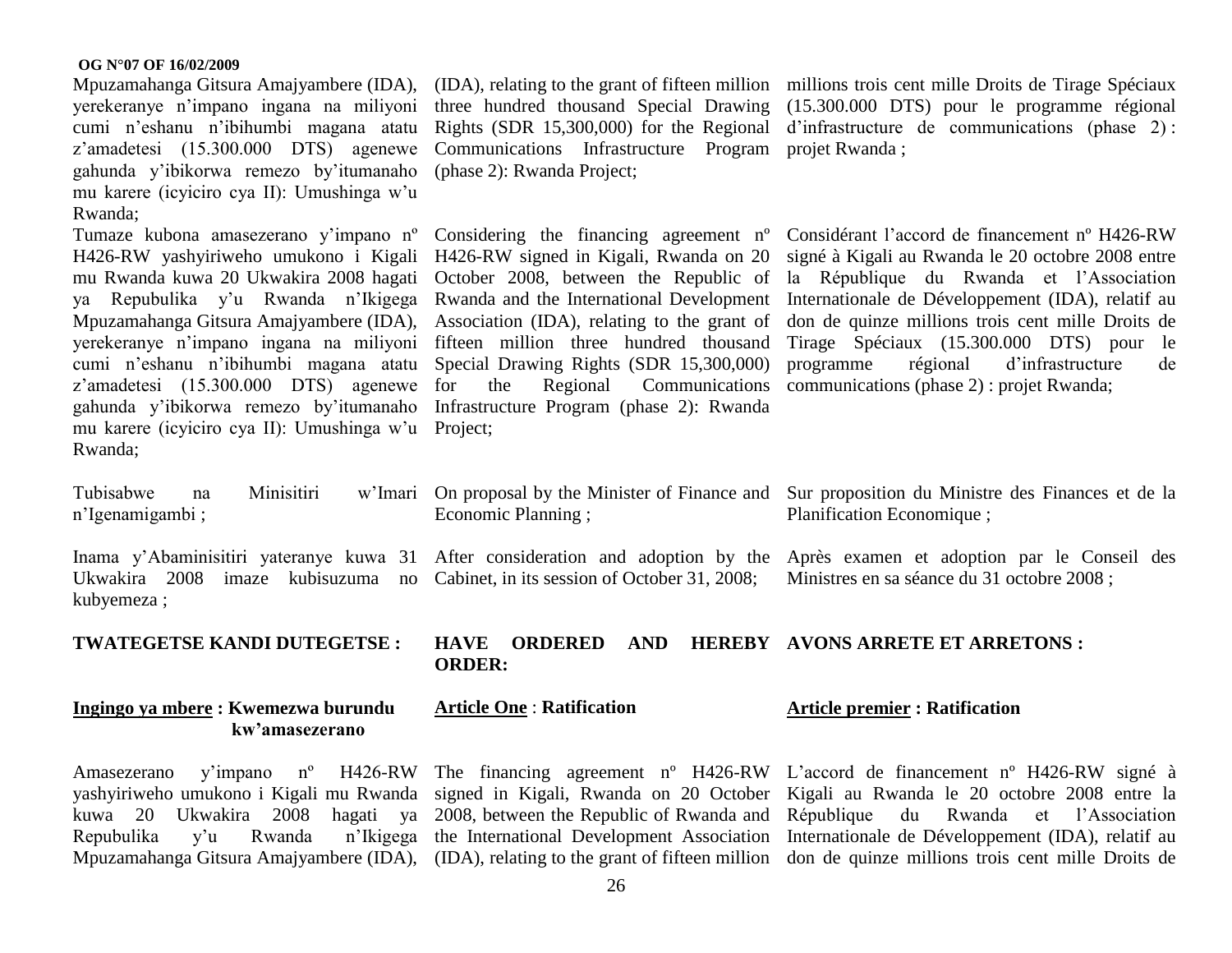cumi n"eshanu n"ibihumbi magana atatu Rights (SDR 15,300,000) for the Regional z"amadetesi (15.300.000 DTS) agenewe Communications Infrastructure Program gahunda y"ibikorwa remezo by"itumanaho mu karere (icyiciro cya II): Umushinga w"u and becomes fully effective. Rwanda, yemejwe burundu kandi atangiye gukurikizwa uko yakabaye.

#### **Ingingo ya 2 : Abashinzwe gushyira mu bikorwa iri teka**

Ministiri w'Intebe, Minisitiri Ikoranabuhanga, Ubushakashatsi Ikoranabuhanga mu Itumanaho basabwe Research and Information Communication kubahiriza iri teka.

#### **Ingingo ya 3 : Igihe iteka ritangira Article 3 : Commencement gukurikizwa**

Repubulika y"u Rwanda.

#### Kigali, kuwa **16/01/2009**

Perezida wa Repubulika **KAGAME Paul** (sé)

(phase 2): Rwanda Project, is hereby ratified ratifié et sort son plein et entier effet.

#### **Article 2 : Authorities responsible for the implementation of this Order**

implementation of this Order.

the Republic of Rwanda.

#### Kigali, on **16/01/2009**

The President of the Republic **KAGAME Paul**  $(sé)$ 

#### **OG N°07 OF 16/02/2009**

yerekeranye n"impano ingana na miliyoni three hundred thousand Special Drawing Tirage Spéciaux (15.300.000 DTS) pour le programme régional d"infrastructure de communications (phase 2) : projet Rwanda, est

#### **Article 2 : Autorités chargées de l"exécution du présent arrêté**

n'Igenamigambi, Minisitiri w'Ububanyi and Economic Planning, the Minister of la Planification Economique, le Ministre des n"Amahanga n"Ubutwererane na Minisitiri Foreign Affairs and Cooperation and the Affaires Etrangère et de la Coopération, et le muri Perezidansi ushinzwe Ubumenyi, Minister in the Office of the President in Ministre à la Présidence de la République chargé de The Prime Minister, the Minister of Finance Le Premier Ministre, le Ministre des Finances et de charge of Science, Technology, Scientific la Science, de la Technologie, de la Recherche Technologies are entrusted with the Communication sont chargés de l"exécution du Scientifique et des Technologies de l"Information et présent arrêté.

#### **Article 3 : Entrée en vigueur**

Iri teka ritangira gukurikizwa ku munsi This Order shall come into force on the date Le présent arrêté entre en vigueur le jour de sa ritangarijweho mu Igazeti ya Leta ya of its publication in the Official Gazette of publication au Journal Officiel de la République du Rwanda.

#### Kigali, le **16/01/2009**

Le Président de la République **KAGAME Paul** (sé)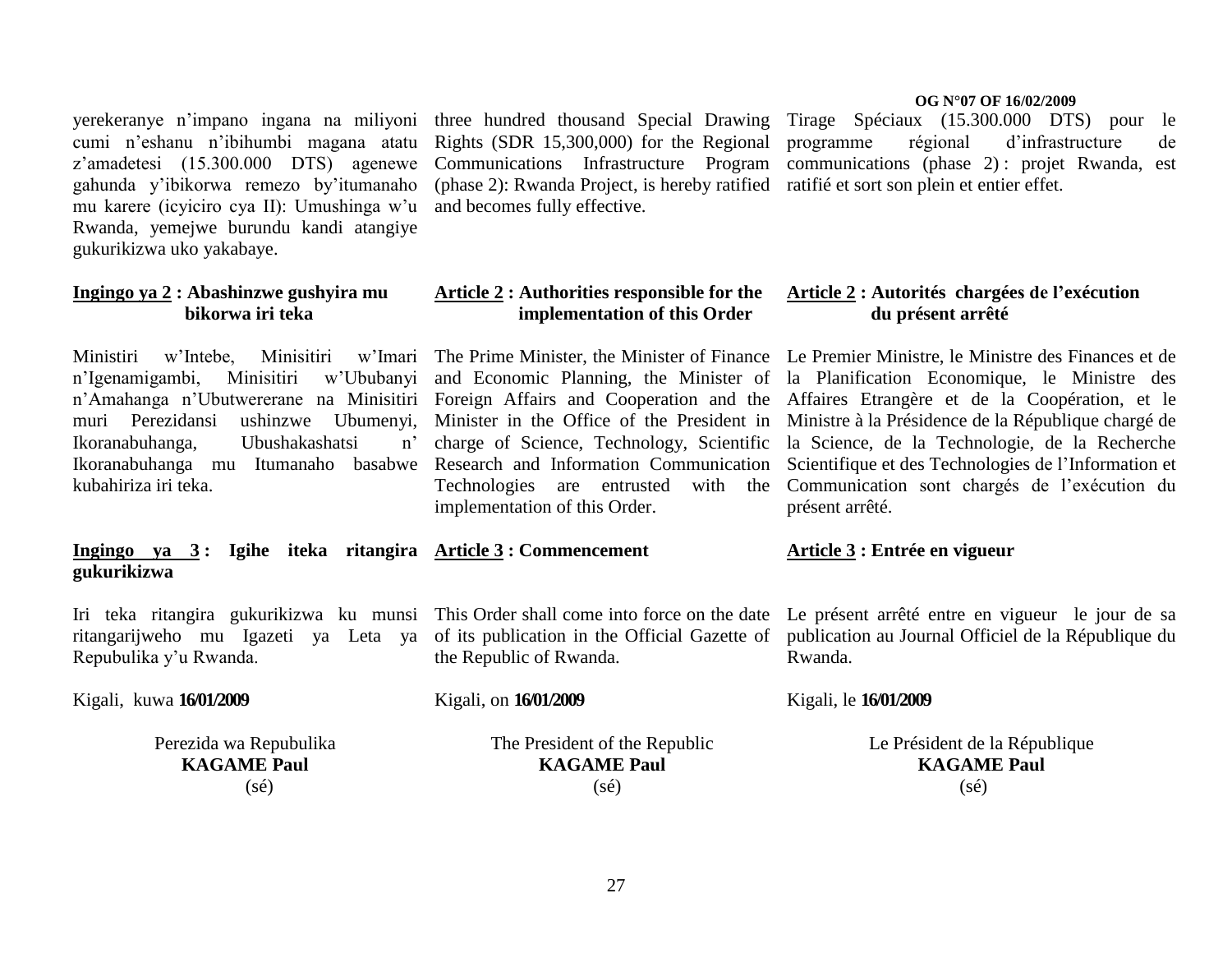**OG N°07 OF 16/02/2009** Minisitiri w"Intebe **MAKUZA Bernard (sé)**

Minisitiri w"Imari n"Igenamigambi

**MUSONI James** (sé)

Minisitiri w"Ububanyi n"Amahanga n"Ubutwererane

> **MUSEMINALI Rosemary**  (sé)

 Minisitiri muri Perezidansi ushinzwe Ubumenyi, Ikoranabuhanga, Ubushakashatsi n" Ikoranabuhanga mu Itumanaho

> **Prof. MURENZI Romain** (sé)

**Bibonywe kandi bishyizweho Ikirango cya Repubulika:**

Minisitiri w"Ubutabera/Intumwa Nkuru ya Leta **KARUGARAMA Tharcisse** (sé)

The Prime Minister **MAKUZA Bernard** (sé)

The Minister of Finance and Economic Planning **MUSONI James**  $(s\acute{e})$ 

The Minister of Foreign Affairs and Cooperation

> **MUSEMINALI Rosemary (sé)**

The Minister in the Office of the President in charge of Science, Technology, Scientific Research and Information Communication Technologies

> **Prof. MURENZI Romain**  $(s\acute{e})$

**Seen and sealed with the Seal of the Republic**

The Minister of Justice/Attorney General

**KARUGARAMA Tharcisse** (sé)

Le Premier Ministre **MAKUZA Bernard** (sé)

Le Ministre des Finances et de la Planification **Economique MUSONI James** (sé)

Le Ministre des Affaires Etrangères et de la Coopération

#### **MUSEMINALI Rosemary**  (sé)

Le Ministre à la Présidence de la République chargé de la Science, de la Technologie, de la Recherche Scientifique et des Technologies de l"Information et Communication

> **Prof. MURENZI Romain** (sé)

**Vu et scellé du Sceau de la République :**

Le Ministre de la Justice/Garde des Sceaux

**KARUGARAMA Tharcisse (sé)**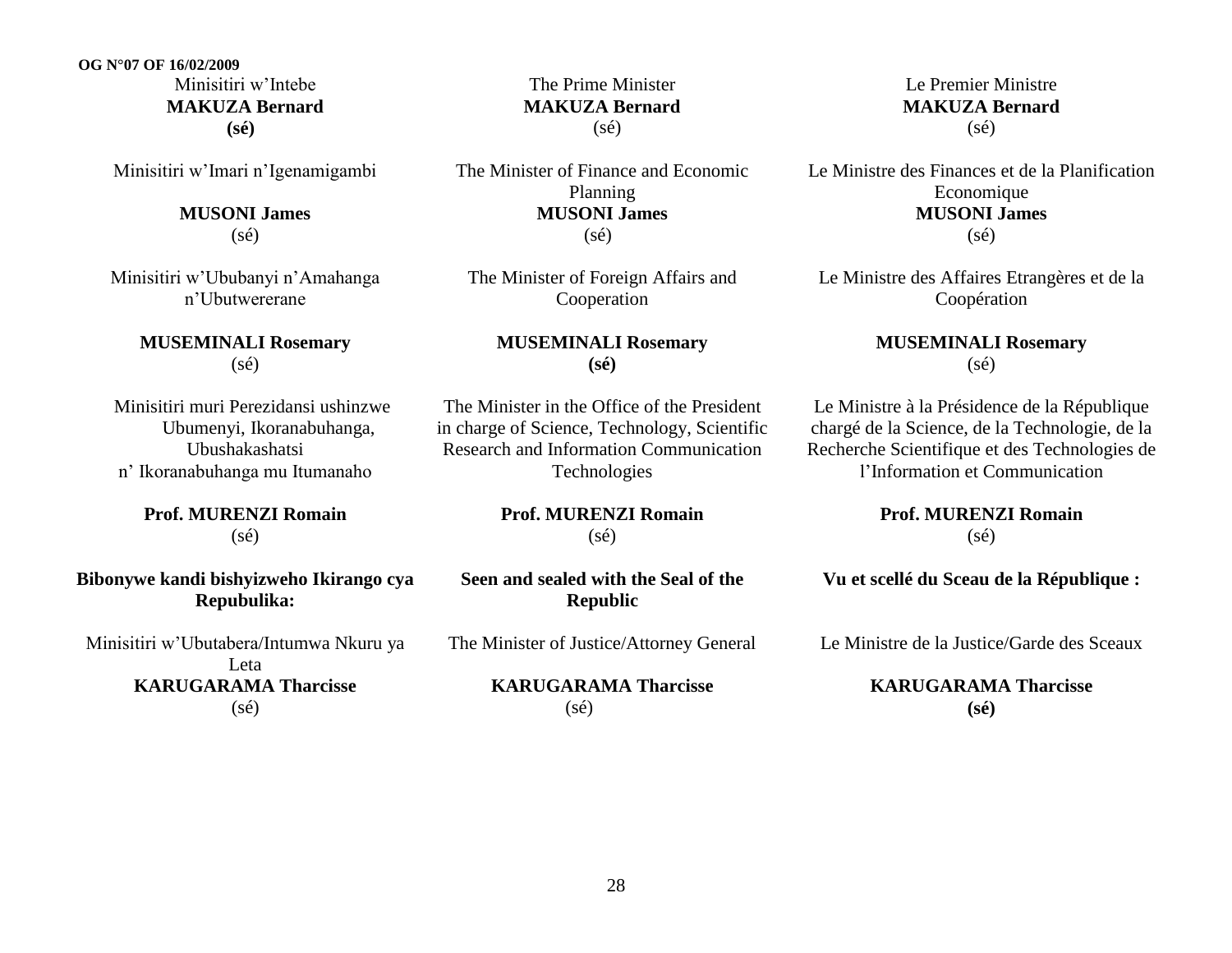**ITEKA RYA MINISITIRI W"INTEBE PRIME MINISTER"S ORDER N° 11/03 ARRETE DU PREMIER MINISTRE N° N°11/03 RYO KUWA 21/4/2008 OF 21/04/2008 APPOINTING A 11/03 DU 21/04/2008 PORTANT RISHYIRAHO UMUYOBOZI DIRECTOR OF HUMAN RESOURCE NOMINATION DU DIRECTEUR W"ISHAMI RISHINZWE ABAKOZI. UNIT D"UNITE DES RESSOURCES HUMAINES**

| <b>ISHAKIRO</b> |                                                            |                           | <b>TABLE OF CONTENTS</b>                                                                                            | <b>TABLE DES MATIÈRES</b>                                         |
|-----------------|------------------------------------------------------------|---------------------------|---------------------------------------------------------------------------------------------------------------------|-------------------------------------------------------------------|
|                 | Ingingo ya mbere: Ikigamije n'iri Teka                     | <b>Article One: Scope</b> |                                                                                                                     | Article premier: Objet du présent arrêté                          |
|                 | Ingigo ya 2: Ishyirwaho ry'Umuyobozi                       |                           | <b>Article 2: Appointment of a Director</b>                                                                         | <b>Article 2: Nomination d'un Directeur</b>                       |
|                 | Teka                                                       |                           | Ingingo ya 3: Abanshinzwe kubahiriza iri Article 3: Authorities responsible for the<br>implementation of this Order | Article 3: Autorités chargées de<br>l'exécution du présent Arrêté |
|                 | Ingingo ya 4: Ivanwaho ry'ingingo<br>zinyuranye n'iri Teka |                           | <b>Article 4: Repealing of inconsistent</b><br>provisions                                                           | <b>Article 4: Disposition abrogatoire</b>                         |
|                 | Ingingo ya 5: Igihe Iteka ritangira<br>gukurikizwa         |                           | <b>Article 5: Commencement</b>                                                                                      | Article 5: Entrée en vigueur                                      |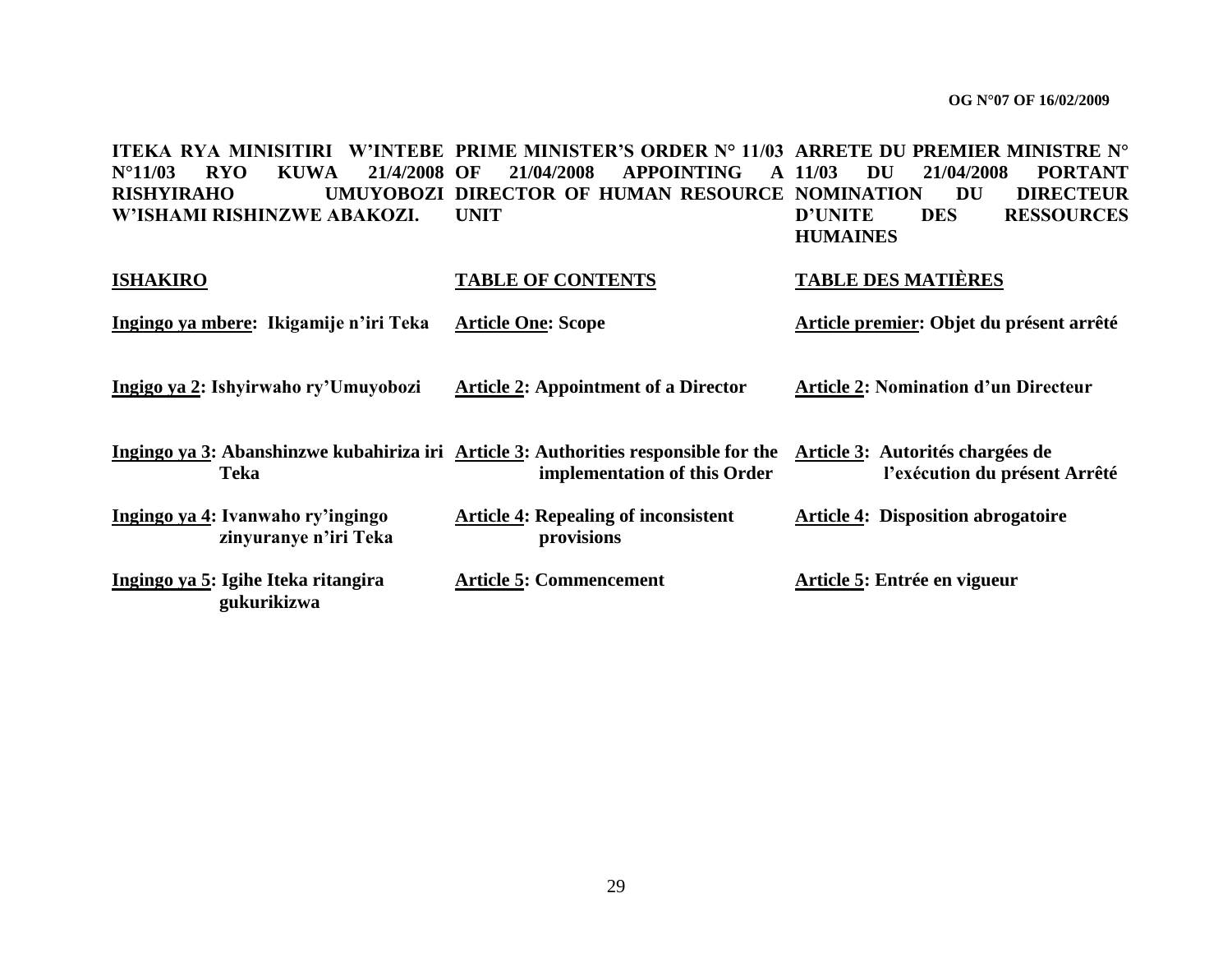#### **ITEKA RYA MINISITIRI W"INTEBE PRIME MINISTER"S ORDER N°11/03 ARRETE DU PREMIER MINISTRE N° N°11/03 RYO KUWA 21/04/2008 RISHYIRAHO W"ISHAMI RISHINZWE ABAKOZI OF 21/04/2008 APPOINTING A UMUYOBOZI DIRECTOR OF A HUMAN NOMINATION RESOURCE UNIT 11/03 DU 21/04/2008 PORTANT DU DIRECTEUR D"UNITE DES RESSOURCES HUMAINES**

**Minisitiri w"Intebe**;

#### **The Prime Minister;**

#### **Le Premier Ministre**;

Ashingiye ku Itegeko Nshinga rya Pursuant to the Constitution of the Republic Vu la Constitution de la République du Repubulika y'u Rwanda ryo ku wa 04 of Rwanda of 04 June 2003 as amended to Rwanda du 04 Juin 2003 telle que révisée à Kamena 2003 nk'uko ryavuguruwe kugeza date, especially in articles 118-8°-10°-j), ce jour spécialement en ses articles 118-8°ubu , cyane cyane mu ngingo zaryo iya 118- 119,121 and 201; 8°-10°-j), 119,121 n"iya201; 10°-j), 119,121 et 201;

Ashingiye ku Itegeko n° 22/2002 ryo kuwa Pursuant to the Law n°22/2002 of Vu la loi n°22/2002 du 09/07/2002 portant 09/07/2002 rishyiraho Sitati Rusange 09/07/2002 establishing General Statutes Statut Général de la Fonction Publique Igenga Abakozi ba Leta, cyane cyane mu for Rwandan Public Service and Labour Rwandaise spécialement en ses articles ngingo zaryo iya 17,iya 24, n"iya 35 especially in its articles 17,24 and 35; 17,24 et 35;

Bisabwe na Minisitiri Intumwa Nkuru ya Leta; On proposal by the Minister of Sur proposition du Ministre de la Justice/Attorney General; Justice/Garde des Sceaux;

Inama y"Abaminisitiri yateranye ku wa  $12/03/2008$  imaze kubisuzuma kubyemeza; After consideration and approval by the Après examen et adoption par le Conseil des no Cabinet in its session of  $12/03/2008$ ; Ministres en sa séance du 12/03/2008;

**ATEGETSE:**

**HEREBY ORDERS:**

**ARRETE:**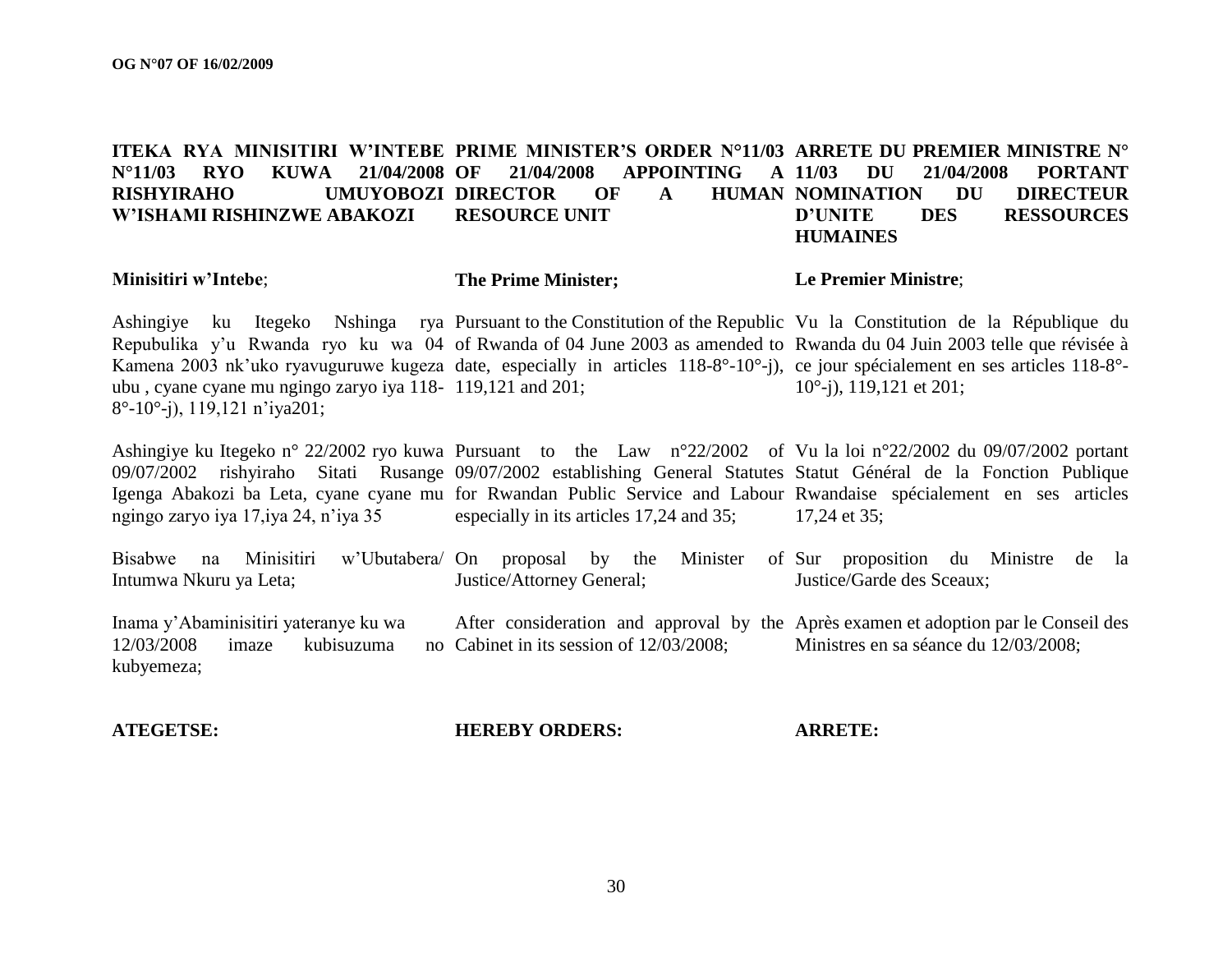| Ingingo ya mbere: Ikigamijwe n'iri Teka                                                              | <b>Article One:Scope</b>                                                                        | Article premier: Objet du présent Arrêté                                                                                                                                                                                                                                                                                                                                                                                                                                               |  |
|------------------------------------------------------------------------------------------------------|-------------------------------------------------------------------------------------------------|----------------------------------------------------------------------------------------------------------------------------------------------------------------------------------------------------------------------------------------------------------------------------------------------------------------------------------------------------------------------------------------------------------------------------------------------------------------------------------------|--|
| Iri teka rigamije gushyiraho Umuyobozi<br>w'Ishami rishinzwe abakozi muri Minisiteri<br>y'Ubutabera. | This Order aims at appointing Director of<br>Human Resource Unit in the Ministry of<br>Justice. | Le présent Arrêté porte nomination du<br>Directeur de l'Unité des Ressources<br>Humaines au Ministère de la Justice.                                                                                                                                                                                                                                                                                                                                                                   |  |
| Ingingo ya 2: Ishyirwaho<br>ry'Umuyobozi                                                             | <b>Article 2: Appointment of a Director</b>                                                     | <b>Article 2: Nomination d'un</b><br><b>Directeur</b>                                                                                                                                                                                                                                                                                                                                                                                                                                  |  |
| Bwana MWUMVANEZA Félicien agizwe Mr MWUMVANEZA Félicien<br>muri Minisiteri y'Ubutabera.              | Unit in the Ministry of Justice.                                                                | is Mr MWUMVANEZA Félicien est nommé<br>Umuyobozi w'Ishami rishinzwe abakozi appointed a Director of Human Resource Directeur de l'Unité des Ressources<br>Humaines au Ministère de la Justice.                                                                                                                                                                                                                                                                                         |  |
| Ingingo ya 3: Abashinzwe kubahiriza iri Article 3: Authorities responsible for<br><b>Teka</b>        | implementation of this Order                                                                    | <b>Article 3: Autorités chargées de</b><br>l'exécution de cet arrêté                                                                                                                                                                                                                                                                                                                                                                                                                   |  |
| w'Abakozi<br>Minisitiri<br>Leta,<br>Minisitiri<br>n'Umurimo<br>na<br>teka.                           | implementation of this Order.                                                                   | Minisitiri w'Ubutabera/ Intumwa Nkuru ya The Minister of Justice/Attorney General, Le Ministre de la Justice/Garde des Sceaux,<br>ba Leta the Minister of Public Service and Labour, le Ministre de la Fonction Publique et du<br>w'Imari and the Minister of Finance and Economic Travail et le Ministre des Finances et de la<br>n'Igenamigambi basabwe kubahiriza iri Planning are hereby entrusted with Planification Economique sont chargés de<br>l'exécution du présent arrêté. |  |
| Ingingo ya 4: Ivanwaho ry'ingingo<br>zinyuranyije n'iri teka                                         | <b>Article 4: Repealing of inconsistent</b><br>provisions                                       | <b>Article 4: Disposition abrogatoire</b>                                                                                                                                                                                                                                                                                                                                                                                                                                              |  |
| Ingingo zose z'amateka abanziriza iri kandi<br>zinyuranyije naryo zivanyweho.                        | All prior provisions contrary to this Order<br>are hereby repealed.                             | Toutes les dispositions antérieures<br>contraires au présent arrêté sont abrogées.                                                                                                                                                                                                                                                                                                                                                                                                     |  |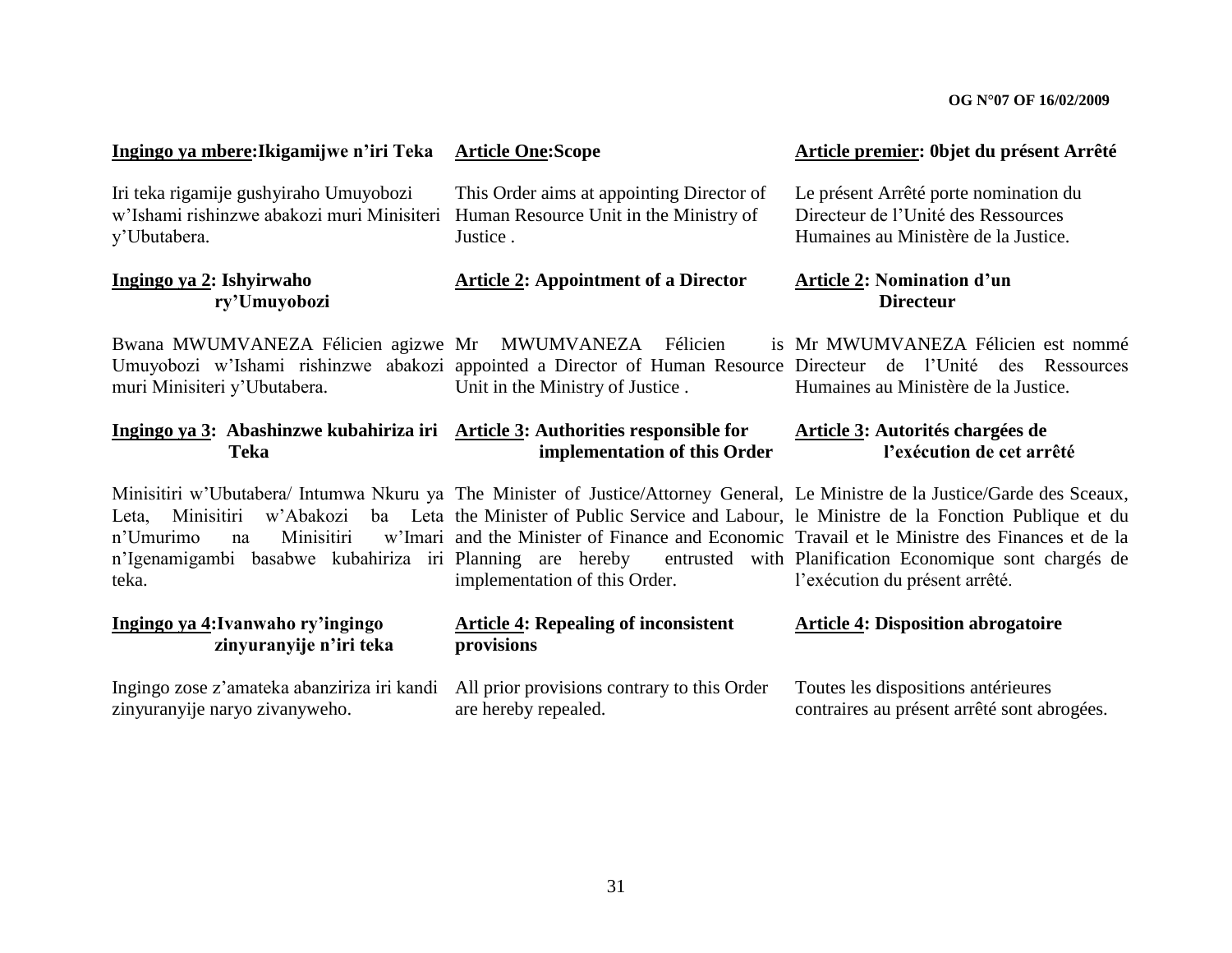| Ingingo ya 5: Igihe iri teka ritangira<br>gukurikizwa                                                          | <b>Article 5: Commencement</b>                                                                         | Article 5: Entrée en vigueur                                                                                |  |
|----------------------------------------------------------------------------------------------------------------|--------------------------------------------------------------------------------------------------------|-------------------------------------------------------------------------------------------------------------|--|
| Iri teka ritangira gukurikizwa ku munsi<br>rishyiriweho umukono. Agaciro karyo<br>gahera tariki ya 12/03/2008. | This Order shall come into force on the<br>date of its signature. It takes effect as of<br>12/03/2008. | Le présent arrêté entre en vigueur le jour de<br>sa signature. Il sort ses effets à partir du<br>12/03/2008 |  |
| Kigali, kuwa 21/04/2008                                                                                        | Kigali, on 21/04/2008                                                                                  | Kigali, le 21/04/2008                                                                                       |  |
| Minisitiri w'Intebe<br><b>MAKUZA Bernard</b><br>$(s\acute{e})$                                                 | The Prime Minister<br><b>MAKUZA Bernard</b><br>$(s\acute{e})$                                          | Le Premier Ministre<br><b>MAKUZA Bernard</b><br>$(s\acute{e})$                                              |  |
| Minisitiri w'Ubutabera/Intumwa Nkuru ya<br>Leta                                                                | The Minister of Justice/Attorney General                                                               | Le Ministre de la Justice/Garde des Sceaux                                                                  |  |
| <b>KARUGARAMA Tharcisse</b><br>$(s\acute{e})$                                                                  | <b>KARUGARAMA Tharcisse</b><br>$(s\acute{e})$                                                          | <b>KARUGARAMA Tharcisse</b><br>$(s\acute{e})$                                                               |  |
| Minisitiri w'Abakozi ba Leta n'Umurimo                                                                         | The Minister of Public Service and Labour                                                              | Le Ministre de la Fonction Publique et du<br>Travail                                                        |  |
| <b>MUREKEZI Anastase</b><br>$(s\acute{e})$                                                                     | <b>MUREKEZI Anastase</b><br>$(s\acute{e})$                                                             | <b>MUREKEZI Anastase</b><br>$(s\acute{e})$                                                                  |  |
| Minisitiri w'Imari n'Igenamigambi                                                                              | The Minister of Finance and Economic<br>Planning                                                       | Le Ministre des Finances et de la<br>Planification Economique                                               |  |
| <b>MUSONI</b> James                                                                                            | <b>MUSONI James</b>                                                                                    | <b>MUSONI</b> James                                                                                         |  |
| $(s\acute{e})$                                                                                                 | $(s\acute{e})$                                                                                         | $(s\acute{e})$                                                                                              |  |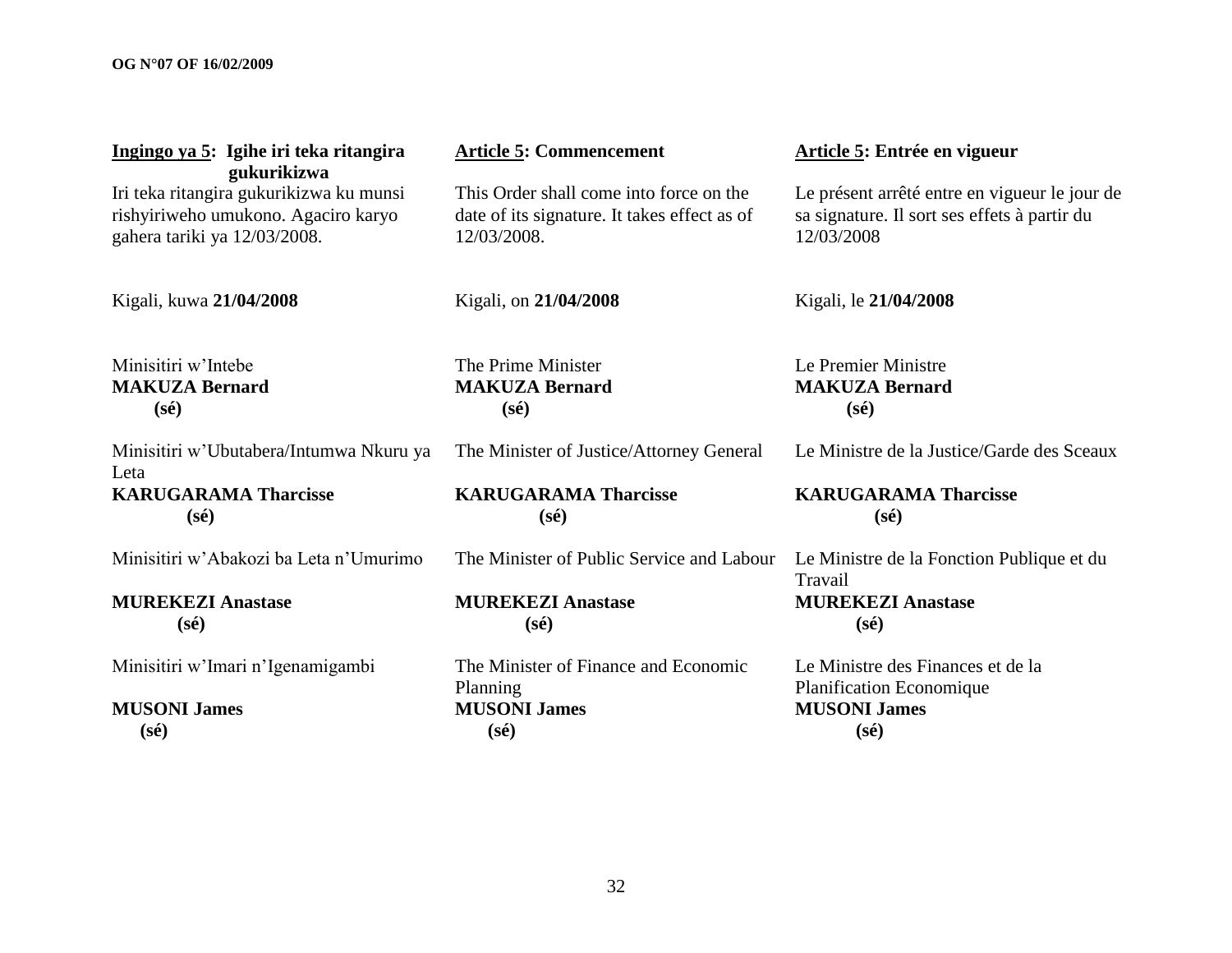| Bibonywe kandi bishyizweho Ikirango<br>cya Repubulika: | Seen and sealed with the Seal of the<br><b>Republic:</b> | Vu et scellé du Sceau de la République:       |
|--------------------------------------------------------|----------------------------------------------------------|-----------------------------------------------|
| Minisitiri w'Ubutabera/Intumwa Nkuru ya<br>Leta        | The Minister of Justice/Attorney General                 | Le Ministre de la Justice/Garde des Sceaux    |
| <b>KARUGARAMA Tharcisse</b><br>$(s\acute{e})$          | <b>KARUGARAMA Tharcisse</b><br>$(s\acute{e})$            | <b>KARUGARAMA Tharcisse</b><br>$(s\acute{e})$ |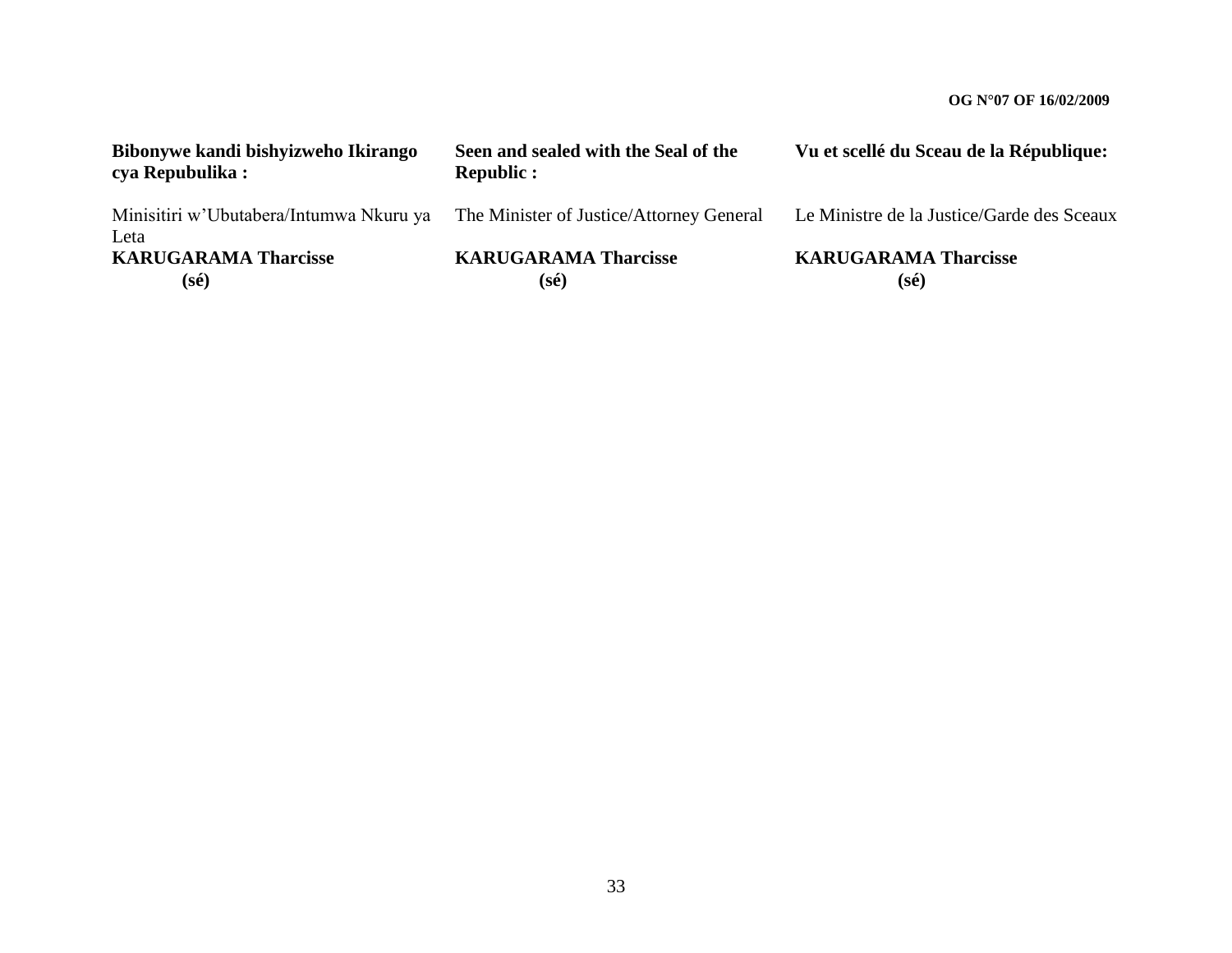#### **ITEKA RYA MINISITIRI W"INTEBE PRIME MINISTER"S ORDER N°12/03 ARRETE DU PREMIER MINISTRE N° 12/03 RYO KUWA 21/04/2008 RISHYIRAHO INTUMWA ZA LETA OF 21/04/2008 APPOINTING N°12/03 DU 21/04/2008 PORTANT PRINCIPAL STATE ATTORNEYS NOMINATION DES MANDATAIRES PRINCIPAUX DE L"ETAT**

#### **ISHAKIRO**

#### **TABLE OF CONTENTS**

#### **TABLE DES MATIÈRES**

**Ingingo ya mbere:**Ikigamijwe n"iri Teka

**Ingingo ya 2:** Ishyirwaho ry"Intumwa za Leta n"Intumwa za Leta mu Ntara ku rwego rw"ingereko z"Urukiko Rukuru rwa Repubulika

**Ingingo ya 3:** Abashinzwe kubahiriza iri Teka

**Ingingo ya 4:**Ivanwaho ry"ingingo zinyuranyije n"iri teka

**Ingingo ya 5:** Igihe iri teka ritangira gukurikizwa

**Article One:**Scope

**Article 2:** Appointment of Principal State Attorneys and Resident Principal State Attorneys at Provincial High Courts of the Republic

**Article 3:** Authorities responsible for implementation of this Order

**Article 4:** Repealing of inconsistent provisions

**Article 5:** Commencement

**Article premier:** 0bjet du présent Arrêté

**Article 2:** Nomination des Mandataires Principaux de l"Etat et les Mandataires Principaux de l"Etat dans les Provinces au niveau des Chambres détachées de la Haute Cour de la République **Article 3:** Autorités chargées de

l"exécution de cet Arrêté

**Article 4:** Disposition abrogatoire

**Article 5 :** Entrée en vigueur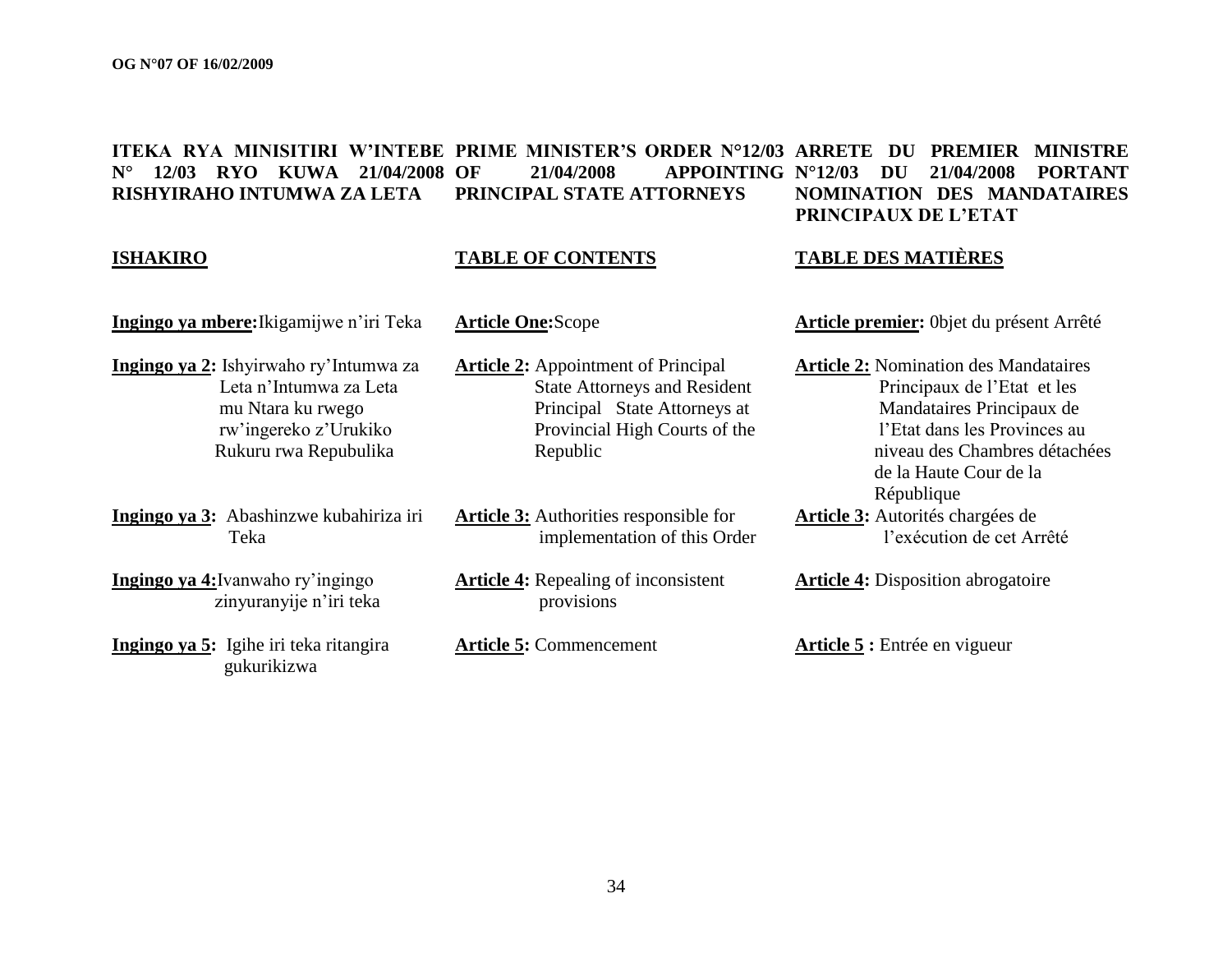#### **ITEKA RYA MINISITIRI W"INTEBE PRIME MINISTER"S ORDER N°12/03 ARRETE DU PREMIER MINISTRE N° 12/03 RYO KUWA 21/04/2008 RISHYIRAHO INTUMWA ZA LETA OF 21/04/2008 APPOINTING N°12/03 DU 21/04/2008 PORTANT PRINCIPAL STATE ATTORNEYS NOMINATION DES MANDATAIRES PRINCIPAUX DE L"ETAT**

#### **Minisitiri w"Intebe;**

#### **The Prime Minister;**

#### **Le Premier Ministre;**

Ashingiye ku Itegeko Nshinga rya Pursuant to the Constitution of the Vu la Constitution de la République du Repubulika y'u Rwanda ryo ku wa 04 Republic of Rwanda of 04 June 2003 as Rwanda du 04 Juin 2003 telle que révisée à Kamena 2003 nk'uko ryavuguruwe kugeza amended to date, especially in articles 118- ce jour spécialement en ses articles 118-8°ubu , cyane cyane mu ngingo zaryo iya 118- 8°-10°-i), 119,121 and 201; 8°-10°-i) 119,121 n"iya 201;

10°-i) 119,121 et 201;

Ashingiye ku Itegeko n° 22/2002 ryo kuwa Pursuant to the Law n°22/2002 of Vu la loi n°22/2002 du 09/07/2002 portant 09/07/2002 rishyiraho Sitati Rusange 09/07/2002 establishing General Statutes Statut Général de la Fonction Publique Igenga Abakozi ba Leta, cyane cyane mu for Rwandan Public Service and Labour Rwandaise spécialement en ses articles ngingo zaryo iya 17,iya 24, n"iya 35 especially in its articles 17,24 and 35; 17,24 et 35;

Ashingiye ku Iteka rya Perezida n°37/01 Pursuant to the Presidential Order n°37/01 Vu l'arrêté Présidentiel n° 37/01 du ryo ku wa 10/09/2007 ryongera ibyiciro of 10/09/2007 inserting categories of jobs 10/09/2007 portant insertion de catégories by'imirimo mu rutonde rw'imirimo mu in the job classification in Rwanda's Public d'emplois dans la classification des emplois Butegetsi Bwite bwa Leta, cyane cyane mu Service especially in its article 1(2) ngingo yaryo ya 1(2),

de l"Administration Publique spécialement en son article 1(2),

Ashingiye ku Iteka rya Minisitiri w'Intebe Pursuant to the Prime Minister's Order Vu l'arrêté du Premier Ministre n° 18/03 du n<sup>o</sup> 18/03 ryo ku wa 10/09/2007 rigena n<sup>o</sup>18/03 of 10/09/2007 establishing the 10/09/2007 portant missions et structure des inshingano n'imiterere by'inzego z'imirimo mandate and structure of the Attorney services du Garde des Sceaux/Ministère de za serivisi z'Intumwa Nkuru ya Leta General's Office/Ministry of Justice la Justice spécialement en son article 17; /Minisiteri y"Ubutabera cyane cyane mu especially in its article 17; ngingo yaryo ya 17; Bisabwe na Minisitiri On proposal On proposal by the Minister of Sur proposition du Ministre de la Justice/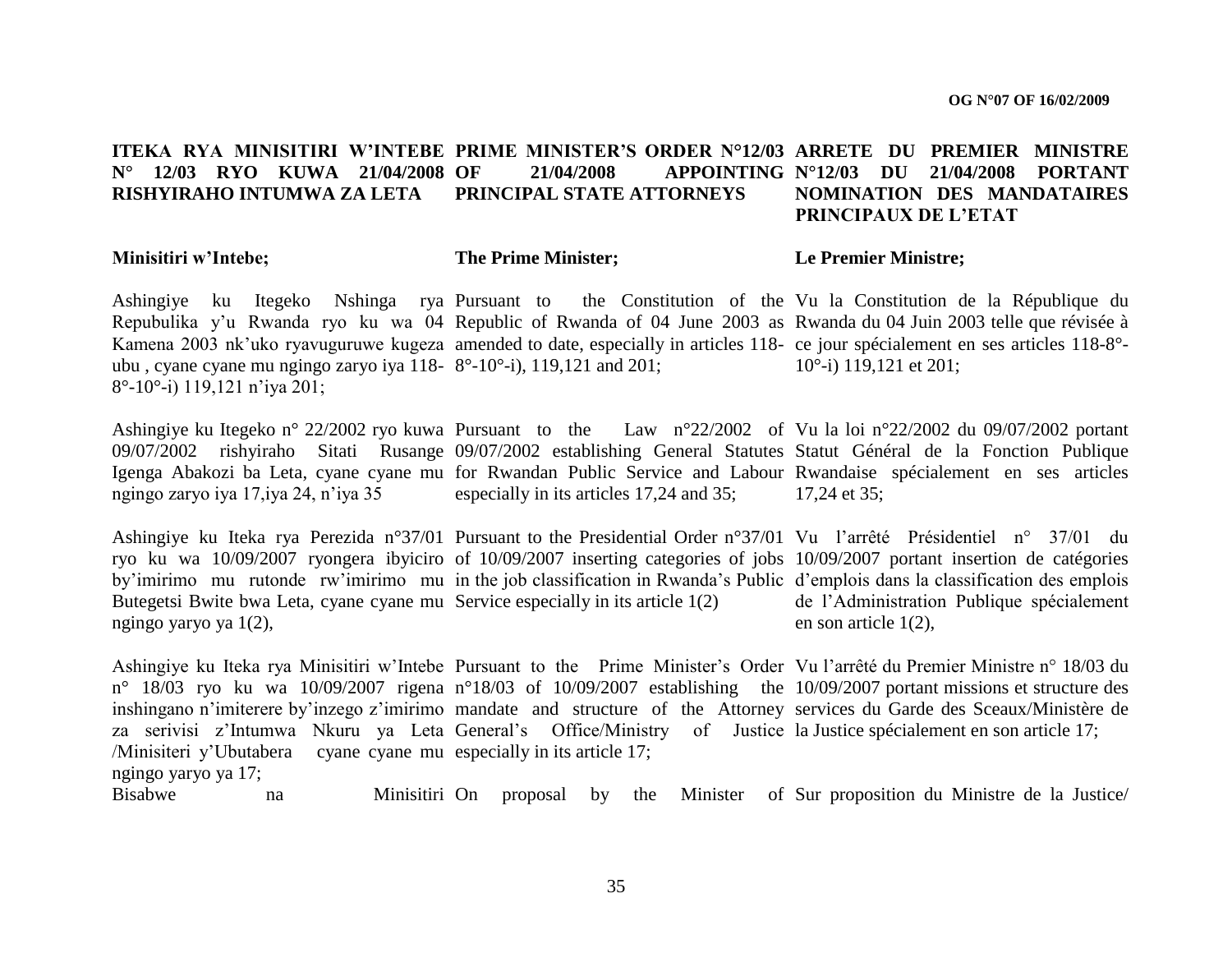| w'Ubutabera/Intumwa Nkuru ya Leta;                                                                                                                                                                          | Justice/Attorney General;                                                                                                                                                           | Garde des Sceaux;                                                                                                                                                                                                                                                                                                                                                                                                                                     |
|-------------------------------------------------------------------------------------------------------------------------------------------------------------------------------------------------------------|-------------------------------------------------------------------------------------------------------------------------------------------------------------------------------------|-------------------------------------------------------------------------------------------------------------------------------------------------------------------------------------------------------------------------------------------------------------------------------------------------------------------------------------------------------------------------------------------------------------------------------------------------------|
| Inama y'Abaminisitiri yateranye ku wa<br>12/03/2008<br>imaze<br>kubisuzuma<br>kubyemeza;                                                                                                                    | no Cabinet in its session of 12/03/2008;                                                                                                                                            | After consideration and approval by the Après examen et adoption par le Conseil des<br>Ministres en sa séance du 12/03/2008;                                                                                                                                                                                                                                                                                                                          |
| <b>ATEGETSE:</b>                                                                                                                                                                                            | <b>HEREBY ORDERS:</b>                                                                                                                                                               | <b>ARRETE:</b>                                                                                                                                                                                                                                                                                                                                                                                                                                        |
| Ingingo ya mbere: Ikigamijwe n'iri Teka                                                                                                                                                                     | <b>Article One:Scope</b>                                                                                                                                                            | Article premier: Objet du présent Arrêté                                                                                                                                                                                                                                                                                                                                                                                                              |
| z'Urukiko<br>rw'ingereko<br>Rukuru<br>Repubulika.                                                                                                                                                           | of the Republic.                                                                                                                                                                    | Iri teka rigamije gushyiraho Intumwa za This Order aims at appointing Principal Le présent Arrêté porte nomination des<br>Leta n'Intumwa za Leta mu Ntara ku rwego State Attorneys and Resident Principal Mandataires Principaux de l'Etat et les<br>rwa State Attorneys at Provincial High Courts Mandataires Principaux de l'Etat dans les<br>Provinces<br>Chambres<br>niveau<br>des<br>au<br>détachées<br>la Haute Cour de la<br>de<br>République. |
| Ingingo ya 2: Ishyirwaho ry'Intumwa za<br>Leta n'Intumwa za Leta<br>mu Ntara ku rwego<br>rw'ingereko z'Urukiko<br>Rukuru rwa Repubulika                                                                     | <b>Article 2: Appointment of Principal</b><br><b>State Attorneys and Resident</b><br><b>Principal State Attorneys at</b><br><b>Provincial High Courts of the</b><br><b>Republic</b> | <b>Article 2: Nomination des Mandataires</b><br>Principaux de l'Etat et les<br><b>Mandataires Principaux de</b><br>l'Etat dans les Provinces au<br>niveau des Chambres détachées<br>de la Haute Cour de la<br><b>République</b>                                                                                                                                                                                                                       |
| bakurikira bagizwe Intumwa za The<br>Abantu<br>Leta n'Intumwa za Leta mu Ntara ku rwego appointed as Principal State Attorneys and nommées Mandataires<br>rw'ingereko<br>z'Urukiko<br>Rukuru<br>Repubulika: | rwa Resident Principal<br>Provincial High Courts of the Republic:                                                                                                                   | following persons are hereby Les personnes dont les noms suivent sont<br>Principaux<br>de<br>State Attorneys at l'Etat et les Mandataires Principaux de<br>l'Etat dans les Provinces au niveau des                                                                                                                                                                                                                                                    |

36

Chambres détachées de la Haute Cour de la

République: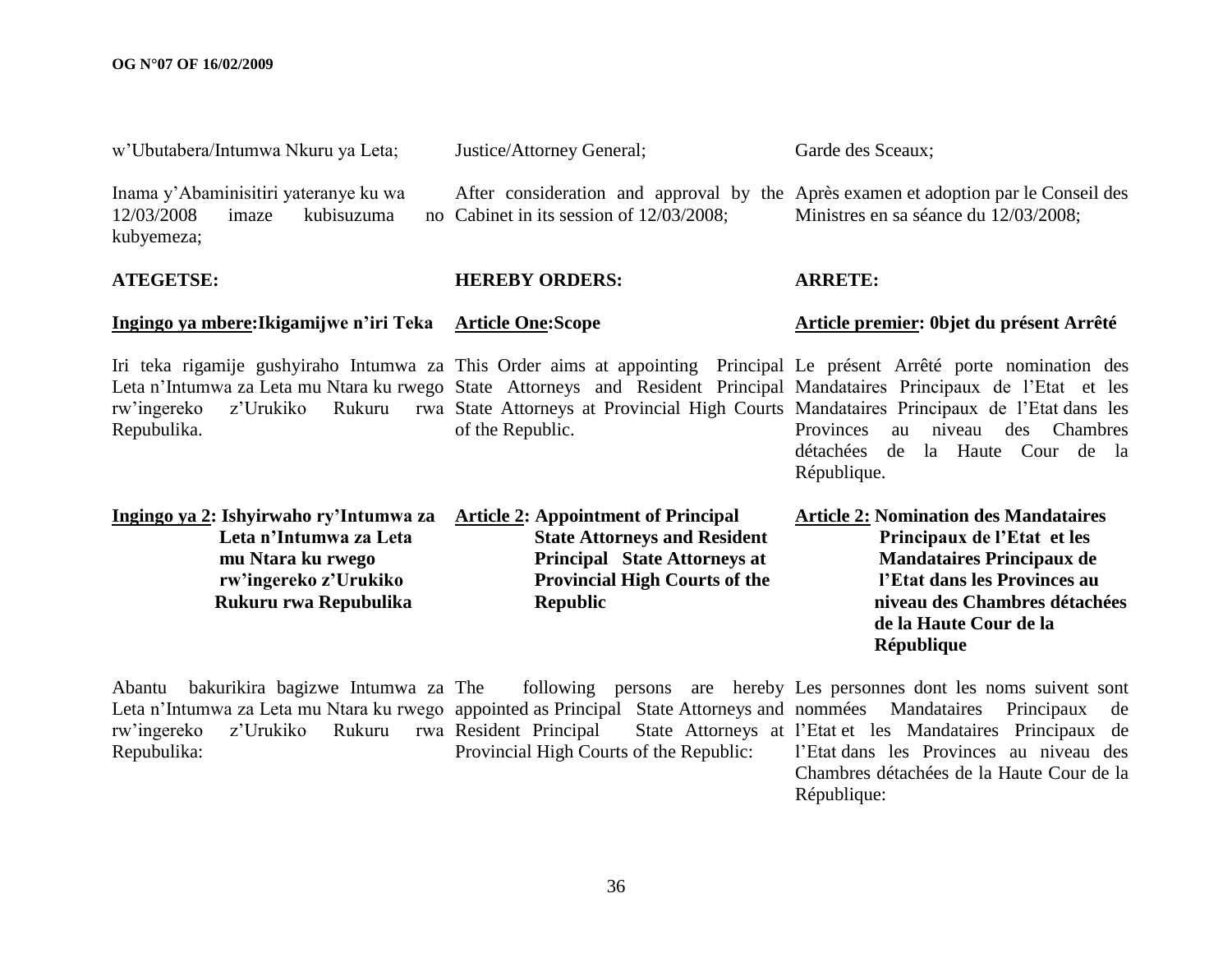- 1. Bwana MBARUSHIMANA Jean Marie Vianney
- 2. Bwana MBONERA Théophile
- 3. Madamu BATSINDA Aline
- 4. Bwana BUTARE Emmanuel
- 5. Bwana CYUBAHIRO Fiat
- 6. Bwana KAREMERA George
- 7. Bwana RUBANGO KAYIHURA Epimaque
- 8. Madamazela UMWALI MUNYANTWALI Claire
- 9. Bwana MALAALA Aimable
- 10. Bwana NTAGANDA NGIRUMPATSE Félix
- 1. Mr. MBARUSHIMANA Jean Marie Vianney
- 2. Mr. MBONERA Théophile
- 3. Ms. BATSINDA Aline
- 4. Mr. BUTARE Emmanuel
- 5. Mr. CYUBAHIRO Fiat
- 6. Mr. KAREMERA George
- 7. Mr. RUBANGO KAYIHURA Epimaque
- 8. Ms. UMWALI MUNYANTWALI Claire
- 9. Mr. MALAALA Aimable
- 10. Mr. NTAGANDA
- NGIRUMPATSE Félix
- 1. Mr. MBARUSHIMANA Jean Marie Vianney
- 2. Mr. MBONERA Théophile
- 3. Mme. BATSINDA Aline
- 4. Mr. BUTARE Emmanuel
- 5. Mr. CYUBAHIRO Fiat
- 6. Mr. KAREMERA George
- 7. Mr. RUBANGO KAYIHURA Epimaque
- 8. Mlle. UMWALI MUNYANTWALI Claire
- 9. Mr. MALAALA Aimable
- 10. Mr. NTAGANDA NGIRUMPATSE Félix

 **l"exécution de cet Arrêté** 

#### **Ingingo ya 3: Abashinzwe kubahiriza iri Article 3: Authorities responsible for Teka implementation of this Order Article 3: Autorités chargées de**

n'I Imurimo na Minisitiri teka.

#### **Ingingo ya 4:Ivanwaho ry"ingingo zinyuranyije n"iri teka**

Ingingo z"amateka abanziriza iri kandi zinyuranyije naryo zivanyweho.

Minisitiri w'Ubutabera/Intumwa Nkuru ya The Minister of Justice/Attorney General, Le Ministre de la Justice/Garde des Sceaux, Leta, Minisitiri w'Abakozi ba Leta the Minister of Public Service and Labour, le Ministre de la Fonction Publique et du n"Igenamigambi basabwe kubahiriza iri Planning are hereby entrusted with and the Minister of Finance and Economic Travail et le Ministre des Finances et de la implementation of this Order.

#### **Article 4: Repealing of inconsistent provisions**

All prior provisions contrary to this Order are hereby repealed.

with Planification Economique sont chargés de l'exécution du présent Arrêté.

#### **Article 4: Disposition abrogatoire**

Toutes les dispositions antérieures contraires au présent arrêté sont abrogées.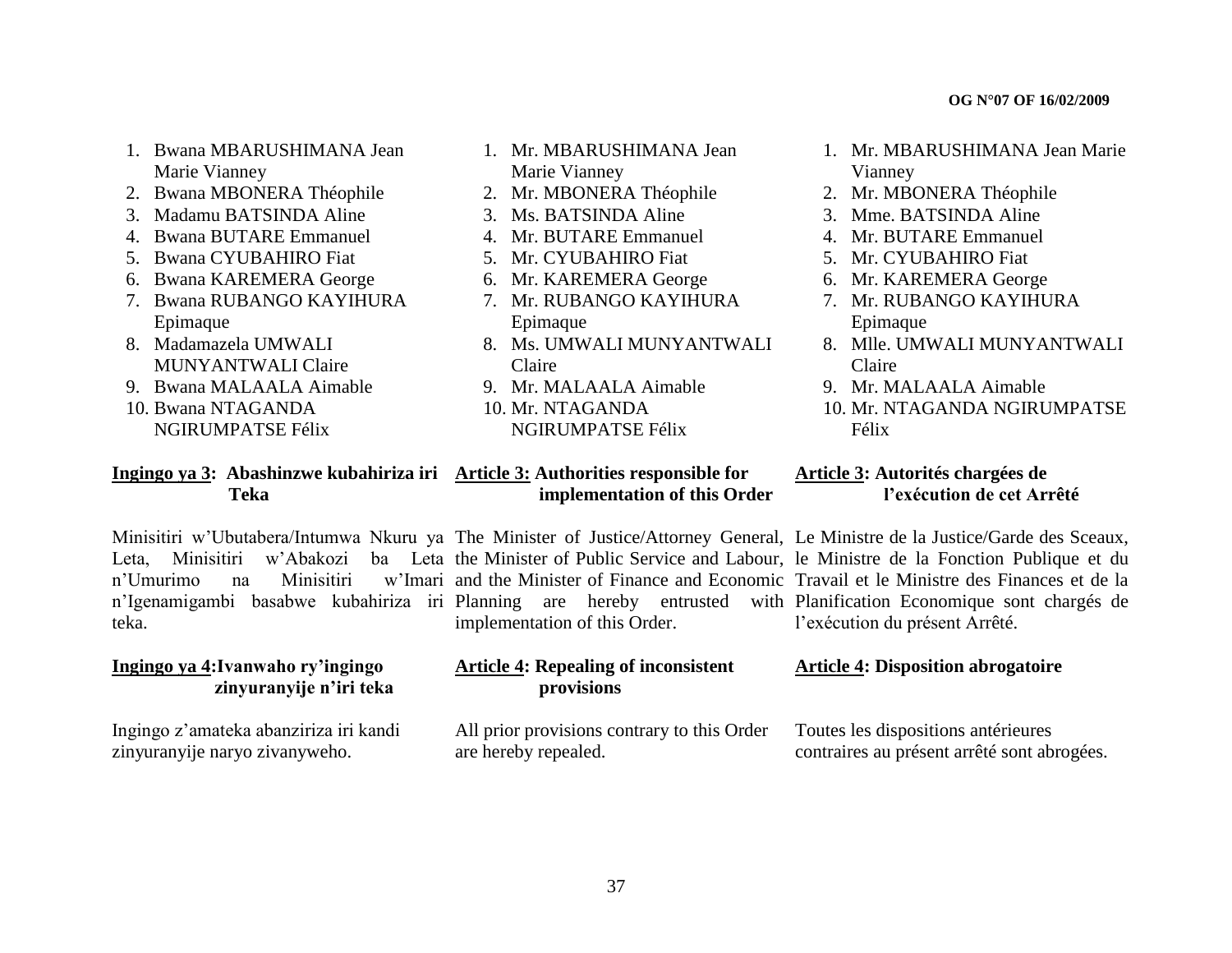| Ingingo ya 5: Igihe iri teka ritangira<br>gukurikizwa           | <b>Article 5: Commencement</b>                                | Article 5 : Entrée en vigueur                                                                                                                                                                                                                  |
|-----------------------------------------------------------------|---------------------------------------------------------------|------------------------------------------------------------------------------------------------------------------------------------------------------------------------------------------------------------------------------------------------|
| rishyiriweho<br>umukono.Agaciro<br>gahera tariki ya 12/03/2008. | 12/03/2008.                                                   | Iri teka ritangira gukurikizwa ku munsi This Order shall come into force on the Le présent Arrêté entre en vigueur le jour de<br>karyo date of its signature. It takes effect as of sa signature. Il sort ses effets à partir du<br>12/03/2008 |
| Kigali, kuwa 21/04/2008                                         | Kigali, on 21/04/2008                                         | Kigali, le 21/04/2008                                                                                                                                                                                                                          |
| Minisitiri w'Intebe<br><b>MAKUZA Bernard</b><br>$(s\acute{e})$  | The Prime Minister<br><b>MAKUZA Bernard</b><br>$(s\acute{e})$ | Le Premier Ministre<br><b>MAKUZA Bernard</b><br>$(s\acute{e})$                                                                                                                                                                                 |
| Minisitiri w'Ubutabera/Intumwa Nkuru ya<br>Leta                 | The Minister of Justice/Attorney General                      | Le Ministre de la Justice/Garde des Sceaux                                                                                                                                                                                                     |
| <b>KARUGARAMA Tharcisse</b><br>$(s\acute{e})$                   | <b>KARUGARAMA Tharcisse</b><br>$(s\acute{e})$                 | <b>KARUGARAMA Tharcisse</b><br>$(s\acute{e})$                                                                                                                                                                                                  |
| Minisitiri w'Abakozi ba Leta n'Umurimo                          | The Minister of Public Service and Labour                     | Le Ministre de la Fonction Publique et du<br>Travail                                                                                                                                                                                           |
| <b>MUREKEZI Anastase</b><br>$(s\acute{e})$                      | <b>MUREKEZI Anastase</b><br>$(s\acute{e})$                    | <b>MUREKEZI Anastase</b><br>$(s\acute{e})$                                                                                                                                                                                                     |
| Minisitiri w'Imari n'Igenamigambi                               | The Minister of Finance and Economic<br>Planning              | Le Ministre des Finances et de la<br><b>Planification Economique</b>                                                                                                                                                                           |
| <b>MUSONI James</b>                                             | <b>MUSONI James</b>                                           | <b>MUSONI James</b>                                                                                                                                                                                                                            |
| $(s\acute{e})$                                                  | $(s\acute{e})$                                                | $(s\acute{e})$                                                                                                                                                                                                                                 |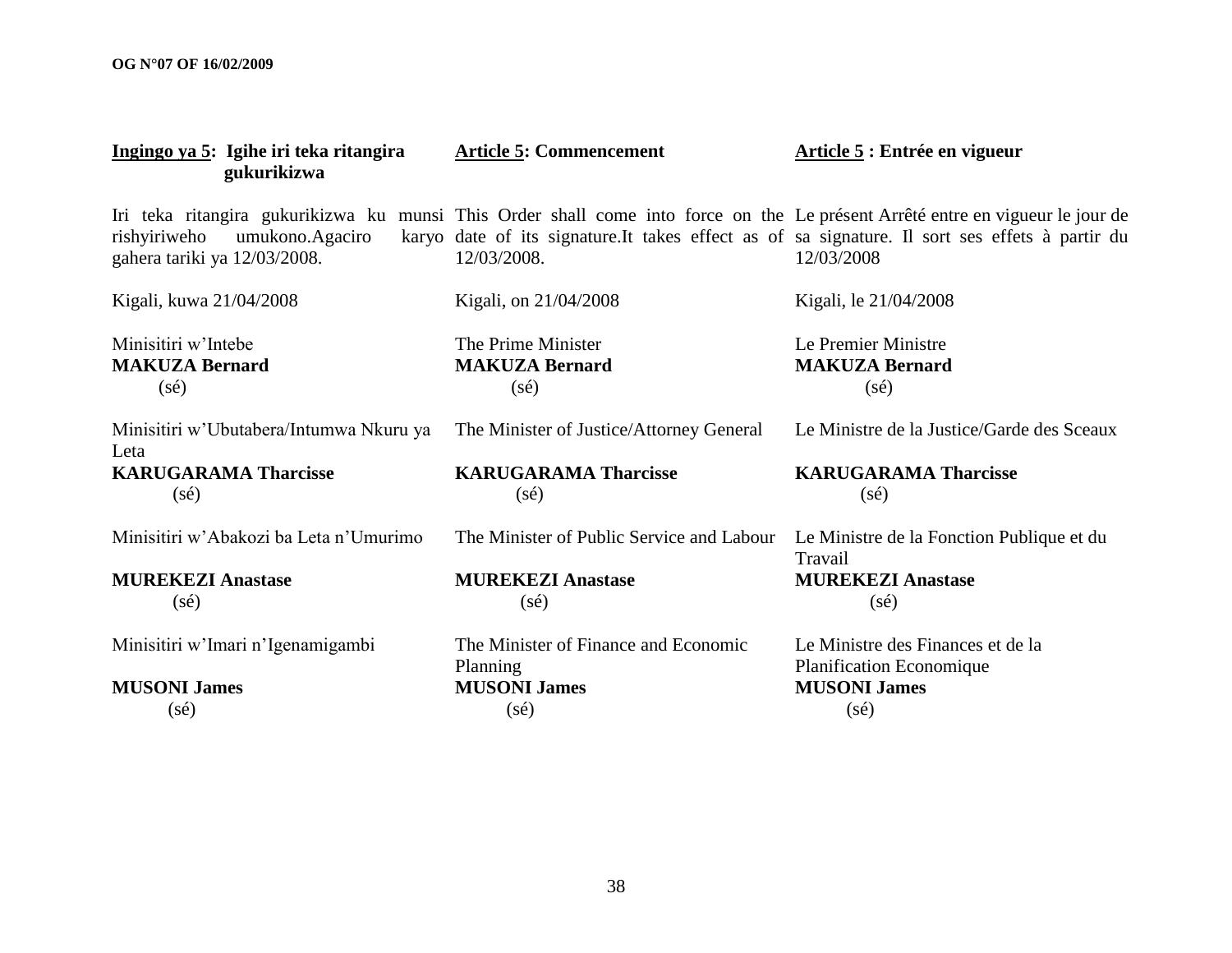| Bibonywe kandi bishyizweho Ikirango<br>cya Repubulika : | Seen and sealed with the Seal of the<br><b>Republic:</b> | Vu et scellé du Sceau de la République :                                                                                         |
|---------------------------------------------------------|----------------------------------------------------------|----------------------------------------------------------------------------------------------------------------------------------|
| Leta                                                    |                                                          | Minisitiri w'Ubutabera / Intumwa Nkuru ya The Minister of Justice /Attorney General Le Ministre de la Justice / Garde des Sceaux |
| <b>KARUGARAMA Tharcisse</b><br>$(s\acute{e})$           | <b>KARUGARAMA Tharcisse</b><br>(sé)                      | <b>KARUGARAMA Tharcisse</b><br>(sé)                                                                                              |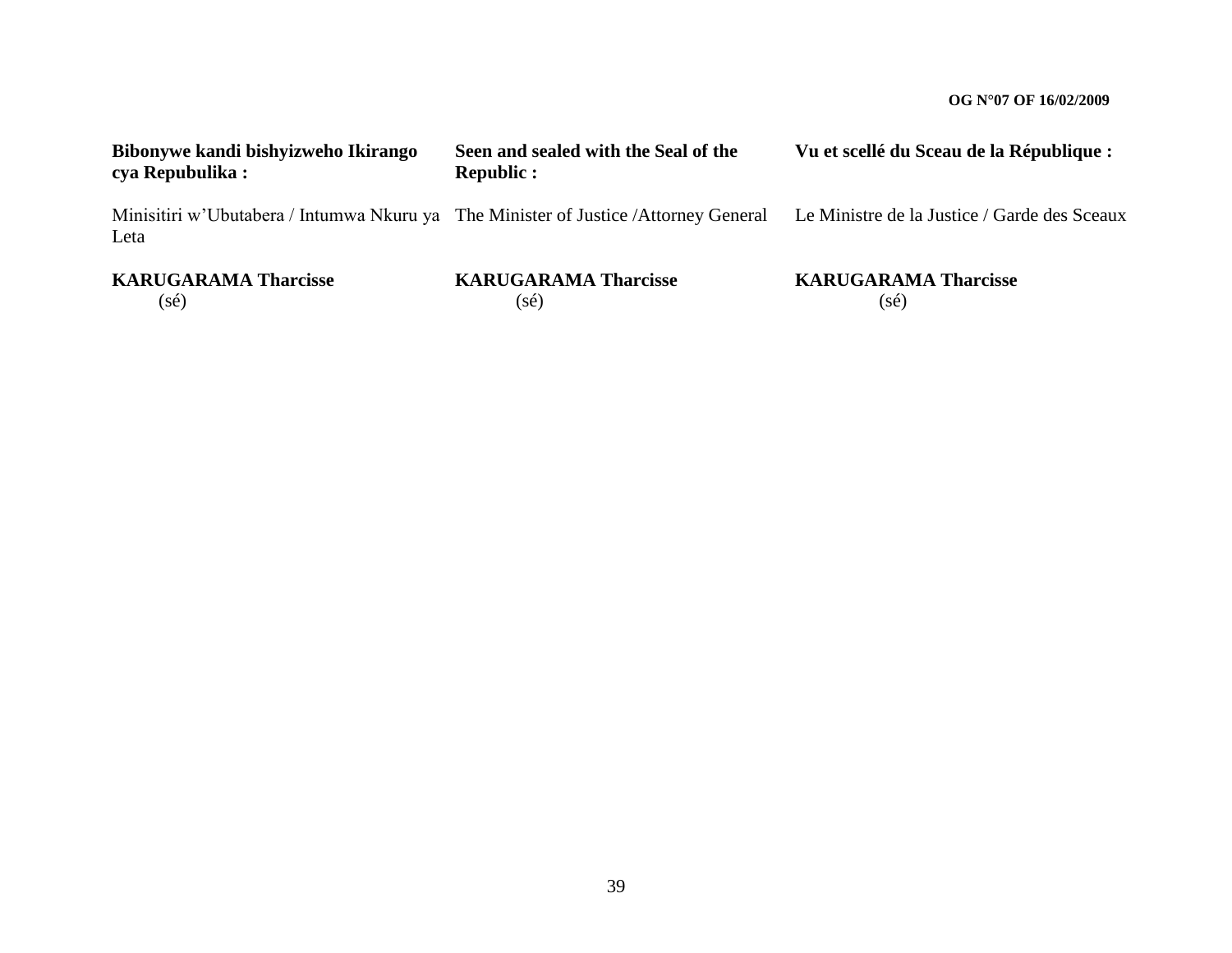| <b>ITEKA RYA MINISITIRI W'INTEBE</b><br>N°13/03 RYO KUWA 21/4/2008<br>KUWA RISHYIRAHO ABAHUZA<br><b>INDIMI MU MYANDIKIRE</b><br>AMATEGEKO. | PRIME MINISTER'S ORDER Nº 11/03<br>OF 21/04/2008 APPOINTING<br><b>COORDINATORS OF LEGISLATIVE</b><br><b>TRANSLATIONS</b> | <b>ARRETE DU PREMIER MINISTRE</b><br>N° 13/03 DU 21/04/2008 PORTANT<br><b>NOMINATION DES</b><br><b>COORDINATEURS DE</b><br><b>TRADUCTIONS DE TEXTES DE LOIS</b> |
|--------------------------------------------------------------------------------------------------------------------------------------------|--------------------------------------------------------------------------------------------------------------------------|-----------------------------------------------------------------------------------------------------------------------------------------------------------------|
| <b>ISHAKIRO</b>                                                                                                                            | <b>TABLE OF CONTENTS</b>                                                                                                 | <b>TABLE DES MATIÈRES</b>                                                                                                                                       |
| Ingingo ya mbere: Ikigamijwe n'iri Teka                                                                                                    | <b>Article One: Scope</b>                                                                                                | <b>Article premier</b> : Objet du présent Arrêté                                                                                                                |
| Ingigo ya 2: Ishyirwaho ry' Abahuza<br>indimi mu myandikire y'amategeko                                                                    | <b>Article 2:</b> Appointment of Coordinators of<br>legislative translations                                             | <b>Article 2: Nomination des Coordinateurs</b><br>de traductions de textes de lois                                                                              |
| Ingingo ya 3: Abanshinzwe kubahiriza iri<br>Teka                                                                                           | <b>Article 3:</b> Authorities responsible for the<br>implementation of this Order                                        | Article 3: Autorités chargées de<br>l'exécution du présent arrêté                                                                                               |
| Ingingo ya 4: Ivanwaho ry'ingingo<br>zinyuranye n'iri Teka                                                                                 | <b>Article 4:</b> Repealing of inconsistent<br>provisions                                                                | <b>Article 4:</b> Disposition abrogatoire                                                                                                                       |
| Ingingo ya 5: Igihe Iteka ritangira<br>gukurikizwa                                                                                         | <b>Article 5: Commencement</b>                                                                                           | <b>Article 5:</b> Entrée en vigueur                                                                                                                             |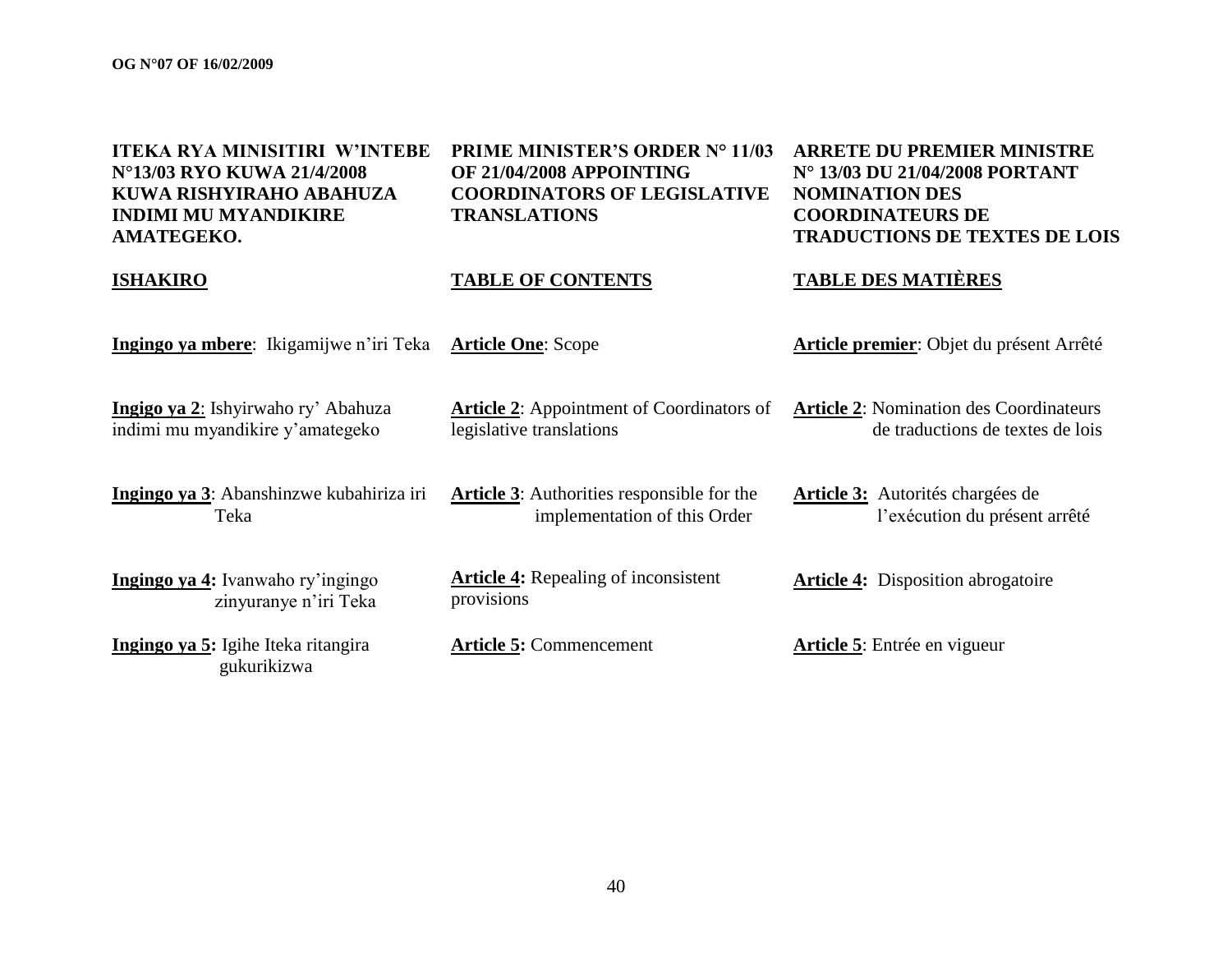ITEKA RYA MINISITIRI W'INTEBE PRIME MINISTER'S ORDER N°13/03 ARRETE DU PREMIER MINISTRE **N°13/03 RYO KUWA 21/04/2008 RISHYIRAHO ABAHUZA INDIMI MU COORDINATORS OF LEGISLATIVE NOMINATION DES MYANDIKIRE Y"AMATEGEKO OF 21/04/2008 APPOINTING N°13/03 DU 21/04/2008 PORTANT TRANSLATIONS COORDINATEURS DE TRADUCTIONS DE TEXTES DE LOIS**

#### **Minisitiri w"Intebe;**

**The Prime Minister;**

**Le Premier Ministre;**

Ashingiye ku Itegeko Nshinga rya Pursuant to the Constitution of the Republic Vu la Constitution de la République du Repubulika y'u Rwanda ryo ku wa 04 of Rwanda of 04 June 2003 as amended to Rwanda du 04 Juin 2003 telle que révisée à Kamena 2003 nk'uko ryavuguruwe kugeza date, especially in articles 118-8°-10°-i), ce jour spécialement en ses articles 118-8°ubu , cyane cyane mu ngingo zaryo iya 118- 119,121 and 201; 8°-10°-i), 119,121, n"iya 201; 10°-i), 119,121 et 201;

Ashingiye ku Itegeko n° 22/2002 ryo kuwa Pursuant to the Law n°22/2002 of Vu la loi n°22/2002 du 09/07/2002 portant 09/07/2002 rishyiraho Sitati Rusange 09/07/2002 establishing General Statutes Statut Général de la Fonction Publique Igenga Abakozi ba Leta, cyane cyane mu for Rwandan Public Service and Labour Rwandaise spécialement en ses articles ngingo zaryo iya 17,iya 24, n"iya 35 especially in its articles 17,24 and 35; 17,24 et 35;

Ashingiye ku Iteka rya Perezida n°37/01 Pursuant to the Presidential Order n°37/01 Vu l"arrêté Présidentiel n° 37/01 du ryo ku wa 10/09/2007 ryongera ibyiciro of 10/09/2007 inserting categories of jobs 10/09/2007 portant insertion de catégories by"imirimo mu rutonde rw"imirimo mu in the job classification in Rwanda"s Public d"emplois dans la classification des Butegetsi Bwite bwa Leta, cyane cyane mu Service especially in its article 1(3) ngingo yaryo ya 1(3), emplois de l"Administration Publique spécialement en son article 1(3),

Ashingiye ku Iteka rya Minisitiri w'Intebe Pursuant to the Prime Minister's Order Vu l'arrêté du Premier Ministre n° 18/03 n<sup>o</sup> 18/03 ryo ku wa 10/09/2007 rigena n<sup>o</sup>18/03 of 10/09/2007 establishing the du 10/09/2007 portant missions et structure inshingano n'imiterere by inzego z'imirimo mandate and structure of the Attorney za serivisi z"Intumwa Nkuru ya Leta General"s Office/Ministry of Justice Sceaux/Ministère de la Justice services du Garde des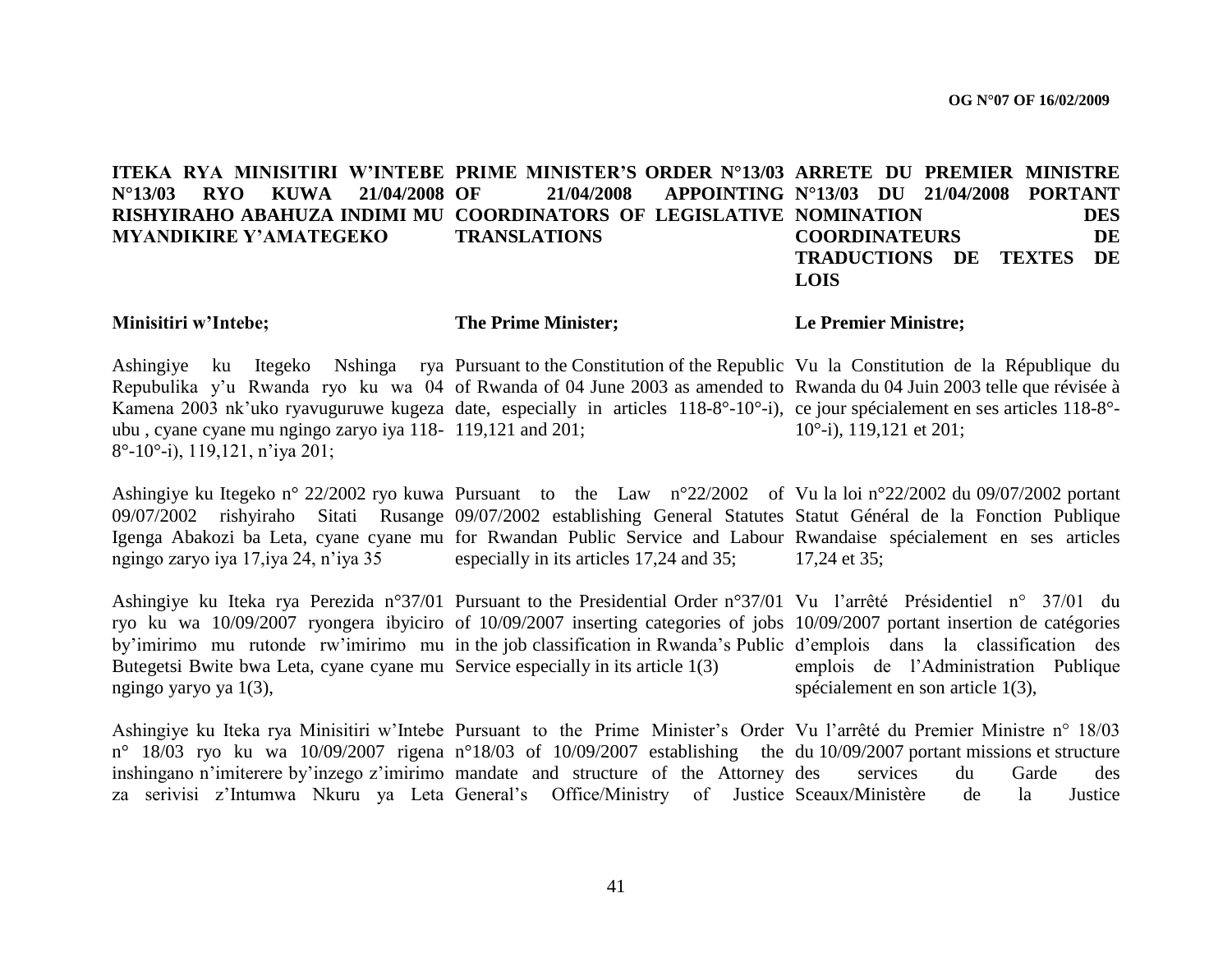| /Minisiteri y'Ubutabera<br>ngingo yaryo ya 17;                                                                                                                                                                                                                                   | cyane cyane mu especially in its article 17;                                                                                                                                                                                                                 | spécialement en son article 17;                                                                                                                                                                                                                                                     |
|----------------------------------------------------------------------------------------------------------------------------------------------------------------------------------------------------------------------------------------------------------------------------------|--------------------------------------------------------------------------------------------------------------------------------------------------------------------------------------------------------------------------------------------------------------|-------------------------------------------------------------------------------------------------------------------------------------------------------------------------------------------------------------------------------------------------------------------------------------|
| <b>Bisabwe</b><br>Minisitiri<br>na<br>Intumwa Nkuru ya Leta;                                                                                                                                                                                                                     | w'Ubutabera/ On proposal by the Minister of Justice/ Sur proposition du Ministre<br><b>Attorney General;</b>                                                                                                                                                 | de<br>-la<br>Justice/Garde des Sceaux;                                                                                                                                                                                                                                              |
| Inama y'Abaminisitiri yateranye ku wa<br>12/03/2008<br>kubisuzuma<br>imaze<br>kubyemeza;                                                                                                                                                                                         | After consideration and<br>approval<br>no Cabinet in its session of 12/03/2008;                                                                                                                                                                              | by Après examen et adoption par le Conseil<br>des Ministres en sa séance du 12/03/2008;                                                                                                                                                                                             |
| <b>ATEGETSE:</b>                                                                                                                                                                                                                                                                 | <b>HEREBY ORDERS:</b>                                                                                                                                                                                                                                        | <b>ARRETE:</b>                                                                                                                                                                                                                                                                      |
| Ingingo ya mbere: Ikigamijwe n'iri Teka<br>Iri teka rigamije gushyiraho abahuza indimi<br>mu myandikire y'amategeko.                                                                                                                                                             | <b>Article One: Scope</b><br>This Order aims at appointing Coordinators<br>of legislative transilations.                                                                                                                                                     | Article premier: Objet du présent Arrêté<br>Le présent Arrêté porte nomination des<br>Coordinateurs de traductions de textes de<br>lois.                                                                                                                                            |
| Ingingo ya 2: Ishyirwaho ry' Abahuza<br>indimi mu myandikire y'amategeko                                                                                                                                                                                                         | <b>Article 2: Appointment of Coordinators</b><br>of legislative translations                                                                                                                                                                                 | <b>Article 2: Nomination des</b><br>Coordinateurs de traductions de textes<br>de lois                                                                                                                                                                                               |
| Abantu amazina yabo akurikira bagizwe<br>abahuza indimi mu myandikire<br>y'amategeko:<br>1. Mme YANKURIJE Odette<br>Bwana MAJYAMBERE Félix<br>2.<br>Bwana MUNYANGABE Froduald<br>3.<br>Mme MUTIMURA Christine<br>4.<br>Bwana RUNIGA Pierre Claver<br>5.<br>6. Bwana MUKUNZI Alex | The following persons are hereby<br>appointed Coordinators of legislative<br>transilations:<br>1. Ms YANKURIJE Odette<br>2. Mr MAJYAMBERE Félix<br>3. Mr MUNYANGABE Froduald<br>Ms MUTIMURA Christine<br>5. Mr RUNIGA Pierre Claver<br>Mr MUKUNZI Alex<br>6. | Les personnes dont les noms suivent sont<br>nommées Coordinateurs de traductions de<br>textes de lois :<br>1. Mme YANKURIJE Odette<br>2. Mr MAJYAMBERE Félix<br>3. Mr MUNYANGABE Froduald<br>Mme MUTIMURA Christine<br>4.<br>Mr RUNIGA Pierre Claver<br>5.<br>Mr MUKUNZI Alex<br>6. |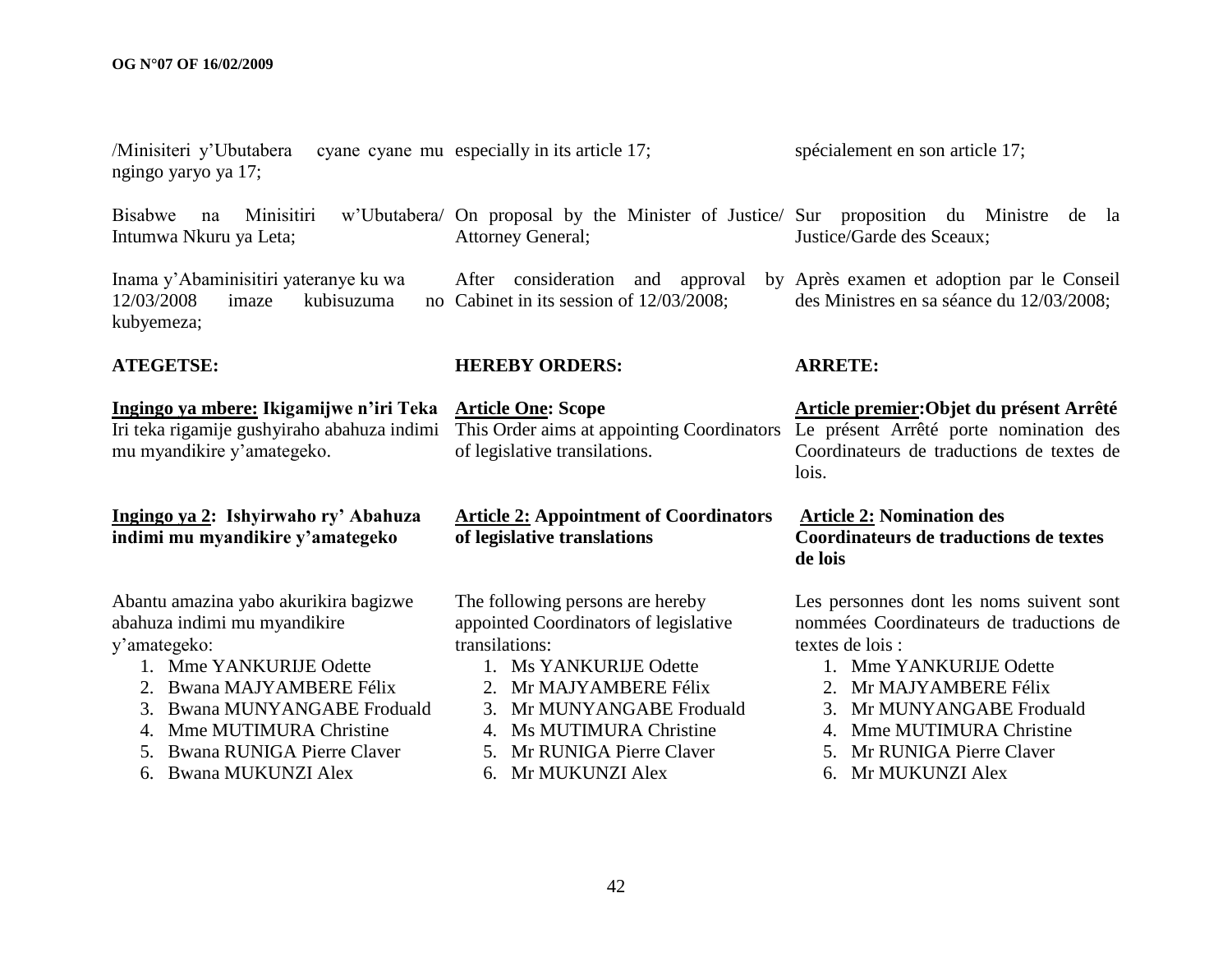| Ingingo ya 3: Abashinzwe kubahiriza iri Article 3: Authorities responsible for<br><b>Teka</b>                                                                      | implementation of this Order                                                                                                                                                                                    | Article 3 : Autorités chargées de<br>l'exécution de cet Arrêté                                                                                                                                                            |
|--------------------------------------------------------------------------------------------------------------------------------------------------------------------|-----------------------------------------------------------------------------------------------------------------------------------------------------------------------------------------------------------------|---------------------------------------------------------------------------------------------------------------------------------------------------------------------------------------------------------------------------|
| Minisitiri w'Ubutabera/Intumwa Nkuru ya<br>Leta, Minisitiri w'Abakozi ba Leta<br>n'Umurimo na Minisitiri w'Imari<br>n'Igenamigambi basabwe kubahiriza iri<br>teka. | The Minister of Justice/ Attorney General,<br>the Minister of Public Service and Labour,<br>and the Minister of Finance and Economic<br>Planning are hereby entrusted with the<br>implementation of this Order. | Le Ministre de la Justice/Garde des<br>Sceaux, le Ministre de la Fonction<br>Publique et du Travail et le Ministre des<br>Finances et de la Planification Economique<br>sont chargés de l'exécution du présent<br>Arrêté. |
| Ingingo ya 4: Ivanwaho ry'ingingo<br>zinyuranyije n'iri teka                                                                                                       | <b>Article 4: Repealing provision</b>                                                                                                                                                                           | <b>Article 4: Disposition abrogatoire</b>                                                                                                                                                                                 |
| Ingingo z'amateka abanziriza iri kandi<br>zinyuranyije naryo zivanyweho.                                                                                           | All prior provisions inconsistent with this<br>Order are hereby repealed.                                                                                                                                       | dispositions<br>antérieures<br>Toutes<br>les<br>contraires au présent arrêté sont abrogées.                                                                                                                               |
| Ingingo ya 5: Igihe iri teka ritangira<br>gukurikizwa                                                                                                              | <b>Article 5: Commencement</b>                                                                                                                                                                                  | Article 5 : Entrée en vigueur                                                                                                                                                                                             |
| Iri teka ritangira gukurikizwa ku munsi<br>rishyiriweho umukono.Agaciro karyo<br>gahera tariki ya 12/03/2008.                                                      | This Order shall come into force on the<br>date of its signature. It takes effect as of<br>12/03/2008.                                                                                                          | Le présent arrêté, entre en vigueur le jour<br>de sa signature. Il sort ses effets à partir du<br>12/03/2008                                                                                                              |
| Kigali, kuwa 21/04/2008                                                                                                                                            | Kigali, on. 21/04/2008                                                                                                                                                                                          | Kigali, le 21/04/2008                                                                                                                                                                                                     |
| Minisitiri w'Intebe<br><b>MAKUZA Bernard</b><br>$(s\acute{e})$                                                                                                     | The Prime Minister<br><b>MAKUZA Bernard</b><br>$(s\acute{e})$                                                                                                                                                   | Le Premier Ministre<br><b>MAKUZA Bernard</b><br>$(s\acute{e})$                                                                                                                                                            |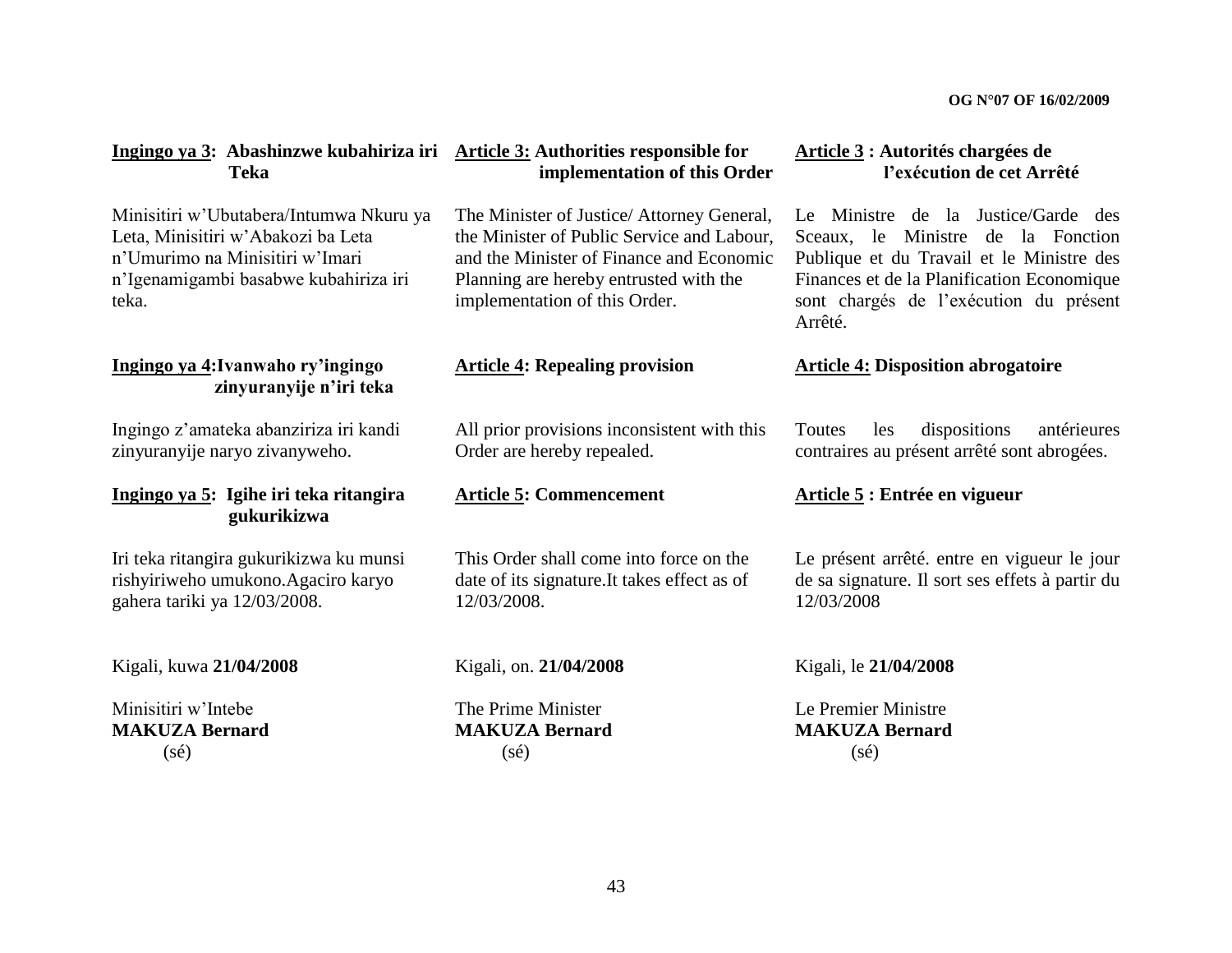#### **OG N°07 OF 16/02/2009**

| Minisitiri w'Ubutabera/Intumwa Nkuru ya<br>Leta        | The Minister of Justice/Attorney General                 | Le Ministre de la Justice/Garde des Sceaux                                      |
|--------------------------------------------------------|----------------------------------------------------------|---------------------------------------------------------------------------------|
| <b>KARUGARAMA Tharcisse</b><br>$(s\acute{e})$          | <b>KARUGARAMA Tharcisse</b><br>$(s\acute{e})$            | <b>KARUGARAMA Tharcisse</b><br>$(s\acute{e})$                                   |
| Minisitiri w'Abakozi ba Leta n'Umurimo                 | The Minister of Public Service and Labour                | Le Ministre de la Fonction Publique et du<br>Travail                            |
| <b>MUREKEZI Anastase</b>                               | <b>MUREKEZI Anastase</b>                                 | <b>MUREKEZI Anastase</b>                                                        |
| $(s\acute{e})$                                         | $(s\acute{e})$                                           | $(s\acute{e})$                                                                  |
| Minisitiri w'Imari n'Igenamigambi                      | The Minister of Finance and Economic<br>Planning         | Ministre des Finances<br>de la<br>et<br>Le -<br><b>Planification Economique</b> |
| <b>MUSONI James</b>                                    | <b>MUSONI James</b>                                      | <b>MUSONI James</b>                                                             |
| $(s\acute{e})$                                         | $(s\acute{e})$                                           | $(s\acute{e})$                                                                  |
| Bibonywe kandi bishyizweho Ikirango<br>cya Repubulika: | Seen and sealed with the Seal of the<br><b>Republic:</b> | Vu et scellé du Sceau de la République :                                        |
| Minisitiri w'Ubutabera/Intumwa Nkuru ya<br>Leta        | The Minister of Justice/Attorney General                 | Le Ministre de la Justice/Garde des Sceaux                                      |
| <b>KARUGARAMA Tharcisse</b>                            | <b>KARUGARAMA Tharcisse</b>                              | <b>KARUGARAMA Tharcisse</b>                                                     |
| $(s\acute{e})$                                         | $(s\acute{e})$                                           | $(s\acute{e})$                                                                  |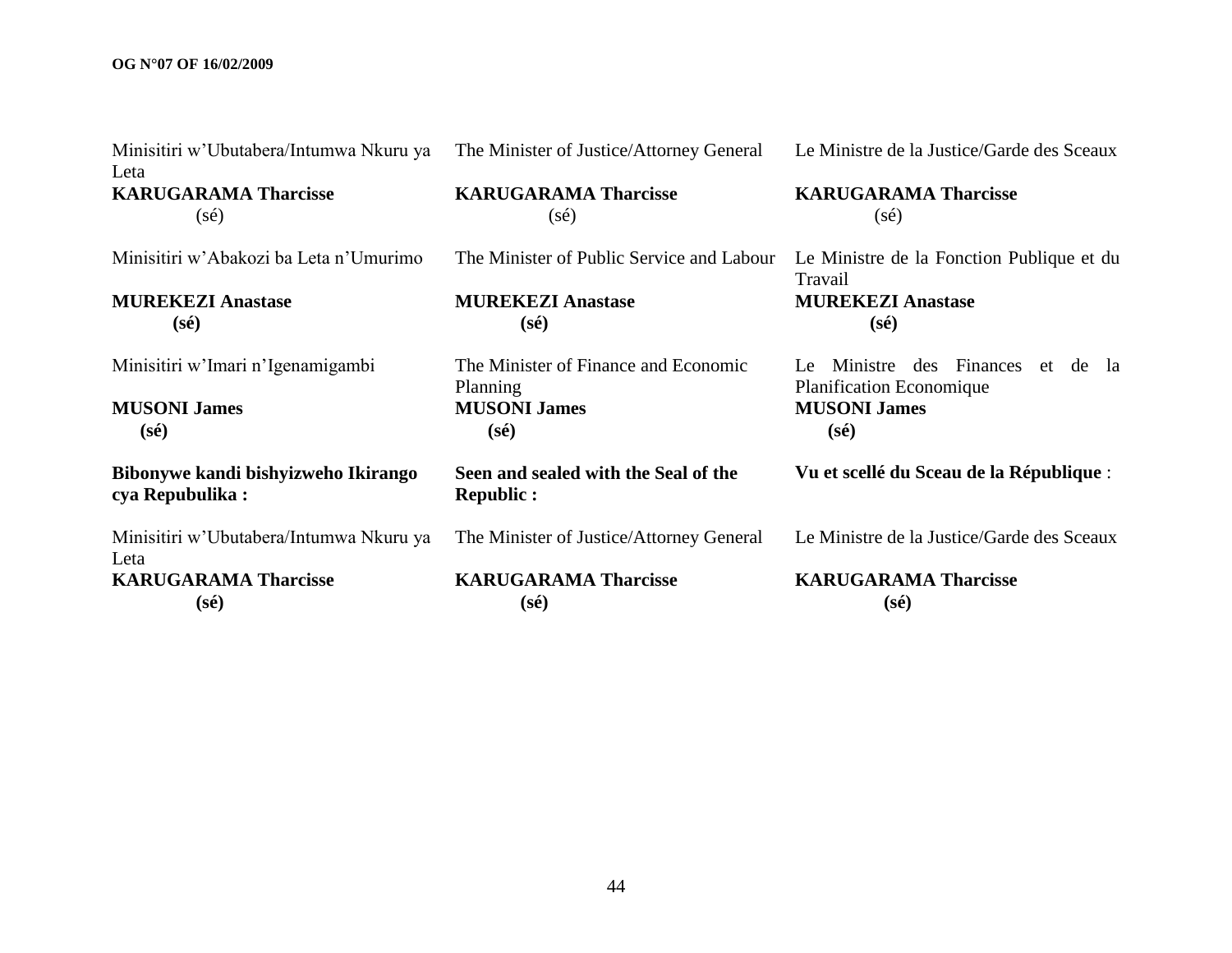**ITEKA RYA MINISITIRI W"INTEBE N°22bis/03 RYO KUWA 22/07/2008 RISHYIRAHO ABACAMANZA MU APPOINTING JUDGES IN RUKIKO RWA GISIRIKARE PRIME MINISTER"S ORDER ARRETE DU PREMIER MINISTRE N°22bis/03 OF 22/07/2008 N°22bis/03 DU 22/07/2008 PORTANT MILITARY TRIBUNAL** IN NOMINATION DES JUGES AU **TRIBUNAL MILITAIRE**

# **ISHAKIRO TABLE OF CONTENTS TABLE DES MATIERES**

| Ingingo ya mbere: Ishyirwaho                                 | <b>Article One: Appointment</b>                                                               | <b>Article premier : Nomination</b>                               |
|--------------------------------------------------------------|-----------------------------------------------------------------------------------------------|-------------------------------------------------------------------|
| Ingingo ya 2 : Abashinzwe gushyira mu<br>bikorwa iri Teka    | Article 2: Authorities responsible for<br>implementation of this Order                        | : Autorités chargées de<br>Article 2<br>l'exécution de cet Arrêté |
| Ingingo ya 3: Ivanwaho ry'ingingo<br>zinyuranyije n'iri Teka | Article 3: Repealing of inconsistent $\Delta$ rticle 3: Disposition abrogatoire<br>provisions |                                                                   |
| Ingingo ya 4 : Igihe cyo gukurikizwa                         | <b>Article 4: Commencement</b>                                                                | Article 4 : Entrée en vigueur                                     |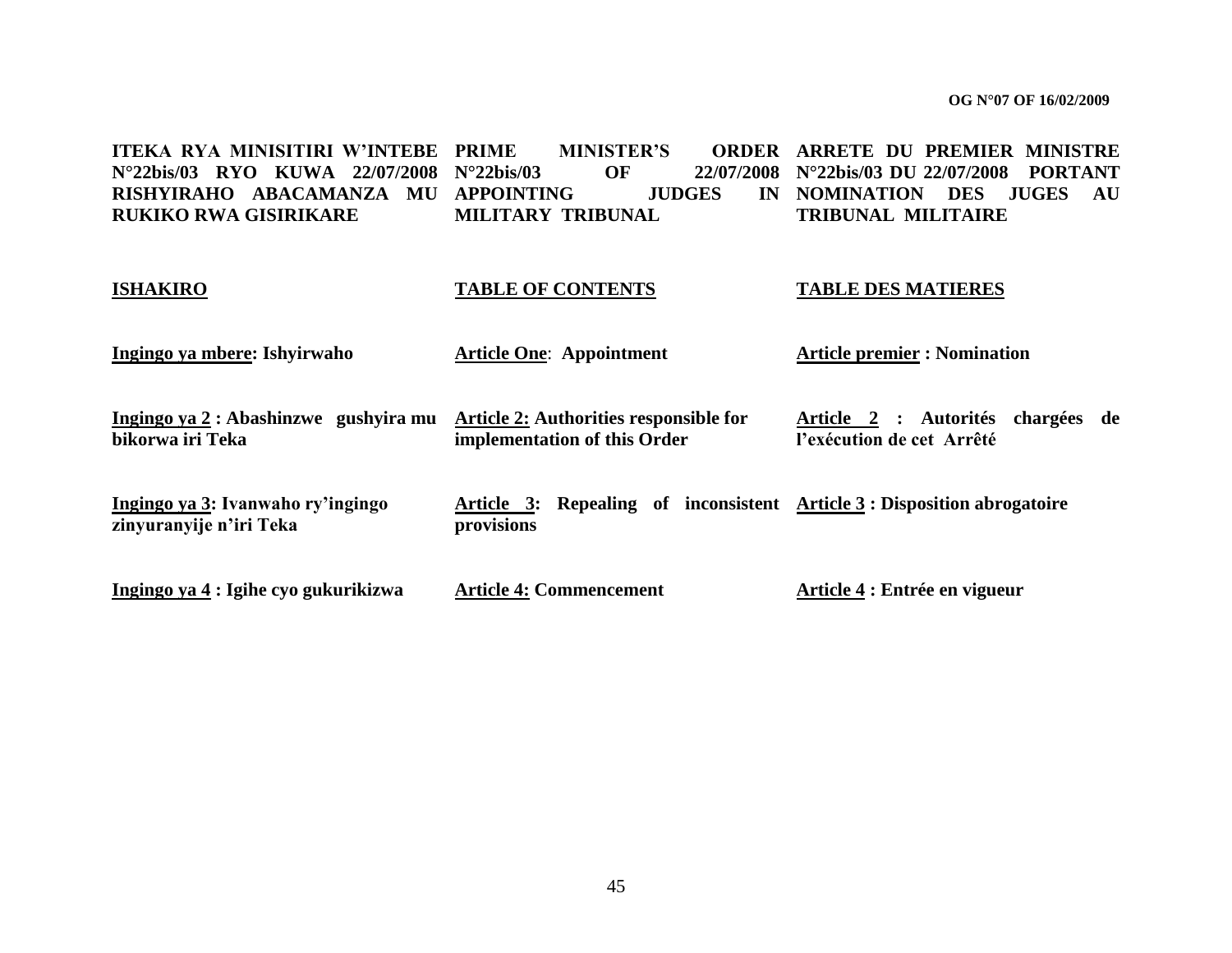#### **ITEKA RYA MINISITIRI W'INTEBE PRIME MINISTER"S ORDER Nº22bis/03 ARRETE DU PREMIER MINISTRE N°22bis/03 RYO KUWA 22/07/2008 OF 22/07/2008 APPOINTING JUDGES RISHYIRAHO ABACAMANZA MU IN MILITARY TRIBUNAL RUKIKO RWA GISIRIKARE TRIBUNAL MILITAIRE**

#### **Minisitiri w"Intebe,**

Ashingiye ku Itegeko Nshinga rya Repubulika y'u Rwanda ryo kuwa 04 Kamena 2003, nk"uko ryavuguruwe kugeza ubu, cyane cyane mu ngingo zaryo, iya 118;8º, iya 119, iya 121,2º, iya 153 , iya 156 igika cya 2 n"iya 201;

Ashingiye ku Itegeko Ngenga nº 07/2004 ryo kuwa 25/04/2004 rigena Imiterere, Imikorere n"Ububasha by"Inkiko, nk"uko ryahinduwe kugeza ubu, cyane cyane mu ngingo zaryo iya 29, iya 30 n"iya 31;

Ashingiye ku Iteka rya Perezida n°71/01 ryo kuwa 08/07/2002 rigena Imiterere n'Imitunganyirize y'Ingabo z'Igihugu, cyane cyane mu ngingo zaryo iya mbere, especially in Articles 1, f and 2; f n'iya 2;

Bisabwe na Minisitiri w"Ingabo;

20/06/2008 imaze kubisuzuma no Cabinet, in its session of 20/06/2008; kubyemeza;

#### **The Prime Minister,**

Pursuant to the Constitution of the Republic of Rwanda of 04 June 2003, as amended to date, especially in Articles 118;8º, 119, 121,2º, 153, 156 paragraph 2 and 201;

Pursuant to Organic Law nº 07/2004 of 25/04/2004 determining the Organisation, Functioning and Jurisdiction of Courts, as modified to date, especially in Articles 29, 30 and 31;

08/07/2002 establishing the Structure and the Organisation of Rwanda Defence Forces,

Upon proposal by the Minister of Defence;

Inama y'Abaminisitiri yateranye kuwa After consideration and approval by the Après examen et adoption par le Conseil des

## **Nº22bis/03 DU 22/07/2008 PORTANT NOMINATION DES JUGES AU**

#### **Le Premier Ministre,**

Vu la Constitution de la République du Rwanda du 04 juin 2003, telle que révisée à ce jour, spécialement en ses articles 118 ;8º, 119, 121,2º alinéa1, 153, 156 alinéa 2 et 201 ;

Vu la Loi Organique nº 07/2004 du 25/04/2004 portant Code d"Organisation, Fonctionnement et Compétence Judiciaires telle que modifiée à ce jour, spécialement en ses articles 29, 30, et 31;

Pursuant to the Presidential Order nº 71/01 of Vu l"Arrêté Présidentiel nº 71/01 du 08/07/2002 portant Structure et Organisation des Forces Rwandaises de Défense, spécialement en ses articles 1, f et 2 ;

Sur proposition du Ministre de la Défense ;

Ministres en sa séance du 20 06/2008 ;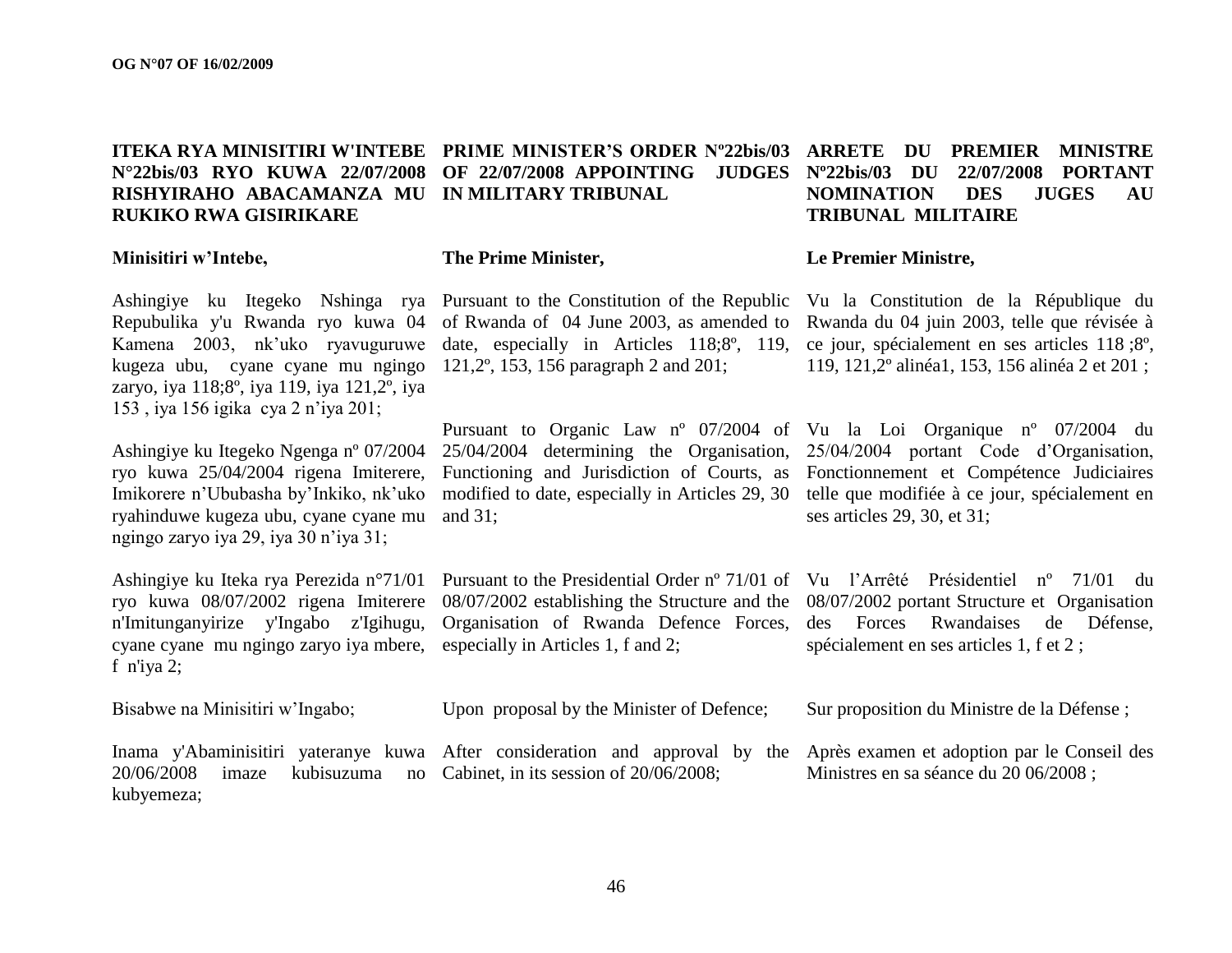| <b>ATEGETSE:</b>                                                                                                                                            | <b>HEREBY ORDERS:</b>                                                                                                                                                                    | <b>ARRETE:</b>                                                                                                                                                                  |
|-------------------------------------------------------------------------------------------------------------------------------------------------------------|------------------------------------------------------------------------------------------------------------------------------------------------------------------------------------------|---------------------------------------------------------------------------------------------------------------------------------------------------------------------------------|
| Ingingo ya mbere: Ishyirwaho                                                                                                                                | <b>Article One: Appointment</b>                                                                                                                                                          | <b>Article premier : Nomination</b>                                                                                                                                             |
| Abasirikare<br>bakurikira<br>bagizwe<br>Abacamanza mu Rukiko rwa Gisirikare:<br>1. 2Lt Frolibert GATERA<br>2. 2Lt Gratien KANIMBA<br>3. 2Lt Peter RUDAHUNGA | The following Soldiers are appointed judges<br>in Military Tribunal:<br>1. 2Lt Frolibert GATERA<br>2. 2Lt Gratien KANIMBA<br>3. 2Lt Peter RUDAHUNGA                                      | Les militaires suivants sont nommés juges<br>auprès du Tribunal Militaire:<br>1. 2Lt Frolibert GATERA<br>2Lt Gratien KANIMBA<br>2.<br>3. 2Lt Peter RUDAHUNGA                    |
| Ingingo ya 2 : Inzego zishinzwe<br>gushyira mu bikorwa iri teka                                                                                             | Article 2: Authorities responsible for the Article 2:<br>implementation of this Order                                                                                                    | <b>Autorités</b><br>chargées<br>de<br>l'exécution du présent arrêté                                                                                                             |
| Minisitiri<br>w'Ingabo<br>Minisitiri<br>na<br>w'Ubutabera / Intumwa Nkuru ya Leta<br>basabwe kubahiriza iri teka.                                           | The Minister of Defence and the Minister of Le Ministre de la Défense et le Ministre de la<br>Justice / Attorney General are entrusted with<br>the implementiion of this Order.          | Justice / Garde des Sceaux sont chargés de<br>l'exécution du présent arrêté.                                                                                                    |
| Ingingo ya 3 : Ivanwaho ry'ingingo<br>zinyuranyije n'iri teka                                                                                               | <b>Article 3: Repealing of inconsistent</b><br>provisions                                                                                                                                | <b>Article 3: Disposition abrogatoire</b>                                                                                                                                       |
| Ingingo zose z'Amateka yabanjirije iri<br>kandi zinyuranyije na ryo zivanyweho.                                                                             | All prior provisions contrary to this Order are<br>hereby repealed.                                                                                                                      | Toutes les dispositions antérieures contraires<br>au présent arrêté sont abrogées.                                                                                              |
| Ingingo ya 4: Igihe iteka ritangira<br>gukurikizwa                                                                                                          | <b>Article 4: Commencement</b>                                                                                                                                                           | Article 4 : Entrée en vigueur                                                                                                                                                   |
| Iri teka ritangira gukurikizwa umunsi<br>ritangarijweho mu Igazeti ya Leta ya<br>Repubulika y'u Rwanda. Agaciro karyo<br>gahera ku munsi barahiriyeho.      | This Order shall come into force on the date<br>of its publication in the Official Gazette of the<br>Republic of Rwanda. It takes effect from the<br>date of their swearing in ceremony. | Le présent arrêté entre en vigueur le jour de sa<br>publication au Journal Officiel de la<br>République du Rwanda. Il sort ses effets le<br>jour de leur prestation de serment. |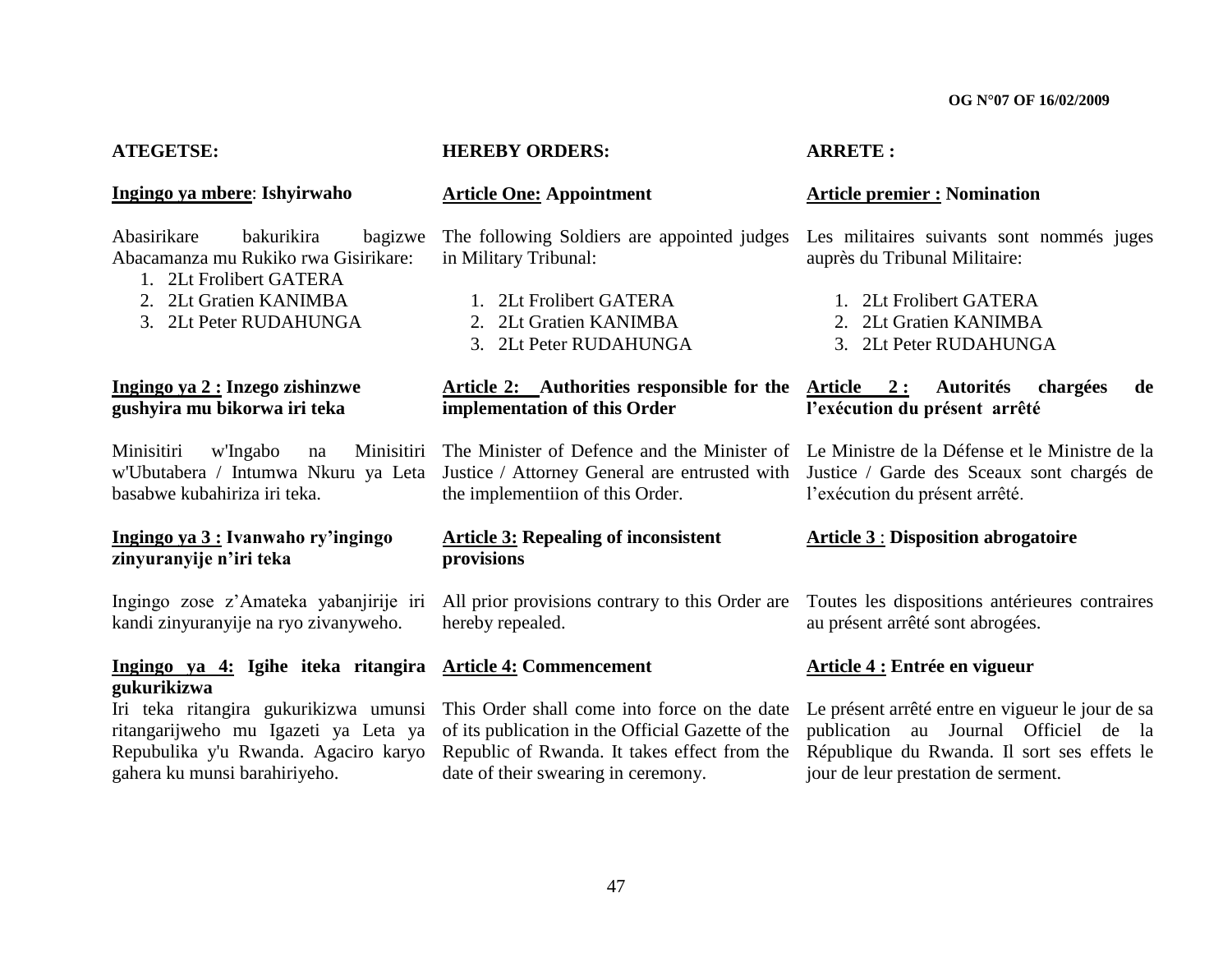Kigali, kuwa **22/07/2008**  Minisitiri w'Intebe **MAKUZA Bernard (sé)** Minisitiri w'Ingabo **General GATSINZI Marcel (sé)** Minisitiri w'Ubutabera / Intumwa Nkuru ya Leta **KARUGARAMA Tharcisse (sé) Bibonywe kandi bishyizweho Ikirango cya Repubulika** : Minisitiri w'Ubutabera / Intumwa Nkuru ya Leta **KARUGARAMA Tharcisse (sé)** Kigali, on **22/07/2008**  The Prime Minister **MAKUZA Bernard (sé)** The Minister of Defence **General GATSINZI Marcel (sé)** The Minister of Justice / Attorney General **KARUGARAMA Tharcisse (sé) Seen and sealed with the Seal of the Republic**: The Minister of Justice / Attorney General **KARUGARAMA Tharcisse (sé)** Kigali, le **22/07/2008**  Le Premier Ministre **MAKUZA Bernard (sé)** Le Ministre de la Défense **Général GATSINZI Marcel (sé)** Le Ministre de la Justice / Garde des Sceaux **KARUGARAMA Tharcisse (sé) Vu et scellé du Sceau de la République :** Le Ministre de la Justice / Garde des Sceaux **KARUGARAMA Tharcisse (sé)**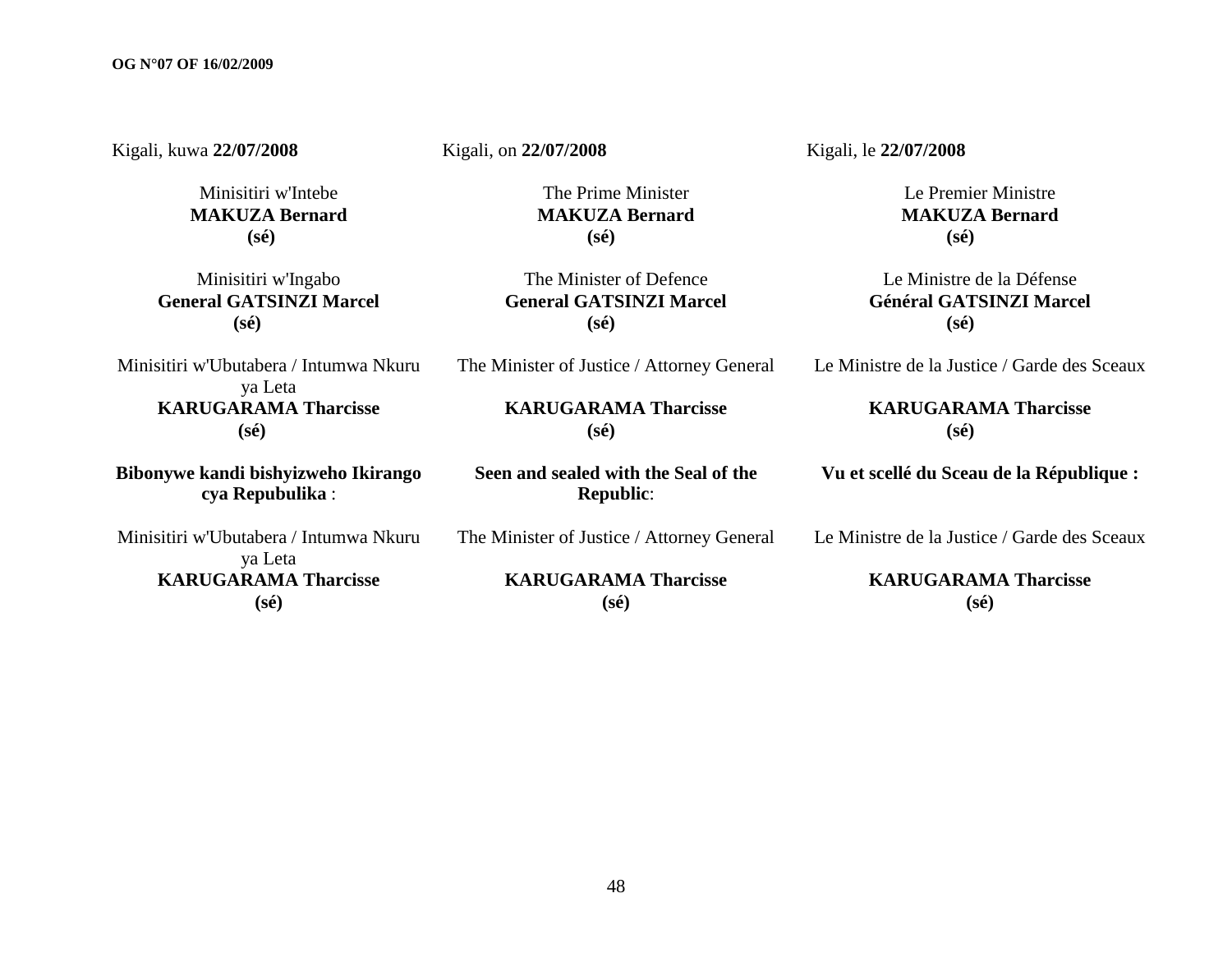#### **OG N°07 OF 16/02/2009**

**ITEKA RYA MINISITIRI W"INTEBE PRIME MINISTER"S ORDER N° 23bis/03 ARRETE DU PREMIER MINISTRE N°23bis/03 RYO KUWA 22/07/2008 OF 22/07/2008 APPOINTING A JUDGE N°23bis/03 DU 22/07/2008 PORTANT RISHYIRAHO UMUCAMANZA MU IN MILITARY HIGH COURT RUKIKO RUKURU RWA GISIRIKARE NOMINATION D"UN JUGE A LA HAUTE COUR MILITAIRE**

| <b>ISHAKIRO</b>                                              | <b>TABLE OF CONTENTS</b>                                               | <b>TABLE DES MATIERES</b>                                      |
|--------------------------------------------------------------|------------------------------------------------------------------------|----------------------------------------------------------------|
| Ingingo ya mbere: Ishyirwaho                                 | <b>Article One: Appointment</b>                                        | <b>Article premier : Nomination</b>                            |
| Ingingo ya 2 : Abashinzwe gushyira mu<br>bikorwa iri Teka    | Article 2: Authorities responsible for<br>implementation of this Order | Article 2 : Autorités chargées de l'exécution<br>de cet Arrêté |
| Ingingo ya 3: Ivanwaho ry'ingingo<br>zinyuranyije n'iri Teka | Repealing of<br>Article 3:<br>provisions                               | inconsistent Article 3 : Disposition abrogatoire               |
| Ingingo ya 4 : Igihe cyo gukurikizwa                         | <b>Article 4: Commencement</b>                                         | Article 4 : Entrée en vigueur                                  |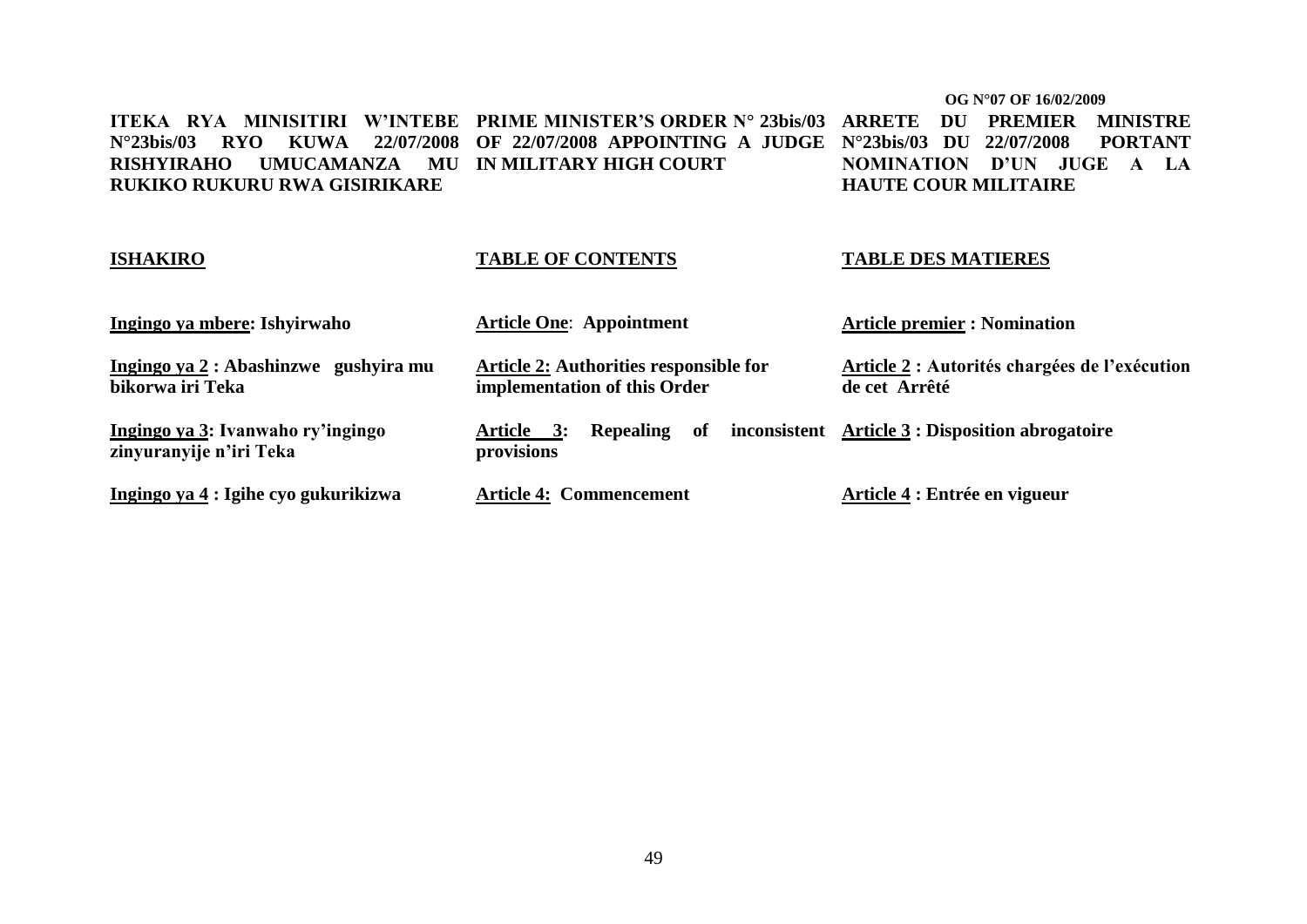**ITEKA RYA MINISITIRI W'INTEBE PRIME MINISTER"S ORDER Nº ARRETE DU PREMIER MINISTRE Nº N° N°23bis/03 RYO KUWA 22/07/2008 N°23bis/03 OF 22/07/2008 RISHYIRAHO UMUCAMANZA MU APPOINTING A JUDGE IN RUKIKO RUKURU GISIRIKARE RWA MILITARY HIGH COURT** 

### **N°23bis/0 DU 22/07/2008 PORTANT NOMINATION D"UN JUGE A LA HAUTE COUR MILITAIRE**

#### **Minisitiri w"Intebe,**

**The Prime Minister,**

Repubulika y'u Rwanda ryo kuwa 04 Kamena 2003, nk"uko ryavuguruwe zaryo, iya 118;8º, iya 119, iya 121,2º, iya and 201; 153 , iya 156 igika cya 2 n"iya 201;

ryo kuwa 25/04/2004 rigena Imiterere, ryahinduwe kugeza ubu, cyane cyane mu ngingo zaryo iya 34, iya 35 igika cya 1 n"iya 36 igika cya 1;

Ashingiye ku Iteka rya Perezida n°71/01 Pursuant to the Presidential Order nº 71/01 n'Imitunganyirize y'Ingabo z'Igihugu, and the Organisation of Rwanda Defence cyane cyane mu ngingo zaryo iya mbere, f Forces, especially in Articles 1, f and 2; n'iya 2;

Bisabwe na Minisitiri w"Ingabo;

modified to date, especially in Articles 34, 35 paragraph 1 and 36 paragraph 1;

Upon proposal by the Minister of Defence;

#### **Le Premier Ministre,**

Ashingiye ku Itegeko Nshinga rya Pursuant to the Constitution of the Vu la Constitution de la République du kugeza ubu, cyane cyane mu ngingo 118;8º, 119, 121,2º, 153, 156 paragraph 2 119, 121,2º alinéa1, 153, 156 alinéa 2 et Republic of Rwanda of 04 June 2003, as Rwanda du 04 juin 2003, telle que révisée à amended to date, especially in Articles ce jour, spécialement en ses articles 118 ;8º, 201 ;

Ashingiye ku Itegeko Ngenga nº 07/2004 Pursuant to Organic Law nº 07/2004 of Vu la Loi Organique nº 07/2004 du Imikorere n'Ububasha by'Inkiko, nk'uko Functioning and Jurisdiction of Courts, as Fonctionnement et Compétence Judiciaires 25/04/2004 determining the Organization, 25/04/2004 portant Code d"Organisation, telle que modifiée à ce jour, spécialement en ses articles 34, 35 alinéa 1 et 36 alinéa1 ;

ryo kuwa 08/07/2002 rigena Imiterere of 08/07/2002 establishing the Structure 08/07/2002 portant Structure et Vu l"Arrêté Présidentiel nº 71/01 du Organisation des Forces Rwandaises de Défense, spécialement en ses articles 1, f et 2 ;

Sur proposition du Ministre de la Défense ;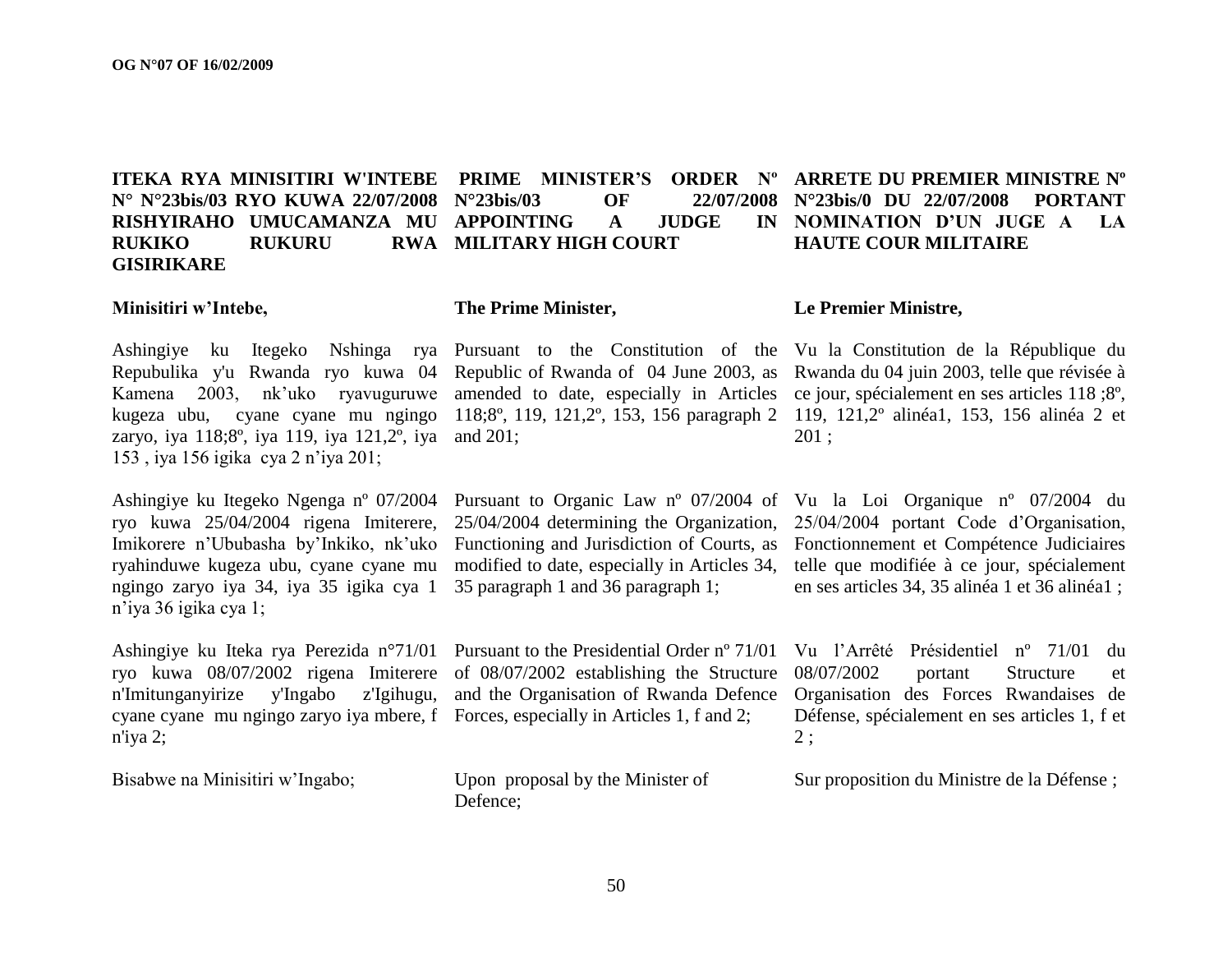| Inama y'Abaminisitiri<br>20/06/2008<br>kubisuzuma<br>imaze<br>no<br>kubyemeza;                                    | yateranye kuwa After consideration and approval by the<br>Cabinet, in its session of 20/06/2008;                                  | Après examen et adoption par le Conseil<br>des Ministres en sa séance du 20/06/2008;                                           |
|-------------------------------------------------------------------------------------------------------------------|-----------------------------------------------------------------------------------------------------------------------------------|--------------------------------------------------------------------------------------------------------------------------------|
| <b>ATEGETSE:</b>                                                                                                  | <b>HEREBY ORDERS:</b>                                                                                                             | <b>ARRETE:</b>                                                                                                                 |
| Ingingo ya mbere: Ishyirwaho                                                                                      | <b>Article One: Appointment</b>                                                                                                   | <b>Article premier : Nomination</b>                                                                                            |
| Capt<br>umucamanza mu Rukiko Rukuru rwa judge in Military High Court.<br>Gisirikare.                              | Anatole NSABIMANA agizwe Capt Anatole NSABIMANA is appointed                                                                      | Capt Anatole NSABIMANA est nommé<br>juge à la Haute Cour Militaire.                                                            |
| Ingingo ya 2 : Inzego zishinzwe gushyira<br>mu bikorwa iri teka                                                   | Article 2: Authorities entrusted with<br>the implementation of this Order                                                         | Article 2: Autorités chargées<br>de<br>l'exécution du présent arrêté                                                           |
| Minisitiri<br>Minisitiri<br>w'Ingabo<br>na<br>w'Ubutabera / Intumwa Nkuru ya Leta<br>basabwe kubahiriza iri Teka. | The Minister of Defence and the Minister<br>of Justice / Attorney General are entrusted<br>with the implementation of this Order. | Le Ministre de la Défense et le Ministre de<br>la Justice / Garde des Sceaux sont chargés<br>de l'exécution du présent arrêté. |
| Ingingo ya 3 : Ivanwaho ry'ingingo<br>zinyuranyije n'iri teka                                                     | <b>Article 3: Repealing of inconsistent</b><br>provisions                                                                         | <b>Article 3: Disposition abrogatoire</b>                                                                                      |
| Ingingo zose z'Amateka yabanjirije iri<br>kandi zinyuranye na ryo zivanyweho.                                     | All prior provisions contrary to this Order Toutes<br>are hereby repealed.                                                        | dispositions<br>antérieures<br>les<br>contraires au présent arrêté sont abrogées.                                              |
| Ingingo ya 4: Igihe iteka ritangira Article 4: Commencement<br>gukurikizwa                                        |                                                                                                                                   | Article 4 : Entrée en vigueur                                                                                                  |

Iri Teka ritangira gukurikizwa umunsi This Order shall come into force on the Le présent arrêté entre en vigueur le jour de ritangarijweho mu Igazeti ya Leta ya date of its publication in the Official sa publication au Journal Officiel de la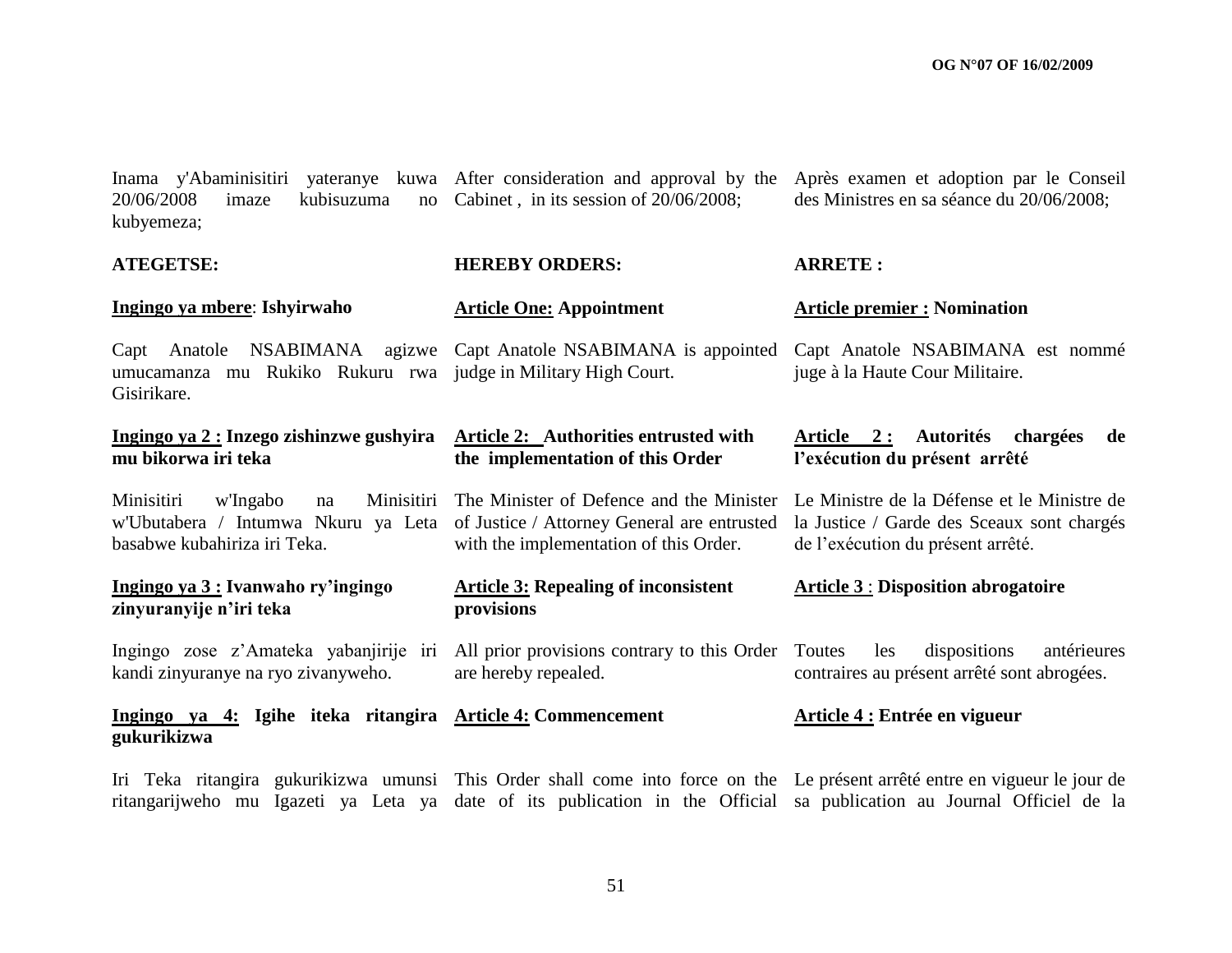| Repubulika y'u Rwanda. Agaciro karyo<br>gahera ku munsi arahiriyeho.                         | takes effect from the date of his swearing jour de sa prestation de serment.<br>in ceremony. | Gazette of the Republic of Rwanda. It République du Rwanda. Il sort ses effets le |
|----------------------------------------------------------------------------------------------|----------------------------------------------------------------------------------------------|-----------------------------------------------------------------------------------|
| Kigali, kuwa 22/07/2008                                                                      | Kigali, on 22/07/2008                                                                        | Kigali, le 22/07/2008                                                             |
| Minisitiri w'Intebe<br><b>MAKUZA Bernard</b><br>$(s\acute{e})$                               | The Prime Minister<br><b>MAKUZA Bernard</b><br>$(s\acute{e})$                                | Le Premier Ministre<br><b>MAKUZA Bernard</b><br>$(s\acute{e})$                    |
| Minisitiri w'Ingabo<br><b>General GATSINZI Marcel</b><br>$(s\acute{e})$                      | The Minister of Defence<br><b>General GATSINZI Marcel</b><br>$(s\acute{e})$                  | Le Ministre de la Défense<br>Général GATSINZI Marcel<br>$(s\acute{e})$            |
| Minisitiri w'Ubutabera/Intumwa Nkuru ya<br>Leta                                              | The Minister of Justice / Attorney General                                                   | Le Ministre de la Justice / Garde des<br>Sceaux                                   |
| <b>KARUGARAMA Tharcisse</b><br>$(s\acute{e})$                                                | <b>KARUGARAMA Tharcisse</b><br>$(s\acute{e})$                                                | <b>KARUGARAMA Tharcisse</b><br>$(s\acute{e})$                                     |
| Bibonywe kandi bishyizweho Ikirango<br>cya Repubulika:                                       | Seen and sealed with the Seal of the<br><b>Republic:</b>                                     | Vu et scellé du Sceau de la République :                                          |
| Minisitiri w'Ubutabera / Intumwa Nkuru ya The Minister of Justice / Attorney General<br>Leta |                                                                                              | Le Ministre de la Justice / Garde des<br>Sceaux                                   |
| <b>KARUGARAMA Tharcisse</b><br>$(s\acute{e})$                                                | <b>KARUGARAMA Tharcisse</b><br>$(s\acute{e})$                                                | <b>KARUGARAMA Tharcisse</b><br>$(s\acute{e})$                                     |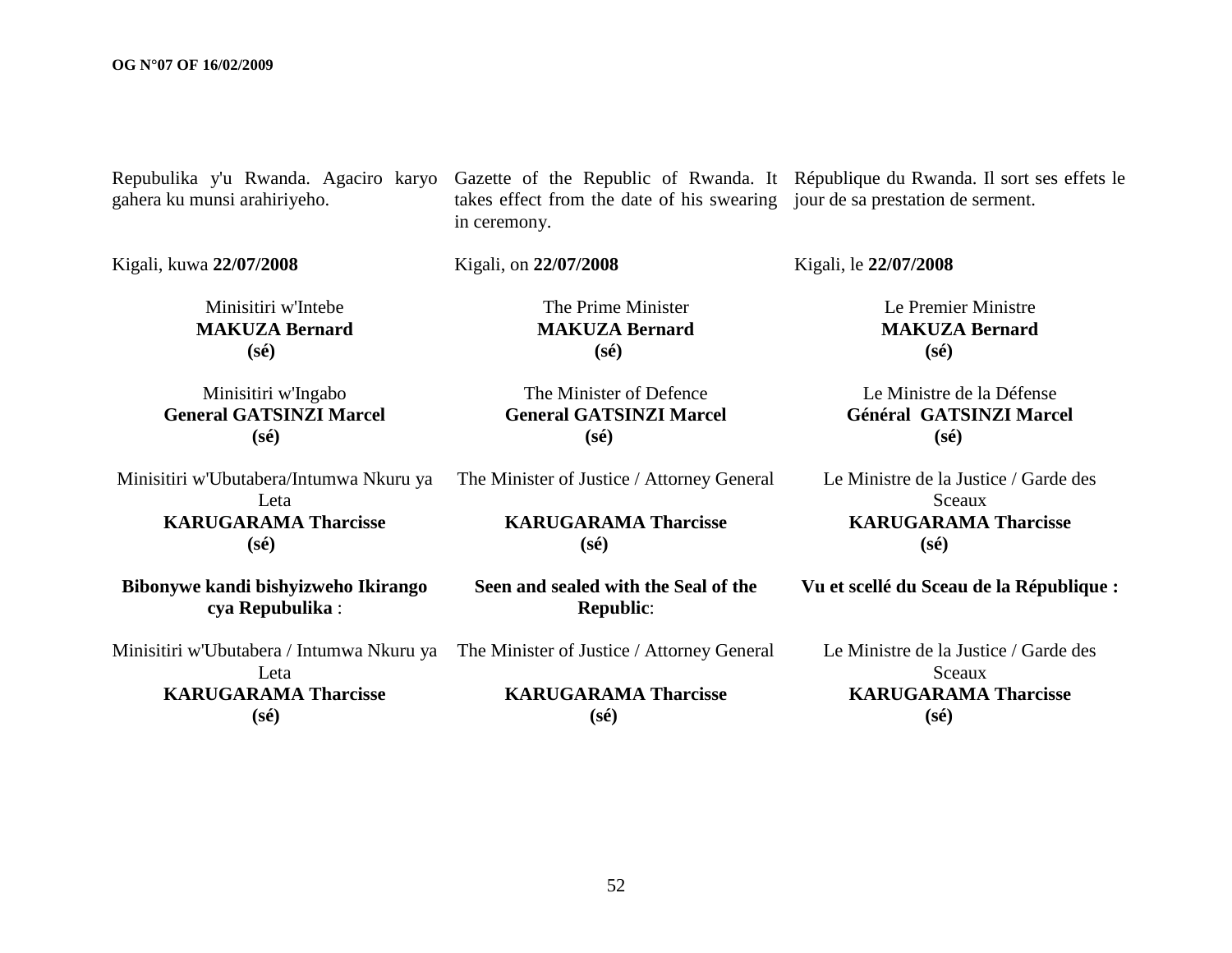|                                   |                                                                              | ITEKA RYA MINISITIRI W'INTEBE THE PRIME MINISTER'S ORDER ARRETE DU PREMIER MINISTRE N° |
|-----------------------------------|------------------------------------------------------------------------------|----------------------------------------------------------------------------------------|
|                                   |                                                                              | N°28/03 RYO KUWA 23/10/2008 N°28/03 OF 23/10/2008 28/03 DU 23/10/2008 PORTANT          |
|                                   |                                                                              | RIVANA MU MUTUNGO RUSANGE TRANSFERRING FROM STATE DESAFFECTATION DU DOMAINE            |
|                                   |                                                                              | WA LETA UBUTAKA, UMUTUNGO PUBLIC PROPERTY IMMOVABLE PUBLIC DE L'ETAT DES BIENS         |
|                                   |                                                                              | WIMUKANWA N'UTIMUKANWA AND MOVABLE ASSETS USED BY MEUBLES ET IMMEUBLES                 |
|                                   |                                                                              | WAKORESHWAGA NA ENGINEERING REGIMENT, UTILISES PAR LE REGIMENT DE                      |
|                                   | ENGINEERING REGIMENT, KINYINYA BRICK FACTORY, GENIE MILITAIRE, LA            |                                                                                        |
|                                   | URUGANDA RW'AMATAFARI RWA NYABISINDU DAIRY FACTORY, BRIQUETERIE KINYINYA, LA |                                                                                        |
|                                   | KINYINYA, IKARAGIRO RYA GATSINSINO FARM AND SONGA LAITERIE DE NYABISINDU, LA |                                                                                        |
| NYABISINDU, URWURI RWA DAIRY FARM |                                                                              | FERME DE GATSINSINO ET LA                                                              |
| GATSINSINO N'URWURI RWA           |                                                                              | <b>FERME DE SONGA</b>                                                                  |
| <b>SONGA</b>                      |                                                                              |                                                                                        |

#### **ISHAKIRO TABLE OF CONTENTS TABLE DES MATIERES**

| Ingingo<br>Kuvanwa<br>mbere:<br>va<br>mu<br>mutungo rusange wa Leta            | <b>Article One: Transfer from the State</b><br>public property             | <b>Désaffectation</b><br>premier :<br>Article<br>biensdu domaine public | des |
|--------------------------------------------------------------------------------|----------------------------------------------------------------------------|-------------------------------------------------------------------------|-----|
| Ingingo ya 2 : Ibipimo by'ubutaka                                              | <b>Article 2:Plot maps</b>                                                 | <b>Article 2 : Fiches cadastrales</b>                                   |     |
| Ingingo ya 3: Umutungo wimukanwa                                               | <b>Article 3: Movables assets</b>                                          | <b>Article 3:Biens meubles</b>                                          |     |
| Ingingo ya 4: Abashinzwe gushyira mu<br>bikorwa iri teka                       | Article 4: Authorities responsible for the<br>implementation of this Order | 4: Autorités<br>chargées<br>Article<br>l'exécution du présent arrêté    | de  |
| Ingingo ya 5 : Ivanwaho ry'ingingo<br>zinyuranyije n'iri teka                  | <b>Article 5: Repealing of inconsistent</b><br>provisions                  | <b>Article 5 : Disposition abrogatoire</b>                              |     |
| Ingingo ya 6: Igihe iri iteka ritangira Article 6: Commencement<br>gukurikizwa |                                                                            | Article 6: Entrée en vigueur                                            |     |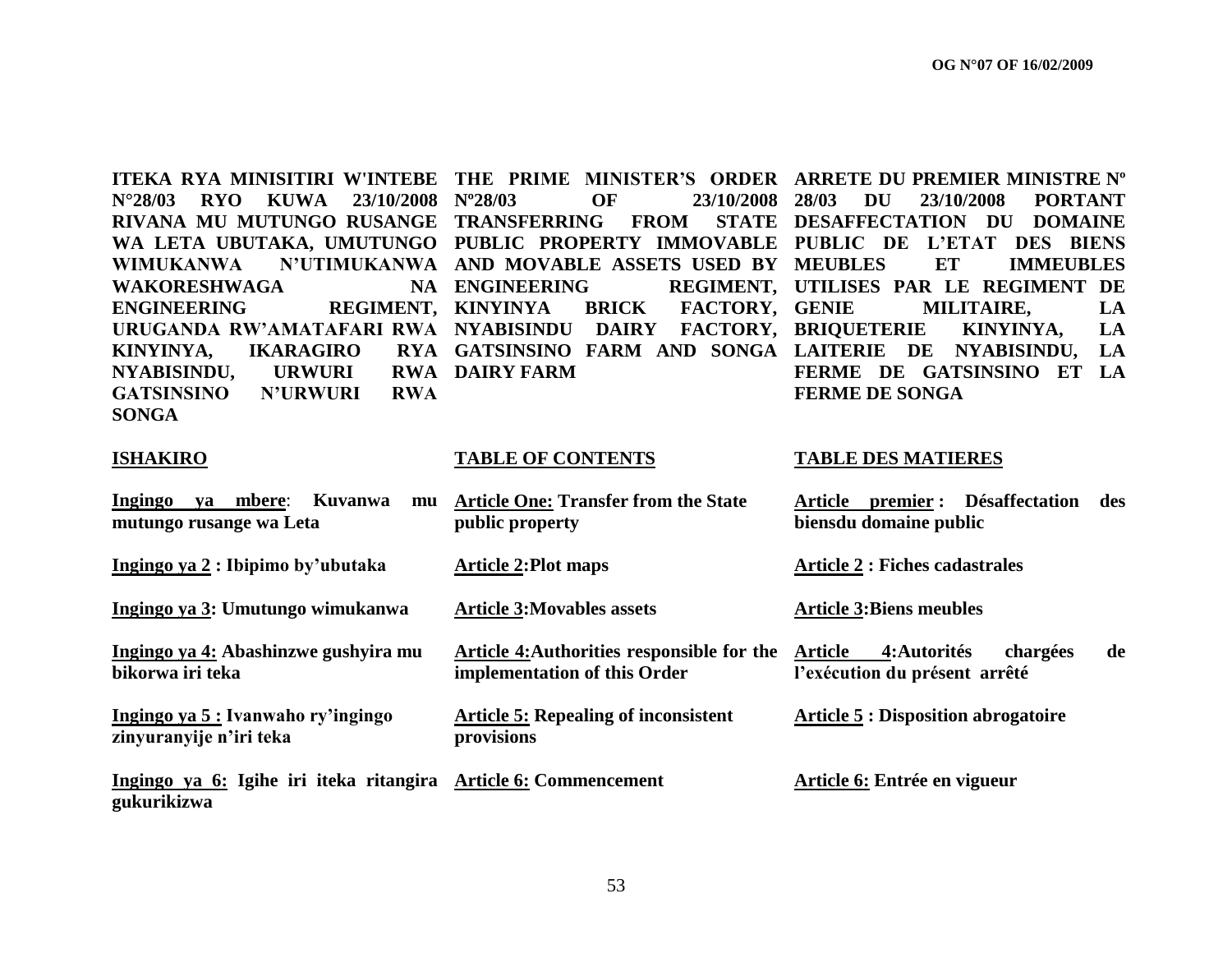|                         |                                                               | <b>ITEKA RYA MINISITIRI W'INTEBE PRIME MINISTER'S ORDER N°28/03 ARRETE DU PREMIER MINISTRE N°</b> |
|-------------------------|---------------------------------------------------------------|---------------------------------------------------------------------------------------------------|
|                         |                                                               | N°28/03 RYO KUWA 23/10/2008 OF 23/10/2008 TRANSFERRING 28/03 DU 23/10/2008 PORTANT                |
|                         |                                                               | RIVANA MU MUTUNGO RUSANGE FROM STATE PUBLIC PROPERTY DESAFFECTATION DU DOMAINE                    |
|                         |                                                               | WA LETA UBUTAKA, UMUTUNGO IMMOVABLE AND MOVABLE PUBLIC DE L'ETAT DES BIENS                        |
|                         |                                                               | WIMUKANWA N'UTIMUKANWA ASSETS USED BY ENGINEERING MEUBLES ET IMMEUBLES                            |
|                         |                                                               | WAKORESHWAGA NA REGIMENT, KINYINYA BRICK UTILISES PAR LE REGIMENT DE                              |
|                         |                                                               | ENGINEERING REGIMENT, FACTORY, NYABISINDU DAIRY GENIE MILITAIRE, LA                               |
|                         |                                                               | URUGANDA RW'AMATAFARI RWA FACTORY, GATSINSINO FARM BRIOUETERIE KINYINYA, LA                       |
| KINYINYA,               |                                                               | IKARAGIRO     RYA   AND SONGA DAIRY FARM               LAITERIE   DE   NYABISINDU,   LA           |
| NYABISINDU, URWURI RWA  |                                                               | FERME DE GATSINSINO ET LA                                                                         |
| GATSINSINO N'URWURI RWA |                                                               | <b>FERME DE SONGA</b>                                                                             |
| <b>SONGA</b>            |                                                               |                                                                                                   |
| Minisitiri w'Intoho     | The Prime Minister <b>State State In the Premier Ministre</b> |                                                                                                   |

#### **Minisitiri w"Intebe,**

#### **The Prime Minister**,

kugeza ubu, cyane cyane mu ngingo 119, 121-2º and 201; zaryo, iya 31, iya 119, iya 121-2º n"iya 201;

#### **Le Premier Ministre,**

Ashingiye ku Itegeko Nshinga rya Pursuant to the Constitution of the Vu la Constitution de la République du Repubulika y'u Rwanda ryo kuwa 04 Republic of Rwanda of 04 June 2003, as Rwanda du 04 juin 2003, telle que révisée à Kamena 2003, nk'uko ryavuguruwe amended to date, especially in Articles 31, ce jour, spécialement en ses articles 31, 119, 121-2º et 201 ;

Ashingiye ku Itegeko Ngenga nº 08/2005 Pursuant to Organic Law nº 08/2005 of Vu la Loi Organique nº 08/2005 du ryo kuwa 14/07/2005 imikoreshereze n'imicungire y'ubutaka mu management of land in Rwanda, especially Rwanda, spécialement en son article 14; Rwanda, cyane cyane mu ngingo yaryo ya in Article 14; 14; 14/07/2005 determining the use and 14/07/2005 portant le régime foncier au

Bisabwe na Minisitiri w"Ingabo;

On proposal by the Minister of Defence; Sur proposition du Ministre de la Défense ;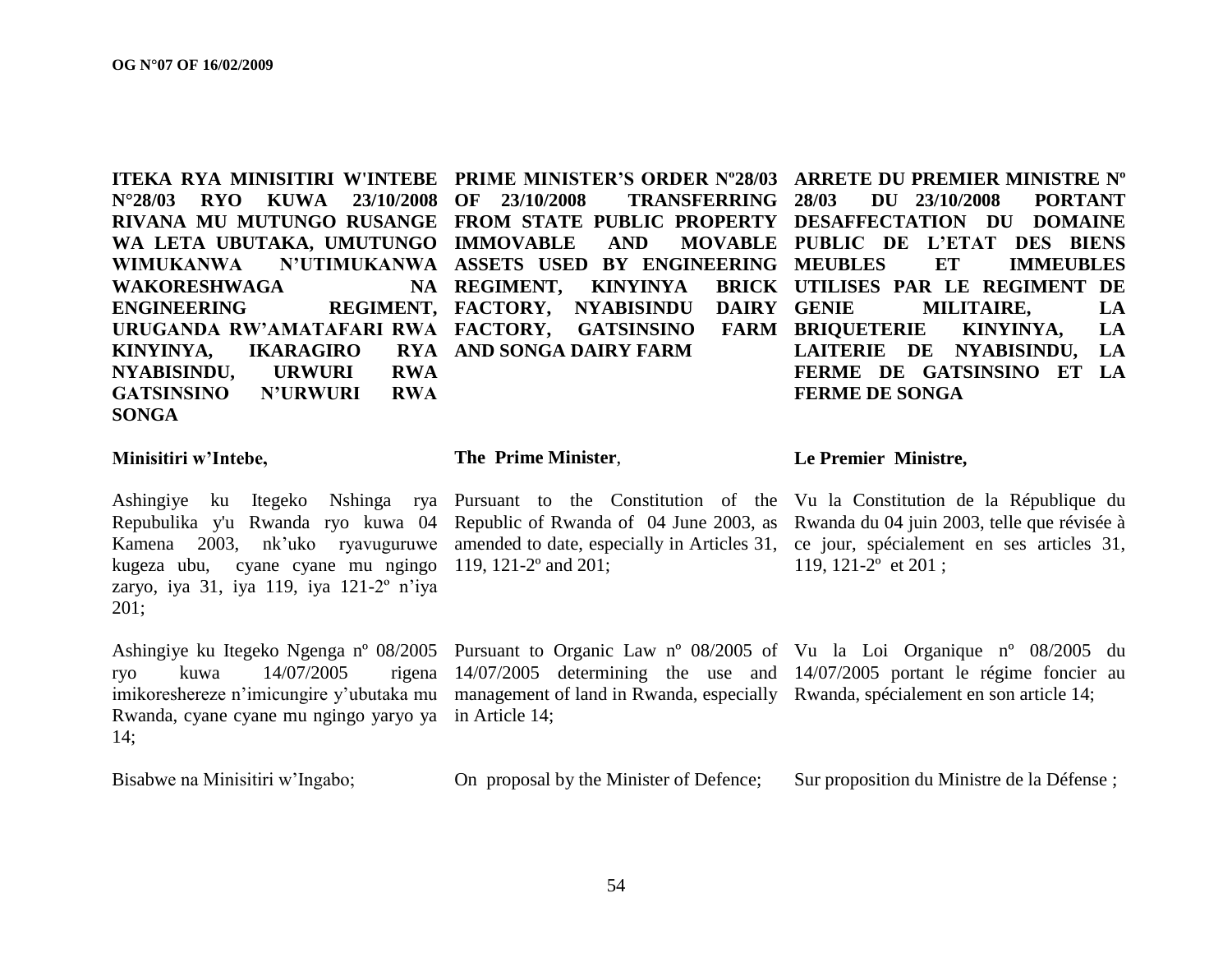$12/09/2008$  imaze kubisuzuma kubyemeza;

#### **ATEGETSE:**

#### **Ingingo ya mbere: Kuvanwa mutungo rusange wa Leta**

Umutungo wimukanwa n"utimukanwa wakoreshwaga na Engineering Regiment, Uruganda rw"amatafari rwa Kinyinya, Ikaragiro rya Nyabisindu, Urwuri rwa Gatsinsino n"Urwuri rwa Songa uvanywe mu mutungo rusange wa Leta ushyizwe mu mutungo bwite wayo.

#### **Ingingo ya 2 :Ibipimo by"ubutaka**

Ibishushanyo by"ibipimo by"ubutaka bivugwa mu ngingo ya mbere bishyizwe ku mugereka w"iri Teka.

#### **Ingingo ya 3: Umutungo wimukanwa**

Urutonde rw'umutungo wimukanwa Inventory of movable assets provided for La liste des biens meubles repris à l'article uvugwa mu ngingo ya mbere y"iri teka in Article One of this Order shall be ruzagenwa n"Iteka rya Minisitiri ufite Ingabo z"Igihugu mu nshingano ze.

no Cabinet, in its session of  $12/09/2008$ ;

#### **HEREBY ORDERS:**

#### **Article One: Transfer from the State public property**

Immovable and movable assets that were used by Engineering Regiment, Kinyinya Brick Factory, Nyabisindu Dairy Factory, Gatsinsino Farm and Songa Dairy Farm are hereby transferred from Public State property to private State property.

#### **Article 2: Plot maps**

The plot maps of immovable assets Les fiches cadastrales des biens immeubles described in Article One are attached on repris à l"article premier sont annexées au this Order.

#### **Article 3: Movable Assets**

determined by an Order of the Minister in charge of defence.

Inama y'Abaminisitiri yateranye ku wa After consideration and approval by the Après examen et adoption par le Conseil des Ministres en sa séance du 12/ 09/2008;

#### **ARRETE** :

#### **Article premier : Désaffectation des biens du domaine public**

Les biens meubles et immeubles qui étaient utilisés par le Regiment de Génie Militaire, la Briqueterie Kinyinya, la Laiterie de Nyabisindu, la Ferme de Gatsinsino et la Ferme de Songa sont désaffectés du domaine public de l"Etat et affectés au domaine privé de l"Etat.

#### **Article 2 : Fiches cadastrales**

présent arrêté.

#### **Article 3: Biens meubles**

premier de cet arrêté sera déterminée par un arrêté du Ministre ayant la défense dans ses attributions.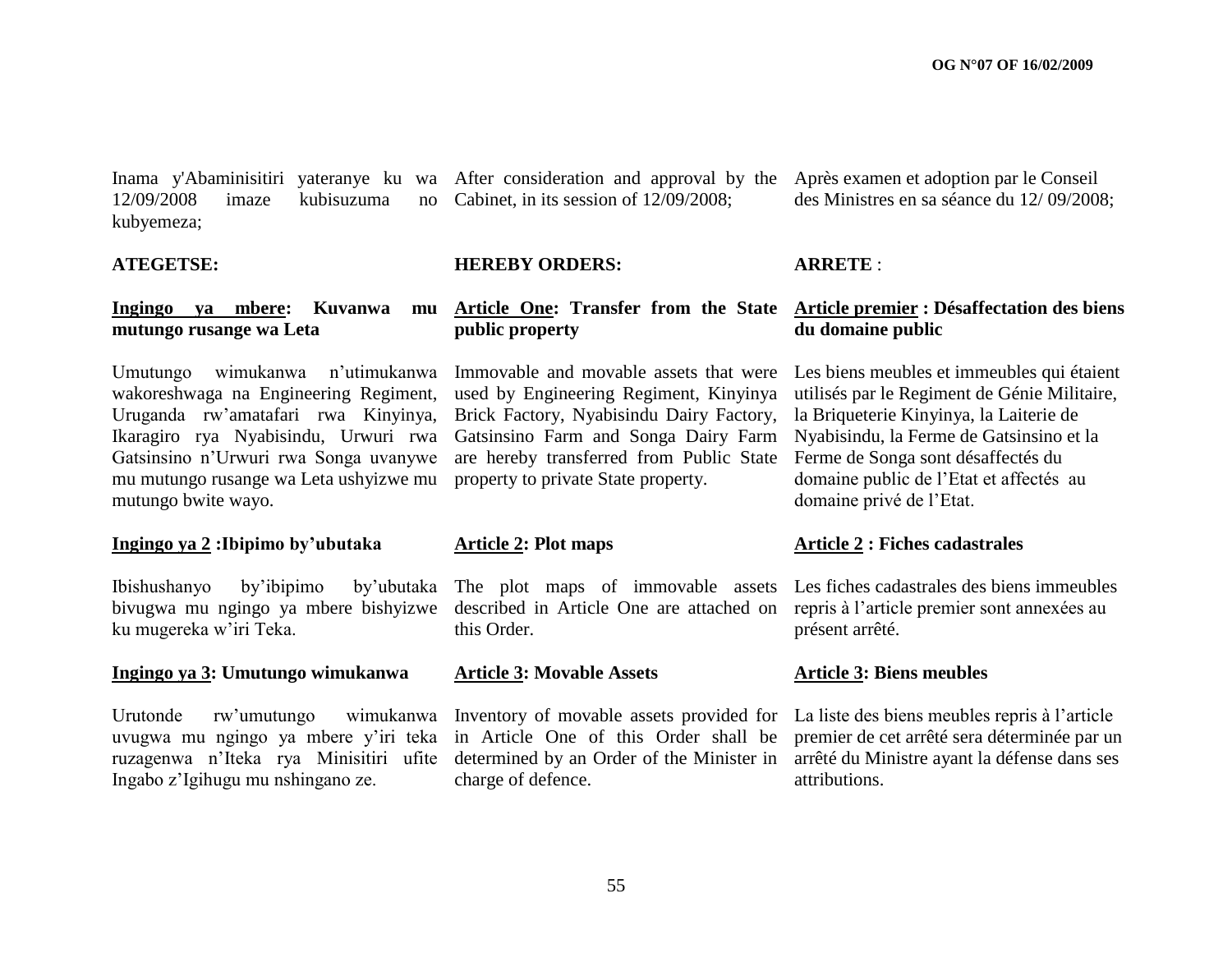| bikorwa iri teka                                                                                                           | Ingingo ya 4: Abashinzwe gushyira mu Article 4: Authorities responsible for the Article 4: Autorités chargées de<br>implementation of this Order                     | l'exécution du présent arrêté                                                                                                                            |  |  |
|----------------------------------------------------------------------------------------------------------------------------|----------------------------------------------------------------------------------------------------------------------------------------------------------------------|----------------------------------------------------------------------------------------------------------------------------------------------------------|--|--|
| Minisitiri w'Ingabo, Minisitiri w'Ibikorwa<br>Minisitiri w'Umutungo<br>Remezo<br>na<br>Kamere basabwe kubahiriza iri teka. | The Minister of Defence, the Minister of Le Ministre de la Défense, le Ministre des<br>with<br>entrusted<br>the<br>Resources<br>are<br>implementation of this Order. | Infrastructure and the Minister of Natural Infrastructures et le Ministre des Ressources<br>Naturelles sont chargés de l'exécution du<br>présent arrêté. |  |  |
| Ingingo ya 5: Ivanwaho ry'ingingo<br>zinyuranyije n'iri teka                                                               | Article 5: Repealing of inconsistent Article 5: Disposition abrogatoire<br>provisions                                                                                |                                                                                                                                                          |  |  |
| kandi zinyuranyije na ryo zivanyweho.                                                                                      | Ingingo zose z'amateka yabanjirije iri All prior provisions contrary to this Order Toutes les dispositions antérieures<br>are hereby repealed.                       | contraires au présent arrêté sont abrogées.                                                                                                              |  |  |
| Ingingo ya 6: Igihe iri iteka ritangira Article 6: Commencement<br>gukurikizwa                                             |                                                                                                                                                                      | <b>Article 6: Entrée en vigueur</b>                                                                                                                      |  |  |
| ritangarijweho mu Igazeti ya Leta ya<br>Repubulika y'u Rwanda.                                                             | Iri teka ritangira gukurikizwa ku munsi This Order shall come into force on the<br>date of its publication in the Official<br>Gazette of the Republic of Rwanda.     | Le présent arrêté entre en vigueur le jour de<br>sa publication au Journal Officiel de la<br>République du Rwanda.                                       |  |  |
| Kigali, kuwa 23/10/2008                                                                                                    | Kigali, on 23/10/2008                                                                                                                                                | Kigali, le 23/10/2008                                                                                                                                    |  |  |
| Minisitiri w'Intebe<br><b>MAKUZA Bernard</b><br>$(s\acute{e})$                                                             | The Prime Minister<br><b>MAKUZA Bernard</b><br>$(s\acute{e})$                                                                                                        | Le Premier Ministre<br><b>MAKUZA Bernard</b><br>$(s\acute{e})$                                                                                           |  |  |
| Minisitiri w'Ingabo<br><b>Général GATSINZI Marcel</b><br>$(s\acute{e})$                                                    | The Minister of Defence<br><b>General GATSINZI Marcel</b><br>$(s\acute{e})$                                                                                          | Le Ministre de la Défense<br><b>Général GATSINZI Marcel</b><br>$(s\acute{e})$                                                                            |  |  |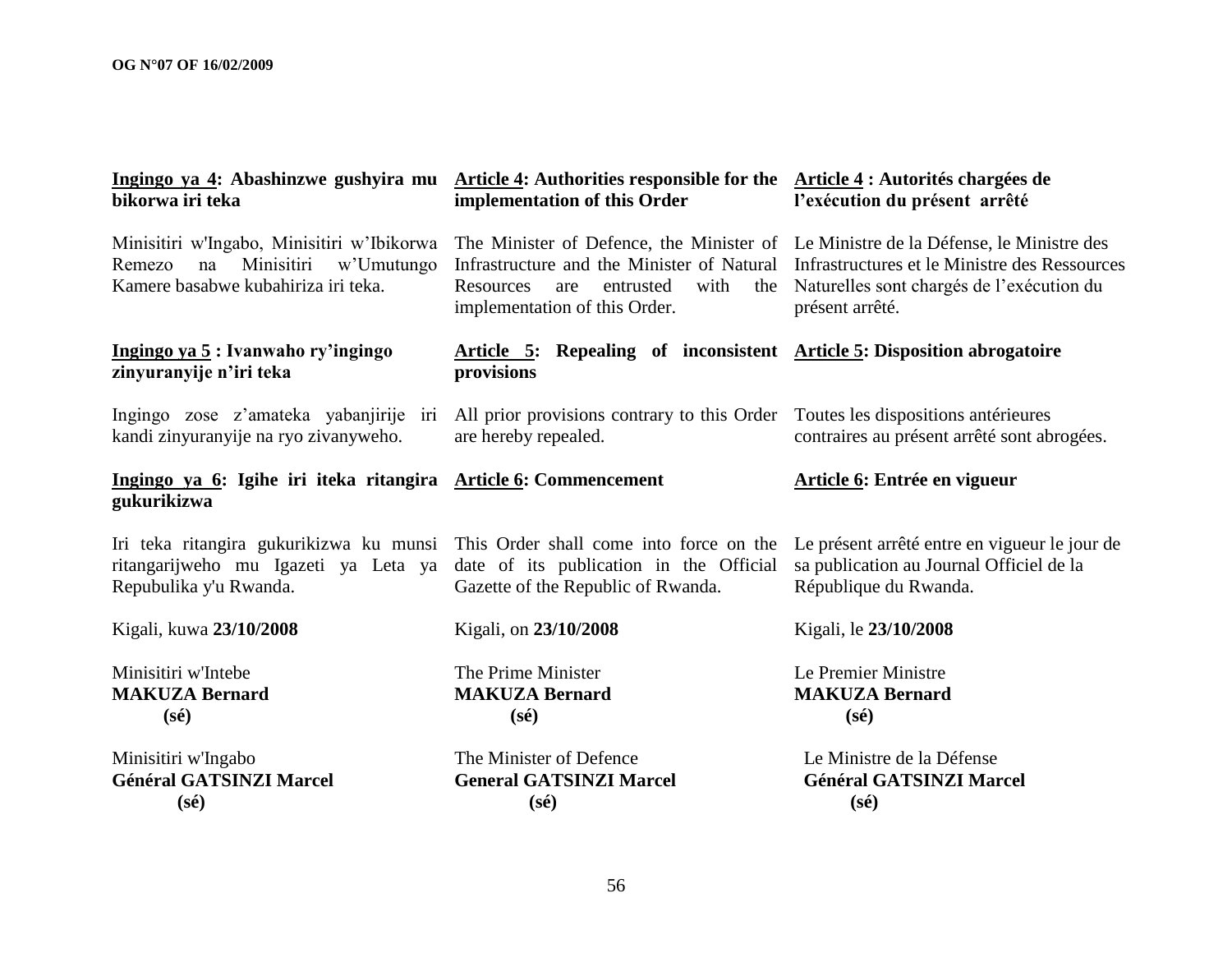| Minisitiri w'Ibikorwa Remezo                                                                                                                  | The Minister of Infrastructure       | Le Ministre des Infrastructures                                                                  |
|-----------------------------------------------------------------------------------------------------------------------------------------------|--------------------------------------|--------------------------------------------------------------------------------------------------|
| <b>LINDA BIHIRE</b>                                                                                                                           | <b>LINDA BIHIRE</b>                  | <b>LINDA BIHIRE</b>                                                                              |
| $(s\acute{e})$                                                                                                                                | $(s\acute{e})$                       | $(s\acute{e})$                                                                                   |
| Minisitiri w'Umutungo Kamere                                                                                                                  | <b>Minister of Natural Resources</b> | Le Ministre des Ressources Naturelles                                                            |
| <b>KAMANZI Stanislas</b>                                                                                                                      | <b>KAMANZI Stanislas</b>             | <b>KAMANZI Stanislas</b>                                                                         |
| $(s\acute{e})$                                                                                                                                | $(s\acute{e})$                       | (sé)                                                                                             |
| Bibonywe kandi bishyizweho Ikirango Seen and sealed with the Seal of the Vuet scellé du Sceau de la République:<br>cya Repubulika:            | <b>Republic:</b>                     |                                                                                                  |
| Minisitiri w'Ubutabera / Intumwa Nkuru ya The Minister of Justice / Attorney General<br>Leta<br><b>KARUGARAMA Tharcisse</b><br>$(s\acute{e})$ | <b>KARUGARAMA Tharcisse</b><br>(sé)  | Le Ministre de la Justice / Garde des<br>Sceaux<br><b>KARUGARAMA Tharcisse</b><br>$(s\acute{e})$ |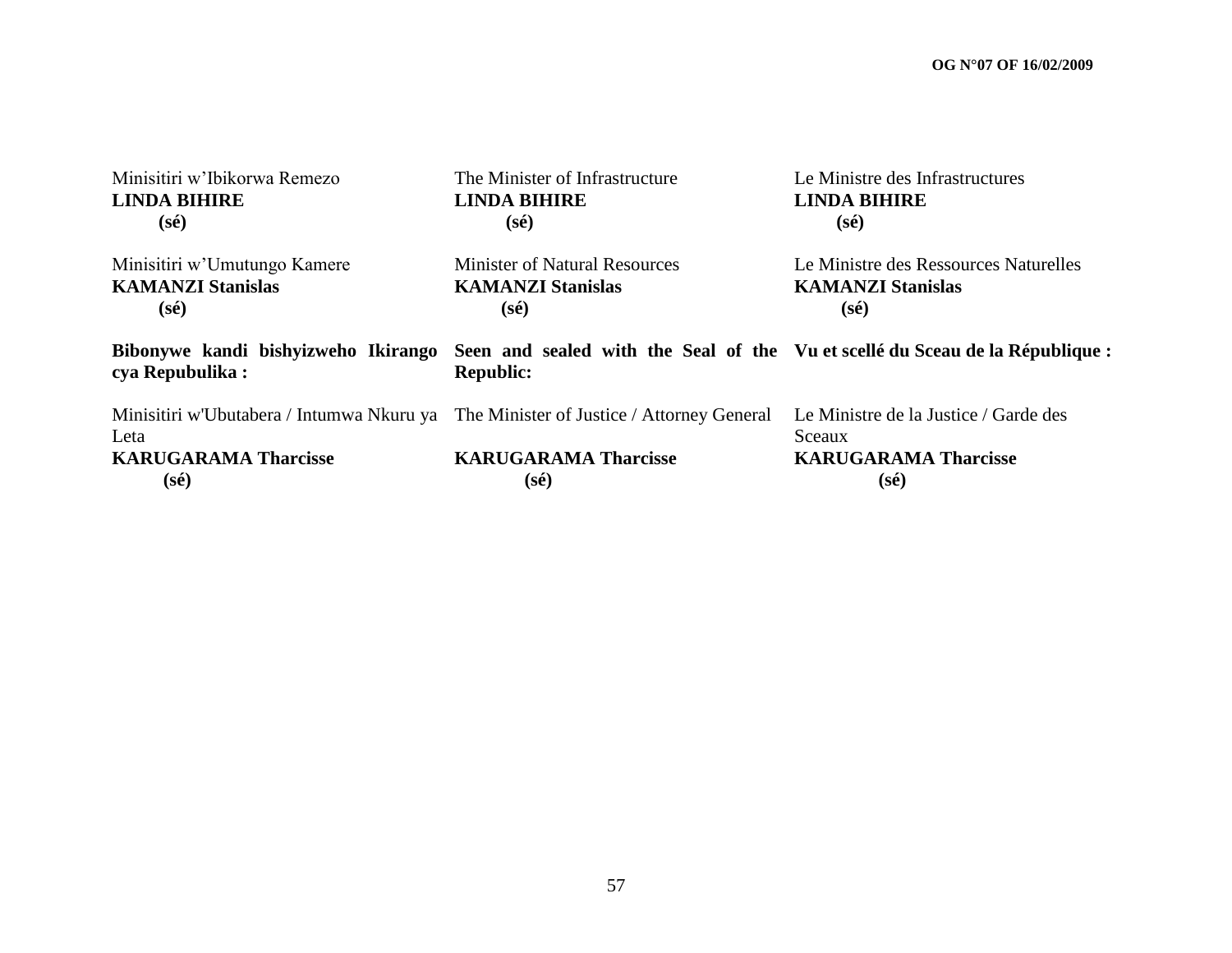|                         | UMUGEREKA KU ITEKA RYA ANNEX TO THE PRIME ANNEXE A L'ARRETE DU                       |                                  |
|-------------------------|--------------------------------------------------------------------------------------|----------------------------------|
|                         | MINISITIRI W'INTEBE N°28/03 MINISTER'S ORDER N°28/03 OF PREMIER MINISTRE N° 28/03 DU |                                  |
|                         | RYO KUWA 23/10/2008 RIVANA 23/10/2008 TRANSFERRING FROM 23/10/2008 PORTANT           |                                  |
|                         | MU MUTUNGO RUSANGE WA STATE PUBLIC PROPERTY DESAFFECTATION DU DOMAINE                |                                  |
|                         | LETA UBUTAKA, UMUTUNGO IMMOVABLE AND MOVABLE PUBLIC DE L'ETAT DES BIENS              |                                  |
|                         | WIMUKANWA N'UTIMUKANWA ASSETS USED BY ENGINEERING MEUBLES ET IMMEUBLES               |                                  |
|                         | WAKORESHWAGA NA REGIMENT, KINYINYA BRICK UTILISES PAR LE REGIMENT DE                 |                                  |
|                         | ENGINEERING REGIMENT, FACTORY, NYABISINDU DAIRY GENIE MILITAIRE, LA                  |                                  |
|                         | URUGANDA RW'AMATAFARI FACTORY, GATSINSINO FARM BRIQUETERIE KINYINYA, LA              |                                  |
|                         | RWA KINYINYA, IKARAGIRO AND SONGA DAIRY FARM LAITERIE DE NYABISINDU, LA              |                                  |
| RYA NYABISINDU, URWURI  |                                                                                      | <b>FERME DE GATSINSINO ET LA</b> |
| RWA GATSINSINO N'URWURI | <b>FERME DE SONGA</b>                                                                |                                  |
| <b>RWA SONGA</b>        |                                                                                      |                                  |

| A. IGISHUSHANYO                   |                         |                | A. THE MAP FOR THE PLOT THAT A. LA FICHE CADASTRALE DE LA |           |
|-----------------------------------|-------------------------|----------------|-----------------------------------------------------------|-----------|
| CY'UBUTAKA                        | WAS USED BY ENGINEERING |                | PARCELLE                                                  | OUI ETAIT |
| <b>BWAKORESHWAGA</b><br><b>NA</b> | <b>REGIMENT IN</b>      | <b>GIKONDO</b> | UTILISEE PAR LE REGIMENT                                  |           |
| ENGINEERING REGIMENT              | <b>INDUSTRIAL AREA</b>  |                | DE GENIE MILITAIRE DANS LE                                |           |
| MURI PARC INDUSTRIEL I            |                         |                | <b>PARC INDUSTRIEL DE</b>                                 |           |
| <b>GIKONDO</b>                    |                         |                | <b>GIKONDO</b>                                            |           |

| B. IGISHUSHANYO Y'UBUTAKA B. THE MAP FOR THE PLOT B. LA FICHE CADASTRALE DE LA |            |                           |  |  |                         |     |       |
|--------------------------------------------------------------------------------|------------|---------------------------|--|--|-------------------------|-----|-------|
| <b>BWAKORESHWAGA</b>                                                           |            | THAT WAS USED BY KINYINYA |  |  | <b>PARCELLE</b>         | OUL | ETAIT |
| N'URUGANDA                                                                     |            | <b>BRICK FACTORY</b>      |  |  | UTILISEE LA BRIOUETERIE |     |       |
| RW'AMATAFARI                                                                   | <b>RWA</b> |                           |  |  | <b>KINYINYA</b>         |     |       |
| <b>KINYINYA</b>                                                                |            |                           |  |  |                         |     |       |

58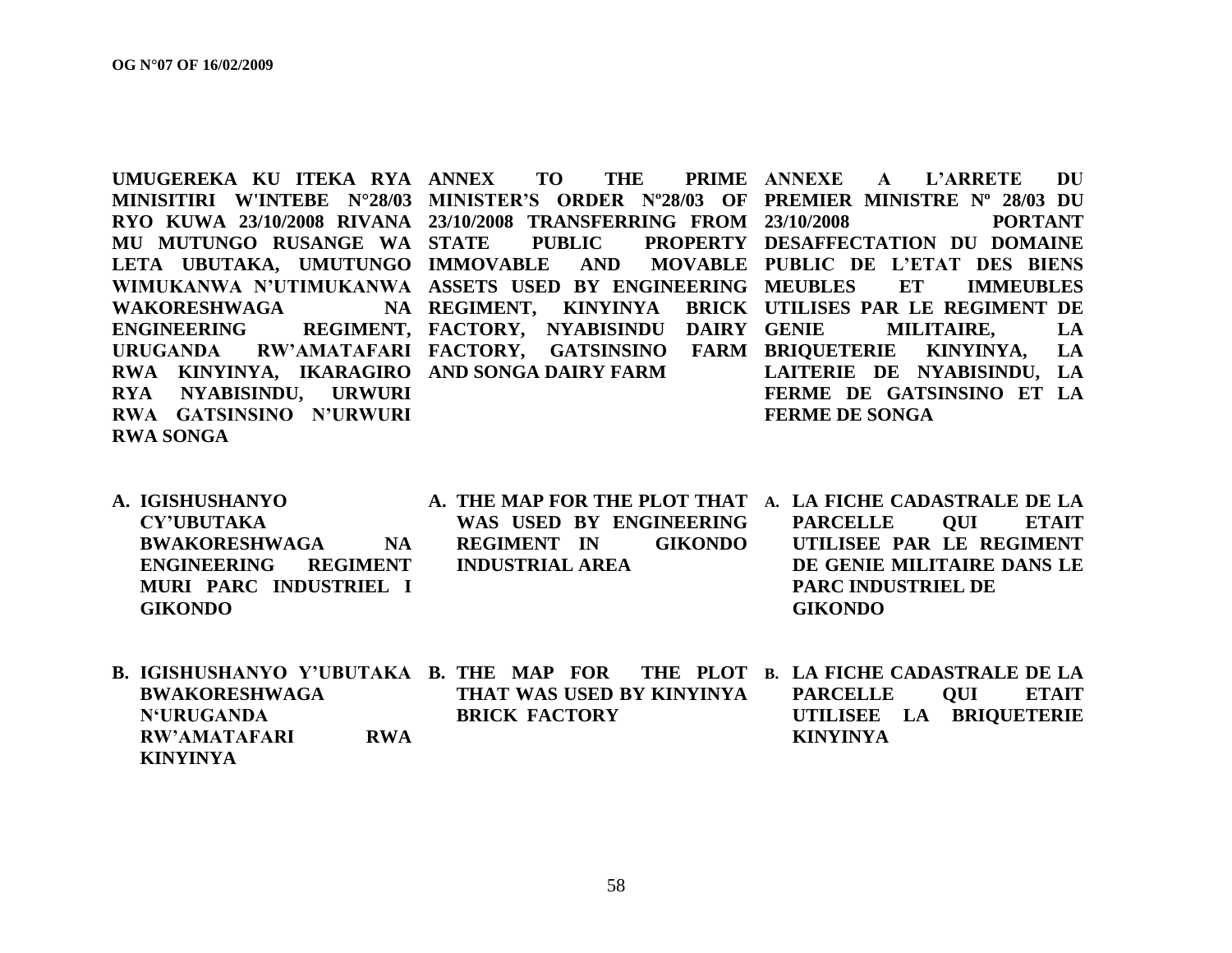| C. IGISHUSHANYO<br><b>CY'UBUTAKA</b><br><b>BWAKORESHWAGA</b><br><b>N'IKARAGIRO</b><br><b>RYA</b><br><b>NYABISINDU</b><br><b>MURI</b><br><b>NYARUGENGE (KIYOVU)</b> | <b>C. THE MAP FOR</b><br>THE PLOT<br><b>USED</b><br><b>BY</b><br><b>THAT</b><br><b>WAS</b><br>NYABISINDU DAIRY FARM IN<br><b>NYARUGENGE</b><br><b>DISTRICT</b><br><b>(KIYOVU)</b> |                 | C. LA FICHE CADASTRALE DE LA<br>QUI<br><b>PARCELLE</b><br><b>ETAIT</b><br>UTILISEE PAR LA LAITERIE DE<br><b>NYABISINDU</b><br><b>DANS</b><br>LE<br><b>DISTRICT DE NYARUGENGE</b><br>(KIYOVU) |
|--------------------------------------------------------------------------------------------------------------------------------------------------------------------|-----------------------------------------------------------------------------------------------------------------------------------------------------------------------------------|-----------------|----------------------------------------------------------------------------------------------------------------------------------------------------------------------------------------------|
| <b>D. IGISHUSHANYO</b><br><b>CY'UBUTAKA</b><br><b>BWAKORESHWAGA</b><br><b>N'IKARAGIRO</b><br><b>RYA</b><br><b>NYABISINDU MU</b><br><b>KARERE KA NYANZA</b>         | D. THE MAP FOR<br>THE PLOT<br><b>USED</b><br>BY<br><b>THAT</b><br><b>WAS</b><br>NYABISINDU DAIRY FACTORY<br><b>IN NYANZA DISTRICT</b>                                             |                 | D. LA FICHE CADASTRALE DE LA<br><b>OUI</b><br><b>PARCELLE</b><br><b>ETAIT</b><br>UTILISEE PAR LA LAITERIE<br>DE NYABISINDU DANS LE<br><b>DISTRICT DE NYANZA</b>                              |
| E. IGISHUSHANYO<br><b>CY'UBUTAKA</b><br><b>BWAKORESHWAGA</b><br><b>N'URWURI</b><br><b>RWA</b><br><b>GATSINSINO</b>                                                 | E. THE MAP FOR<br>THE PLOT<br><b>THAT</b><br><b>WAS</b><br><b>USED</b><br>BY LA<br><b>GATSINSINO FARM</b>                                                                         | E.              | <b>LA FICHE CADASTRALE DE</b><br><b>QUI</b><br><b>ETAIT</b><br><b>PARCELLE</b><br>UTILISEE PAR LA FERME DE<br><b>GATSINSINO</b>                                                              |
| F. IGISHUSHANYO<br><b>CY'UBUTAKA</b><br><b>BWAKORESHWAGA</b><br>N'URWURI RWA SONGA MU<br><b>KARERE KA HUYE</b>                                                     | THE PLOT<br><b>F. THE MAP FOR</b><br>THAT WAS USED BY SONGA<br><b>FARM IN HUYE DISTRICT</b>                                                                                       | <b>F.</b><br>LA | <b>LA FICHE CADASTRALE DE</b><br>PARCELLE QUI<br><b>ETAIT</b><br>UTILISEE PAR LA FERME DE<br>SONGA DANS LE DISTRICT DE<br><b>HUYE</b>                                                        |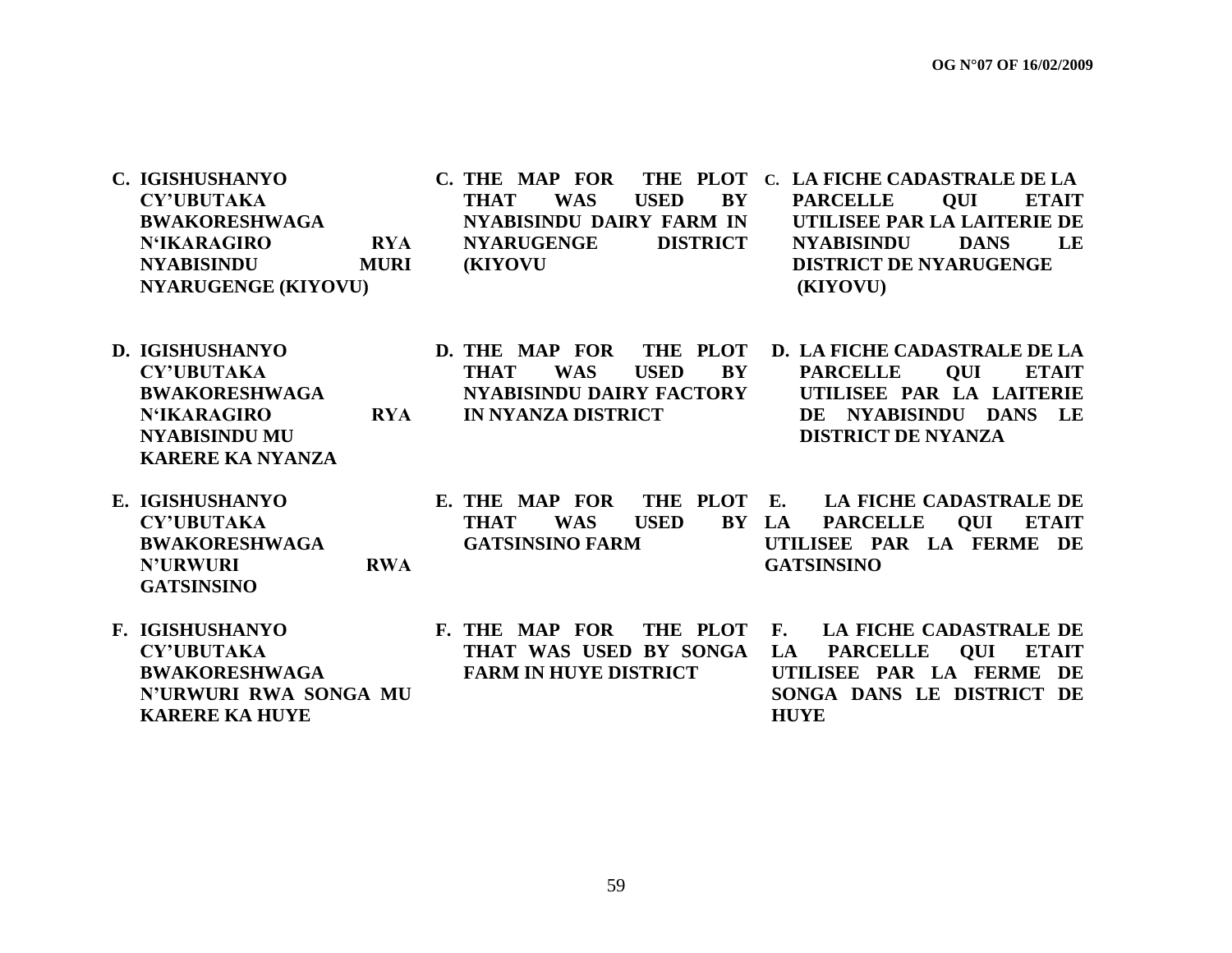**BIBONYWE KUGIRA MINISITIRI W'INTEBE N°28/03 LETA UBUTAKA, UMUTUNGO ASSETS USED BY ENGINEERING WAKORESHWAGA ENGINEERING URUGANDA RW"AMATAFARI AND SONGA DAIRY FARM RWA KINYINYA, IKARAGIRO RYA NYABISINDU, URWURI RWA GATSINSINO N"URWURI RWA SONGA**

NA FACTORY, NYABISINDU DAIRY GENIE

**BIGEREKWE KU ITEKA RYA PRIME MINISTER"S ORDER Nº28/03 ARRETE DU PREMIER MINISTRE RYO KUWA 23/10/2008 RIVANA FROM STATE PUBLIC PROPERTY DESAFFECTATION DU DOMAINE MU MUTUNGO RUSANGE WA IMMOVABLE AND MOVABLE PUBLIC DE L"ETAT DES BIENS WIMUKANWA N"UTIMUKANWA REGIMENT, KINYINYA BRICK UTILISES PAR LE REGIMENT DE SEEN TO BE ATTACHED TO THE VU POUR ETRE ANNEXE A L' OF 23/10/2008 TRANSFERRING Nº 28/03 DU 23/10/2008 PORTANT FACTORY, GATSINSINO FARM BRIQUETERIE KINYINYA, LA MEUBLES ET IMMEUBLES MILITAIRE, LA LAITERIE DE NYABISINDU, LA FERME DE GATSINSINO ET LA FERME DE SONGA**

**Kigali, kuwa 23/10/2008**

**Kigali, on 23/10/2008** 

Minisitiri w'Intebe **MAKUZA Bernard (sé)**

Minisitiri w'Ingabo **Général GATSINZI Marcel (sé)**

Minisitiri w"Ibikorwa Remezo **LINDA BIHIRE (sé)**

The Prime Minister **MAKUZA Bernard (sé)**

The Minister of Defence  **General GATSINZI Marcel (sé)**

The Minister of Infrastructure **LINDA BIHIRE (sé)**

**Kigali, le 23/10/2008** 

Le Premier Ministre **MAKUZA Bernard (sé)**

 Le Ministre de la Défense **Général GATSINZI Marcel (sé)**

Le Ministre des Infrastructures **LINDA BIHIRE (sé)**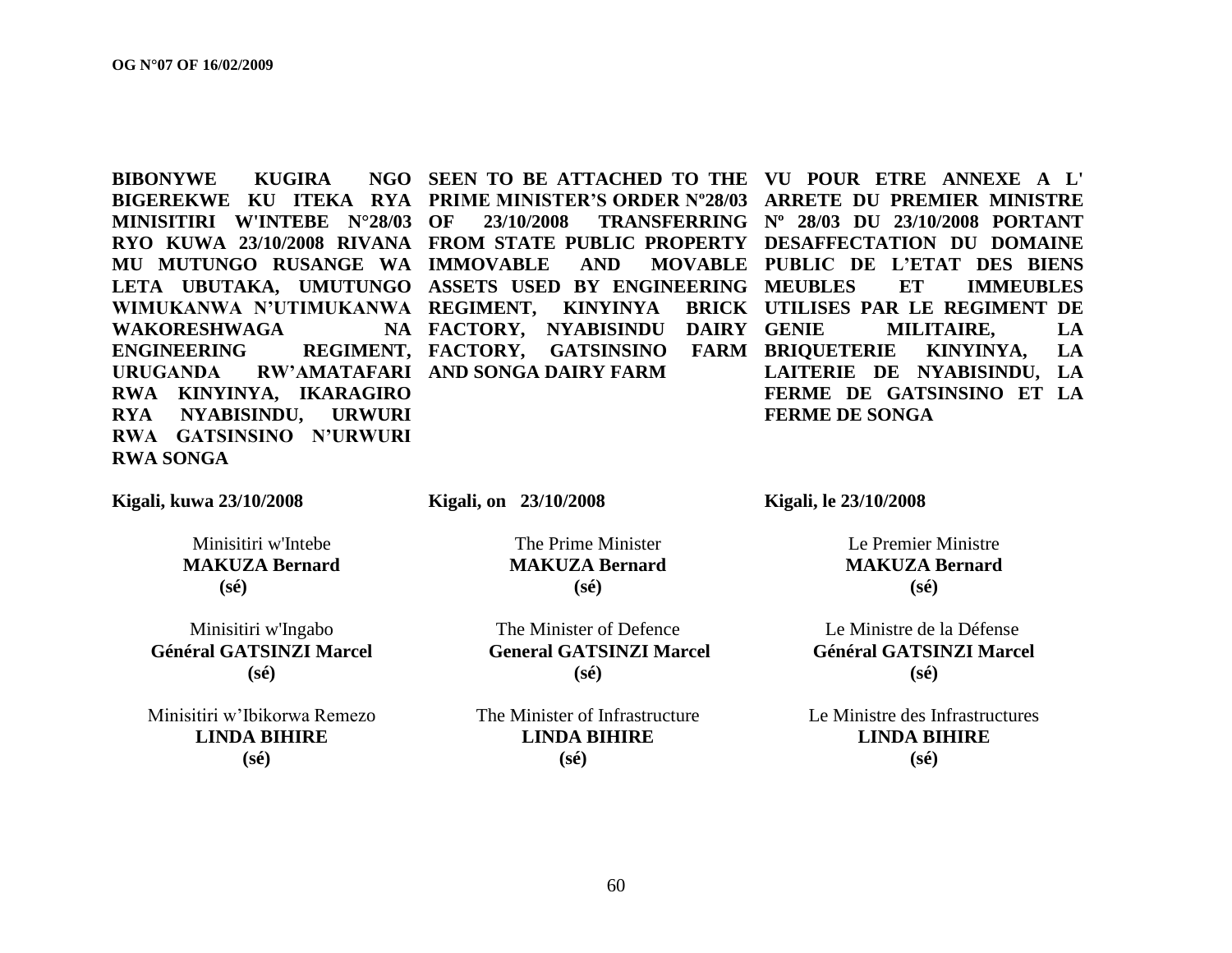Minisitiri w"Umutungo Kamere **KAMANZI Stanislas (sé)**

The Minister of Natural Resources **KAMANZI Stanislas (sé)**

Le Ministre des Ressources Naturelles **KAMANZI Stanislas (sé)**

**Bibonywe kandi bishyizweho Ikirango cya Repubulika** :

**Seen and sealed with the Seal of the Republic**:

The Minister of Justice / Attorney General

Minisitiri w'Ubutabera / Intumwa Nkuru ya Leta  **KARUGARAMA Tharcisse (sé)**

 **KARUGARAMA Tharcisse (sé)**

**Vu et scellé du Sceau de la République :** Le Ministre de la Justice / Garde des Sceaux

#### **KARUGARAMA Tharcisse**

 **(sé)**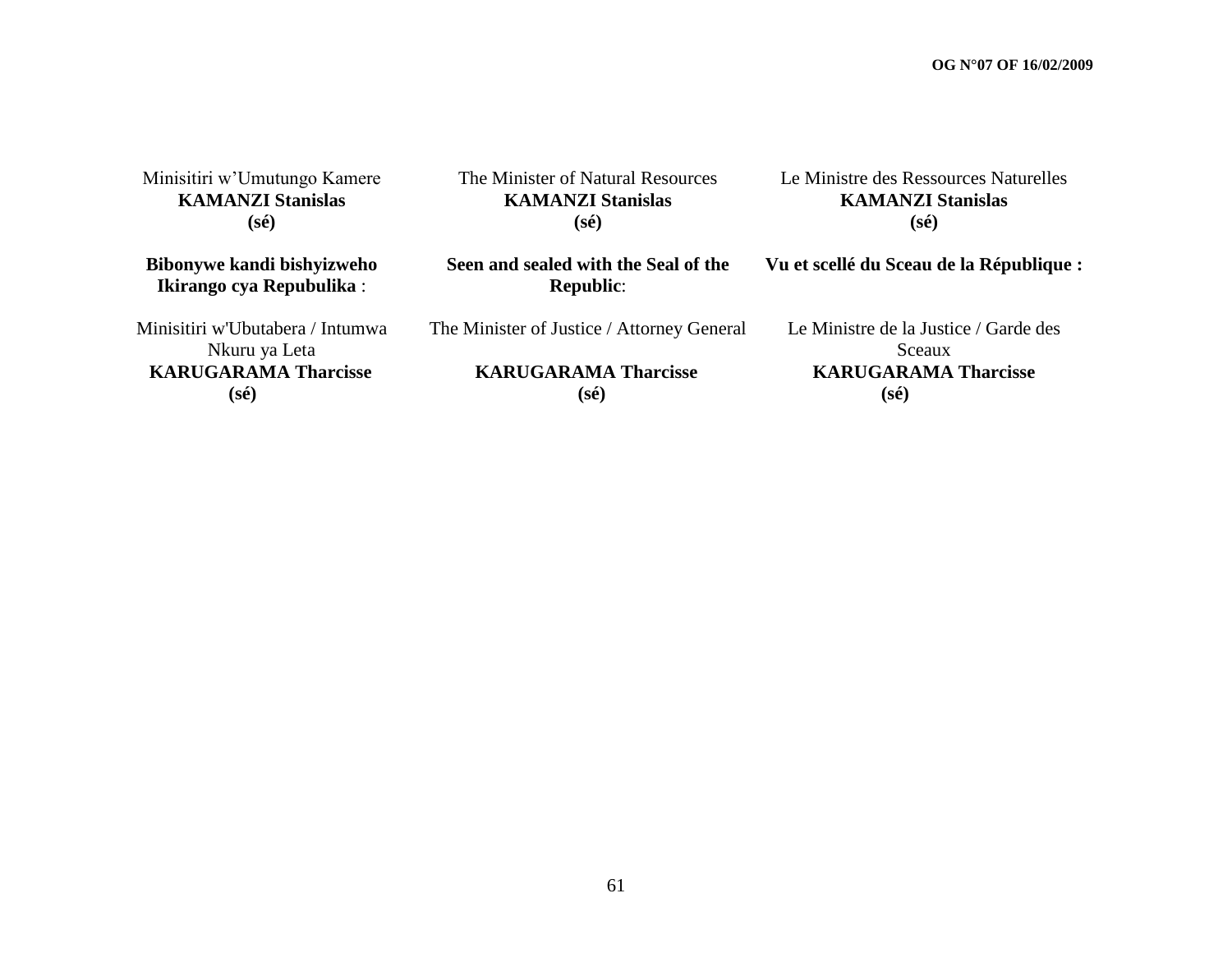#### **SOCIETE A RESPONSABILITE LIMITEE « JURU PARK" J.P. SARL ».**

#### **STATUTS**

#### **Entre les soussignés:**

- 1. MUKANYIRINKWAYA Adèle, B. P 806 Kigali
- 2. RUGIGANA Irène B. P 806 Kigali
- 3. RUGIGANA Jean Pierre B. P 806 Kigali
- 4. MUHIZI Jean Bernard B.P 806 Kigali

Il a été convenu ce qui suit :

#### **TITRE PREMIER : DENOMINATION- SIEGE –DUREE -OBJET**

#### **ARTICLE PREMIER**

Il est formé entre les soussignés et ceux qui adhèreront aux présents statuts une société à responsabilité limitée régie par les lois en vigueur au Rwanda et par les présents statuts ; dénommée : « JURU PARK » en abrégé : « J. P » S.A.R.L

#### **ARTICLE DEUX**

Le siège social est établi à Kigali, il peut être transféré en toute autre localité du Rwanda par décision de l"Assemblée Générale des associés, qui peut également établir des sièges administratifs, des succursales, agences ou simples bureaux tant au Rwanda qu"à l"étranger.

#### **ARTICLE TROIS**

La Société est constituée pour une durée indéterminée, prenant cours le jour de l'immatriculation au registre de commerce. Elle pourra être dissoute à tout moment par la décision de l" Assemblée Générale des associés.

#### **ARTICLE QUATRE**

La société a pour objet notamment :

- 1) Créer un parc de plaisance dont le tourisme culturel est au centre des activités
- 2) L"animation des sites en présence
- 3) L"organisation des voyages touristiques
- 4) Créer un centre de récréation en vue de réhabiliter la culture rwandaise et le tourisme au Rwanda
- 5) Promouvoir la culture rwandaise en soutenant les jeunes artistes pour leurs études et recherches soit dans leurs débuts de mises en pratique
- 6) Apporter à la population des distractions saines basées sur leurs cultures
- 7) Trouver du travail pour les jeunes défavorisés sans toit, sans avenir
- 8) L"organisation des fêtes et réunions ;
- 9) Création d"un Centre de Conférences ;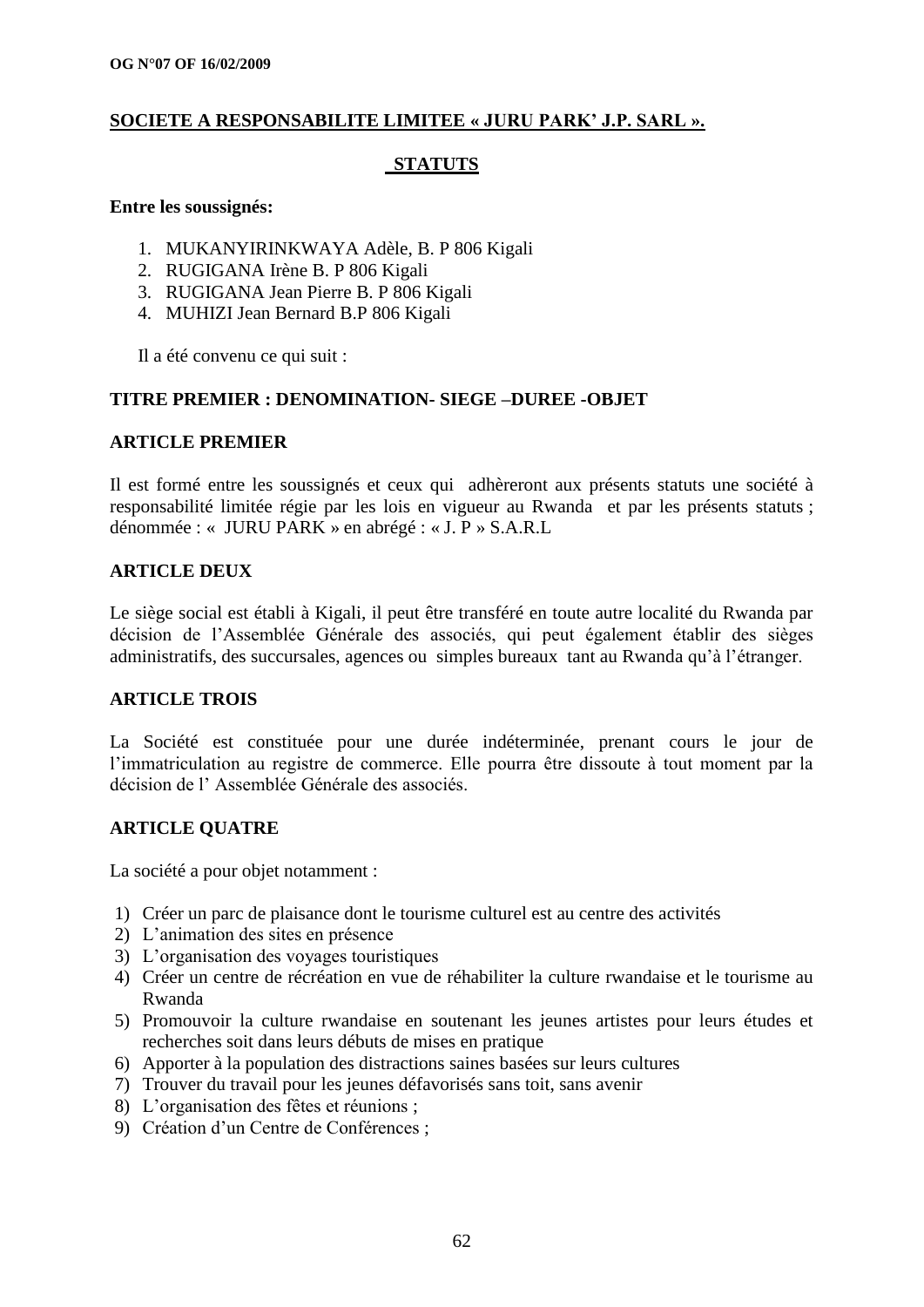#### **TITRE DEUX. CAPITAL SOCIAL - PARTS SOCIALES**

#### **ARTICLE CINQ**

Le capital social est fixé à Vingt cinq millions de francs rwandais (25.000.000 Frw) représenté par 100 parts sociales de 250.000 Frw chacune. Les parts sont souscrites et entièrement libérées comme suit :

- 1. MUKANYIRINKWAYA Adèle, 40 parts sociales soit 10.000.000 Frw
- 2. RUGIGANA Irène, 20 parts sociales soit 5.000.000 Frw
- 3. RUGIGANA Jean Pierre, 20 parts sociales soit 5.000.000 Frw
- 4. MUHIZI Jean Bernard, 20 parts sociales soit 5.000.000 Frw

#### **ARTICLE SIX**

Le Capital peut être augmenté ou réduit en une ou plusieurs fois par la décision de l"Assemblée Générale, statuant dans les conditions requises pour la modification des statuts. En cas d"augmentation du capital social par apports de fonds, l"Assemblée Générale fixe le taux et les conditions de souscriptions et de libération de nouvelles parts sociales.

#### **ARTICLE SEPT**

Les parts sociales sont nominatives. Elles sont inscrites dans le registre des associés tenu au siège de la société. Il y est mentionné le nom, l"adresse complète et le nombre de parts de chaque associé ainsi que l"indication des versements effectués.

Ce registre peut être consulté par les associés ou leurs ayants droit.

Les associés ne sont responsables que jusqu'à concurrence de leurs parts souscrites.

#### **ARTICLE HUIT**

Chaque part sociale confère un droit égal dans l"exercice des prérogatives d"associé notamment dans la participation aux décisions et les répartitions des bénéfices et des produits de liquidation et chaque part est indivisible.

#### **ARTICLE NEUF**

Les parts d'un associé ne peuvent être cédées entre vifs ou transmises à cause de mort qu'avec l"accord unanime des autres associés.

Si la société refuse de consentir à la transmission ou à la cession ou au retrait d'un associé, elle devra décider dans un délai de trois mois à compter du refus, soit de réduire son capital social du montant de la valeur nominale des parts de l"associé cédant pour les remettre à qui de droit ; soit de les racheter.

La valeur de rachat est celle qui résulte du dernier bilan ou du dernier exercice fiscal. Les cessions ou transmission n"ont d"effet vis-à-vis de la société et des tiers qu"à dater de leur inscription dans le registre social.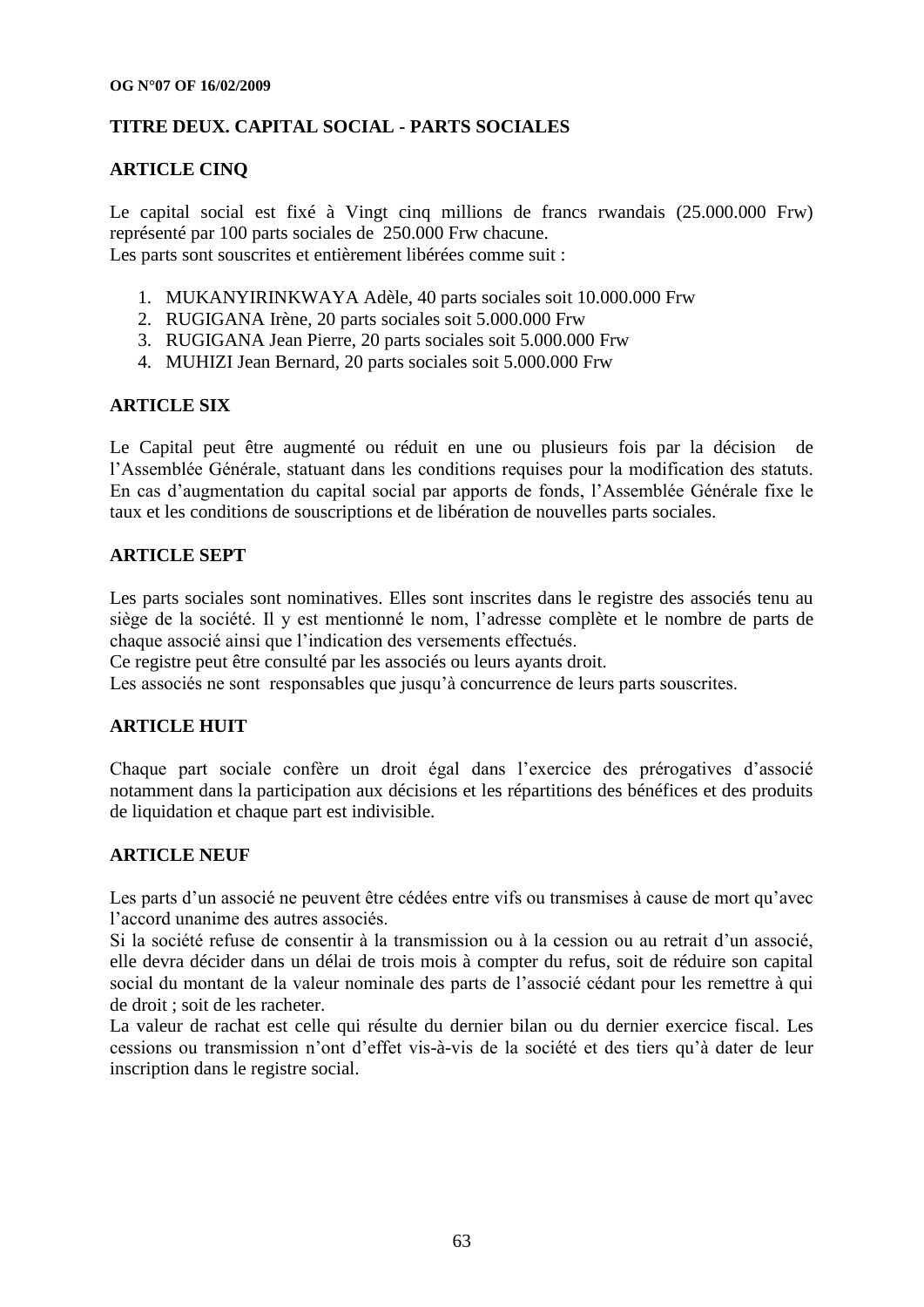#### **TITRE III ADMINISTRATION- SURVEILLANCE**

#### **ARTICLE DIX**

La gestion de la société est confiée à un Gérant, associé ou non, nommé pour 3 ans par l"Assemblée Générale. Son mandat est renouvelable. Il peut être révoqué avant l"expiration de ce terme dans les mêmes formes que sa nomination.

#### **ARTICLE ONZE**

Le Gérant ne peut exercer une activité qui pourrait concurrencer les activités de la société.

#### **ARTICLE DOUZE**

Le Gérant a les pouvoirs les plus étendus pour assurer la Gestion Journalière de la Société. Toutefois tous actes engageant la société notamment pour effectuer des retraits à la banque, signer des titres de dettes ou de créances, signer tous contrats, doivent requérir deux signatures, celle du gérant d'un membre associé.

#### **ARTICLE TREIZE**

Le Gérant peut démissionner à tout moment. Cette démission doit être remise à l"Assemblée générale ordinaire.

#### **ARTICLE QUATORZE**

Le Gérant est responsable devant l" Assemblée Générale. Il doit faire un rapport détaillé à chaque Assemblée Générale ordinaire et répondre à toutes questions posées par les associés relativement à la marche de la société, à l"occasion ou en dehors des séances de l" Assemblée Générale

#### **ARTICLE QUINZE**

Le contrôle financier de la société appartient à tout associé .Les associés ont accès à toutes les archives de la société et peuvent vérifier la comptabilité ainsi que tout document intéressant la société

#### **ARTICLE SEIZE**

Est nommée pour la 1ère fois Gérante Mme MUKANYIRINKWAYA Adèle pour une durée de 3 années.

#### **ARTICLE DIX SEPT**

Les opérations financières de la société sont surveillées par un commissaire aux comptes nommé par l" Assemblée Générale pour un mandat de 2 ans renouvelable.

Le commissaire aux comptes établit au moins 2 fois par an un rapport résumant la situation active et passive accompagnée de ses observations.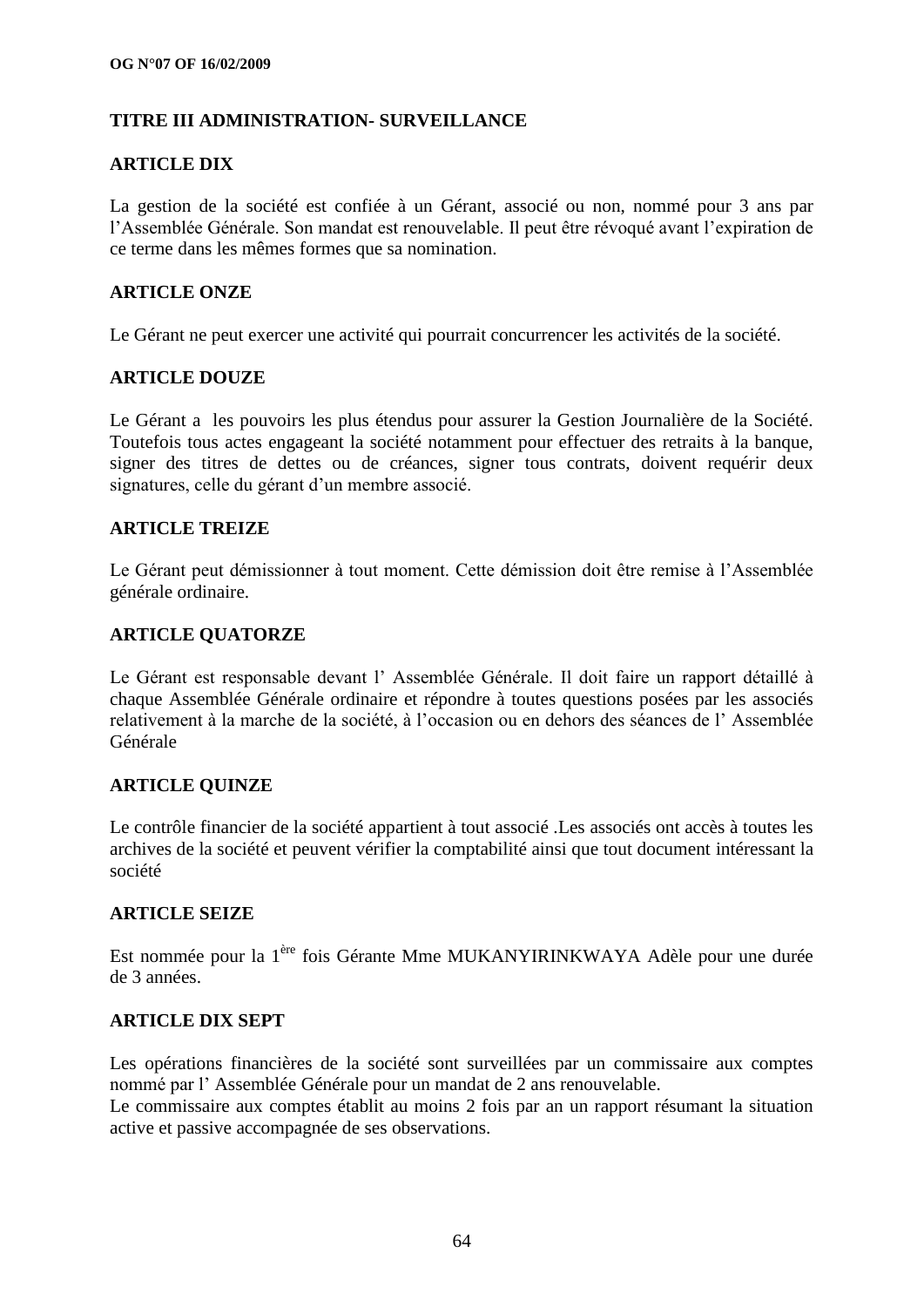#### **OG N°07 OF 16/02/2009**

A la fin de l"exercice social, il établit un rapport général sur les opérations de l"année écoulée, accompagné de ses commentaires. Il est révocable à tout moment par l"Assemblée Générale et il peut démissionner suivant les modalités prévues pour la démission des Administrateurs. Son mandat peut être rémunéré par un montant forfaitaire annuel fixé par l" Assemblée Générale.

#### **TITRE IV ASSEMBLEE GENERALE**

#### **ARTICLE DIX HUIT**

L"Assemblée Générale régulièrement constituée représente l"universalité des associés. Elle a les pouvoirs les plus étendus pour faire ou ratifier les actes qui intéressent la société.

Les décisions sont obligatoires pour les absents. Elle se réserve notamment les pouvoirs suivants :

- approuver et modifier les statuts de la société ; nommer le Gérant et le commissaire aux comptes ;

- fixer les émoluments du Gérant et des commissaires aux comptes ;
- décider la destination à donner aux résultats ;
- approuver tout emprunt assorti de garanties solidaires des associés ;
- Décider de l"adhésion, fusion avec une autre entreprise ;
- Décider la dissolution de la société.

#### **ARTICLE DIX NEUF**

L' Assemblée Générale élit son président parmi les associés pour une durée d'un an renouvelable. Il peut démissionner en adressant à chaque associé une lettre recommandée ou remise avec accusé de réception, mais sa démission ne devient effective qu"après approbation de l"Assemblée Générale réunie en séance ordinaire ou extraordinaire.

#### **ARTICLE VINGT**

L" Assemblée Générale ordinaire se réunit une fois par an sur convocation écrite et recommandée du Président. Le Gérant peut demander la convocation des Assemblées Générales Extraordinaires autant de fois que l"intérêt de la société l"exige ou chaque fois qu"un ou plusieurs associés représentant vingt pour cent du capital social le demande. Chaque convocation de l"Assemblée Générale doit être adressée aux associés au moins quinze jours avant la date prévue de la réunion, le cachet de la poste faisant foi. Elle doit préciser l"ordre du jour , le lieu de la réunion et, en cas de modification des statuts, l"exposé des motifs, le texte à modifier et le texte proposé.

Tout associé pourra se faire représenter à toute Assemblée Générale par un mandataire associé ou un muni d"une procuration écrite.

Chaque part donne droit à une voix.

#### **ARTICLE VINGT ET UN**

Pour siéger valablement l"Assemblée Générale ordinaire ou extraordinaire doit réunir au moins deux tiers (2/3) des associés représentant au moins trois cinquième (3/5) des parts. Les décisions sont prises à la majorité des (2/3) de voix.

Toutefois, lorsqu"il s"agit d"une modification des statuts, les décisions seront prises par la totalité des associés. Si le quorum n'est pas atteint à la première convocation une nouvelle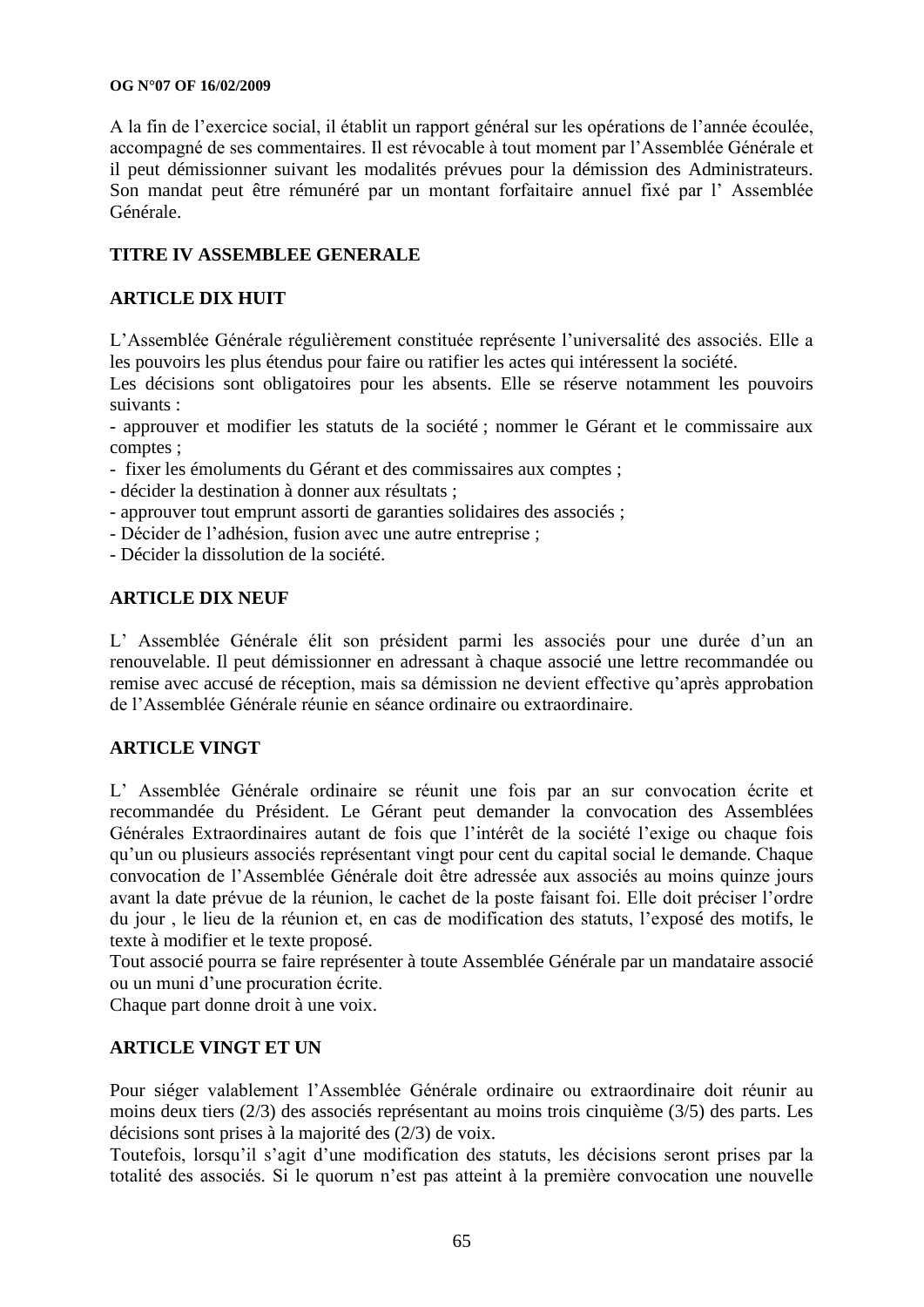convocation sera nécessaire et la nouvelle Assemblée Générale délibérera et décidera valablement quelle que soit la portion du capital représenté. Les décisions sont alors prises à la majorité des trois quarts  $(3/4)$  des voix représentées.

#### **ARTICLE VINGT DEUX**

Les procès-verbaux de l"Assemblée Générale sont signés par les associés ou mandataires ayant participé à la réunion. Les copies conformes, les expéditions et les extraits à produire en justice ou ailleurs sont signés par le Gérant.

#### **TITRE V. DISPOSITIONS FINANCIERES**

#### **ARTICLE VINGT TROIS**

L"exercice social commence le premier janvier de chaque année et se termine le trente et un décembre. Toutefois, le premier exercice commence à la date de l"immatriculation au registre de commerce pour se terminer le 31 décembre suivant.

#### **ARTICLE VINGT QUATRE**

Les livres sont arrêtés chaque année au 31décembre. L"exercice est clôturé et l"inventaire dressé par le Gérant. Il contient l"indication des valeurs mobilières et immobilières, le tableau des amortissements, la liste des créances et des dettes de la société, un résumé de toutes les opérations d"engagement, de cautionnement,de garanti, ainsi que la situation active et passive de chaque associé. Le Gérant établit ensuite le compte de pertes et profits, ainsi que le bilan.

La situation comptable de l"exercice doit être à la disposition des associés au siège social au plus tard le 25 février de chaque année. L" Assemblée Générale ordinaire statue sur l"adoption du compte de perte, de profits et du bilan. Après l"adoption du bilan, l"Assemblée Générale se prononce à la majorité des deux tiers (2/3) des voix sur la décharge du Gérant et des commissaires aux comptes.

#### **ARTICLE VINGT CINQ**

L"excèdent favorable du bilan, déduction faite de toutes les charges, frais généraux et amortissements nécessaires, constitue le bénéfice de la société. Sur ce bénéfice, il sera prélevé une provision pour impôt et pour la réserve légale. Le solde sera partagé entre les associés au prorata de leurs parts.

Toutefois, l"Assemblée Générale pourra décider que tout ou partie de ce solde soit affecté à un fonds de réserve spéciale ou provision, ou reporté à nouveau.

Les dividendes sont payés aux endroits et époques à fixer par l"Assemblée Générale.

#### **TITRE VI . DISSOLUTION–LIQUIDATION**

#### **ARTICLE VINGT SIX**

En cas de perte d"un tiers du capital social, le Gérant et Commissariat aux comptes sont tenus de convoquer l"Assemblée Générale Extraordinaire à l"effet de statuer sur la question de dissolution de la société.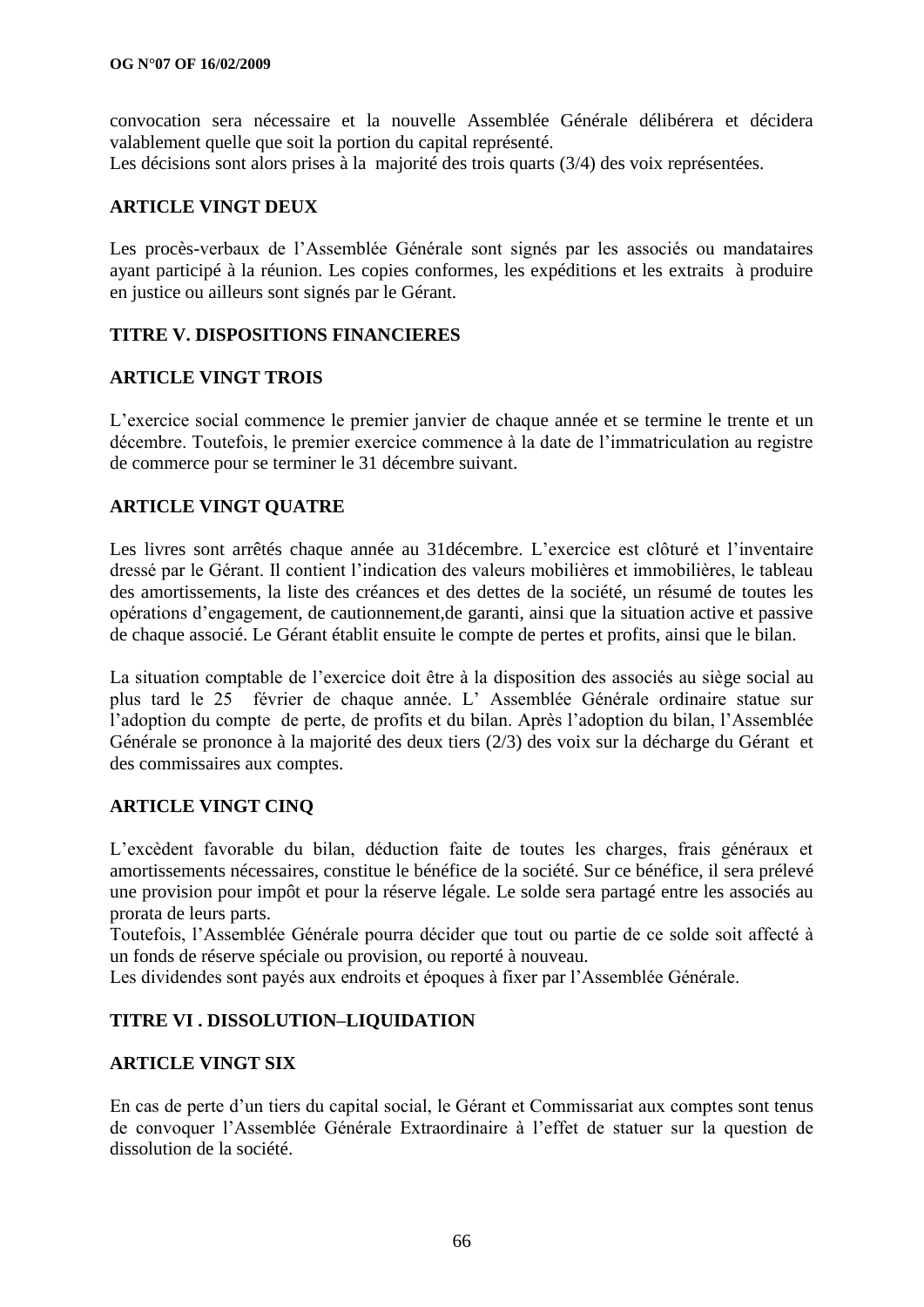#### **ARTICLE VINGT SEPT**

En cas de dissolution, l"Assemblée Générale règle le mode de liquidation et nomme un ou plusieurs liquidateurs dont elle détermine les pouvoirs et les émoluments. Cette nomination met fin aux pouvoirs du Gérant. Les liquidateurs ont les pouvoirs les plus étendus pour réaliser tout l"actif de la société et éteindre son passif. L" Assemblée Générale, régulièrement constituée, conserve, pendant la liquidation, les mêmes attributions que pendant le cours de la société. Elle est convoquée par le ou les liquidateurs et présidée par une personne désignée par l"assemblée. L" Assemblée Générale peut toujours révoquer et remplacer les liquidateurs, étendre ou restreindre leurs pouvoirs. Le solde bénéficiaire est partagé entre les associés.

#### **TITRE VII . DISPOSITIONS FINALES**

#### **ARTICLE VINGT HUIT**

Toute contestation qui résulterait de l"interprétation des présents statuts sera soumise à l"Assemblée Générale pour un règlement à l"amiable. Si cela est impossible, le différend sera porté devant les Tribunaux du lieu du siège social de la société.

#### **ARTICLE VINGT NEUF**

Pour tout ce qui n"est pas prévu aux présents statuts, les associés déclarent se conformer à la législation en vigueur au Rwanda.

#### **ARTICLE TRENTE**

Les frais de constitution de la société sont estimés à trois cent mille francs rwandais (300.000 Frw).

Ainsi fait à Kigali en six exemplaires le 01/06/2007

#### **LES COMPARANTS ASSOCIES** :

- 1. MUKANYIRINKWAYA Adèle (sé)
- 2. RUGIGANA Irène(sé)
- 3. RUGIGANA Pierre Jean (sé)
- 4. MUHIZI Bernard (sé)

#### **ACTE NOTARIE NUMERO 01278 VOLUME XXIV**

L"an deux mille sept, le premier jour du mois de juin ; Nous KAYIRANGA Jean Baptiste, Notaire Officiel du District de Gasabo, étant et résidant à Gasabo, certifions que l"acte dont les clauses sont reproduites ci-avant Nous a été présenté par :

- 1. Madame MUKANYIRINKWAYA Adèle, B.P. 806 Kigali
- 2. Mademoiselle RUGIGANA Irène, B.P. 806 KIGALI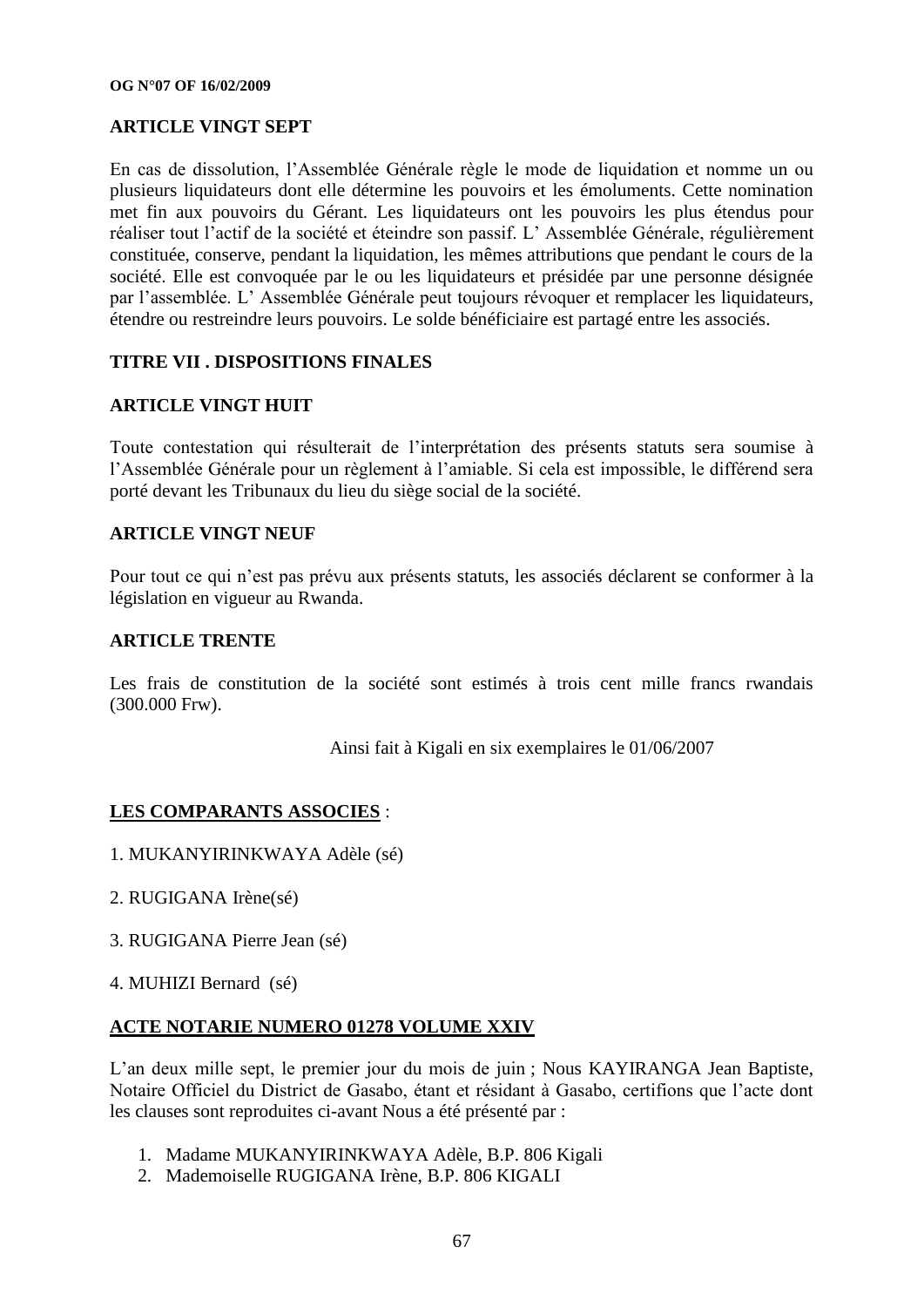- 3. Monsieur RUGIGANA Jean Pierre, B.P. 806 Kigali
- 4. Monsieur MUHIZI Bernard, B.P. 806 KIGALI

En présence de NKIKABAHIZI Joseph et de MUGEMANA J.M. Vianney, témoins instrumentaires à ce requis et réunissant les conditions exigées par la loi.

Lecture du contenu de l"acte ayant été faite aux comparants et aux témoins, les comparants ont déclaré devant Nous et en présence desdits témoins que l"acte tel qu"il est rédigé renferme bien l"expression de leur volonté.

En foi de quoi, le présent acte a été signé par les comparants, les témoins et Nous, Notaire et revêtu du sceau de l"Office Notarial de Gasabo.

#### **LES COMPARANTS :**

1. MUKANYIRINKWAYA Adèle(sé) 3. RUGIGANA Irène(sé)

2. RUGIGANA Jean Pierre(sé) 4. MUHIZI Bernard(sé)

1. NKIKABAHIZI Joseph(sé) 2. MUGEMANA J.M. Vianney (sé)

#### **LE NOTAIRE**

**LES TEMOINS :**

KAYIRANGA Jean Baptiste  $(sé)$ 

#### **DROITS PERCUS :**

Frais d"acte : Deux mille cinq cents francs rwandais et enregistré par Nous KAYIRANGA Jean Baptiste, Notaire Officiel du District de Gasabo, étant et résidant à Gasabo, sous le numéro 01278, Volume XXIV, dont coût deux mille cinq cents francs rwandais perçus suivant quittance n° …………. du 01 Juin deux mille sept, délivrée par le Receveur du District.

#### **LE NOTAIRE**

KAYIRANGA Jean Baptiste (sé)

#### **FRAIS D"EXPEDITION** :

POUR EXPEDITION AUTHENTIQUE DONT COUT CINQ MILLE SIX CENTS FRANCS RWANDAIS, PERCUS POUR UNE EXPEDITION AUTHENTIQUE SUR LA MEME QUITTANCE.

#### **LE NOTAIRE**

KAYIRANGA Jean Baptiste (sé)

68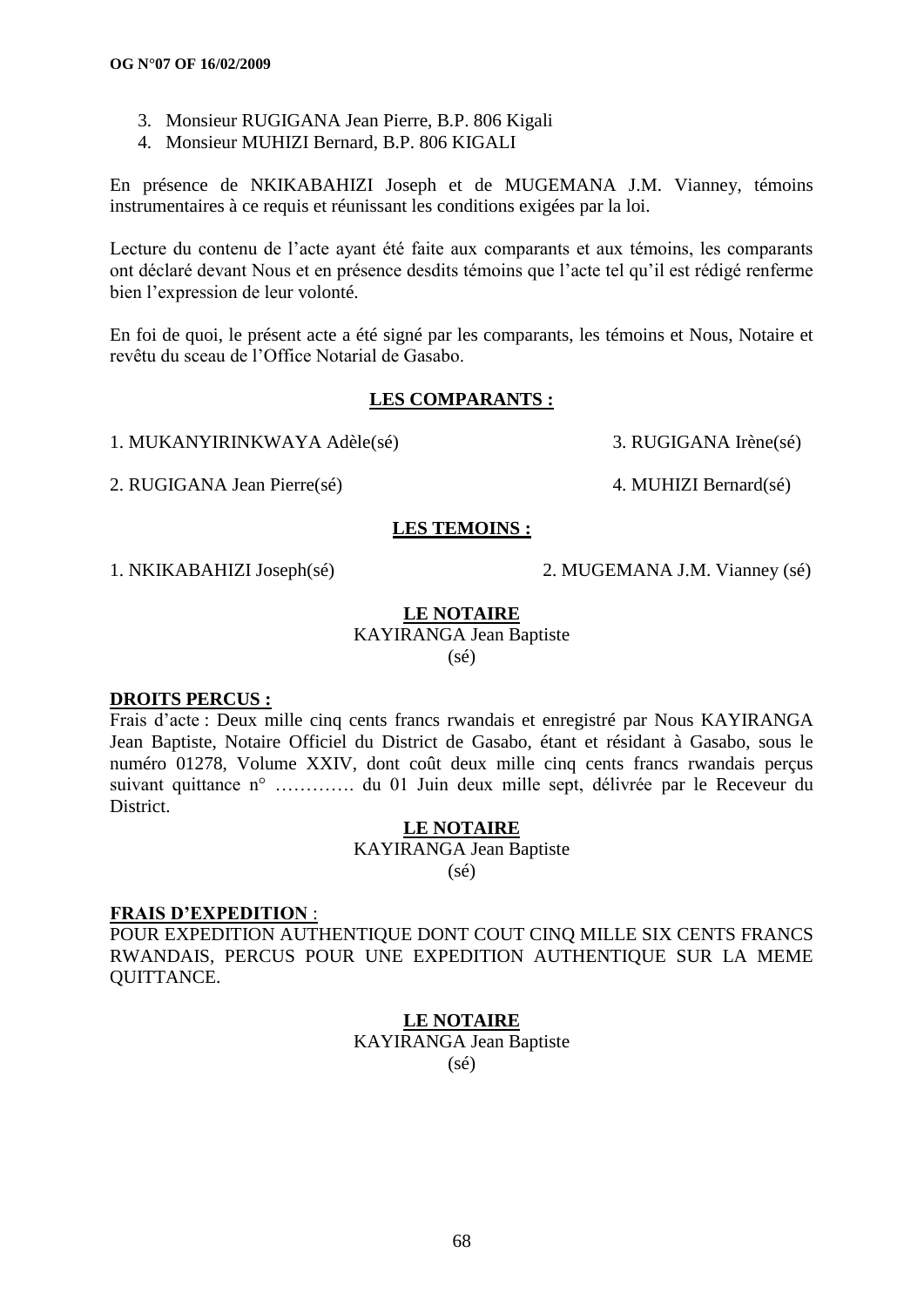#### **A.S. N°42368**

Reçu en dépôt au Greffe du Tribunal de Grande Instance de Nyarugenge, le 05/06/2007, et inscrit au registre ad hoc des actes de société sous le n° RC.A 311/07/KIG. , le dépôt de **: Statuts de la Société JURU PARK SARL.**

#### **Droits perçus**

- Droits de dépôt : 5.000 Frw - Amende pour dépôt tardif : …….. Frw
- suivant quittance n°2647341 du 05/06/2007

#### LE GREFFIER DU TRIBUNAL DE GRANDE INSTANCE DE NYARUGENGE **MUNYENTWALI CHARLES (sé)**

69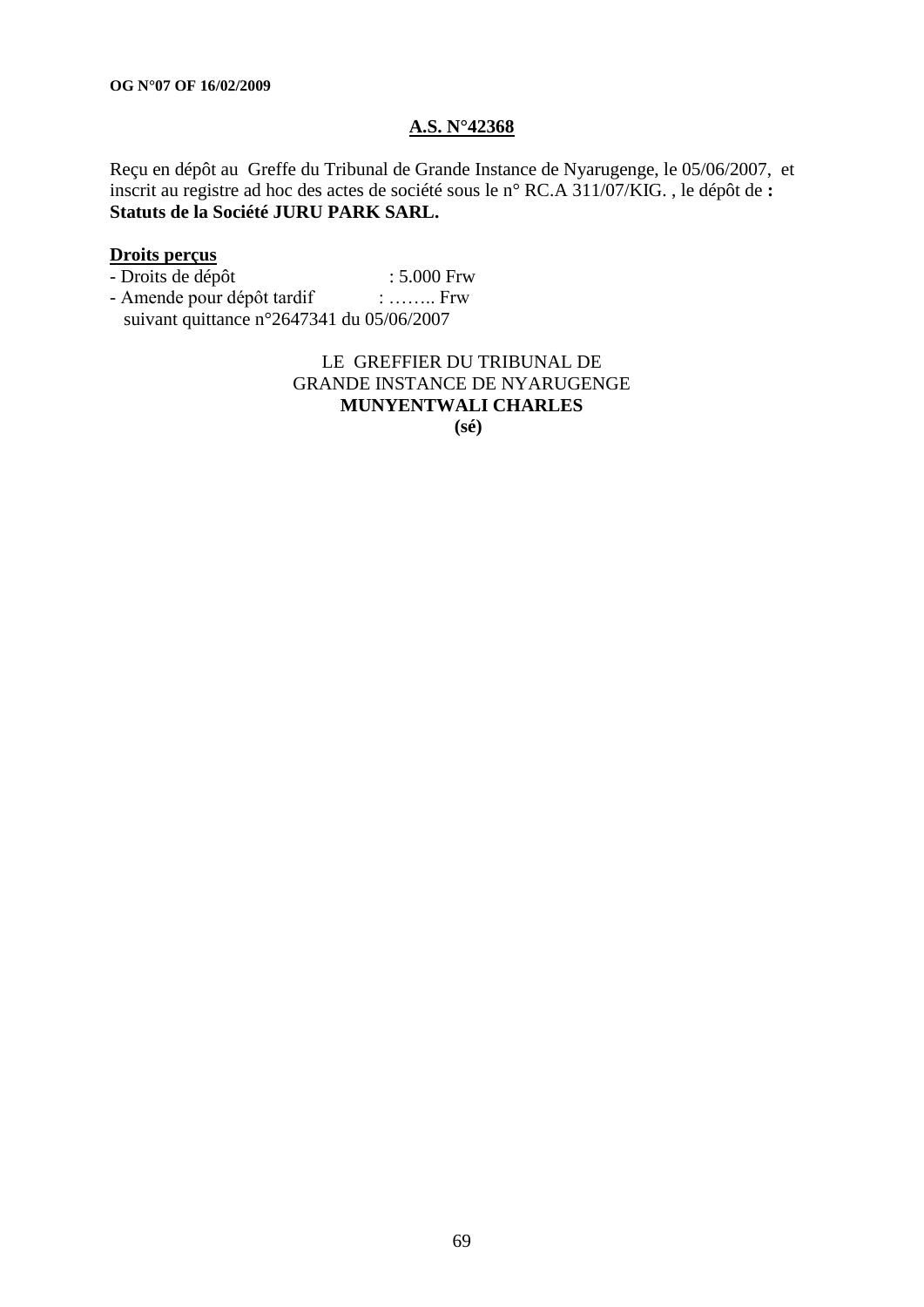#### **PROCES VERBAL DE L'ASSEMBLEE GENERALE EXTRAORDINAIRE DE LA SOCIETE SORWATHE S.A.R.L. TENUE A KIGALI LE 17 MARS 2004**

 L'an deux mille et quatre, le dix septième jour du mois de mars, s'est réunie à Kigali, l'Assemblée Générale Extraordinaire des actionnaires de la SORWATHE, société à responsabilité limitée, au capital de soixante treize millions six cent mille francs rwandais, dont le siège est à Kigali, immatriculée au Registre de Commerce sous le n° RC.A 0157/KIG, constituée conformément aux statuts publiés au Journal Officiel de la République Rwandaise n° 18 du 1<sup>er</sup> septembre 1980 et modifiés le 20 avril 1990.

La séance est ouverte à 11 heures sous la présidence de Monsieur GAFOROMO Grégoire Vianney qui désigne comme Secrétaire Monsieur J.H. WERTHEIM, et l'Assemblée choisit comme scrutateurs Monsieur RUBULIKA Jean Pierre et Monsieur MUHIZI Jules Aimable.

Le bureau étant ainsi constitué, le Président expose que :

- 1. sont présents ou représentés les actionnaires suivants
	- 1.1 OCIR-THE
	- 1.2 COOPTHE MULINDI
	- 1.3 BANQUE RWANDAISE de DEVELOPPEMENT
	- 1.4 TEA IMPORTERS
	- 1.5 Monsieur Léo HAUSMAN
	- 1.6 Monsieur Joseph H. WERTHEIM
- 2. L"Ordre du jour comprend
	- 2.1 Modification des statuts de la SORWATHE :
	- $\triangleright$  Privatisation des parts sociales de l'Etat dans la SORWATHE.
		- 2.2 Nomination des Administrateurs.
		- 2.3 Approbation de la délégation de la gestion Journalière.
	- 3 Les convocations contenant l"Ordre du Jour ont été faites conformément à la loi et aux statuts.

Toutes les parts sociales étant présentes ou représentées, soit plus des trois quarts du capital social, l"Assemblée réunit les conditions de présences exigées par la loi et par les statuts pour pouvoir délibérer valablement sur tous les points à l"ordre du jour.

Tous les faits exposés par le Président étant reconnus exacts par l"Assemblée, celle-ci se reconnaît valablement constituée et apte à délibérer sur les objets portés à l"ordre du jour. Après discussions et délibérations l"Assemblée prend les résolutions suivantes :

#### **Première résolution : Modification des statuts**

A l"unanimité, l"Assemblée décide de modifier les statuts de la manière suivante :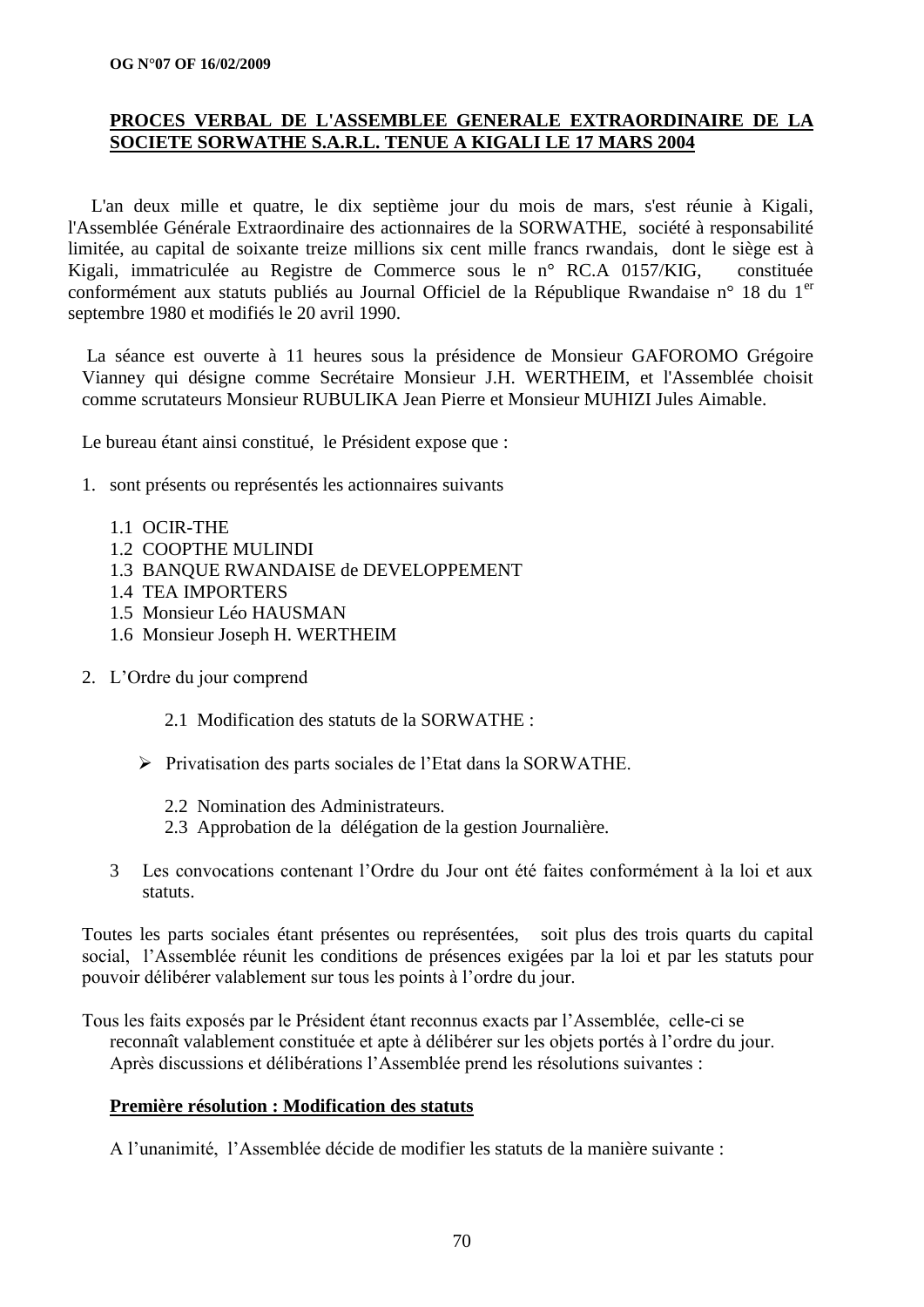#### **TEXTE DE STATUTS MODIFIES**

#### **Entre les soussignés :**

- La Société Coopérative **COOPTHE MULINDI** dont le siège social se trouve à Butozo, District de Rushaki, Province de Byumba, représentée aux fins du présent acte par, Monsieur MUHIZI Jules Aimable.
- La Banque Rwandaise de Développement BRD société anonyme, ayant son siège social à Kigali, créée par la loi du 5 août mille neuf cent soixante sept, constituée par l"arrêté présidentiel n° 747 de quinze septembre mille neuf cent soixante huit, représentée par Monsieur RUBULIKA Jean Pierre.
- La société de droit de l"Etat du Connecticut USA TEA IMPORTERS INC dont le siège social est à Westport (Connecticut), représenté aux fins du présent acte par son Président, Monsieur J. H. WERTHEIM.
- Monsieur J.H. WERTHEIM, commerçant , demeurant à 86 Wells Hills Road Eastern (Connecticut U.S.A.).
- Monsieur Léo HAUSMAN, commerçant, demeurant 309 East 49 Street New York, USA représenté aux fins du présent acte par Monsieur J.H. WERTHEIM

Il a été convenu et arrêté ce qui suit :

#### **Chapitre premier : Forme, Dénomination, Siège, Objet durée**,

#### **Article premier : Forme et dénomination**

Il est constitué par les présents statuts sous le régime de la législation en vigueur dans la République du Rwanda et des présents statuts une société à responsabilité limitée sous la dénomination Société Rwandaise pour la Production et la Commercialisation du Thé, en abrégé "SORWATHE".

#### **Article 2 : Siège**

Le siège social est établi à Kigali. Il peut être transféré dans toutes autres localités du Rwanda, par décision du Conseil d"Administration. Le transfert du siège social sera publié conformément aux dispositions légales. Des succursales ou agences peuvent être établies ailleurs au Rwanda ou à l"étranger par décision du Conseil d"Administration.

#### **Article 3 : Objet**

- La société a pour objet la production, l'usinage et la commercialisation du thé produit principalement dans la région de Cyohoha - Kinihira.
- Elle pourra également entreprendre toutes les activités destinées à promouvoir la culture du thé au Rwanda. De façon générale, elle pourra s"intéresser dans les limites légales par voies d"apports, de fusion, de souscription, de participation, d"intervention financière ou autrement dans toutes sociétés ou entreprises existantes ou à créer, dont l"objet serait analogue ou connexe au sien et faire toutes opérations commerciales industrielles, financières, agricoles,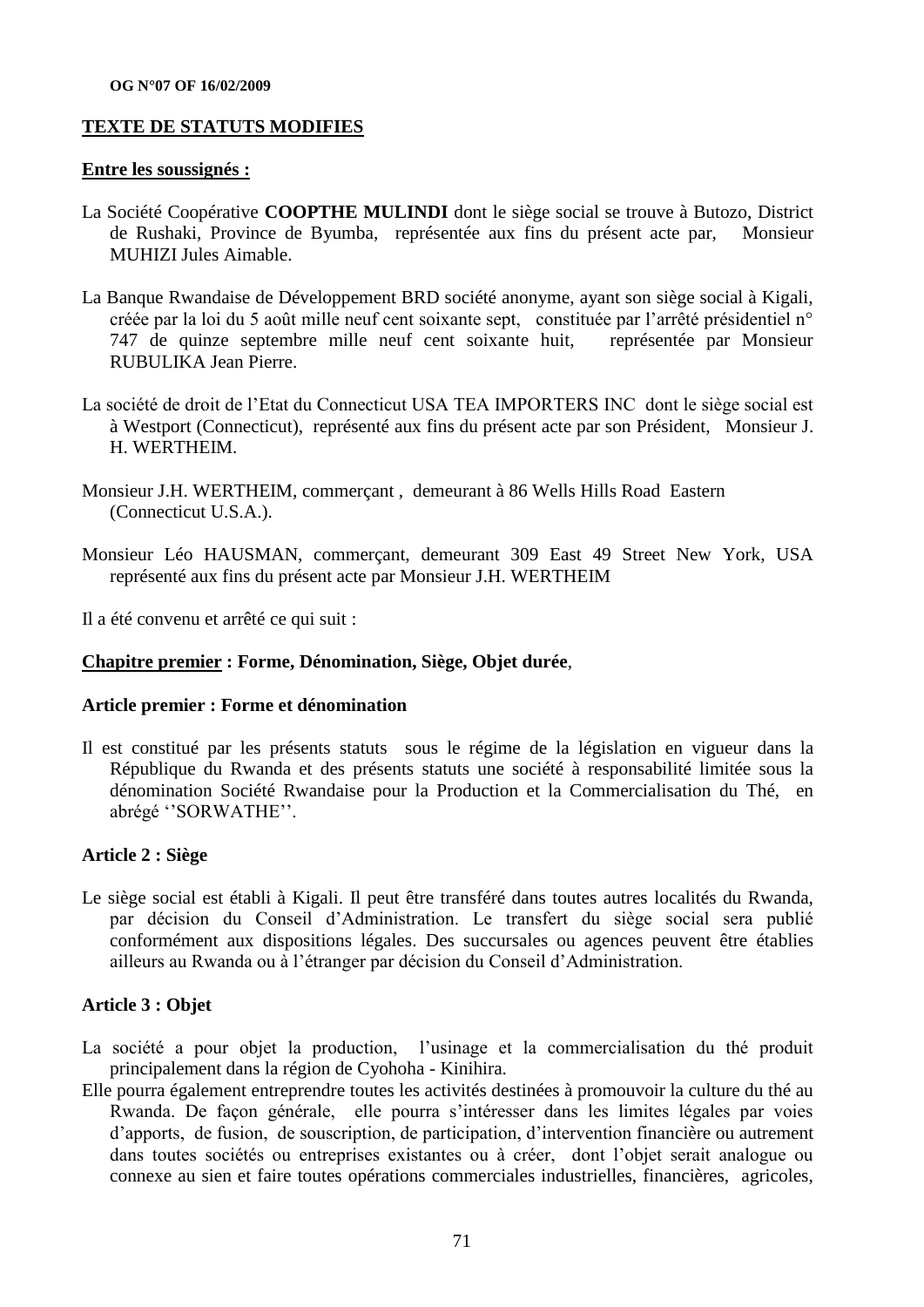mobilières ou immobilières de nature à favoriser son objet principal. L"objet social pourra être étendu ou restreint mais sans toutefois en altérer l"essence par voie de modification aux statuts ou sous réserve de l"autorisation prévue par la loi.

#### **Article 4 : Durée**

La société est constituée pour une durée de trente ans à compter de l"immatriculation au registre de commerce. Le Conseil d"Administration peut proposer à l"Assemblée Générale, délibérant dans les conditions requises, pour les modifications aux statuts et sous réserve de l"autorisation prévue par la loi, pour décider de la prorogation ou de la dissolution de la société avant terme.

#### **CHAPITRE II : CAPITAL SOCIAL**

#### **Article 5 : Le Capital Social**

Le Capital Social est fixé à cinquante huit millions cinquante six mille francs rwandais (58.056.000 Frw) et représenté par cinquante huit mille cinquante six parts sociales représentant chacune un cinquante huit millième et cinquante six centièmes.

#### **Art. 6 Répartition du capital social**

Sur base de la décision prise par le Conseil d"Administration en sa réunion du 15 mars 2002, et en référence à la lettre n° 1160/03/10/PRIV du 28 mars 2003 émanant du Ministre des Finances et de la Planification Economique, le Conseil a décidé de la nouvelle structure des parts sociales de la SORWATHE.

| NOM de l'ASSOCIE                    | Nombre des Parts Sociales | Pourcentages | Montant    |
|-------------------------------------|---------------------------|--------------|------------|
| Tea Importers                       | 36.243                    | 62.43%       | 36.243.000 |
| Banque Rwandaise de Développement   | 14.514                    | 25.00%       | 14.514.000 |
| ASSOPTHE (sous réserve de paiement) | 5.806                     | 10.00%       | 5.806.000  |
| Monsieur Léo HAUSMAN                | 1.104                     | 1.90%        | 1.104.000  |
| <b>COOPTHE MULINDI</b>              | 236                       | 0.41%        | 236.000    |
| Monsieur Joseph WERTHEIM            | 153                       | 0.26%        | 153.000    |
| <b>Total</b>                        | 58.056                    | 100.00%      | 58.056.000 |

#### **Article 7 : Teneur des accords**

Les parts sociales acquises par la SORWATHE et non rétrocédées ont été annulées par confusion.

#### **Article 8 : Nombres Associés**

Il est ainsi constaté que la société compte 6 associés et que le capital est entièrement souscrit et libéré.

#### **Article 9 : Modification du capital**

Le Capital Social peut être augmenté ou réduit en une ou plusieurs fois par décision de l"Assemblée Générale Extraordinaire statuant dans les conditions requises pour les modifications aux statuts.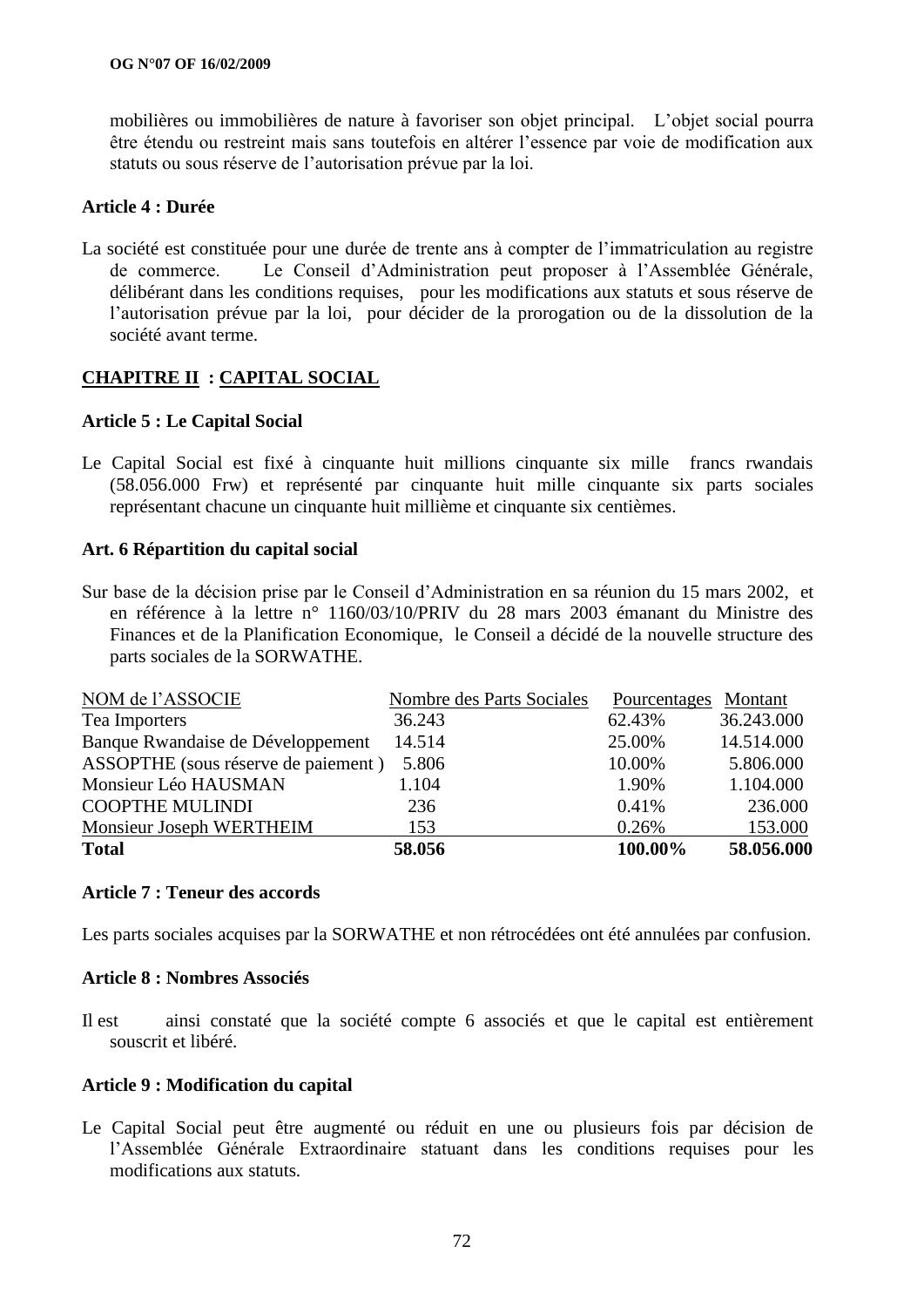Sauf décision contraire de l"Assemblée statuant dans les conditions requises, les nouvelles parts sociales qui seraient à souscrire contre espèces seront offertes par préférence aux propriétaires des parts sociales existantes proportionnellement au nombre de parts sociales qui leur appartiennent dans le délai et aux taux et conditions fixées par le Conseil d"Administration.

#### **Article 10 : Nature des titres, Cessions des parts**

- Les parts sociales sont nominatives. Leur propriété s'établit par une inscription sur le registre des parts sociales de la société.
- Ce registre contient les indications suivantes : désignation précise des propriétaires, nombre et numéros des parts possédées, dates et montants des versements effectués dates des transferts.
- Des certificats, non transmissibles constatant les inscriptions nominatives sont distribués aux associés. Ils indiquent les numéros de leurs parts sociales. Chaque certificat est restitué, annulé et remplacé chaque fois qu"il y a transfert, même partiel des parts sociales auxquelles il se rapporte. La cession des parts sociales est inscrite sur le registre des parts sociales. Elle s"opère soit par une déclaration de transfert datée et signée par le cédant et le cessionnaire ou leurs mandataires agissant en vertu d"une procuration qui restera annexée au registre des parts sociales, soit suivant les règles sur le transfert des créances.

#### **Article 11 : Responsabilités et droits des Associés.**

- Les Associés sont engagés seulement à concurrence du montant de leurs souscriptions. La possession d"une parts sociale emporte l"adhésion aux statuts et aux décisions des Assemblées Générales. Tous les co-propriétaires indivis d"une part sociale, ainsi que les usufruitiers et les nu-propriétaires sont tenus de se faire représenter auprès de la société par une seule et même personne. La société peut suspendre l"exercice des droits y afférents jusqu"à ce que cette personne soit désignée comme propriétaire à son égard de la part sociale.
- Les héritiers, ayant cause et créanciers d'un actionnaire ne peuvent sous quelque raison que ce soit provoquer l"apposition des scellés sur les biens et valeurs de la société, en demander l'inventaire, le partage ou la licitation ou s'immiscer dans l'administration. Pour l'exercice de mêmes droits, ils doivent s"en rapporter aux bilans sociaux et aux décisions de l"Assemblée Générale des Associés.

#### **CHAPITRE III : ADMINISTRATION - DIRECTION - SURVEILLANCE**

#### **Article 12 : Conseil d"Administration**

- La Société est administrée par un Conseil d"Administration composé de sept membres, associés ou non. Les postes d"administrateurs seront choisis parmi les candidats présentés par les Associés selon le nombre de voix dont ils disposent.
- Les Administrateurs sont élus pour quatre ans par l"Assemblée Générale à la majorité absolue. Ils sont révocables en tous temps par décision de la dite Assemblée à la majorité des voix représentant plus de la moitié du capital. Leur mandat est renouvelable.
- Le mandat des administrateurs non réélus cesse immédiatement après l"Assemblée générale annuelle. En cas de vacance d"un mandat d"Administrateur, les membres restants du Conseil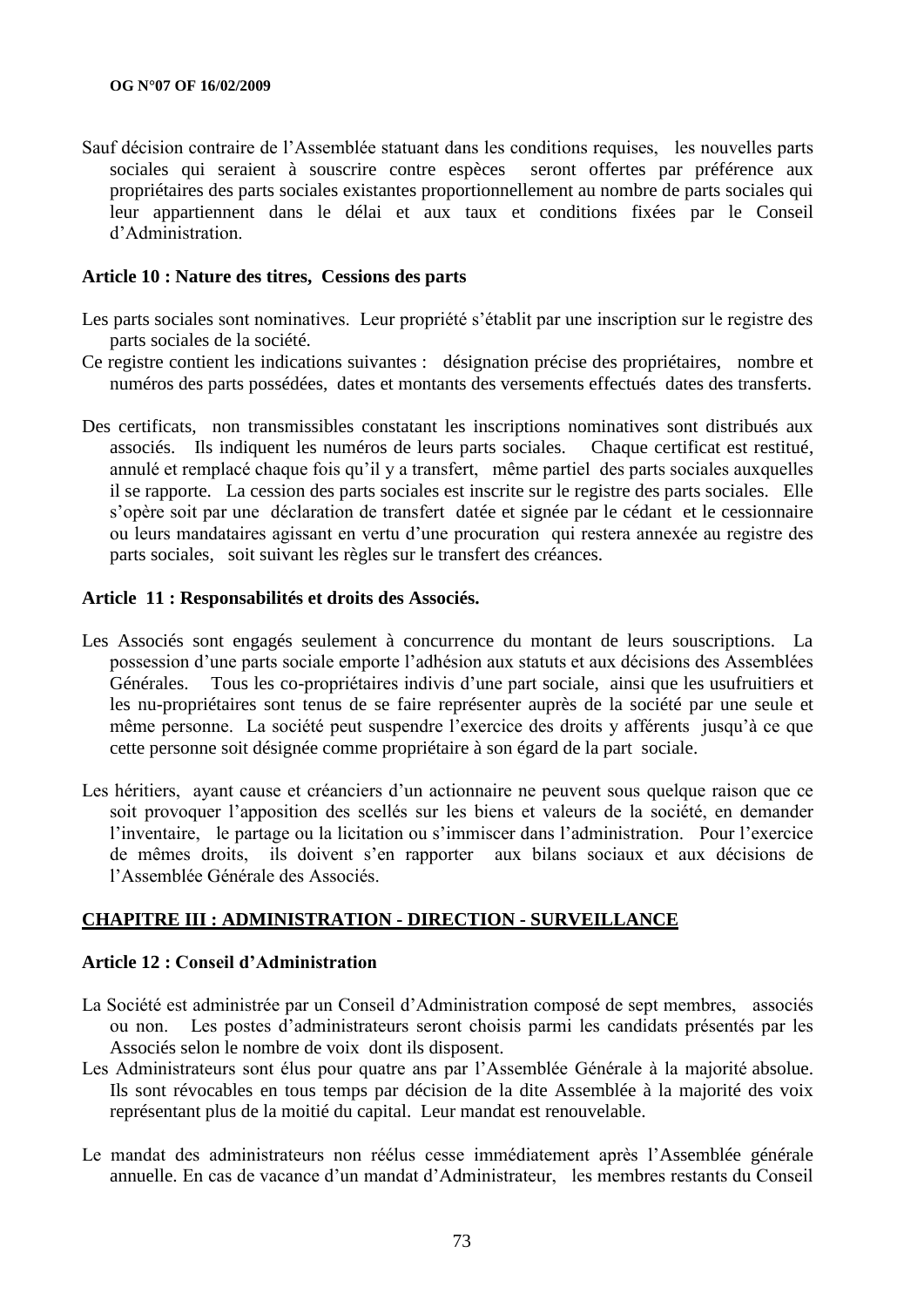d"Administration et les Commissaires aux Comptes réunis peuvent y pourvoir provisoirement. Il sera procédé an remplacement définitif lors de l"Assemblée Générale des Associés. Tout administrateur désigné dans ces conditions n"est nommé que pour le temps nécessaire à l"achèvement du mandat de l"Administrateur qu"il remplace.

Les administrateurs ne sont que de mandataires de la société, dans la mesure de leur mandat, ils n"engagent que celle-ci et ne contractent aucune obligation personnelle. Ils ne répondent que de l"exécution de leur mandat et des fautes commises dans leur gestion.

Les émoluments des administrateurs sont fixés par l"Assemblée générale des Associés.

## **Article 13 : Gestion journalière et délégation**

- Le Conseil d"administration choisit dans son sein éventuellement un vice Président. En cas d"empêchement de celui-ci, le Conseil d"Administration désigne un administrateur pour le remplacer.
- Le Conseil d"Administration délègue à la majorité simple la gestion journalière de la société à un Directeur Général, assisté par un Directeur Technique et par les réunions des Chefs de Services, auquel il confère par délégation spéciale tous les pouvoirs nécessaires à cette fin, en ce compris les pouvoirs d"engager et révoquer leurs préposés et de fixer leurs attributions et rétributions.
- Il s"entend que cette stratégie est appropriée pour l"organisation de la société.
- Le Directeur Général assiste aux réunions du Conseil d'Administration et en assure le secrétariat. Le Conseil d'Administration peut en outre conférer des pouvoirs spéciaux à un ou plusieurs préposés. Le Conseil d'Administration fixe les pouvoirs et les rémunérations spéciales attachés à ces délégations.

## **Article 14 : Réunions du Conseil**

Le Conseil se réunit sur convocation et sous la présidence de son président ou Vice Président ou à leur défaut de l'Administrateur le plus âgé, chaque fois que l'intérêt de la Société l'exige ou chaque fois que deux Administrateurs au moins le demandent. Les réunions se tiennent au lieu indiqué dans les convocations qui doivent, sauf urgence, être envoyées au moins quinze jours calendriers avant la date de la réunion et contenir l'ordre du jour.

## **Article 15 : Délibération du Conseil**

La présence personnelle de la majorité des Administrateurs en exercice est requise pour délibérer et statuer valablement. Chaque Administrateur peut même par simple lettre, télégramme ou télex, donner à un de ses collègues pouvoirs de le représenter à une séance du Conseil et d'y voter en ses lieu et place. Un mandataire ne peut représenter plus d'un Administrateur.

Toute décision du Conseil d'Administration est prise à la majorité simple des votants.

Au cours des délibérations du Conseil d'Administration, l'Administrateur qui a un intérêt opposé ou concurrent à celui de la Société est tenu de s'abstenir. Il en est fait mention au Procès-Verbal. Les délibérations du Conseil d'Administration sont constatées par des Procès-Verbaux, signés par le Président et le Secrétaire du Conseil d'Administration et les membres représentant le quorum requis.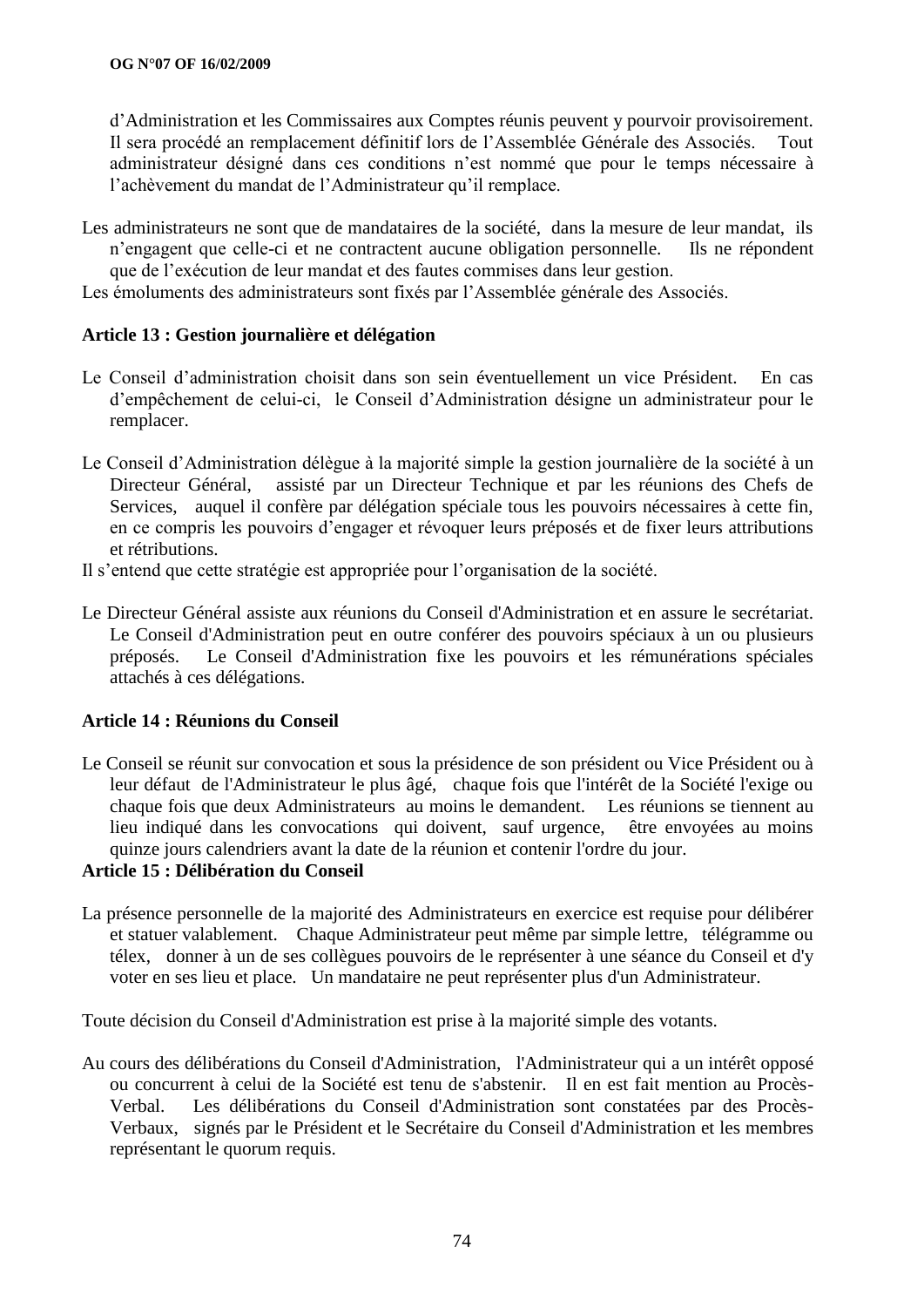#### **OG N°07 OF 16/02/2009**

Ces procès-Verbaux sont conservés dans un registre spécial tenu au siège de la société. Les copies ou extraits de ces procès-Verbaux, à produire en justice ou ailleurs sont à signer par le Président du Conseil d'Administration ou le Directeur-Général et un Administrateur.

## **Article 16 : Pouvoirs du Conseil**

- Le Conseil d'Administration a les pouvoirs les plus étendus, sans limitation ou réserve, pour faire tous les actes d'administration et de disposition qui intéressent la société. Tout ce qui n'est pas expressément réservé à l'Assemblée Générale des Associés par les statuts ou par la loi est de sa compétence.
- Il a notamment le pouvoir de décider de sa seule autorité, toutes les opérations qui rentrent dans l"objet social de la société ainsi que tous les apports, cessions, souscriptions, associations, participations ou interventions financières relatifs aux dites opérations.

Il peut notamment, et l"énumération qui va suivre n"est pas limitative :

- Négocier, traiter, acquérir, aliéner par voie de vente, de cession, d"apport, d"échange, ou autrement tous droits, titres, concessions, biens meubles et immeubles.
- Consentir ou recevoir des avances avec ou sans garanties réelles, sous forme de prêt simple, d'ouverture de crédit ou sous toute autre forme.
- Accepter ou consentir tous gages, nantissements, ou autres garanties, consentir toutes délégations et subrogations.
- Donner main-levée et consentir la radiation de toute inscription hypothécaire ou de privilège, d"office ou autre, de toutes saisies, oppositions, commandements, transcriptions et empêchements quelconques avec renonciation à tous droit réels, dispenser le conservateur des titres fonciers ou des hypothèques de prendre inscription d"office.
- Accepter toutes transformations des entreprises avec lesquelles la société a des intérêts directs ou indirects.
- Transiger, compromettre et statuer sur tout ce qui se rapporte aux intérêts de la société ou aux intérêts qui lui sont confiés directement ou indirectement par des tiers.
- Le Conseil d"Administration, sauf délégation qu"il aurait faite de ce pouvoir, nomme ou révoque tous les employés et agents de la société, détermine leurs attributions et fixe leurs traitements et gratifications éventuelles et les conditions de leurs engagements.

#### **Article 17 : Signature Sociale**

- Tous actes engageant la société sont signés soit par le Directeur Général et un Administrateur, sans qu"ils aient à justifier à l"égard des tiers d"une décision du Conseil, soit par deux Administrateurs en vertu d"une délégation donnée par une décision expresse du Conseil d"Administration.
- Par décision du Conseil d"Administration, la signature Sociale peut être déléguée pour les opérations à l"étranger à une ou plusieurs personnes, agissant individuellement ou conjointement dans les limites et sous les réserves que le Conseil déterminera.
- Les actions judiciaires, tant en demandant qu'en défendant, de même que tous les recours administratifs sont intentés, formés, soutenus au nom de la société par le Président du Conseil d"Administration ou par le Directeur-Général et un Administrateur.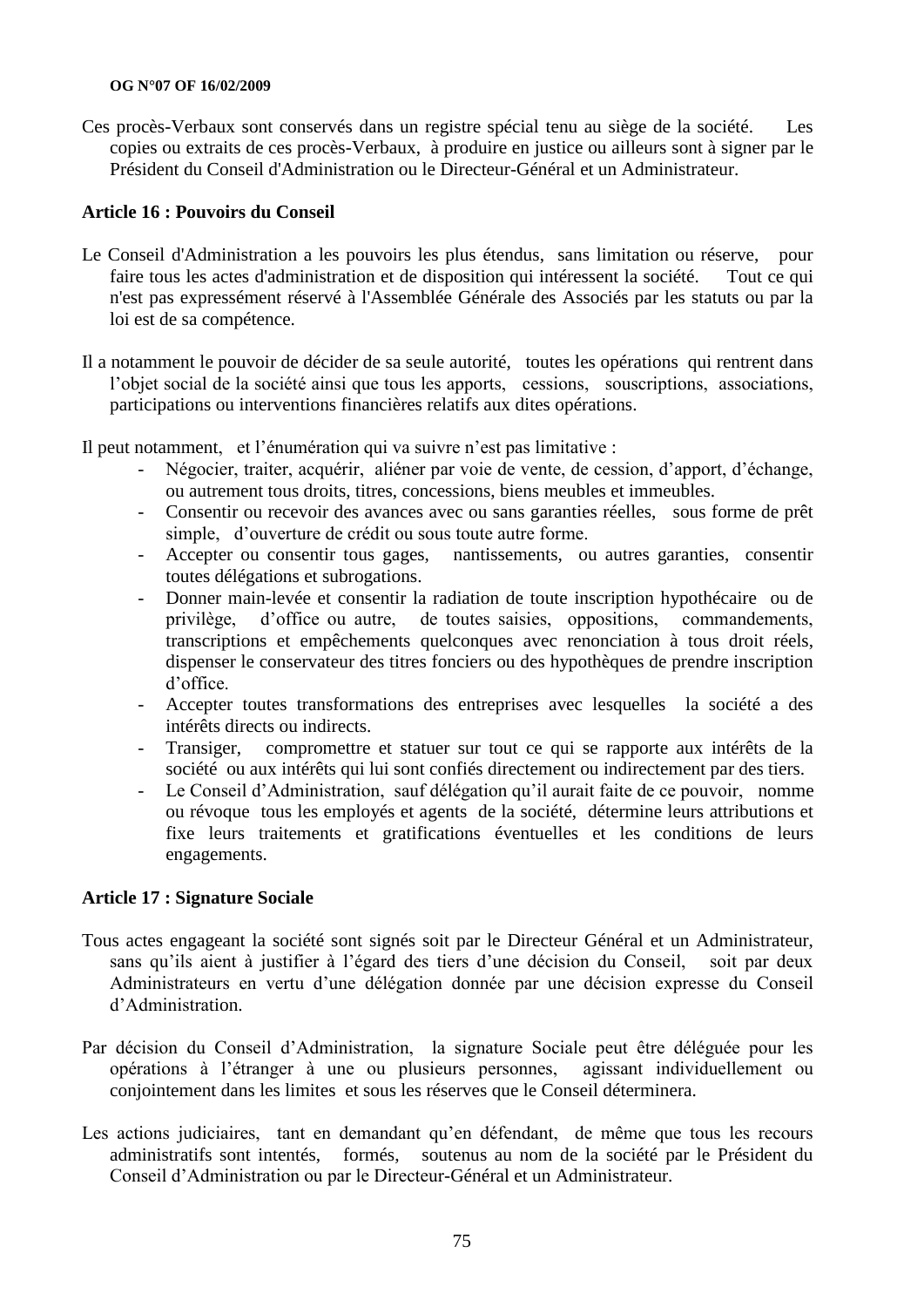## **Article 18 : Surveillance.**

- Les opérations de la société sont surveillées par un ou plusieurs Commissaires aux Comptes, associés ou non, nommés pour quatre ans et révocables par l"Assemblée Générale des Associés qui fixe leur nombre. Leur mandat est renouvelable.
- Le mandat des Commissaires aux Comptes sortants, non réélus, cesse immédiatement après l"Assemblée générale annuelle. Les Commissaires aux Comptes, si ils sont plusieurs forment un Collège et ont droit illimité de surveillance et de contrôle sur les opérations de la société. Il leur est remis annuellement un état résumant la situation active et passive, accompagnée du bilan et des inventaires. Ils peuvent prendre connaissance des livres, des Procès-Verbaux et généralement de toutes les écritures de la société, mais sans déplacement des documents.
- Les Commissaires aux Comptes doivent soumettre à l"Assemblée Générale le résultat de leur mission avec les propositions qu"ils croient convenables. Ils lui feront connaître le mode d"après lequel ils ont contrôlé les inventaires et les écritures.
- Si le nombre des Commissaires aux Comptes est réduit, par suite de décès ou autrement, de plus de la moitié, le Conseil d"Administration doit convoquer immédiatement l"Assemblée générale des Associés pour pourvoir au remplacement des Commissaires aux Comptes manquants.
- La responsabilité des Commissaires aux Comptes, en tant qu"elle dérive de leur pouvoir de contrôle et de surveillance, est déterminée d"après les mêmes règles que la responsabilité des Administrateurs. Les Experts Comptables sont désignés par le Conseil d"Administration.
- Les Commissaires aux Comptes reçoivent des émoluments fixes à prélever sur les frais généraux et dont le montant est déterminé par l"Assemblée Générale des Associés lors de leur nomination.

## **CHAPITRE IV : ASSEMBLEE GENERALE**

## **Article 19 : Assemblée Générale, Généralités, Pouvoirs.**

- L"Assemblée Générale, régulièrement constituée, représente l"universalité des associés. Elle a les pouvoirs les plus étendus pour faire ou ratifier les actes qui intéressent la société. Elle a le droit de modifier les statuts mais ne peut changer l"objet essentiel de la société. Ses décisions régulièrement prises sont obligatoires pour tous, même pour les absents, incapables ou dissidents.
- Elle se réunit de plein droit le quinze avril de chaque année au siège social ou à tout autre endroit désigné dans les convocations. Si le quinze avril est un jour férié, l"Assemblée générale a lieu le jour ouvrable suivant. Le Conseil d"Administration et le Collège des Commissaires aux Comptes peuvent convoquer des Assemblées Générales Extraordinaires aussi souvent que l"intérêt de la société l"exige.
- Ils les convoquent sur la demande écrite des propriétaires des parts représentant le dixième du capital social.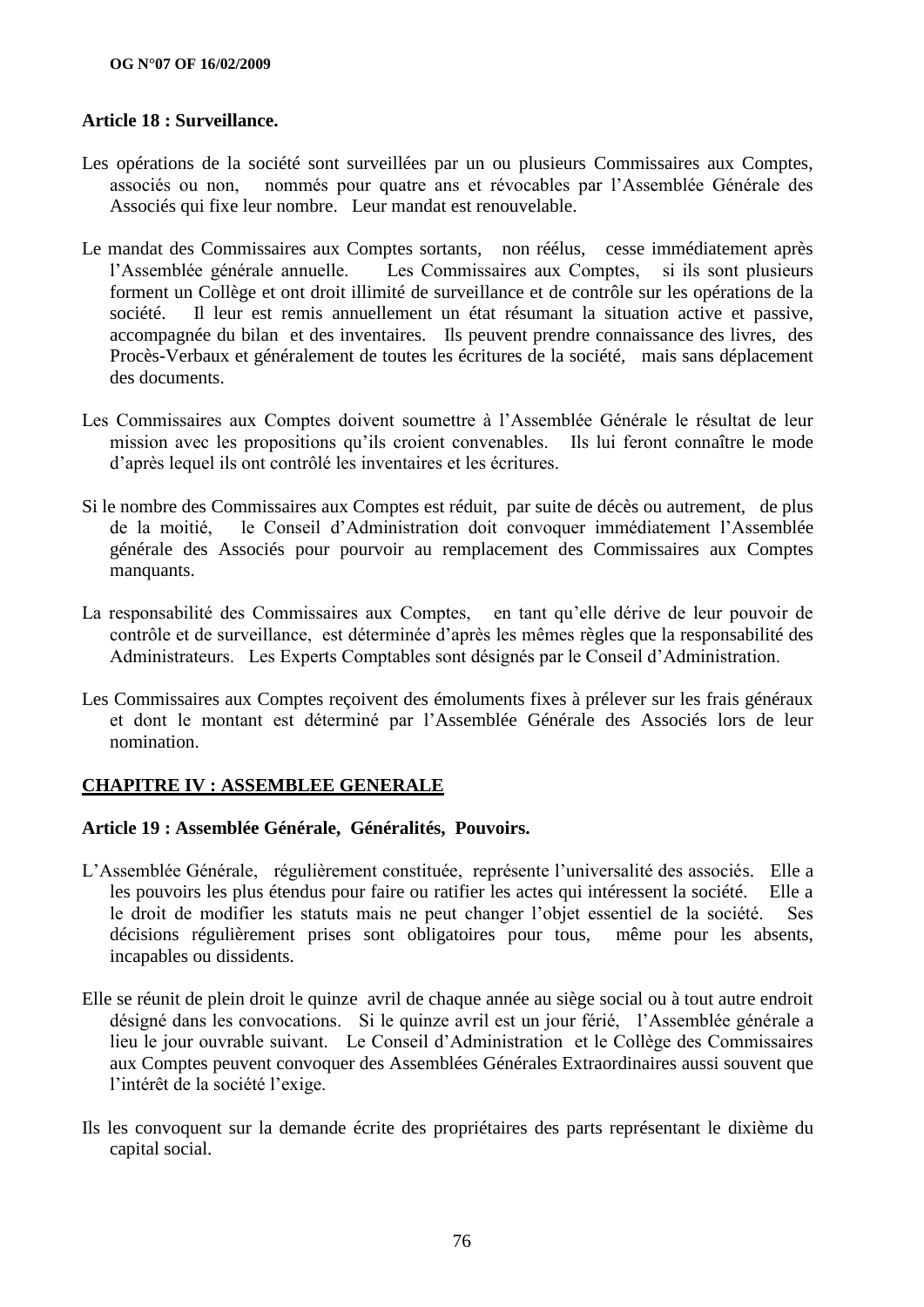#### **OG N°07 OF 16/02/2009**

Les convocations contiennent l"ordre du jour. Elles sont adressées à tout titulaire de parts sociales par lettre recommandée par voie postale la plus rapide, trente jours francs au moins avant l"Assemblée Générale. Les propriétaires de parts sociales représentant un dixième du capital social peuvent faire figurer à l"ordre du jour les points qu"ils désirent voir discuter.

Les associés sont admis à l"Assemblée Générale moyennant justification de leur identité.

## **Article 20 : Représentation**

- Tout Associé peut se faire représenter à l"Assemblée Générale des Associés par un fondé de pouvoir spécial associé ou non.
- Le Conseil d"Administration peut arrêter la formule des procurations et exiger que celles-ci soient déposées au lieu indiqué cinq jours francs au moins avant l"Assemblée

## **Article 21 : Présidence de l"Assemblée générale Prorogation.**

- Toute Assemblée Générale des Associés est présidée par le Président du Conseil d"Administration ou par son Vice Président ou par un autre Administrateur désigné par l"Assemblée. L"Assemblée désigne le secrétaire et deux scrutateurs, les autres membres présents du conseil d"Administration complètent le bureau.
- Le Conseil d"Administration peut demander à l"Assemblée Générale de proroger séance tenante tant ordinaire qu"extraordinaire pour un délai n"excédent pas trois semaines.
- En cas de prorogation, tout associé a le droit de remplir les formalités nécessaires pour assister à la nouvelle assemblée même si il ne les avait pas faites en vue de l"Assemblée primitive. Des questions nouvelles pourront être soumises à l"assemblée ainsi prorogée à condition qu"elles figurent sur les nouvelles convocations faites dans les conditions déterminées cidessus.

#### **Article 22 : Droit de vote**

- Chaque part donne droit à une voix à l"Assemblée Générale et chaque associé peut prendre part au vote à raison de la totalité des parts sociales dont il justifie être le propriétaire.
- Toutefois, si il venait à exister des parts sociales de valeurs inégales ou dont la valeur n"est pas mentionnée, chacune d"elles confère de plein droit un nombre de voix proportionnel à la partie du capital qu"elle représente. En comptant pour une voix la part sociale représentant la quotité la plus faible Il n"est pas tenu compte des fractions de voix.

#### **Article 23 : Délibération de l"Assemblée Générale.**

- L"Assemblée Générale ne peut délibérer que sur les objets portés à l"ordre du jour Les décisions sont prises à la majorité absolue des voix quelles que soient la proportion du capital représenté Le vote a lieu par appel nominal.
- Le scrutin secret est obligatoire pour les cas de nomination, de révocation, de rémunération et de décharge.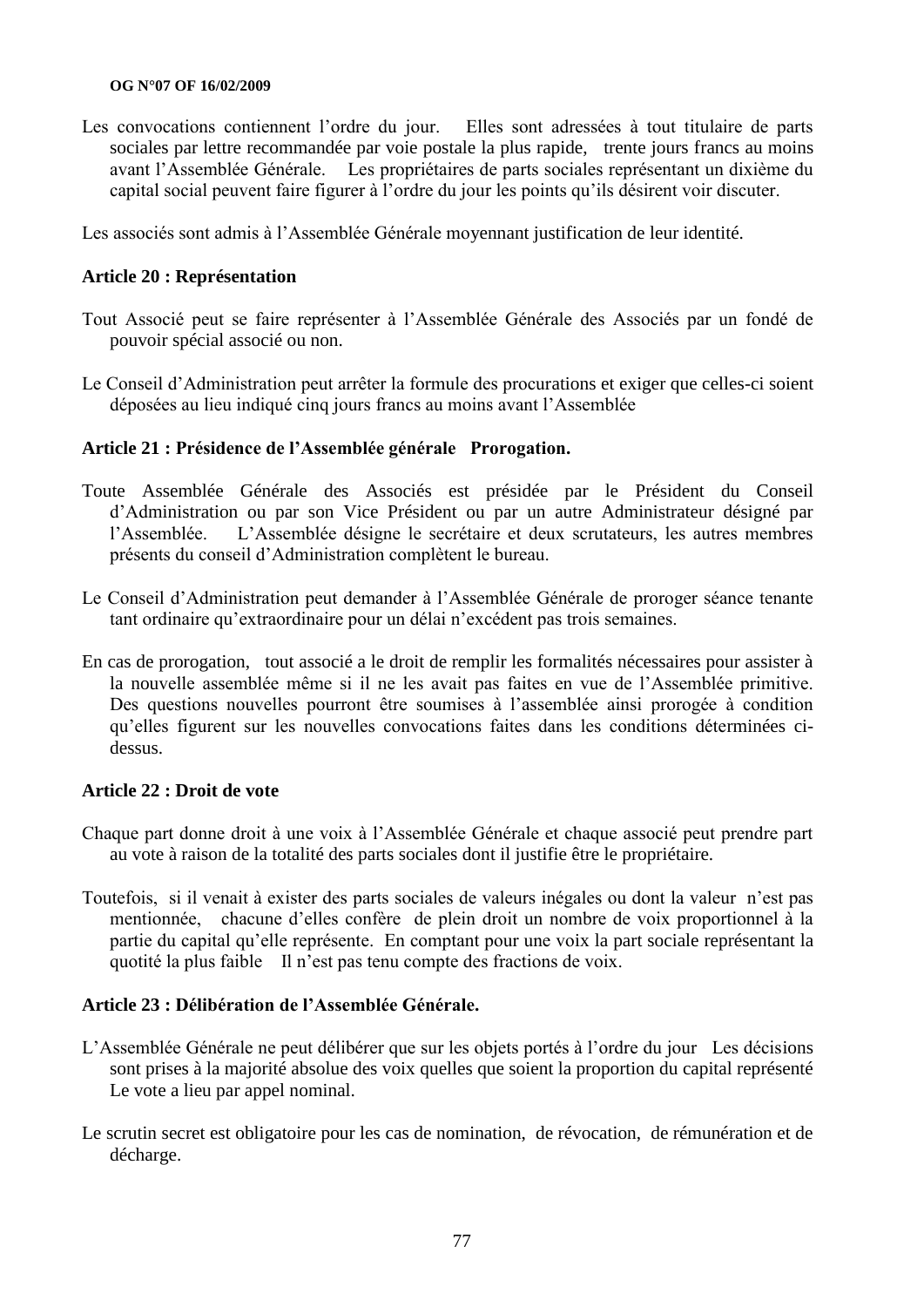Une liste des présences indiquant les noms des associés et le nombre de parts sociales qu'ils représentent doit être signé par chacun d"eux ou par leur mandataire avant d"entrer à l"Assemblée Générale.

## **Article 24 : De la modification des statuts.**

- Sauf disposition contraire à la loi, lorsque l"Assemblée Générale Extraordinaire aura à décider les modifications aux statuts concernant l"objet social, le transfert du siège à l"étranger, la transformation de la société, la fusion ou la scission de la société, la prorogation du terme, la dissolution anticipée l'augmentation ou la réduction du capital, elle ne pourra délibérer et statuer valablement que si l"objet des modifications proposées a été spécialement indiqué dans la convocation et si ceux qui assistent à la réunion représentent la moitié au moins du capital.
- Si cette dernière condition n"est pas respectée, une nouvelle convocation sera nécessaire et la nouvelle Assemblée délibérera valablement à la condition que la moitié du capital soit représentée par des associés présents ou représentés.
- La décision dans l'un comme dans l'autre cas, ne sera valablement prise que si elle réunit les trois quatre des voix qui participent au vote.

## **Article 25 : Des Procès-Verbaux.**

Les Procès-Verbaux des Assemblées sont signés par les membres du bureau et par les associés qui le demandent. Les copies ou extraits de procès-verbaux à produire en justice ou ailleurs sont signés conformément aux dispositions de l'art. 17 alinéa 1<sup>er</sup>.

## **CHAPITRE V : INVENTAIRE – BILAN – REPARTITION DES BIENS**

#### **Article 26 : Exercice social.**

L"exercice social commence le premier janvier et se termine le trente et un décembre.

#### **Article 27 : Inventaire, bilan Décharge aux Administrateurs et Commissaires aux Comptes.**

- Au trente et un décembre de chaque année, les écritures comptables sont arrêtées et il est dressé par les soins du Conseil d"Administration un inventaire contenant l"indication des valeurs mobilières, immobilières et de toutes les dettes sans garanties réelles, les engagements de la société sont résumés en annexe.
- Ces pièces et le rapport du Conseil sur les opérations de la société sont soumis au moins quarante cinq jours avant l"Assemblée Générale statutaire, aux Commissaires aux Comptes, pour les examiner et faire leur rapport.

#### **Article 28 : Adoption du bilan.**

L"Assemblée Générale Ordinaire statue sur l"adoption du bilan par un vote spécial sur la décharge des Administrateurs et des Commissaires aux Comptes.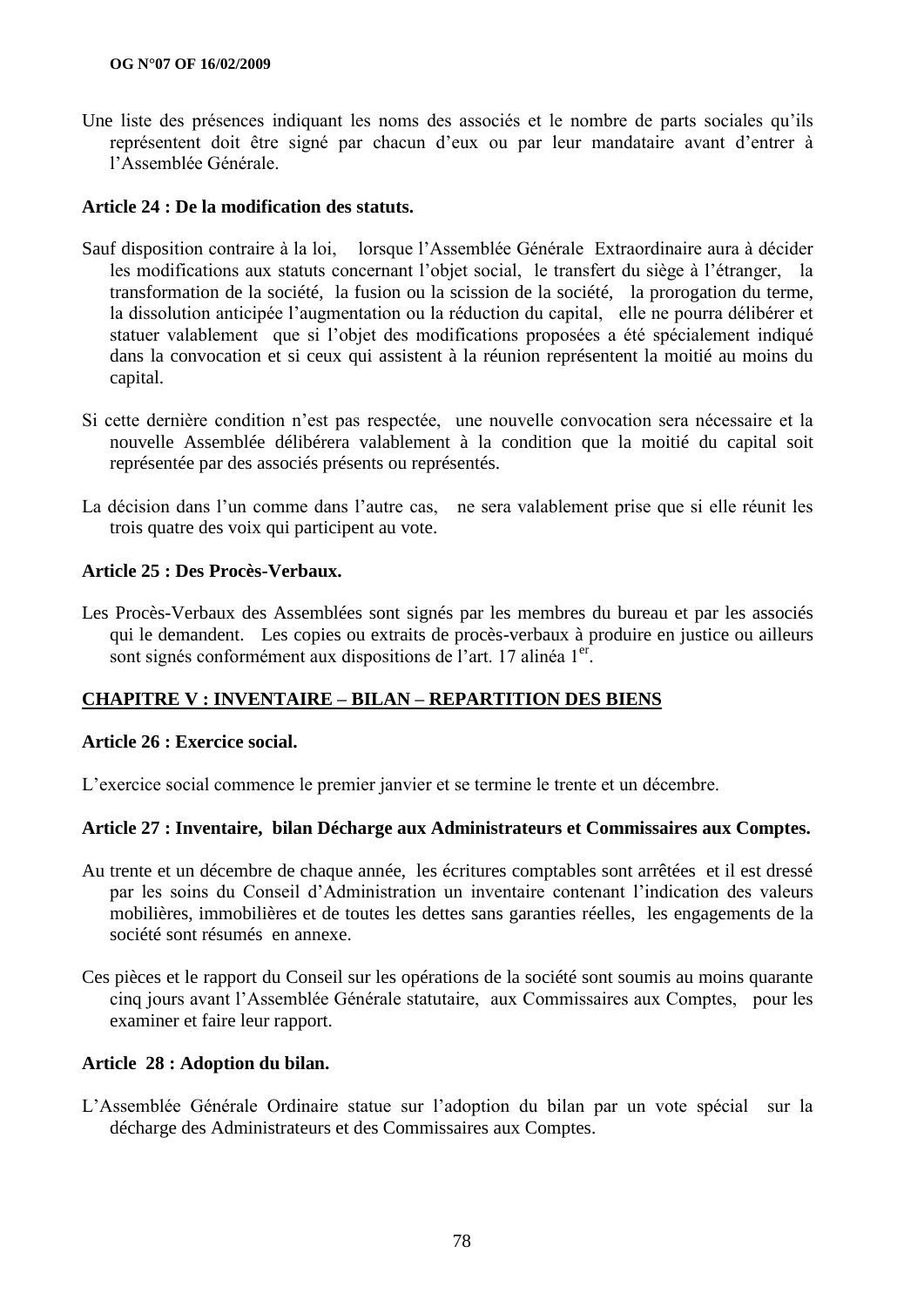#### **OG N°07 OF 16/02/2009**

#### **Article 29 : Communications aux associés.**

Dix jours au moins avant l'Assemblée Générale Ordinaire, les Associés peuvent prendre connaissance au siège social ou à tout autre endroit désigné par le Conseil d'Administration, du bilan et du compte de profits et pertes, de la liste des titres qui composent le portefeuille de la société et du rapport des Commissaires aux Comptes

#### **Article 30 : Répartition des bénéfices.**

- L'excédent du bilan, déduction faite des frais généraux, charges sociales, fonds de réserve, provisions, gratifications aux membres du personnel, amortissements, constitue le bénéfice net, sous réserve de l'application de la loi fiscale.
- L'Assemblée, sur proposition du Conseil d'Administration, décide de la répartition des bénéfices nets.

## **Article 31 : Du paiement des dividendes**

Le paiement des dividendes se fait aux époques et aux endroits fixés par le Conseil d'Administration qui en donnera connaissance à l'Assemblée Générale, sans que l'époque du paiement puisse être différée de plus de six mois après la réunion de l'Assemblée Générale qui aura approuvé le bilan, sauf décision contraire de celle-ci.

## **CHAPITRE VI : DISSOLUTION LIQUIDATION**

#### **Article 32 : Publication des comptes.**

- En cas de perte du capital, les Administrateurs doivent convoquer une Assemblée générale Extraordinaire et lui soumettre les mesures de redressement de la société.
- Si la perte atteint la moitié du capital les Administrateurs sont tenus de convoquer l"Assemblée générale des Associés à l"effet de décider si il y a lieu de prononcer la dissolution de la société.
- A défaut de convocation par les Administrateurs, le Collège des Commissaires doit réunir l"Assemblée Générale.
- La dissolution peut être décidée par les Associés possédant la moitié des parts pour lesquelles il est pris part au vote. Si à la suite des pertes, l"avoir social n"atteint plus les trois quarts du capital minimum, la société sera dissoute à la demande de tout intéressé à moins que le capital ne soit complété à concurrence.

#### **Article 33 : Liquidation**

En cas de dissolution pour quelque cause que ce soit et à quelque moment que ce soit, l"Assemblée Générale nomme le ou les liquidateurs, détermine leurs pouvoirs et fixera leurs émoluments. L"Assemblée jouit à cette fin des droits les plus étendus. La nomination des liquidateurs met fin aux mandats des Administrateurs et Commissaires aux Comptes. La société est réputée exister pour sa liquidation.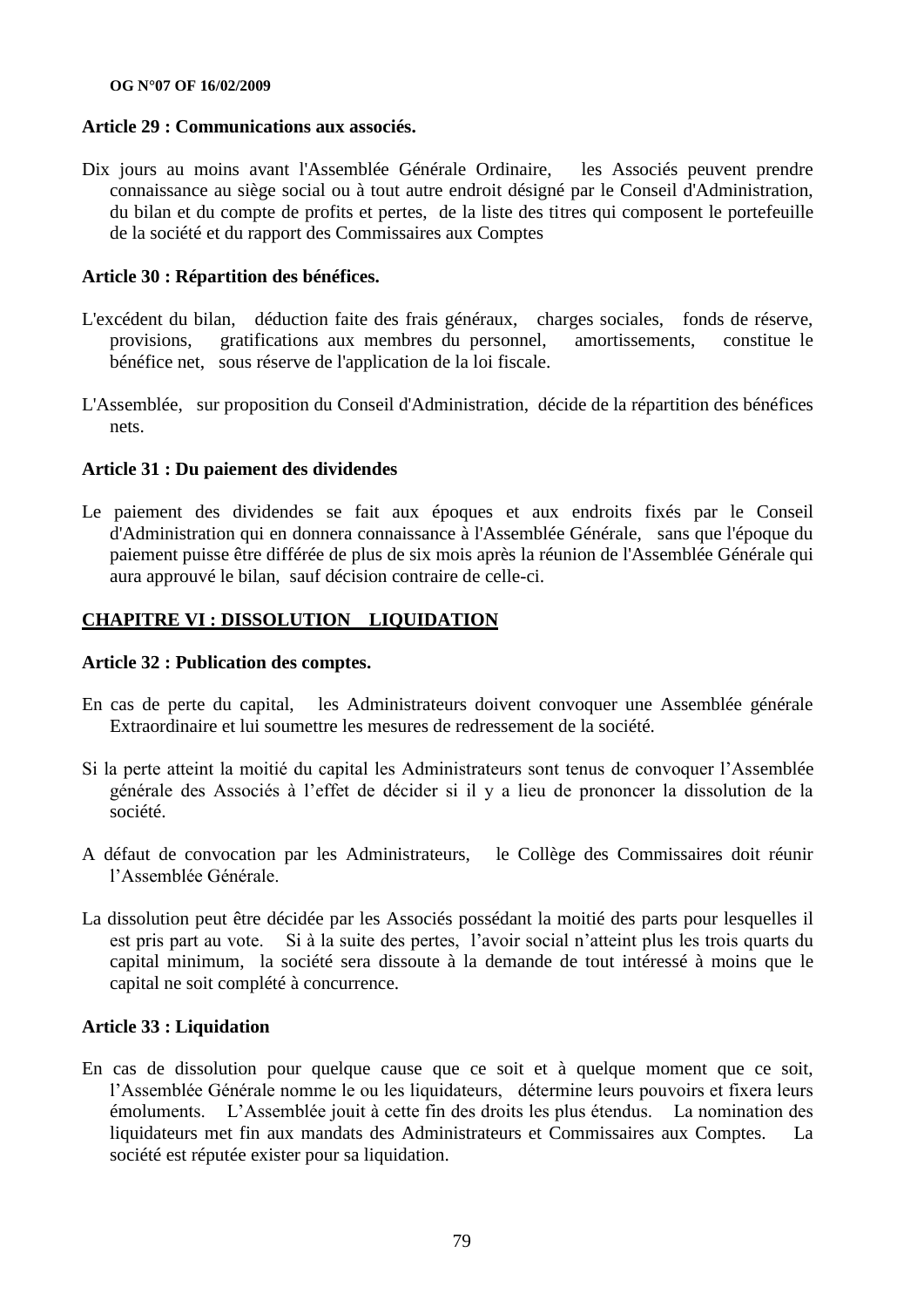#### **Article 34 : Répartition de l"avoir social**

Après apurement de toutes les dettes et charges de la société et des frais de liquidation, y compris la rémunération des liquidateurs, l'actif net est réparti en espèces ou en titres entre toutes les parts sociales.

#### **CHAPITRE VII : DISPOSITIONS GENERALES**

#### **Article 35 : Attribution de juridiction.**

Toutes contestations concernant l"interprétation des présents statuts seront de la compétence exclusive des tribunaux de la République du Rwanda.

#### **Article 36 : Election de domicile.**

Chaque Associé, administrateur, commissaire aux comptes ou liquidateur doit faire élection de domicile au Rwanda. A défaut de se conformer à cette disposition le domicile est censé élu au siège de la société où toute notification, sommation, signification et assignation peut valablement être faite.

#### **Article 37 : Législation applicable.**

Pour ce qui n"est pas prévu aux présents statuts, les associés entendent se conformer à la législation rwandaise, en conséquence les dispositions de cette législation auxquelles il ne serait pas explicitement dérogé par les présents statuts y seront réputés inscrites et les clauses qui seraient contraires aux dispositions impératives de cette législation seront censées non écrites.

## **CHAPITRE VIII : DISPOSITIONS TRANSITOIRES**

#### **Article 38 : Frais de constitution.**

- Le montant approximatif des frais de constitution, dépenses, rémunérations ou charges, sous quelques formes que ce soit qui incombent à la société ou qui sont mis à sa charge en raison de sa transformation et de l"adaptation de ses statuts à la nouvelle loi des sociétés commerciales s"élève approximativement à ……………. Francs.
- **Deuxième résolution** : Nomination des Administrateurs : L"Assemblée appelle aux fonctions d"Administrateurs les personnes ci-après pour un mandat de 4 ans et qui acceptent :
- 1) GAFOROMO Grégoire Vianney 2) RUGIRA Amandin 3) NDAHINDURWA Fiacre 4) M.R.P. BOYD MOSS 5) J.H. WERTHEIM 6) André STULEMEYER 7) J.L. FOSTIER

**Troisième Résolution** : Approbation de la délégation de la Gestion Journalière.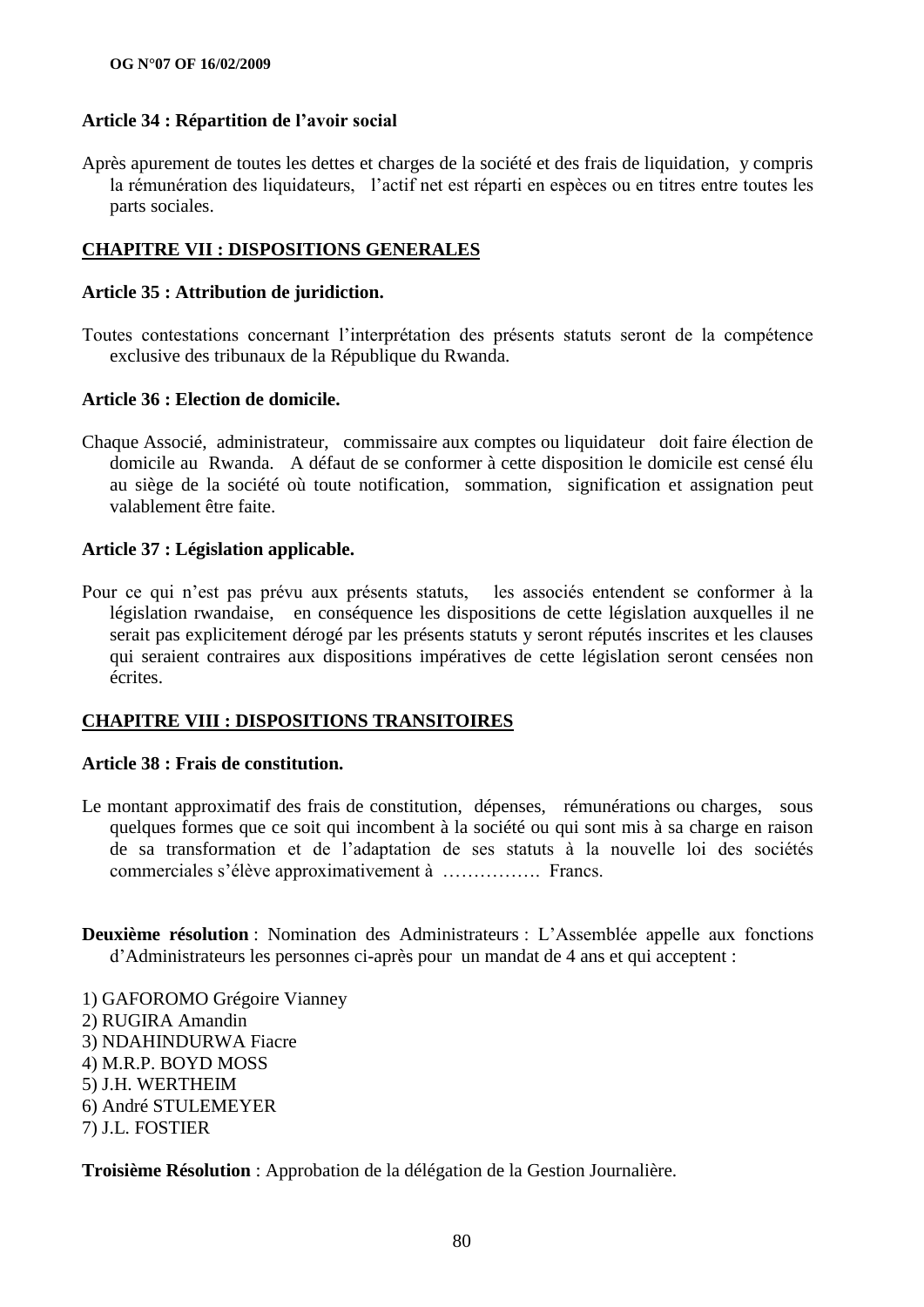L"Assemblée approuve à l"unanimité la délégation de la gestion journalière conférée par le Conseil d"Administration à Monsieur J.C. ALLES en qualité de Directeur Général de la Société.

#### **Quatrième Résolution** : Approbation du procès-verbal de l"Assemblée Générale précédente

L"Assemblée Générale a pris connaissance du procès-verbal de l"Assemblée Générale précédente et l'a approuvé à l'unanimité.

#### **Cinquième Résolution** :

L"Assemblée Générale après avoir entendu la lecture du rapport du Commissaire aux Comptes, Monsieur RUBULIKA Jean Pierre, sur sa mission de vérification et de contrôle, a approuvé le dit rapport dans toutes ses parties et l"a adopté à l"unanimité.

## **Sixième Résolution :**

L"Assemblée Générale a décidé d"adopter les états financiers de 2003, présentés par le Conseil d"Administration.

#### **Septième Résolution :**

L"assemblée Générale a décidé d"accorder à l"ASSOPTHE un montant de quinze millions six cent nonante mille soixante deux francs rwandais (15.690.062 Frw) comme 2ème paiement des feuilles vertes au cours de l"exercice 2004, représentant l"équivalent de 10% du bénéfice net à affecter de 2003 reparti au prorata des feuilles vertes fournies.

#### **Huitième Résolution :**

L"Assemblée Générale a décidé d"affecter le bénéfice net comme suit :

- 20% aux dividendes à distribuer aux associés sous condition que OPIC l"accepte. Dans le même cadre, l"Assemblée Générale a accepté les conditions du prêt proposé par perte de change, et ont mandaté Tea Importers à négocier avec OPIC les restrictions de ne pas distribuer les dividendes.
- Le reste au report à nouveau.

#### **Neuvième Résolution :**

L"Assemblée Générale a donné décharge aux Administrateurs et au Commissaire aux Comptes.

L"ordre du jour étant épuise, les travaux ont été clôturés à 13h00.

#### **LES ASSOCIES**

1.OCIR-THE, représenté par Monsieur GAFOROMO Grégoire Vianney (sé)

2.COOPTHE MULINDI, représentée par Monsieur MUHIZI Jules Aimable(sé)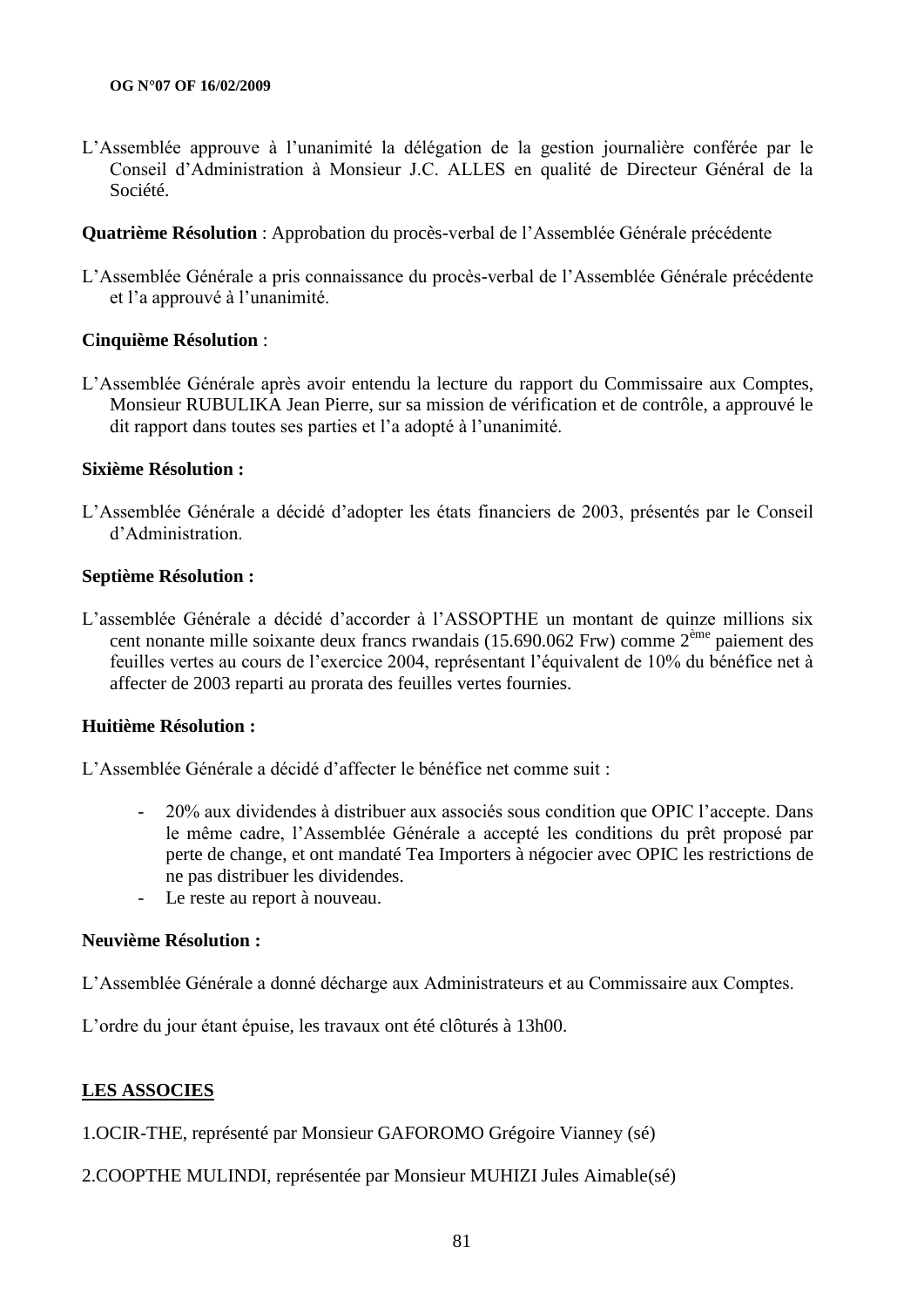- 3.BANQUE RWANDAISE DE DEVELOPPEMENT, représentée par Monsieur RUBULIKA Jean Pierre(sé)
- 4.TEA IMPORTERS, représenté par Monsieur J.H. WERTHEIM(sé)
- 5. Monsieur Léo HAUSMAN, représenté par Monsieur J.H. WERTHEIM(sé)
- 6. Monsieur J.H. WERTHEIM(sé).

#### **ACTE NOTARIE NUMERO 25.902 VOLUME DXIII**

L"an deux mille quatre, le dix septième jour du mois de mars ; Nous NDIBWAMI Alain, Notaire Officiel de l"Etat Rwandais, étant et résidant à Kigali, certifions que l"acte dont les clauses sont reproduites ci-avant Nous a été présenté par :

- 1. OCIR-THE
- 2. COPTHE MULINDI
- 3. BANQUE RWANDAISE DE DEVELOPPEMENT
- 4. TEA IMPORTERS
- 5. Monsieur Léo HAUSMAN
- 6. Monsieur J.H. WERTHEIM

En présence de J.C. ALLES et MUSIRIKA François, témoins instrumentaires à ce requis et réunissant les conditions exigées par la loi.

Lecture du contenu de l'acte ayant été faite aux comparants et aux témoins, les comparants ont déclaré devant Nous et en présence desdits témoins que l"acte tel qu"il est rédigé renferme bien l"expression de leur volonté.

En foi de quoi, le présent acte a été signé par les comparants, les témoins et Nous, Notaire et revêtu du sceau de l"Office Notarial de Kigali.

#### **LES COMPARANTS :**

1. OCIR-THE (sé) 2. COOPTHE MULINDI(sé)

## 3. BANQUE RWANDAISE DE DEVELOPPEMENT  $4.$  TEA IMPORTERS(sé) (sé)

5. Monsieur Léo HAUDMAN(sé) 6. Monsieur J.H. WERTHEIM(sé)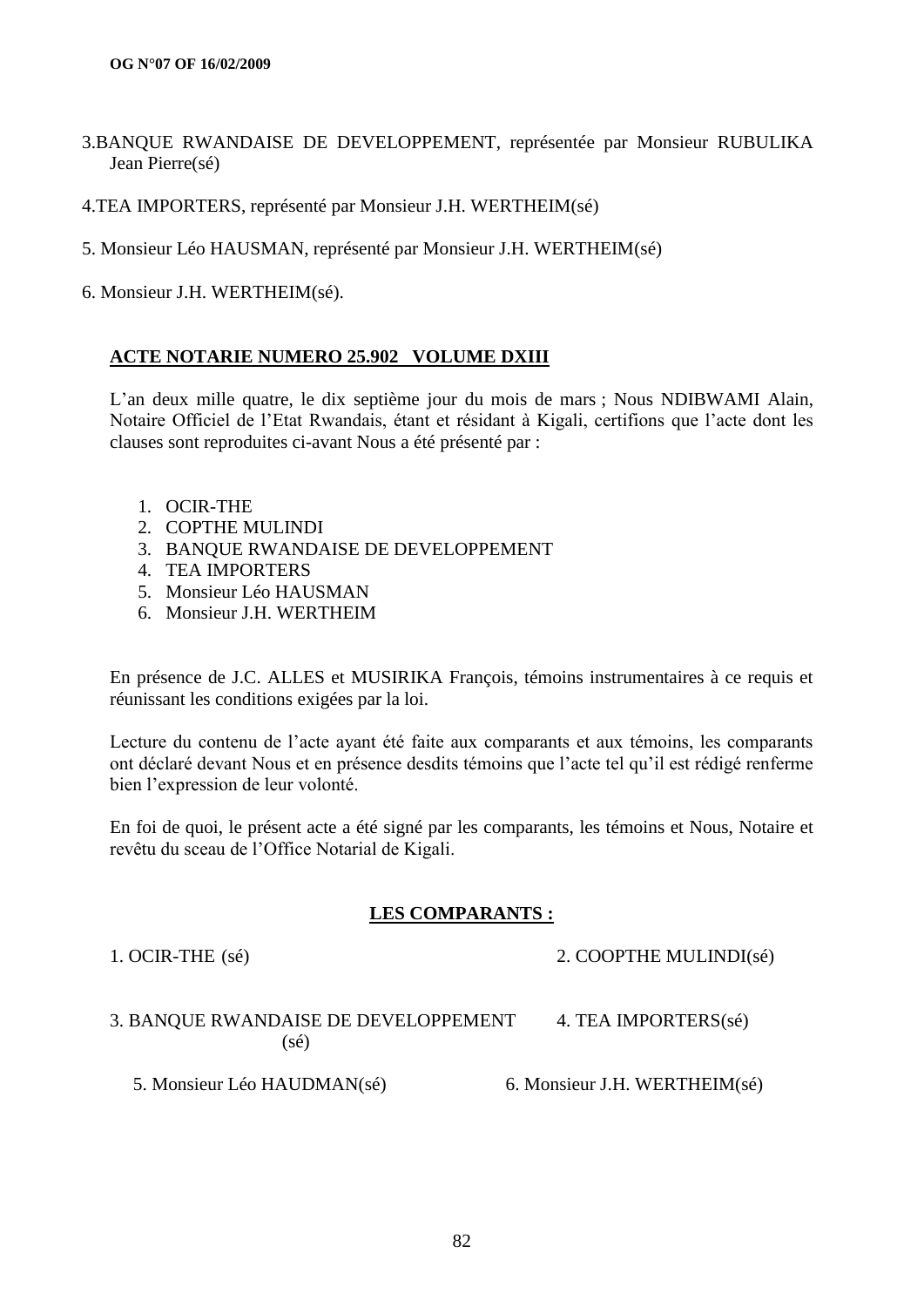#### **LES TEMOINS :**

1. J.C. ALLES(sé) 2. MUSIRIKA François(sé)

#### **LE NOTAIRE**

NDIBWAMI Alain (sé)

#### **DROITS PERCUS :**

Frais d"acte : Deux mille cinq cents francs rwandais et enregistré par Nous NDIBWAMI Alain, Notaire Officiel de l"Etat Rwandais, étant et résidant à Kigali, sous le numéro 25.902, Volume DXIII, dont coût deux mille cinq cents francs rwandais perçus suivant quittance n° 1153026 du 17 mars 2004, délivrée par l"Office Rwandais de Recettes.

#### **LE NOTAIRE**

NDIBWAMI Alain (sé)

#### **FRAIS D"EXPEDITION** :

POUR EXPEDITION AUTHENTIQUE DONT COUT ONZE MILLE DEUX CENTS FRANCS RWANDAIS, PERCUS POUR UNE EXPEDITION AUTHENTIQUE SUR LA MEME QUITTANCE.

#### **LE NOTAIRE**

NDIBWAMI Alain (sé)

#### **A.S. N°42594**

Reçu en dépôt au Greffe du Tribunal de Grande Instance de Nyarugenge, le 28/08/2007, et inscrit au registre ad hoc des actes de société sous le n° RC.A 0157/KIG. , le dépôt de **: Procès Verbal de l'Assemblée Générale Extraordinaire de la Société SORWATHE S.A.R.L. tenue à Kigali, le 17/03/ 2004**

## **Droits perçus**

| - Droits de dépôt                                    | $: 5.000$ Frw    |
|------------------------------------------------------|------------------|
| - Amende pour dépôt tardif                           | $\therefore$ Frw |
| suivant quittance $n^{\circ}2383748$ du $22/11/2006$ |                  |

## LE GREFFIER DU TRIBUNAL DE GRANDE INSTANCE DE NYARUGENGE  **MUNYENTWALI CHARLES (sé)**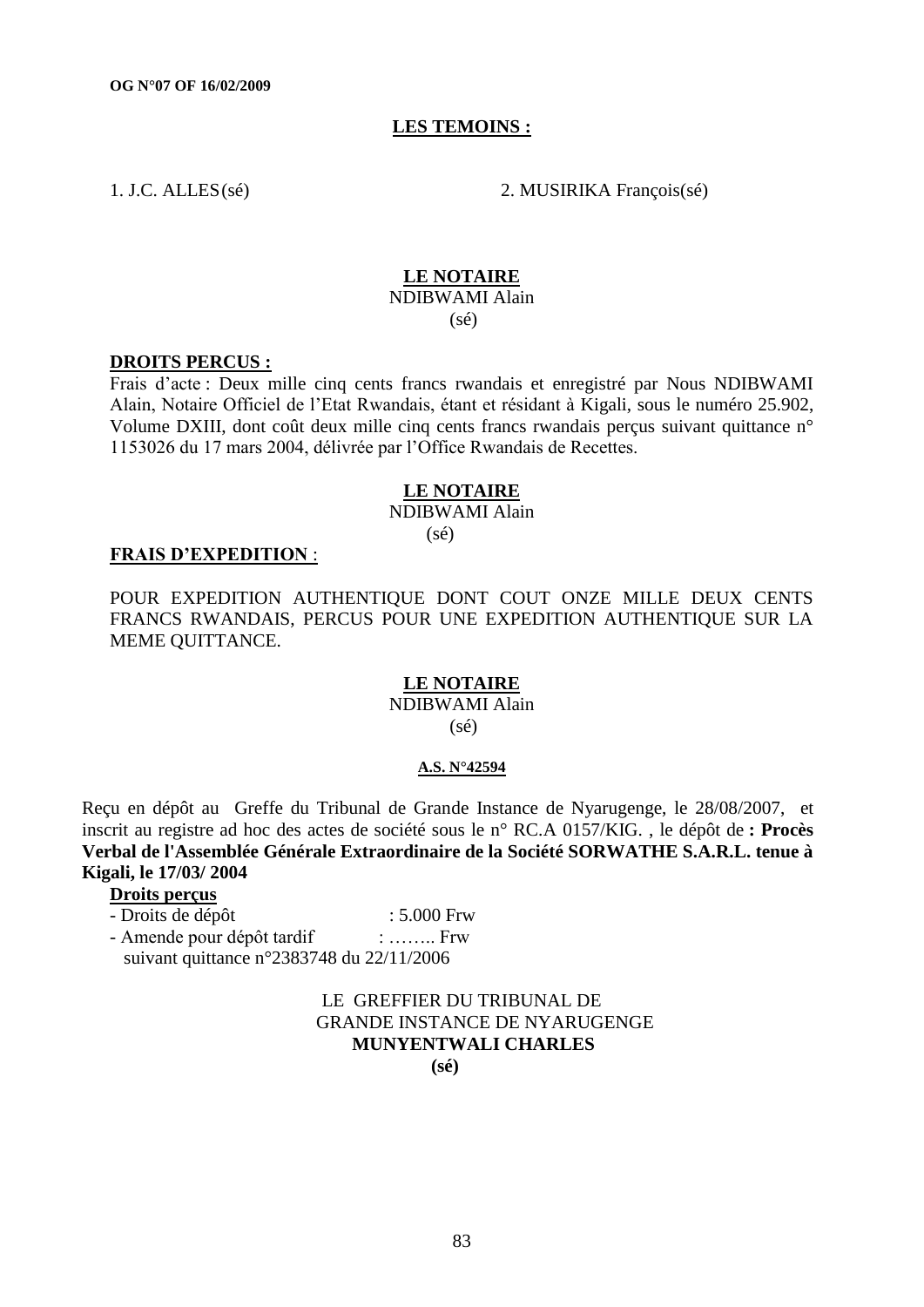# **FINANCE SOLUTIONS S.A.R.L. Statuts**

## **Entre les soussignés** :

1. BIZABA Cyprien, détenteur de la C.I. Nº 06410 établie à Nyarugenge le12/06/97, de nationalité rwandaise, résidant à Gikondo, Ville de Kigali.

2. CYAGA N. Eric, détenteur de la C.I. Nº 21756 établie à Ruhondo le 14/11/97, de nationalité rwandaise, résidant à Nyamirambo, Ville de Kigali.

3. MPATSIMONDO Jean Baptiste, détenteur de la C.I. Nº 05772 établie à Mubuga.le 24/01/97, de nationalité rwandaise, résidant à Rugenge, Ville de Kigali.

4. RUGANINTWALI Vincent, détenteur de la C.I. Nº 0567 établie à Gikondo le 27/08/02 de nationalité rwandaise, résidant à Gikondo, Ville de Kigali.

5. RUKEBESHA Jean Pierre, détenteur de la C.I. Nº 74956 établie à Nyarugenge le 12/12/03, de nationalité rwandaise, résidant à Nyamirambo, Ville de Kigali.

Il a été convenu ce qui suit :

# **CHAPITRE PREMIER : DENOMINATION, SIEGE SOCIAL, OBJECTIF, DUREE**

## **Article premier**

Il est constitué entre les soussignés, une société à responsabilité limitée régie par les lois en vigueur au Rwanda et par les présents statuts, dénommée Finance Solutions s.a.r.l.

## **Article 2**

Le siège social est fixé à Kigali, où tous les actes doivent être légalement notifiés. Le siège social pourra être transféré en toute autre localité du Rwanda sur décision de l"Assemblée Générale des associés délibérant dans les formes requises par la loi pour la modification des statuts.

La Société peut également ouvrir des succursales, agences ou représentations tant au Rwanda qu"à l"étranger sur décision de l"Assemblée Générale.

## **Article 3**

La société a pour objectif :

- Le recouvrement des créances
- Le factoring
- La gestion financière des projets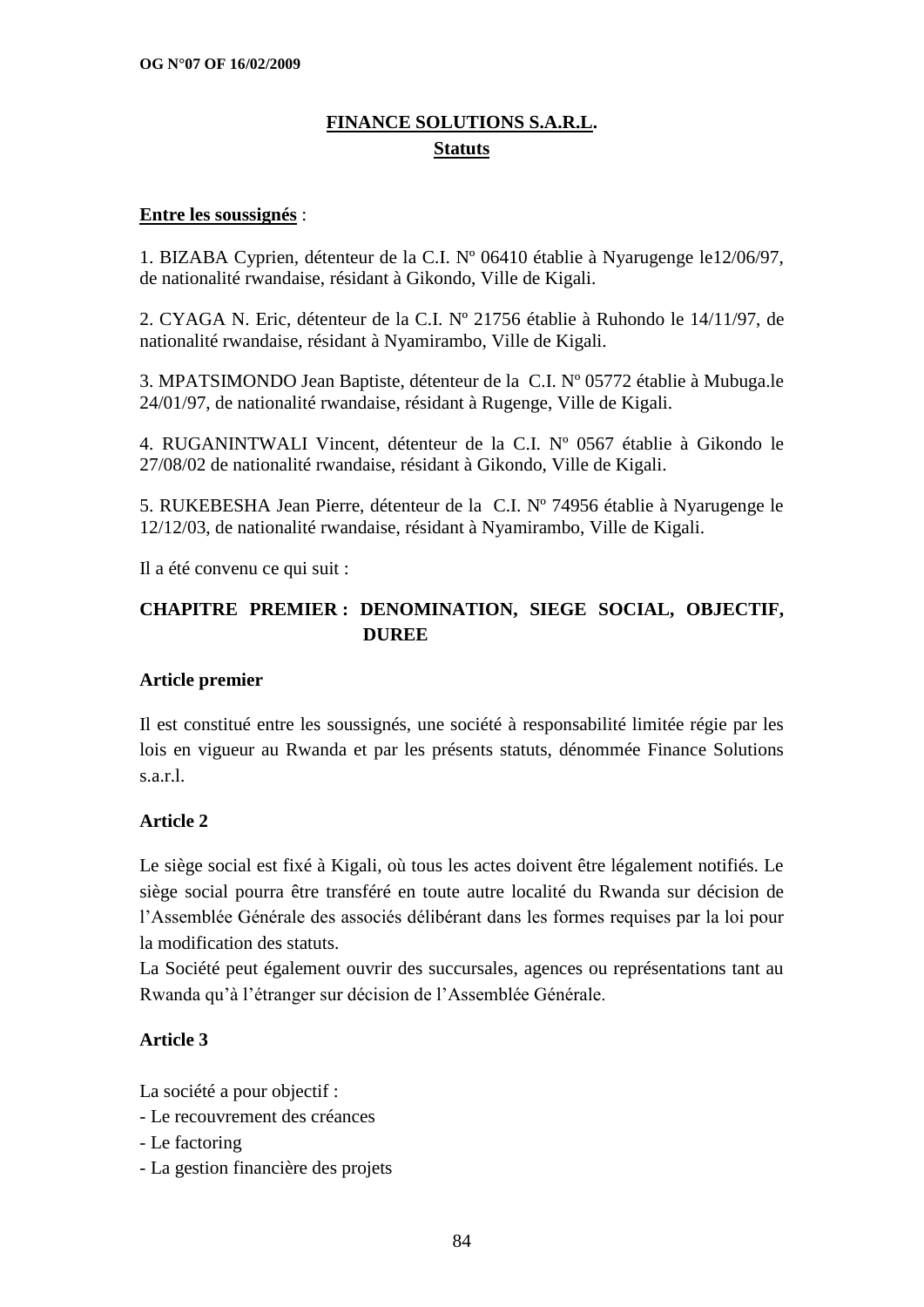- Le Crédit rating
- Tout autre produit à caractère financier

La société pourra, tant au Rwanda qu"à l"étranger, s"intéresser par voie d"apport, de souscription, d"achat ou d"échange de titres de participations dans toutes entreprises, sociétés, associations ou avec des personnes physiques ayant un but analogue ou connexe dont la collaboration peut favoriser par toutes voies de droit la poursuite de son objectif.

## **Article 4**

La société est crée pour une durée indéterminée prenant cours à la date d"immatriculation au registre de commerce. Elle peut être dissoute à tout moment sur décision de l"Assemblée Générale des associés délibérant dans les conditions requises pour la modification des statuts.

# **CHAPITRE II : CAPITAL SOCIAL – PARTS SOCIALES- SOUSCRIPTION**

# **Article 5**

Le capital social est fixé à un million cinq cent mille francs rwandais (1.500.000 Frw), repartis en 1500 parts sociales de 1000 Frw chacune. Les parts sont intégralement souscrites et entièrement libérées comme suit :

- 1. Monsieur BIZABA Cyprien, 300 parts sociales, soit 300.000 Frw.
- 2. Monsieur CYAGA N. Eric, 300 parts sociales, soit 300.000 Frw.
- 3. Monsieur MPATSIMONDO Jean Baptiste, 300 parts sociales, soit 300.000 Frw.
- 4. Monsieur RUGANINTWALI Vincent, 300 parts sociales, soit 300.000 Frw.
- 5. Monsieur RUKEBESHA Jean Pierre, 300 parts sociales, soit 300.000 Frw.

# **Article 6**

Les associés ne sont responsables des engagements de la société que jusqu'à concurrence du montant de leur souscription. La possession d"une part emporte adhésion aux statuts et aux décisions des Assemblées Générales.

# **Article 7**

Le capital social peut-être augmenté ou réduit sur décision de l"Assemblée Générale statuant dans les conditions prévues par la loi relative aux sociétés commerciales.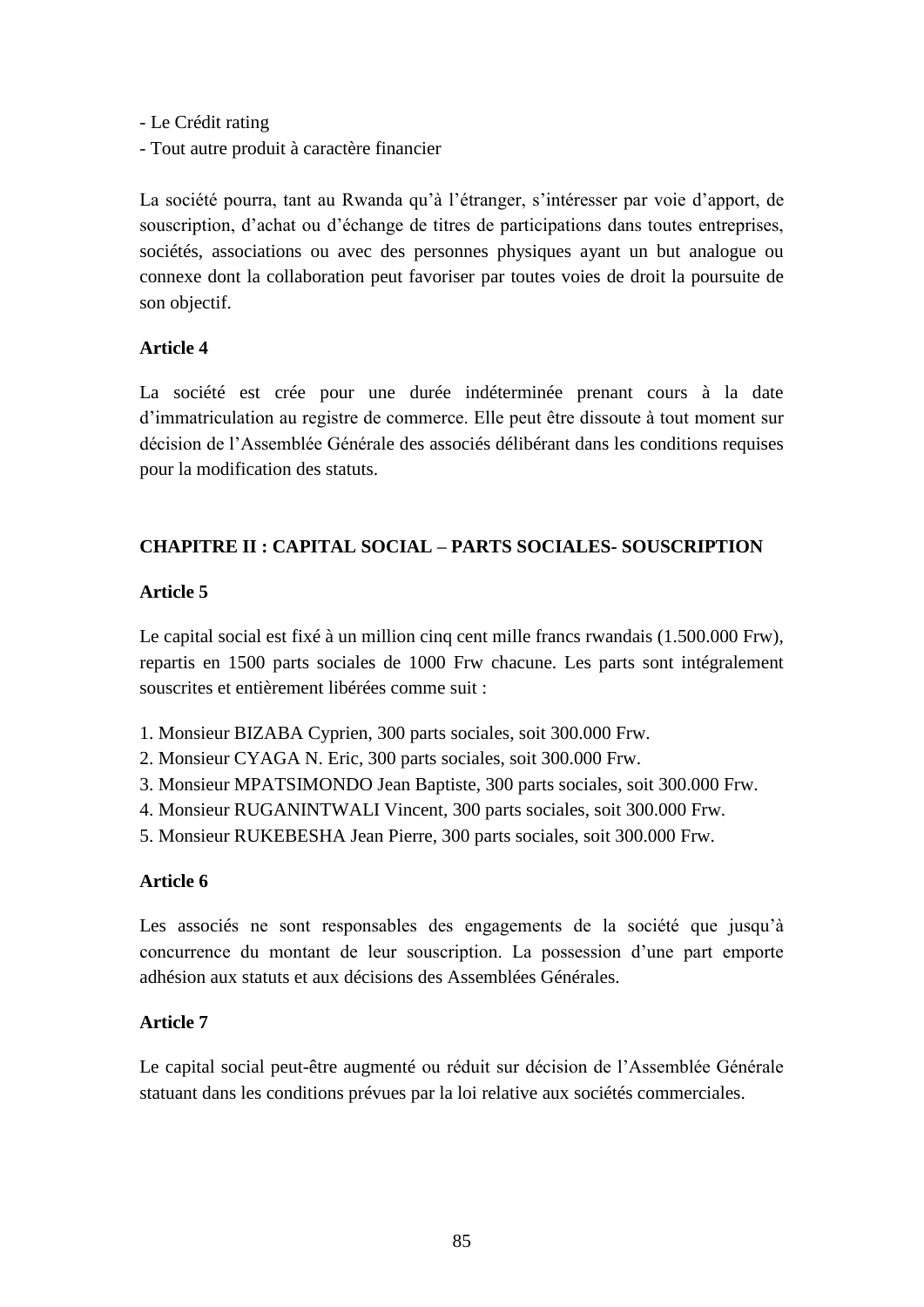# **Article 8**

Les parts sociales sont nominatives. Il est tenu au siège social un registre des actions nominatives qui contient :

- 1- La désignation précise de chaque associé ;
- 2- Le nombre des parts de chaque associé ;
- 3- Les versements effectués par chaque associé et leur date ;
- 4- Les cessions des parts signées par le cédant, le cessionnaire ou par le gérant.
- 5- Les transmissions à cause de mort et les attributions par suite de partage, signées et datées par le gérant et par le bénéficiaire.

Ce registre peut être consulté par les associés et par tout tiers intéressé. Les certificats constatant les inscriptions au registre des associés sont délivrés aux associés par le Directeur Général mandaté à cette fin par l"Assemblée Générale dans le mois de toute inscription qui les concerne. Ces certificats indiquent le numéro de leurs titres. Aucune cession de parts n"est admise avant la constitution effective de la société.

Une copie conforme des inscriptions au registre des associés doit, dans le mois de leur date, être déposée par le Conseil d"Administration au greffe du Tribunal de Grande Instance pour y être versée au dossier de la société.

# **Article 9**

Chaque part sociale confère un droit égal dans l"exercice des prérogatives de l"associé quant à la participation, à la prise des décisions ainsi qu"à la répartition des bénéfices et du produit de la liquidation.

La société ne reconnaît, quant à l"exercice du droit de vote aux Assemblées générales et aux droits afférents aux titres, qu"un seul propriétaire par part.

# **Article 10**

Les créanciers, héritiers ou ayant cause d'un actionnaire ne peuvent, pour quelque raison que ce soit, provoquer l"apposition des scellés sur les livres, biens et valeurs de la société, frapper ces derniers d"opposition, en demander l"inventaire, le partage ou la licitation, ni s'immiscer en aucune manière dans son administration.

Pour l"exercice de leurs droits, ils doivent s"en référer aux bilans et inventaires ainsi qu"aux décisions de l"Assemblée Générale.

# **Article 11**

La société n'est pas dissoute par le décès d'un associé. En cas de décès d'un associé, la société continuera avec un ou plusieurs héritiers du défunt agrée par l"Assemblée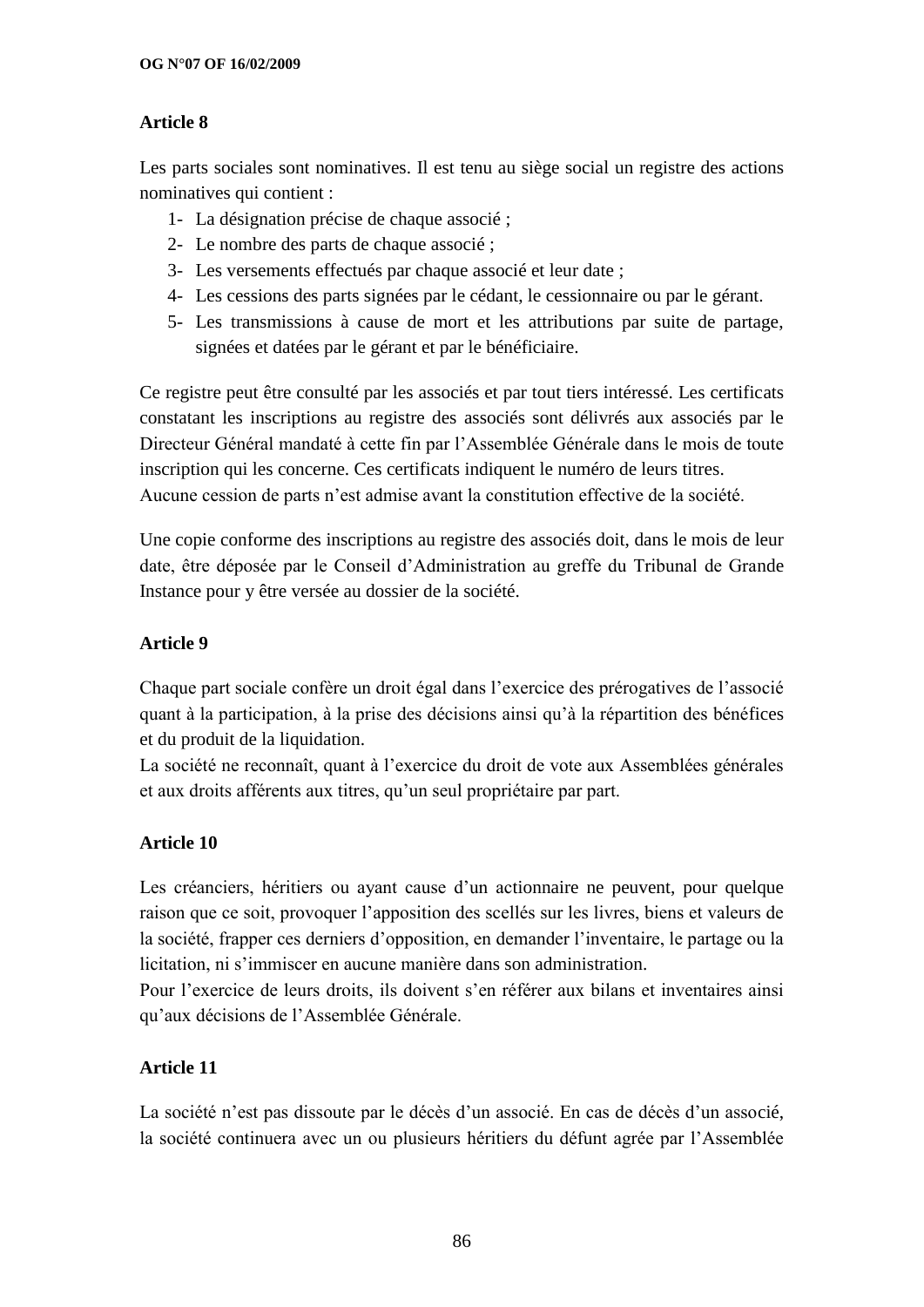Générale. En cas de retrait de la succession, la valeur de la part remboursable ou cessible est celle qui résulte du dernier bilan.

## **CHAPITRE III : ADMINISTRATION – DIRECTION – POUVOIRS - SURVEILLANCE**

# **Article 12**

La société est administrée par un Conseil d"Administration composé de 3 membres au moins, associés, ou non, nommés par l"Assemblée Générale pour un mandat de trois ans.

Les administrateurs sont rééligibles et sont en tout temps révocables par l"Assemblée Générale des associés.

# **Article 13**

Si une place d"administrateur devient vacante dans l"intervalle de deux Assemblées Générales, les Administrateurs restant assurent l"administration de la société. En cas de vacance de 2 postes d"Administrateurs, l"Assemblée Générale est convoquée aux fins de pouvoir au remplacement.

# **Article 14**

Les Administrateurs reçoivent une indemnité fixe dont le montant est déterminé par l"Assemblée Générale des associés.

# **Article 15**

Le conseil d"Administration élit parmi ses membres pour une durée qu"il détermine mais qui ne peut dépasser la durée de son mandat d"administrateur, un Président et un Vice-Président.

## **Article 16**

Le conseil d"Administration se réunit deux fois par an et aussi souvent que l"intérêt de la société l"exige, soit au siège social, soit en tout autre lieu indiqué par les lettres de convocation. Il se réunit sous la présidence de son Président ou en cas d"empêchement, du Vice-Président.

Sauf urgence, les convocations sont faites par lettres recommandées ou remises contre accusée de réception, adressées aux Administrateurs 10 jours au moins avant la date de la réunion, par le Président, soit de sa propre initiative, soit obligatoirement à la demande de deux Administrateurs. En cas de refus de la convocation de la réunion par le Président, deux des Administrateurs la convoquent valablement.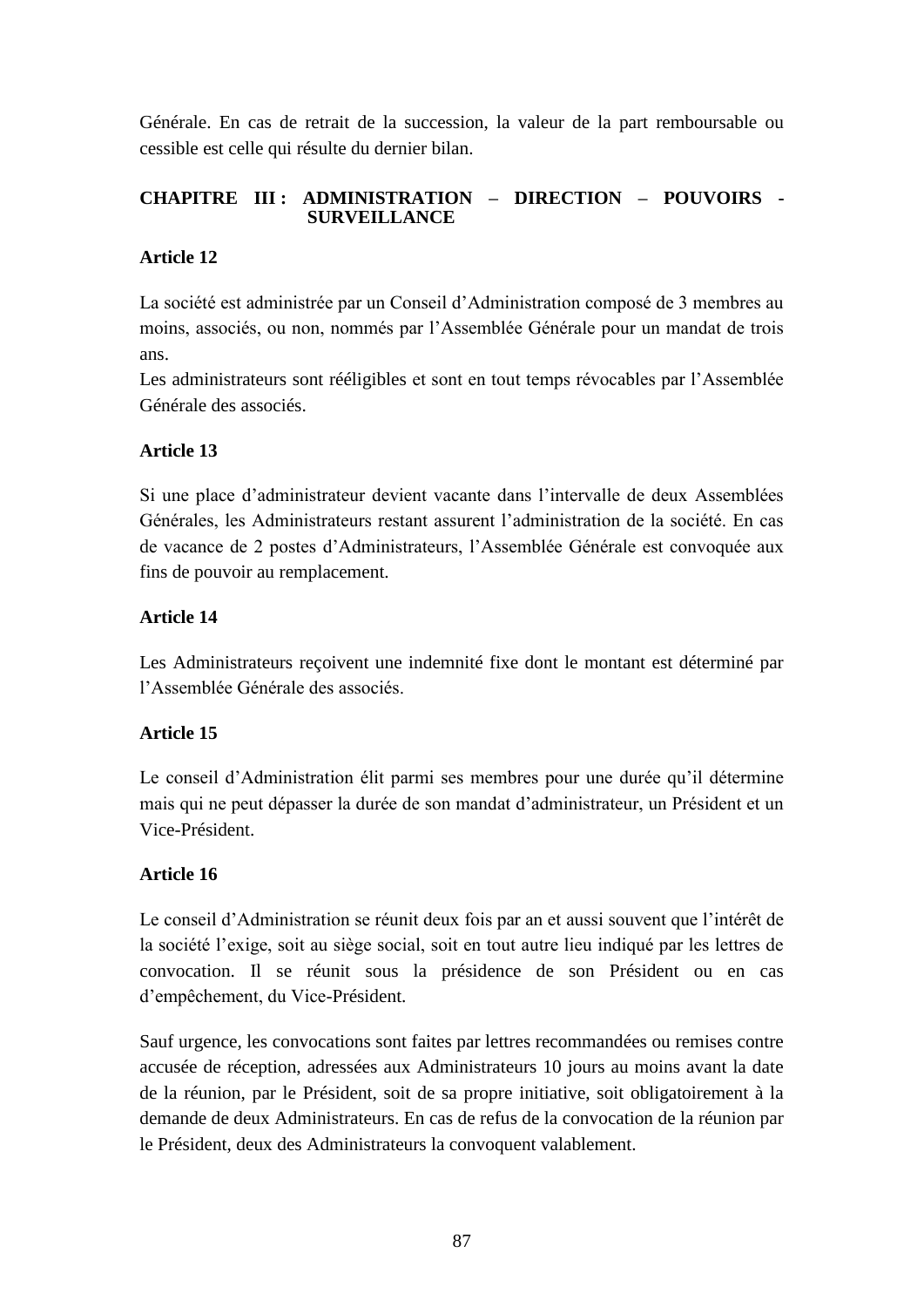## **Article 17**

Les délibérations du conseil sont constatées par des procès-verbaux qui sont portés sur un registre spécial et signés par le Président et un Administrateur désigné au cours de la réunion comme secrétaire.

Les copies et extraits de ces procès verbaux ou de tous autres documents, registres et pièces à produire en justice ou ailleurs, sont signés par le Président et un des Administrateurs.

## **Article 18**

Le Conseil d"Administration est investi des pouvoirs les plus étendus pour accomplir tous actes d"administration et de disposition qui intéressent la société. Il a dans sa compétence tous les actes qui ne sont pas réservés par la loi ou par les statuts à l"Assemblée Générale.

Les actes suivants sont exclusivement de son ressort :

- Il nomme et révoque le Directeur Général, fixe sa rémunération ;
- Il autorise les mutations d"immeubles ;
- Il autorise les emprunts et les octrois de garantie ;
- Il statue sur les demandes d"agrément des nouveaux associés ;
- Il arrête les comptes annuels, les comptes de pertes et profits et le bilan ;

- Il statue sur toutes les conventions intervenant entre la société et les membres du Conseil d"Administration ou entre la société et une entreprise ayant des dirigeants communs.

## **Article 19** :

Le Conseil d"Administration délègue la gestion journalière à un Directeur Général. Celui-ci assure, sous le contrôle et la supervision du Conseil d"Administration, l"administration générale de la société et a tous les pouvoirs pour engager celle-ci sous réserve du respect de l"objet social et des pouvoirs expressément réservés au Conseil d"Administration.

Il peut notamment, sans que cette énumération soit limitative :

- Nommer et révoquer tout agent et employé de la société et fixer leur rémunérations ;
- Gérer les biens meubles et immeubles de la société ;
- Autoriser tous traités, transactions, compromis, acquiescements et désistement ;
- Fixer les dépenses générales d"administration ;
- Statuer sur tous traités, marchés, soumissions, adjudications ou entreprises ;
- Souscrire, endosser, accepter et acquitter tous les effets de commerce ;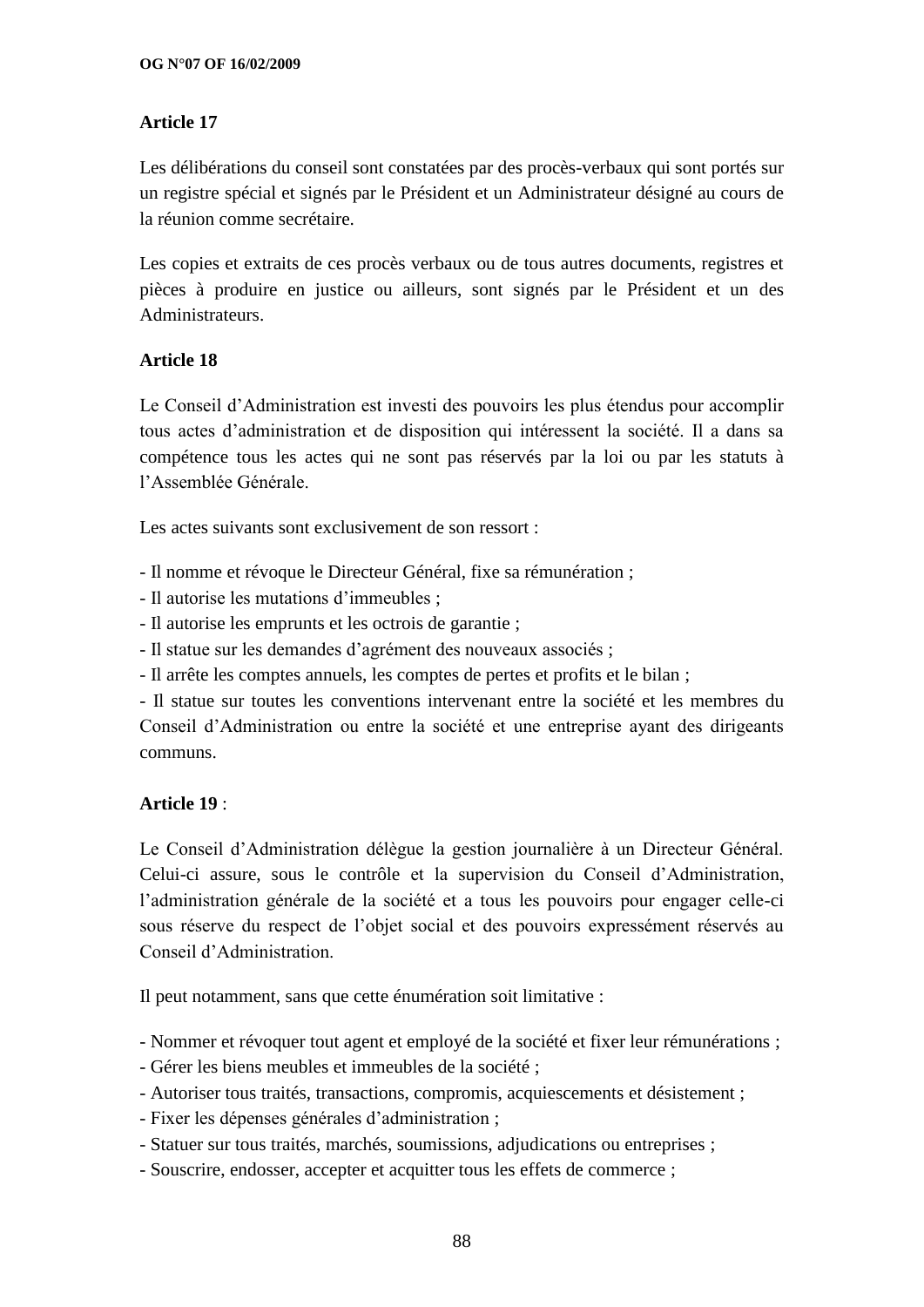- Faire ouvrir auprès de toute banque ou établissements de crédit de comptes et se faire livrer des chéquiers, reçus et ordres de virement pour le fonctionnement de ces comptes ;

- Payer et encaisser toutes sommes, en donner ou retirer quittance.

Tous les actes engageant la société doivent porter la signature du Directeur Général.

Le Directeur Général, s'il est autre qu'Administrateur, participe au Conseil d"Administration sans voix délibérative.

## **Article 20**

La Société est représentée en justice par le Directeur Général, le conseil d"Administration nomme Monsieur RUGANINTWALI Vincent pour un mandat de 3 ans renouvelable.

# **Article 21**

Les Administrateurs ne sont que des mandataires de la société dans la mesure de leur mandat, ils n"engagent que la société.

# **Article 22**

Les opérations de la société sont contrôlées par les associés eux-mêmes ou par un Commissaire aux comptes, personne physique ou morale, non associé, nommé par l"Assemblée Générale pour un terme de trois ans renouvelable et révocable à tout moment par l'organe qui l'a nommée et qui lui fixe les émoluments.

## **Article 23**

Si pour une raison quelconque la surveillance des opérations de la société n"est pas assurée par le commissaire aux comptes, une Assemblée Générale doit être immédiatement convoquée pour pourvoir à leur remplacement.

## **Article 24**

Le commissaire aux comptes a pour mandat de vérifier les livres, la caisse, le portefeuille et les valeurs de la société, de contrôler la régularité et la sincérité des inventaires et des bilans, ainsi que l"exactitude des informations données sur les comptes de la sociétés dans le rapport du Conseil d"Administration.

# **Article 25**

Le commissaire aux comptes a un pouvoir illimité de contrôle sur toutes les opérations de la société.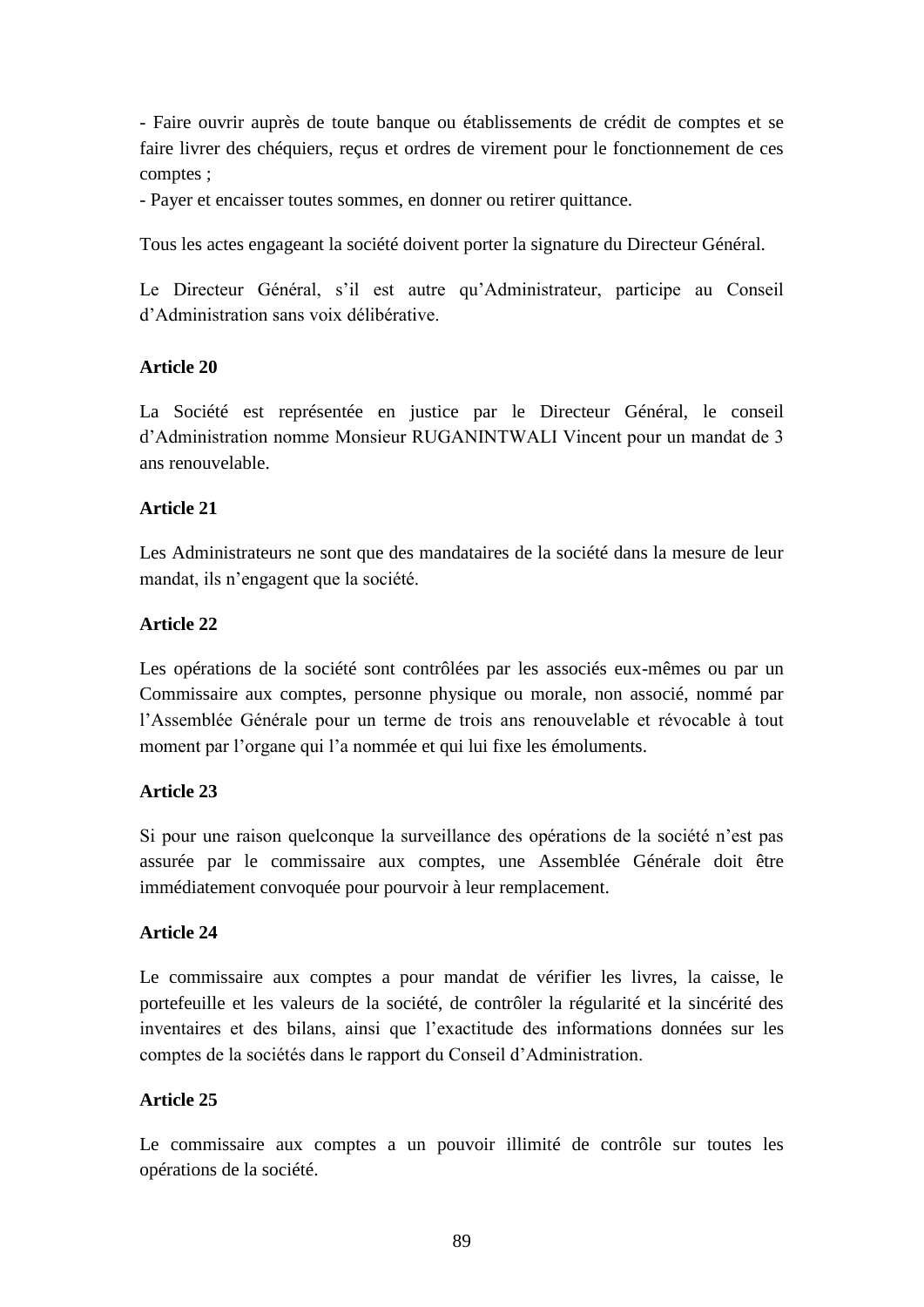Il peut prendre connaissance, sans les déplacer, de tous les documents sociaux et requérir du gérant et des préposés toutes les explications complémentaires. Il peut se faire assister à ses frais par des experts dont il répond.

# **Article 26**

Le commissaire fait, par écrit, rapport à l"Assemblée.

Le commissaire aux comptes est responsable envers la Société des fautes commises par lui dans l"accomplissement de sa mission. Il répond en outre, tant à l"égard des tiers qu"à l"égard de la société, de tous dommages résultant d"infractions aux dispositions légales ainsi qu"aux présents statuts.

Le commissaire aux comptes est déchargé de toute responsabilité quant aux faits auxquels il n"a pas pris part. Il ne contracte à raison de son mandat aucune obligation personnelle relative aux engagements de la Société.

# **CHAPITRE IV : ASSEMBLEE GENERALE DES ASSOCIES**

# **Article 27**

L"Assemblée Générale régulièrement constituée représente l"universalité des associés. Elle se tient au siège social de la société ou exceptionnellement en tout autre endroit indiqué dans les convocations. Elle est convoquée par le Président du conseil d"Administration ou par deux des associés réunissant ensemble la moitié des actions.

L"Assemblée Générale régulièrement constituée possède les pouvoirs les plus étendus pour faire ou ratifier les actes intéressant la société. Ses délibérations, prises conformément à la loi et aux statuts, obligent tous les associés.

Elle a le droit d"apporter des modifications aux statuts et aux pouvoirs du conseil d"Administration.

# **Article 28**

L"Assemblée Générale Ordinaire se réunit le premier mercredi du mois de décembre de chaque année, à l"heure et à l"endroit indiqué dans la convocation. Si ce jour est un jour férié, l"Assemblée a lieu le jour ouvrable suivant l"avancement ou le report d"un mois maximum est possible moyennant un motif sérieux et la notification à tous les associés au moins quinze jours à l"avance.

Cette Assemblée entend les rapports des Administrateurs et du commissaire aux comptes, statue sur le bilan, le compte de profits et pertes et sur la répartition des bénéfices qui lui sont présentés par l"Assemblée. Elle se prononce donc par un vote spécial sur la décharge à donner aux administrateurs et aux commissaires. Enfin, elle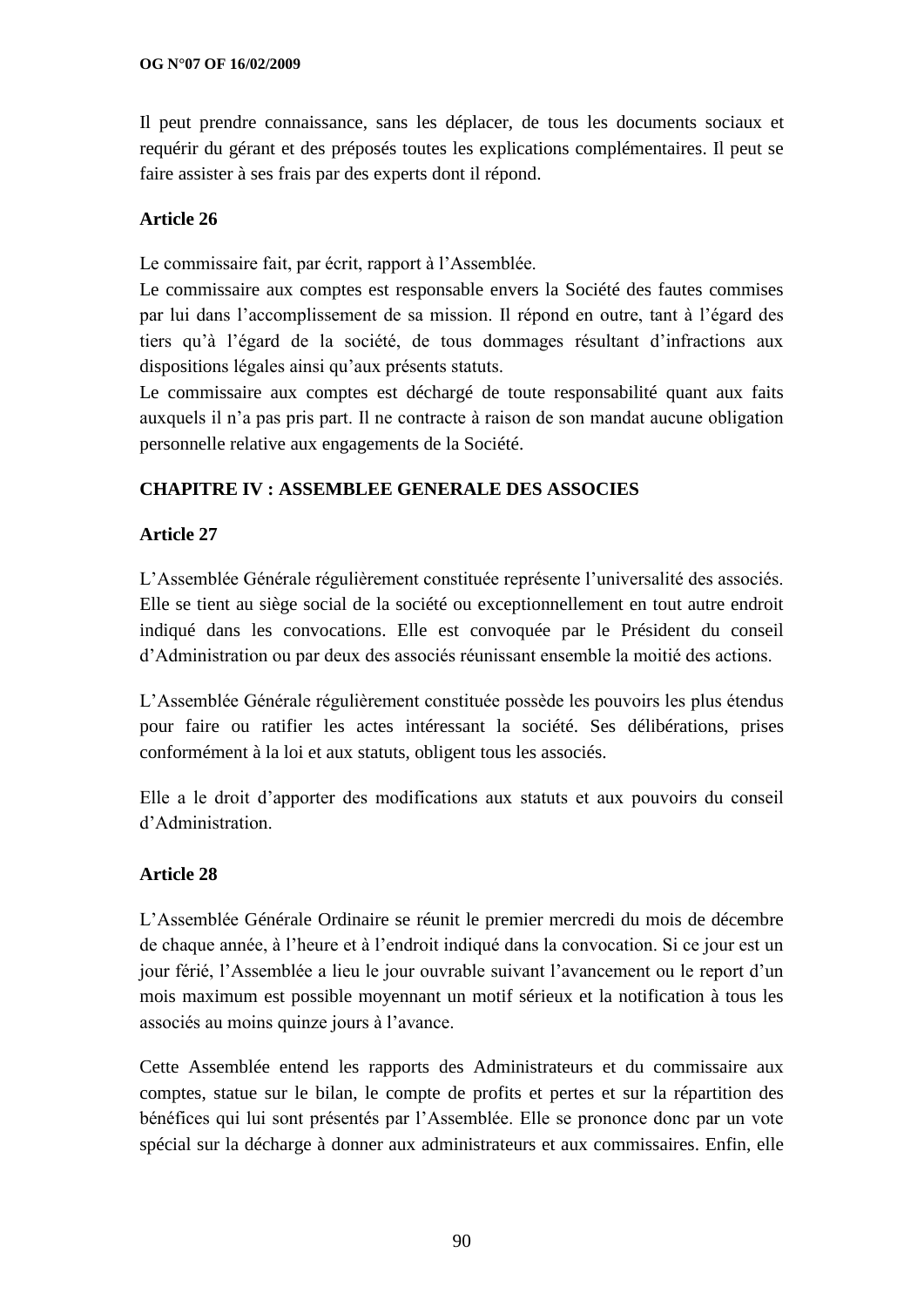nomme et révoque les organes de la Société, détermine leurs émoluments et se prononce sur toute autre question lui soumise.

# **Article 29**

Tout propriétaire de parts possède le droit de vote à l"Assemblée à raison d"une voix par part.

Tous les associés ont, nonobstant toutes dispositions contraires, le droit de voter pour eux-mêmes ou par mandataires munis d"une procuration régulière qui est déposée au siège social.

Le Président du Conseil d"Administration arrête la formule des procurations et exige que celle-ci soient déposées au lieu indiqué par lui cinq jours avant l"Assemblée.

# **Article 30**

Les convocations pour toutes les Assemblées Générales contiennent l"ordre du jour et sont faites par lettre recommandée adressée trente jours d"avance aux détenteurs de titres.

Les associés propriétaires de parts sociales représentant 25% du nombre total de parts émises peuvent faire figurer à l"ordre du jour tous points dont ils désirent l"examen pour autant que ces points aient ""été portés à la connaissance du Président du Conseil d"Administration en temps utile pour être à l"ordre du jour.

# **Article 31**

Toute Assemblée Générale est présidée par le Président du Conseil d"Administration ou à son défaut par un Vice-président ou, à défaut, par un administrateur délégué à cet effet par le Conseil d"Administration.

Pour délibérer valablement, l"Assemblée Générale doit être composée d"un nombre d'associés représentant les  $\frac{3}{4}$  au moins du capital social formé par les associés présents ou représentés, à défaut l"Assemblée est convoquée à nouveau et ses décisions sont valables que soit le nombre de parts représentées, mais elles ne peuvent porter que sur les questions mises à l"ordre du jour de la première réunion.

Les décisions sont prises à la majorité des voix pour lesquelles il est pris part au vote.

# **Article 32**

L"Assemblée Générale extraordinaire se réunit chaque fois que de besoin. Elle ne délibère que sur l"objet pour lequel elle a été convoquée. Elle se prononce sur :

- a) Une modification aux statuts ;
- b) Une augmentation ou une réduction du capital social ;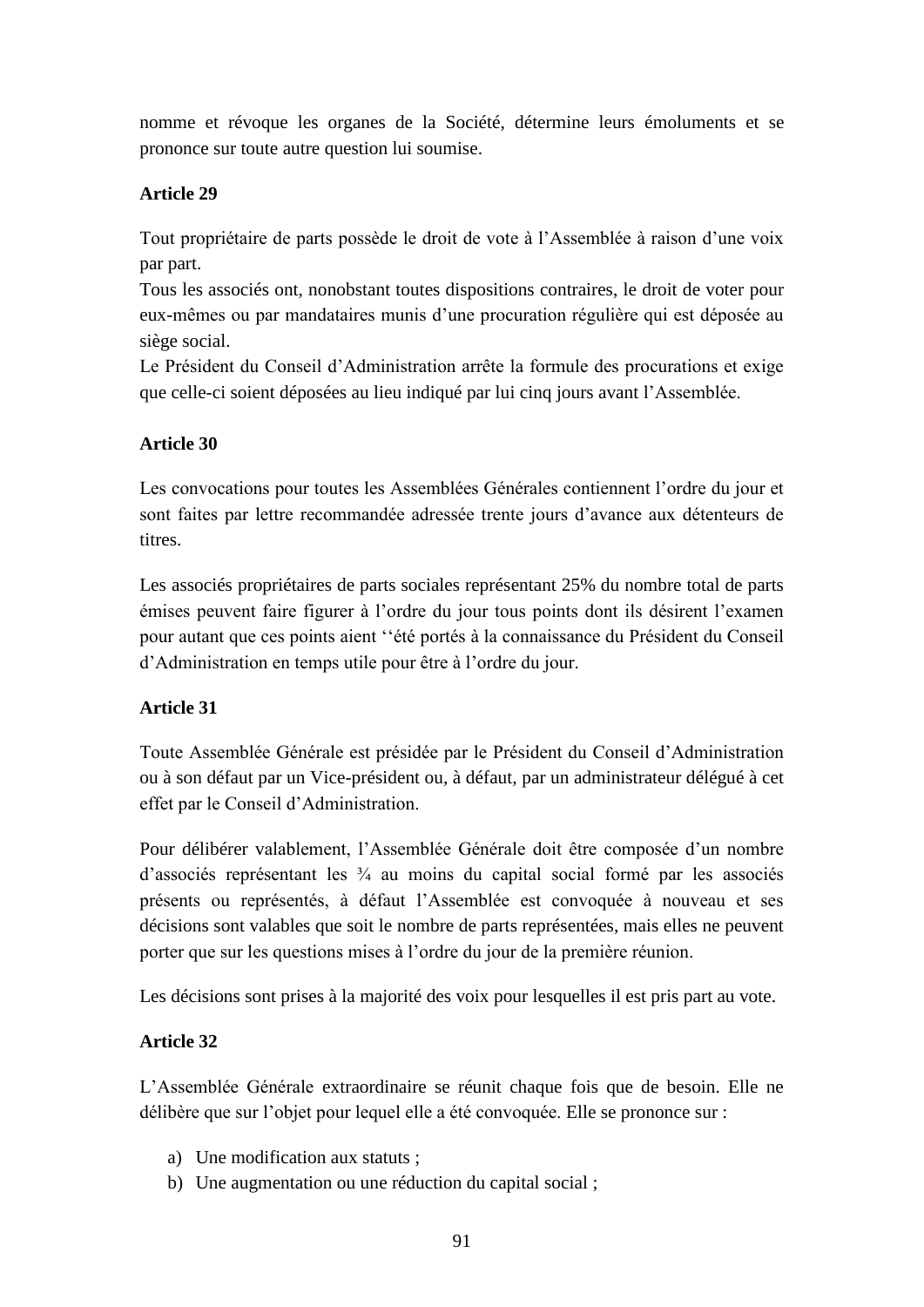- c) La fusion avec une autre société ou l"aliénation totale des biens de la société ;
- d) La transformation de la société en une autre d"espèce différente.

Elle ne pourra délibérer et statuer valablement que si l"objet des modifications proposées a été expressément indiqué dans la convocation et si ceux qui assistent à la réunion représentent la totalité du capital social.

Si cette dernière condition n"est pas remplie, une nouvelle Assemblée est convoquée dans un délai d"un mois et délibère valablement à condition que les ¾ du capital des associés présents ou représentés, mais elle ne pourra statuer que sur les questions mises à l"ordre du jour de la première réunion.

# **Article 33**

Les délibérations de l"Assemblée Générale sont constatées par des procès-verbaux signés par les membres du bureau, Président, et Secrétaire.

Les copies ou extraits de ces procès-verbaux à produire en justice ou ailleurs sont signés par le Président et un Administrateur.

Après la dissolution de la société et pendant la liquidation, ces copies ou extraits sont certifiés conformes par les liquidateurs ou l"un d"entre eux.

# **CHAPITRE V : INVENTAIRE-BILAN-RESERVES-REPARTITION DES BENEFICES**

# **Article 34**

L"exercice social commence le premier janvier pour se terminer le trente et un décembre de chaque année. Toutefois, le premier exercice commence le jour de l"immatriculation au Registre de Commerce et se termine le trente et un décembre de la même année.

# **Article 35**

Le conseil d"Administration établit à la fin de chaque année sociale, un inventaire général contenant l"indication des valeurs mobilières et immobilières et de toutes les dettes de la société, un compte de pertes et profit, un bilan et un rapport sur l"exercice révolu, sur les perspectives d"avenir et sur les mesures a prendre pour la gestion ultérieure de la société.

Ce rapport doit contenir un exposé détaillé du bilan, du compte de profits et pertes, des indications précises sur l"ensemble des rémunérations ou autres avantages alloués aux organes de la Société et des propositions pour la distribution des bénéfices.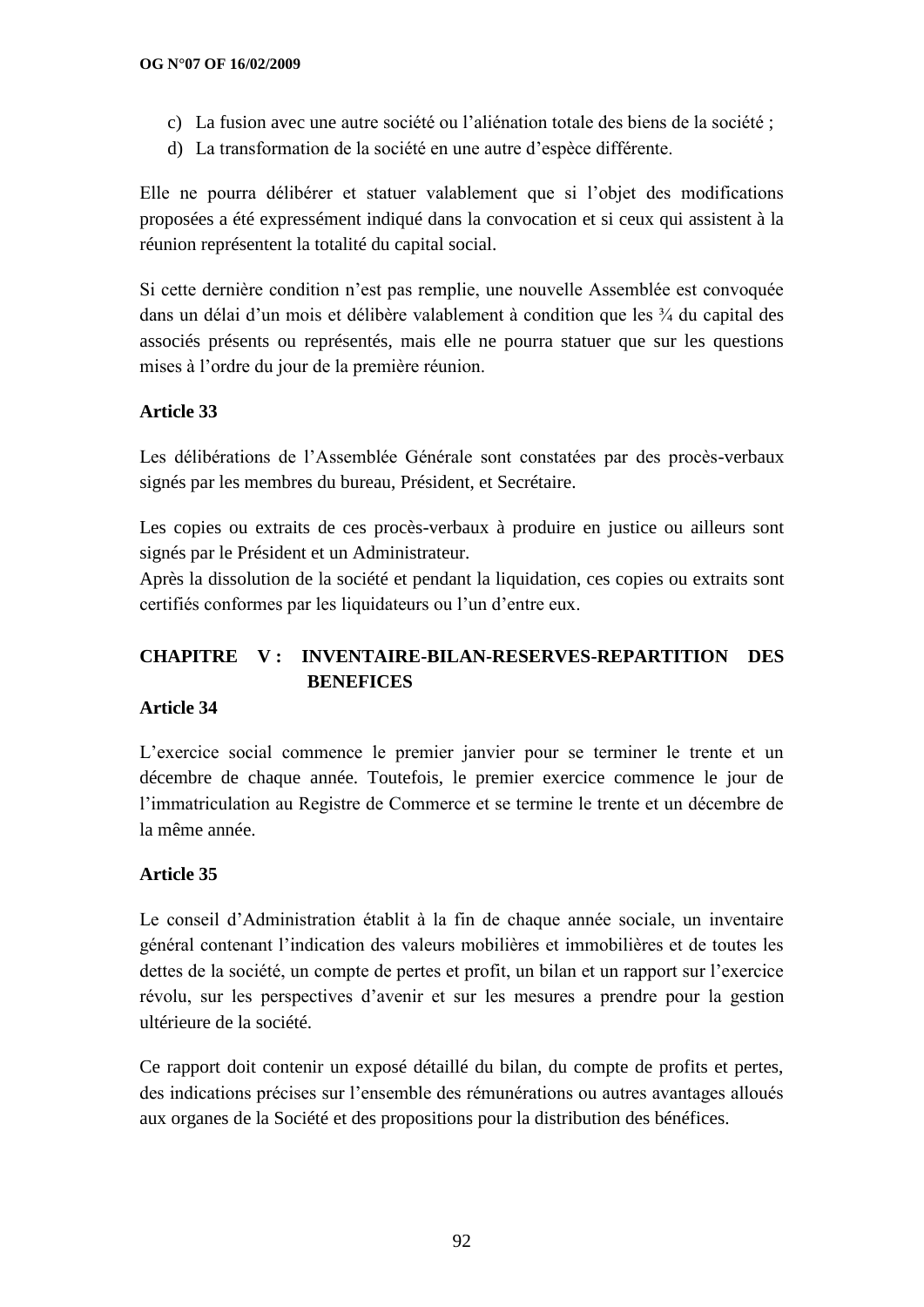# **Article 36**

Les documents repris à l"article précèdent sont tenus à la disposition du commissaire aux comptes un mois au moins avant l"Assemblée Générale annuelle. Les Commissaires aux comptes dispose de quinze jours pour les examiner et faire leur rapport.

L"inventaire, le bilan et le compte de pertes et profits, de même que les rapports du Conseil d"Administration, du Commissaire aux comptes, et, généralement tous les documents qui, d"après la loi, doivent être communiqués à l"Assemblée, sont mis à la disposition des associés, au siège social, quinze jours au moins avant la date de l"Assemblée, le tout sans préjudice de tous autres droits de communication susceptibles d"être conférés aux associés ou à tous tiers par la législation en vigueur.

L"Assemblée Générale Ordinaire entend les rapports des Administrateurs et des Commissaires aux comptes et discute le bilan.

# **Article 37**

Les produits nets constatés lors de la clôture d'un exercice après déduction des frais généraux et des autres charges sociales, des amortissements de l"actif et des provisions pour risques constituent le bénéfice net.

## **Article 38**

Sur le bénéfice distribuable, l"Assemblée Générale Ordinaire, sur proposition du Conseil d"Administration, peut prélever toute somme qu"elle juge convenable de fixer soit pour être reportée à nouveau sur l"exercice suivant, soit pour être affectée à un ou plusieurs fonds de réserves extraordinaires généraux ou spéciaux. Ce ou ces fonds de réserves peuvent recevoir toutes affectations décidées par l"Assemblée Générale, sur proposition du Conseil d"Administration.

## **Article 39**

Le solde disponible est reparti entre les associés aux époques et aux endroits fixés par le Conseil d"Administration, qui en informera les associés, sans que l"époque de paiement puisse être différée de plus de six mois après la réunion de l"Assemblée Générale qui aura approuvée le bilan, sauf décision contraire de celle-ci.

## **Article 40**

Le bilan, le compte de profits et pertes ainsi que les extraits des procès-verbaux sont publiés au Journal Officiel de la République Rwandaise.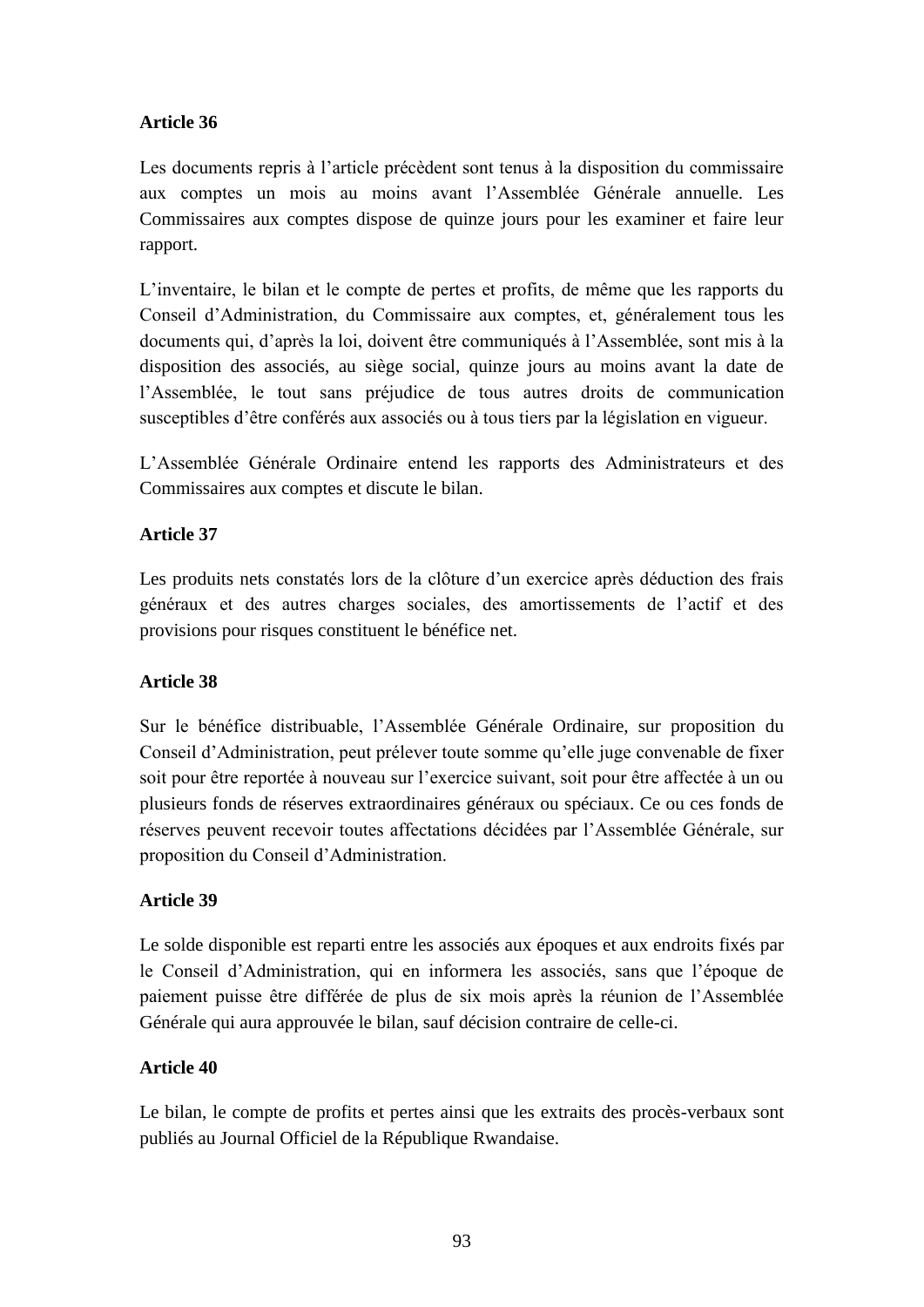# **CHAPITRE VI : DISSOLUTION ET LIQUIDATION.**

## **Article 41**

En cas de perte du quart du capital social, les Administrateurs doivent convoquer une Assemblée Extraordinaire et lui soumettre les mesures de redressement de la société.

Si la perte atteint la moitié du capital, la dissolution peut-être décidée par les associés possédant la moitié des parts pour lesquelles il est pris part au vote.

Si, par suite de pertes, l"avoir social n"atteint plus les trois quarts du capital minimal, la société sera dissoute à la demande de tout intéressé, à moins que le capital ne soit complété à due concurrence.

## **Article 42**

En cas de dissolution pour quelque cause que ce soit, l"Assemblée Générale désigne le ou les liquidateurs, définit leurs pouvoirs et fixe leurs émoluments ainsi que le mode de liquidation.

L"Assemblée jouit à cette fin des droits les plus étendus.

## **Article 43**

Les Liquidateurs auront les pouvoirs les plus étendus à l'effet de réaliser, même à l"amiable, tout l"actif de la société et d"éteindre son passif.

Ils pourront en vertu d"une délibération de l"Assemblée Générale Extraordinaire, faire l"apport ou consentir la cession de la totalité des biens, droits, actions ou obligations de la société dissoute.

#### **Article 44**

Après apurement de toutes les dettes et charges de la société et des frais de liquidation, y compris la rémunération des liquidateurs ou consignation faite pour ces règlements, l"actif net est reparti, en espèce ou en titres, entre toutes les parts sociales.

## **CHAPITRE VII : DISPOSTIONS GENERALES**

#### **Article 45**

Pour l"exécution des présents statuts chaque associé en nom, Administrateur, Commissaire ou Liquidateur qui n"aurait pas de domicile au Rwanda est censé avoir élu domicile au siège social de la Société, où toutes notifications peuvent valablement lui être adressées.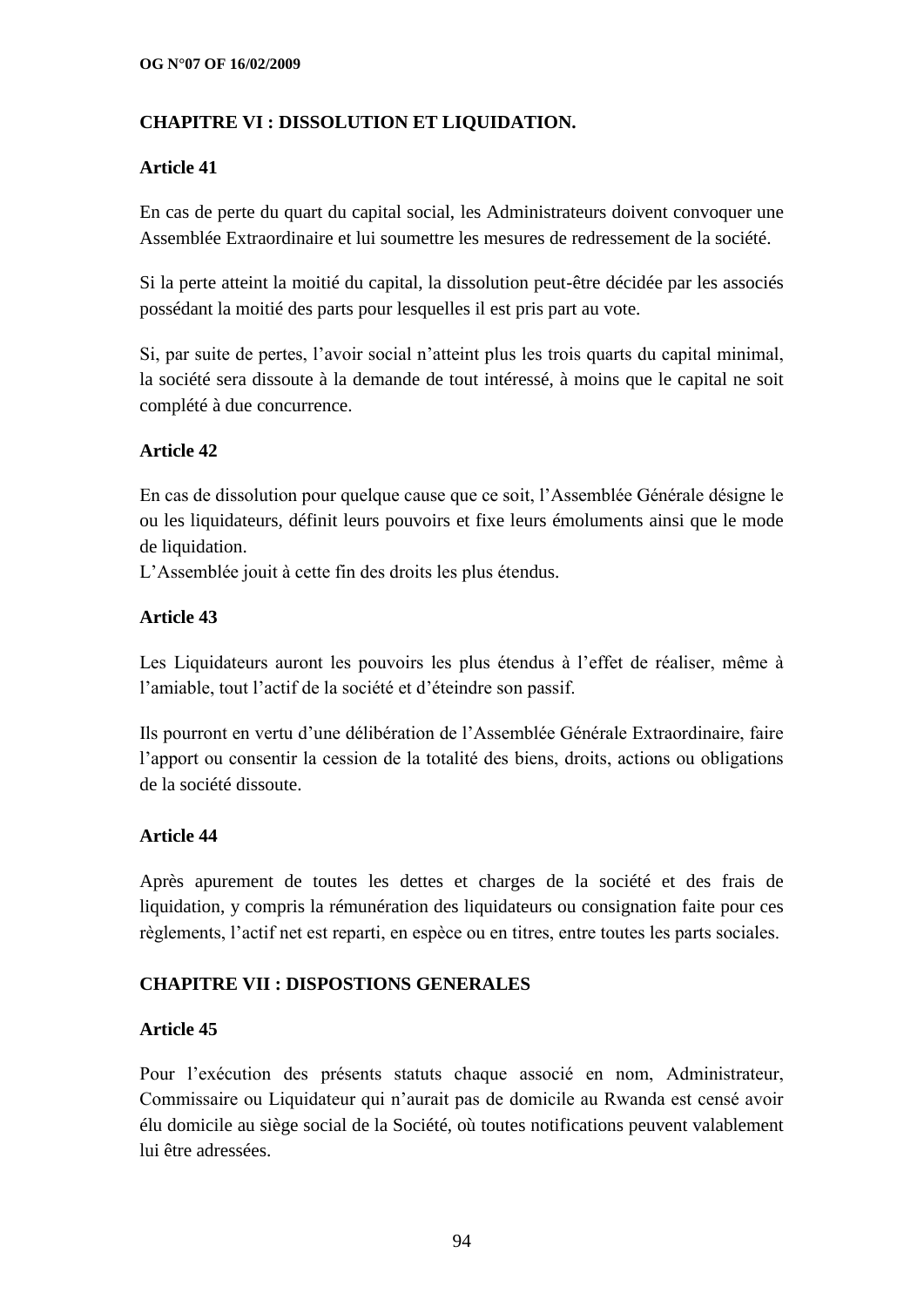Toutefois, une copie sera envoyée par lettre recommandée ou remise contre accusé de réception à l"adresse que l"associé en nom, l"Administrateur, le Commissaire ou le Liquidateur étranger aura communiquée à la société, avec une éventuelle notification par fax ou par messagerie électronique au numéro ou adresse désigné(e) par le non résidant.

# **Article 46**

Pour tout ce qui n"est pas prévu dans les présents statuts, les associés déclarent se conformer à la législation en vigueur au Rwanda sur les Sociétés Commerciales.

En conséquence, les dispositions de cette législation auxquelles il ne serait pas licitement dérogé par les présents statuts y seront réputées inscrites et les clauses qui seraient contraire aux dispositions impératives de cette législation sont sensées non écrites.

## **Article 47**

Toutes contestations qui peuvent s"élever pendant le cours de la société ou de sa liquidation soit entre les associés et la société, soit entre les associés eux même, au sujet ou à raison des affaires sociales, sont soumises aux tribunaux compétents du lieu du siège social.

## **Article 48**

Immédiatement après la signature du présent statut les associés se réuniront en assemblée générale extraordinaire pour désigner les membres du Conseil d"Administration, le Commissaire aux comptes ainsi que le Directeur Général de la Société.

# **CHAPITRE VIII : DISPOSITIONS FINALES**

## **Article 49**

Les soussignés représentant l'universalité des associés constatent que toutes les conditions requises sont réunies pour la constitution d"une société à responsabilité limitée.

Ainsi fait à Kigali, le 11/08/2006

## **Les associés**

BIZABA Cyprien (sé) CYAGA N Eric(sé)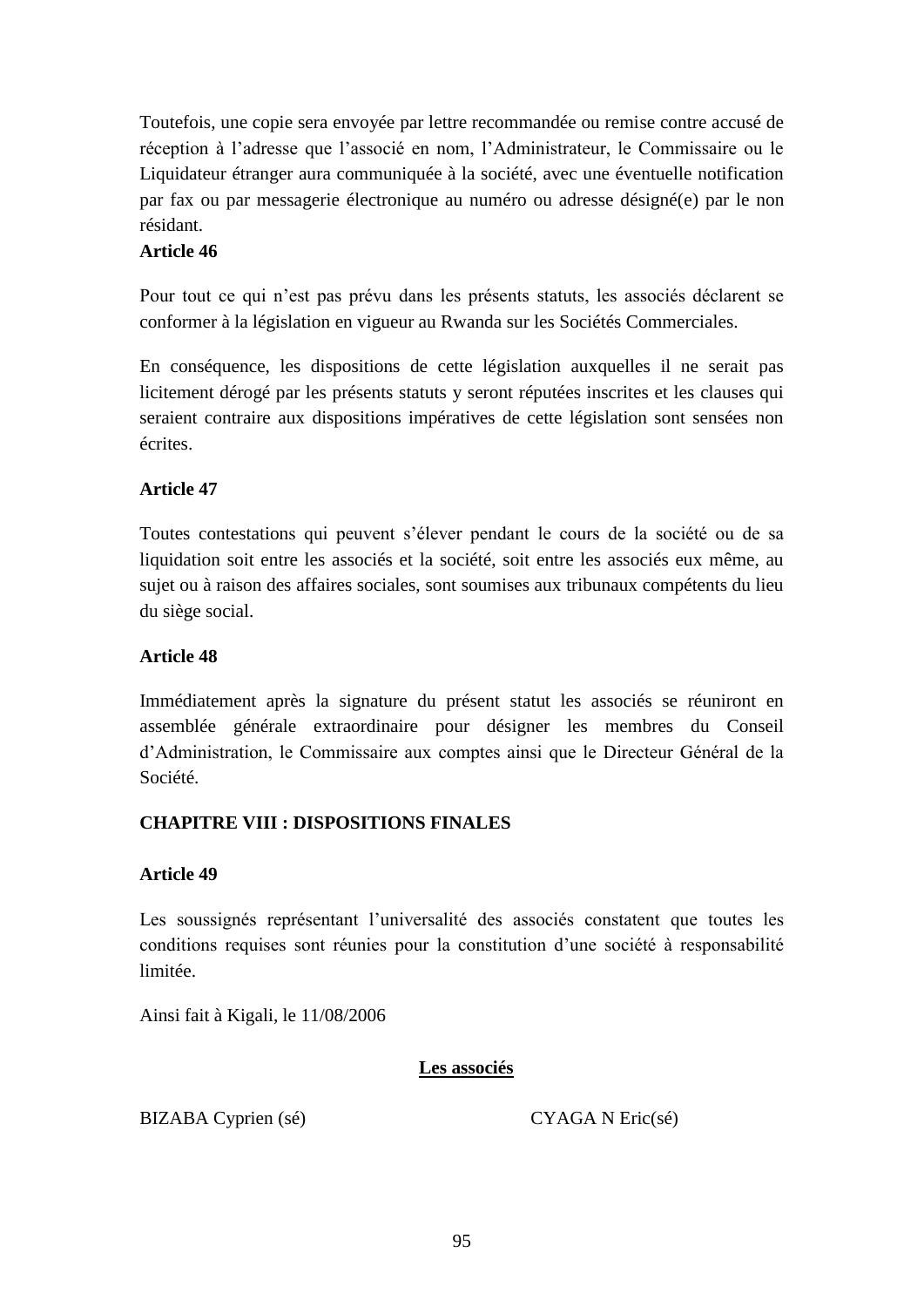MPATSIMONDO Jean Baptiste RUGANINTWALI Vincent

# $(s\acute{e})$  (sé)

# RUKEBESHA Jean Pierre (sé)

# **ACTE NOTARIE NUMERO 287 VOLUME VI/D.K**

L"an deux mille six, le onzième jour du mois d"août, devant Nous RUZINDANA Landrine Notaire du District de Kicukiro résidant à Kigali, certifions que l"acte dont les clauses sont reproduites ci-avant , nous a été présenté par :

# **ONT COMPARU :**

- 1. Monsieur BIZABA Cyprien, de nationalité Rwandaise,
- 2. Monsieur CYAGA N. Eric, de nationalité Rwandaise,
- 3. Monsieur MPATSIMONDO Jean Baptiste, de nationalité Rwandaise,
- 4. Monsieur RUGANINTWALI Vincent, de nationalité Rwandaise,
- 5. Monsieur RUKEBESHA Jean Pierre, de nationalité Rwandaise.

En présence de Monsieur MANIRAGUHA Jean de Dieu et Monsieur CYUMA KAMANZI témoins instrumentaires à ce requis et réunissant les conditions exigées par la loi. Lecture du contenu de l"acte ayant faite aux comparants et aux témoins, les comparants ont déclaré devant Nous, et en présence desdits témoins, que l"acte tel qu"il est rédigé renferme bien l"expression de leur volonté.

En foi de quoi, le présent acte a été signé par les comparants, les témoins et Nous , Notaire, et revêtu du sceau de l"Office National du District de Kicukiro.

# **LES COMPARANTS**

1. BIZABA Cyprien 2. CYAGA N Eric  $(s\acute{e})$  (sé)

3. MPATSIMONDO Jean Baptiste 4. RUGANINTWALI Vincent  $(s\acute{e})$  (sé)

5. RUKEBESHA Jean Pierre (sé)

# **LES TEMOINS**

1. MANIRAGUHA Jean de Dieu (sé) 2. CYUMA KAMANZI (sé)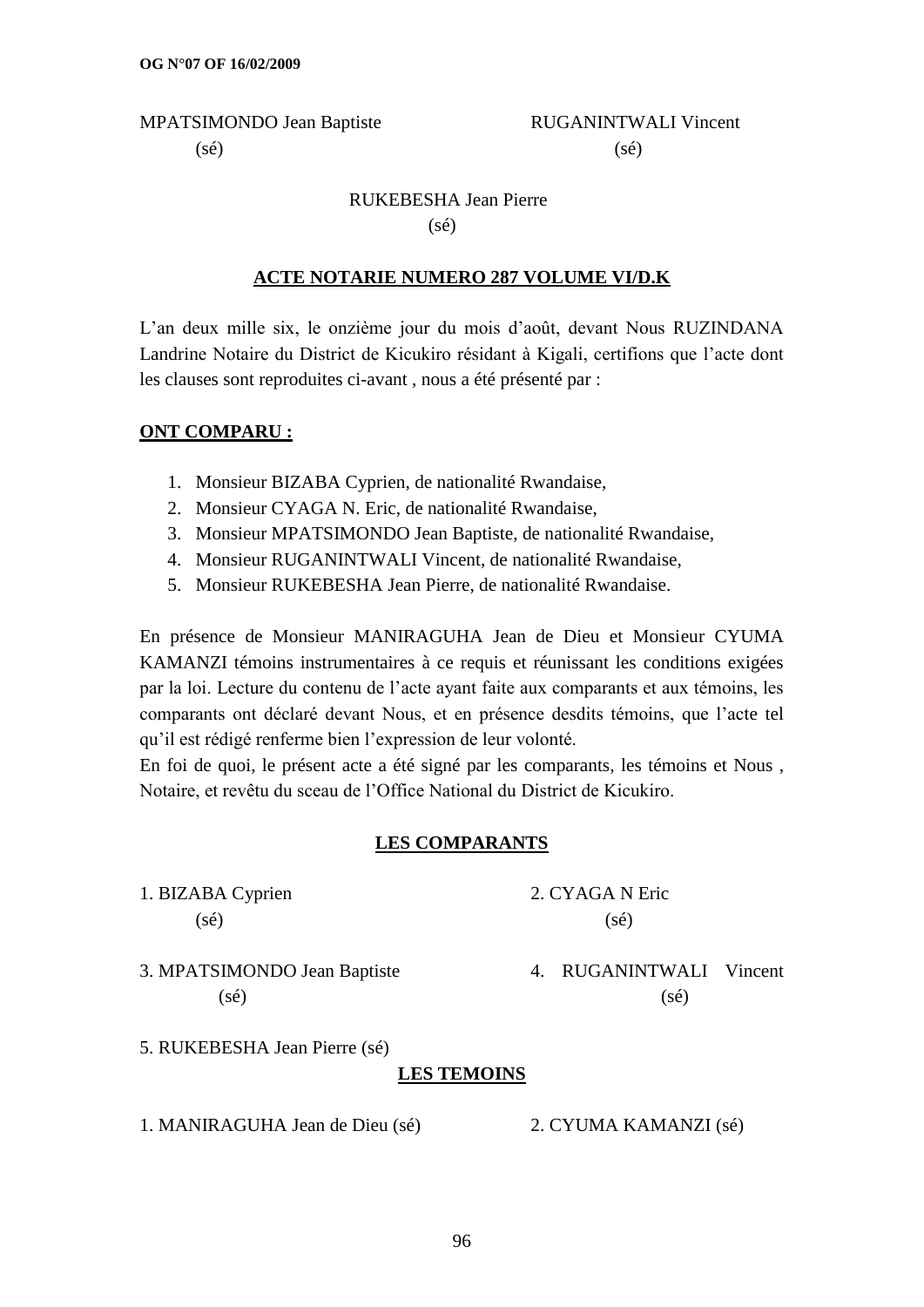# LE NOTAIRE **RUZINDANA Landrine (sé)**

**DROITS PERCUS :** Frais d"acte : Deux mille cinq cent francs rwandais. Enregistré par Nous RUZINDANA Landrine, Notaire du District de Kicukiro étant et résidant à Kigali, sous le nº 287 Volume VI dont le coût deux mille cinq cent francs rwandais perçu suivant quittance Nº 176942/DK

# LE NOTAIRE **RUZINDANA Landrine (sé)**

**FRAIS D'EXPEDITION :** Pour expédition authentique dont le coût Quarante huit mille francs rwandais, perçu suivant quittance Nº 176942/DK

# LE NOTAIRE **RUZINDANA Landrine (sé)**

## **A.S. N°41752**

Reçu en dépôt au Greffe du Tribunal de Grande Instance de Nyarugenge, le 22/09/2006, et inscrit au registre ad hoc des actes de société sous le n° RC.A 370/06/KIG. , le dépôt de **: Statuts de la Société FINANCE SOLUTIONS SARL.**

#### **Droits perçus**

- Droits de dépôt : 5.000 Frw
- Amende pour dépôt tardif : ……... Frw suivant quittance n°2359266 du 15/09/2006

LE GREFFIER DU TRIBUNAL DE GRANDE INSTANCE DE NYARUGENGE **MUNYENTWALI CHARLES (sé)**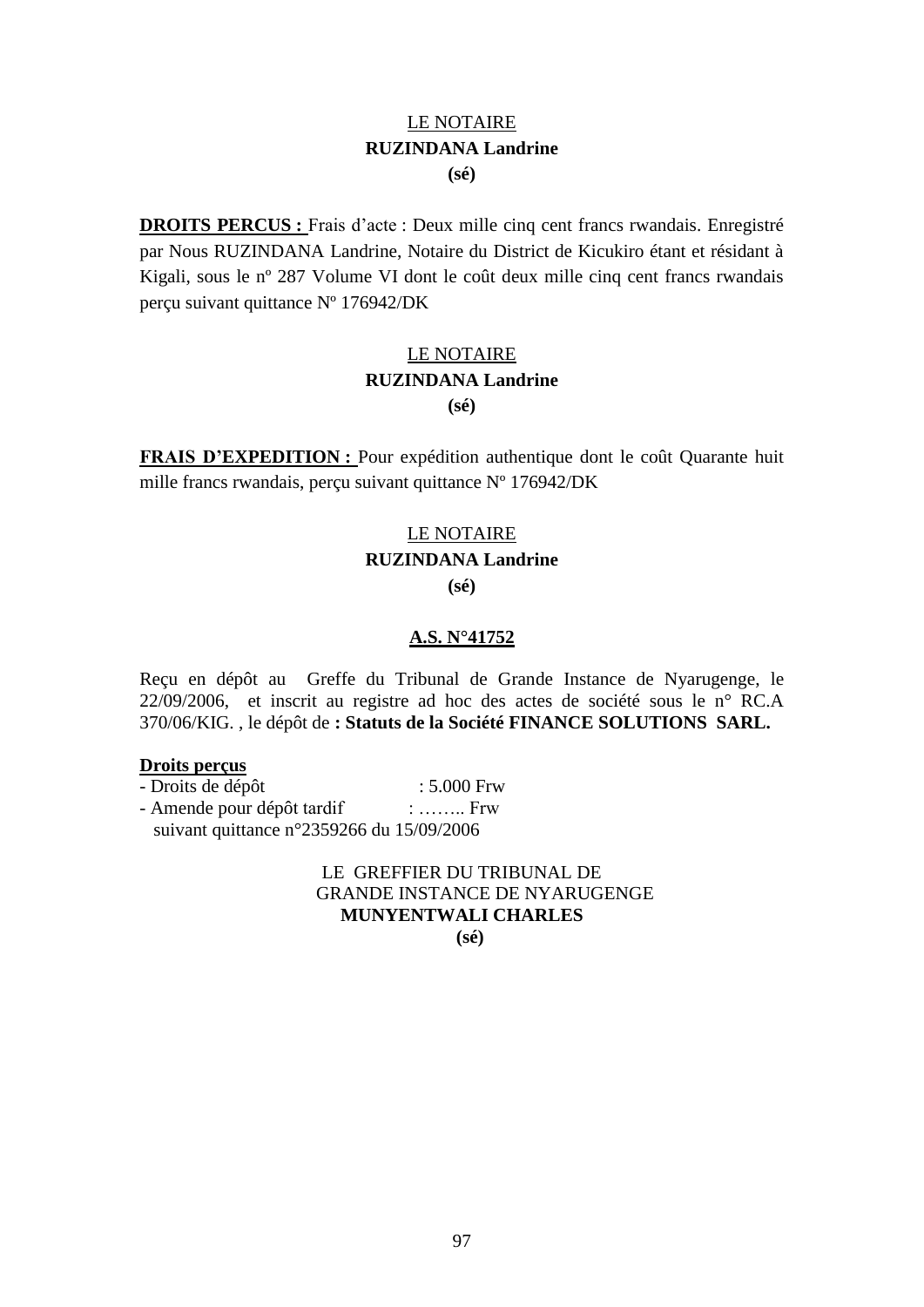## **REPUBULIKA Y"U RWANDA IKIGO CY"IGIHUGU GISHINZWE GUTEZA IMBERE AMAKOPERATIVE RWANDA COOPERATIVE AGENCY (RCA)**

## **ICYEMEZO N° RCA/246/2009 CYO KUWA 15/01/2009 GIHA UBUZIMAGATOZI KOPERATIVE "HANIKA".**

#### **Umuyobozi w"Ikigo cy"Igihugu gishinzwe guteza imbere Amakoperative;**

Ashingiye ku Itegeko n° 50/2007 ryo ku wa 18/09/2007 rigena ishyirwaho, imiterere n"imikorere y"amakoperative mu Rwanda, cyane cyane mu ngingo yaryo ya 23, igika cya 3;

Ashingiye ku Itegeko n° 16/2008 ryo kuwa 11/06/2008 rishyiraho Ikigo cy"Igihugu gishinzwe guteza imbere Amakoperative, cyane cyane mu ngingo yaryo ya 3, igika cya 2;

Abisabwe na Perezida wa Koperative **"HANIKA**", ifite icyicaro ku Gisozi, Umurenge wa Gisozi, Akarere ka Gasabo, Umujyi wa Kigali, mu rwandiko rwe rwo ku wa 18/06/2008;

#### **YEMEJE:**

#### **Ingingo ya mbere**:

Koperative **"HANIKA**", ifite icyicaro ku Gisozi, Umurenge wa Gisozi, Akarere ka Gasabo, Umujyi wa Kigali, ihawe Ubuzimagatozi.

#### **Ingingo ya 2**:

Koperative "**HANIKA"** igamije guteza imbere ubuvanganzo, ubwanditsi, ubugeni n"ubukorikori no kujijura abaturage hakoreshejwe amakinamico (pièces de théâtre), sinema (Cinéma) cyangwa inkuru zishushanyije (bandes dessinées). Ntiyemerewe gukora indi mirimo inyuranye n"iyo iherewe ubuzimagatozi, keretse ibanje kubisaba ikanabiherwa uburenganzira.

#### **Ingingo ya 3**:

Iki Cyemezo kigira agaciro guhera umunsi cyatangarijweho mu Igazeti ya Leta ya Repubulika y"u Rwanda.

Kigali, kuwa 15/01/2009.

 **Umuyobozi w"Ikigo cy"Igihugu gishinzwe guteza imbere Amakoperative MUGABO Damien** (sé)